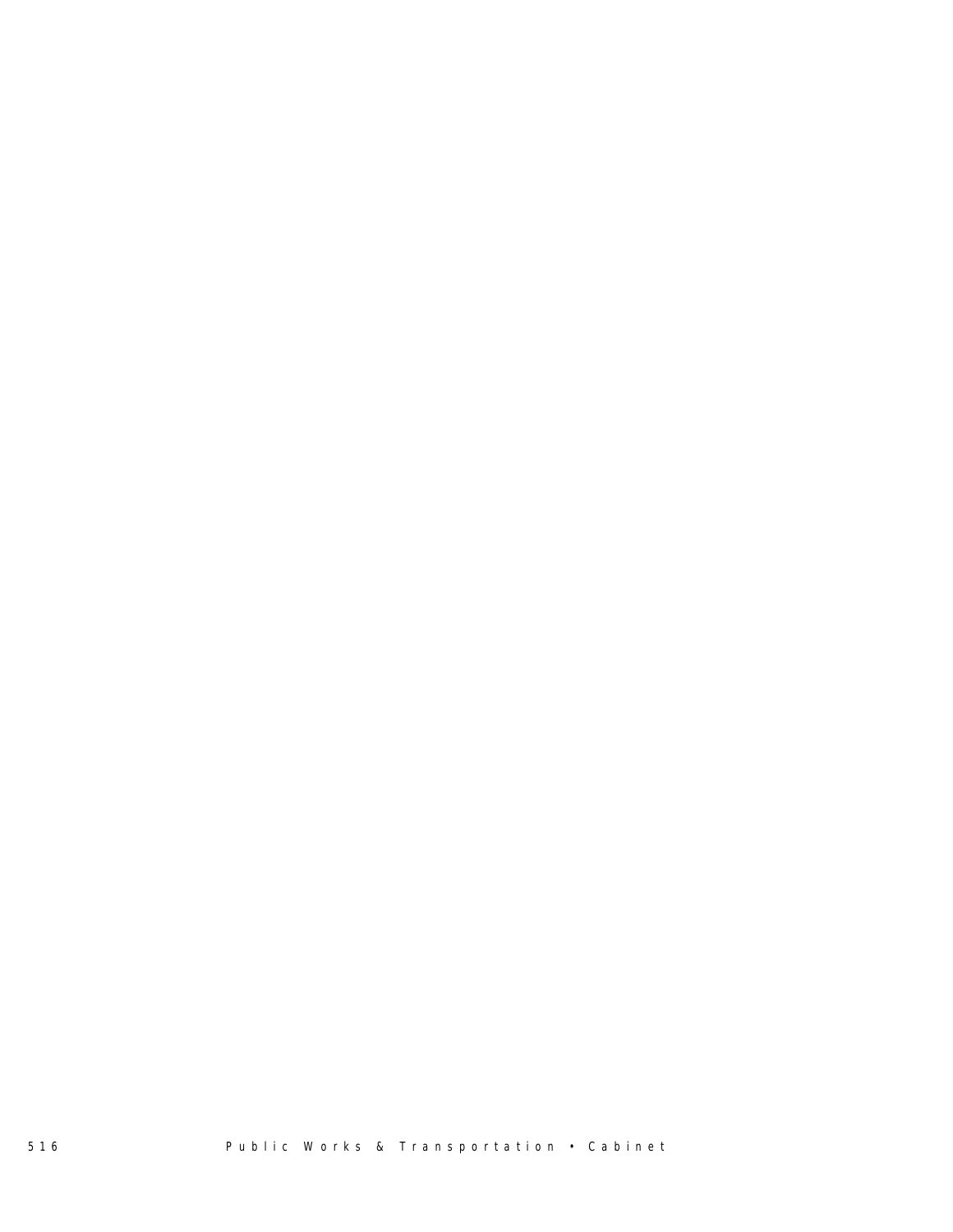# Public Works & Transportation

### *Dennis Royer, Chief of Public Works & Transportation*

## *Cabinet Mission*

The mission of the Streets, Transportation and Sanitation Cabinet is to develop, implement, support and manage all programs, projects and policies that enhance clean, well-lit, attractive and efficient infrastructure that moves vehicular and pedestrian traffic safely.

| <b>Operating Budget</b>            | Program Name                            | <b>Total Actual '04</b> | Total Actual '05 | Total Approp '06    | Total Budget '07 |
|------------------------------------|-----------------------------------------|-------------------------|------------------|---------------------|------------------|
|                                    | Central Fleet Maintenance               | 2,033,598               | 2,111,779        | 2,126,481           | 2,183,190        |
|                                    | Office of Chief of PWD & Transportation | 0                       | $\Omega$         | 0                   | 1,545,434        |
|                                    | Public Works Department                 | 75.561.126              | 82.616.523       | 84.069.132          | 85,940,101       |
|                                    | Snow Removal                            | 10,044,054              | 21,970,447       | 10,595,544          | 12,241,753       |
|                                    | <b>Transportation Department</b>        | 27,482,758              | 26,159,723       | 27,313,648          | 27,046,407       |
|                                    | <b>Total</b>                            | 115, 121, 536           | 132,858,472      | 124,104,805         | 128,956,885      |
| <b>Capital Budget Expenditures</b> |                                         | Actual 04               | Actual 05        | <b>Estimated 06</b> | Projected 07     |
|                                    | Public Works Department                 | 19,012,769              | 21,836,936       | 43,823,865          | 33,949,864       |
|                                    | <b>Transportation Department</b>        | 797,447                 | 1,027,926        | 1,286,956           | 843,236          |
|                                    | <b>Total</b>                            | 19,810,216              | 22,864,862       | 45,110,821          | 34,793,100       |
| <b>External Funds Expenditures</b> |                                         | <b>Total Actual '04</b> | Total Actual '05 | Total Approp '06    | Total Budget '07 |
|                                    | Public Works Department                 | 285,853                 | 75,506           | $\Omega$            | $\Omega$         |
|                                    | <b>Transportation Department</b>        | 2,182,012               | 1,487,024        | 1,314,509           | 933,465          |
|                                    | Total                                   | 2,467,865               | 1,562,530        | 1,314,509           | 933,465          |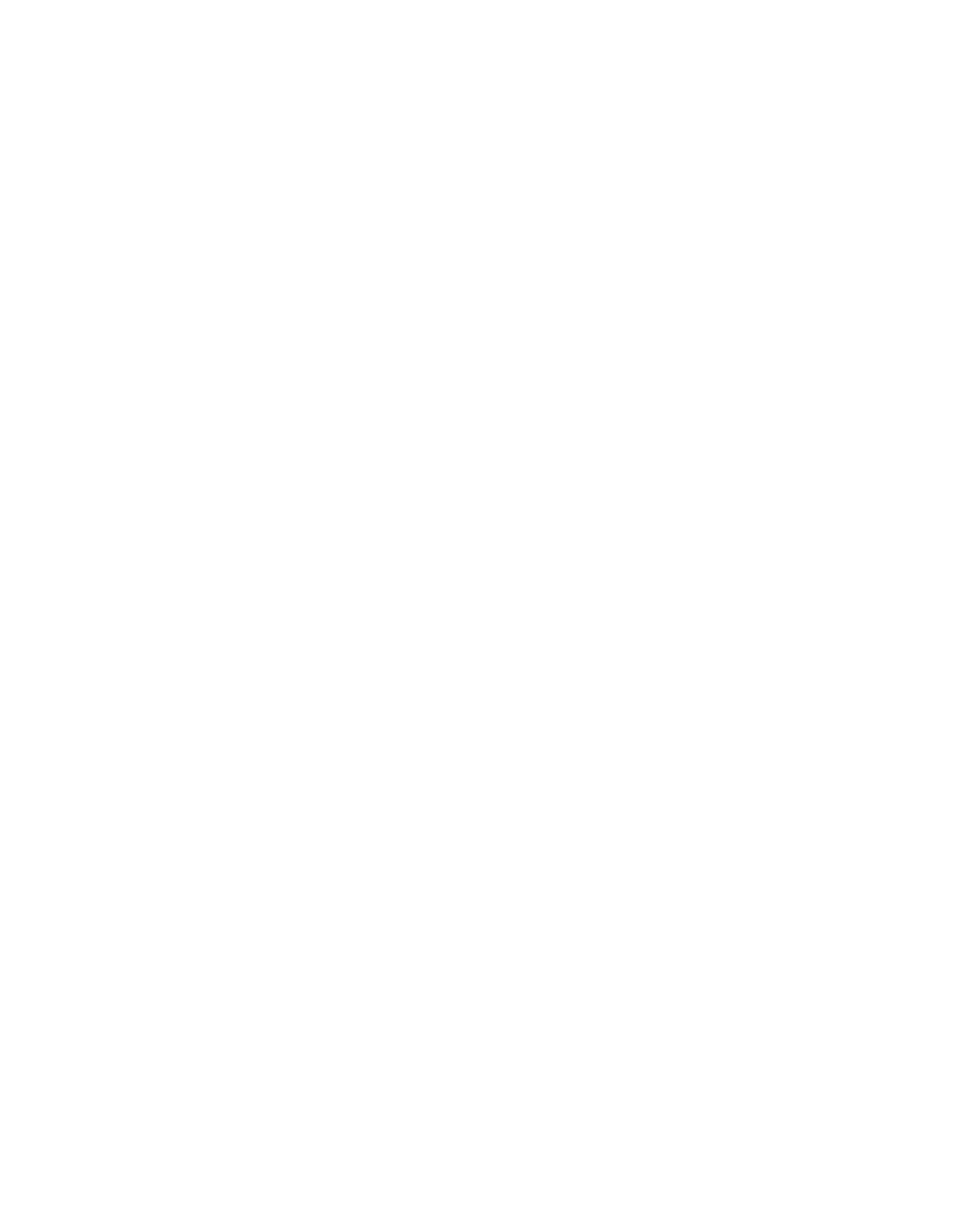# Central Fleet Maintenance Operating Budget

### *David Higgins, Director Appropriation: 321*

### *Department Mission*

Under the direction of the Public Works Commissioner, Central Fleet Maintenance provides pro-active, cost effective fleet services by responding to vehicle maintenance requests in a timely manner. Requests for service consist of routine repairs, preventive maintenance and emergency service for the City's centralized fleet.

### *FY07 Performance Objectives*

- To provide scheduled preventive maintenance to the City's vehicle fleet.
- To ensure vehicles in the centralized fleet are in proper operating condition.

| <b>Operating Budget</b>            | Program Name                        | <b>Total Actual '04</b> | Total Actual '05     | Total Approp '06     | <b>Total Budget '07</b> |
|------------------------------------|-------------------------------------|-------------------------|----------------------|----------------------|-------------------------|
|                                    | <b>Fleet Services</b>               | 2,033,598               | 2,111,779            | 2.126.481            | 2,183,190               |
|                                    | Total                               | 2,033,598               | 2,111,779            | 2,126,481            | 2,183,190               |
| <b>Selected Service Indicators</b> |                                     | Actual '04              | Actual '05           | Approp '06           | Budget '07              |
|                                    | Personnel Services<br>Non Personnel | 1.154.118<br>879.480    | 1.328.177<br>783.602 | 1.616.575<br>509.906 | 1,699,106<br>484,084    |
|                                    | Total                               | 2,033,598               | 2,111,779            | 2,126,481            | 2,183,190               |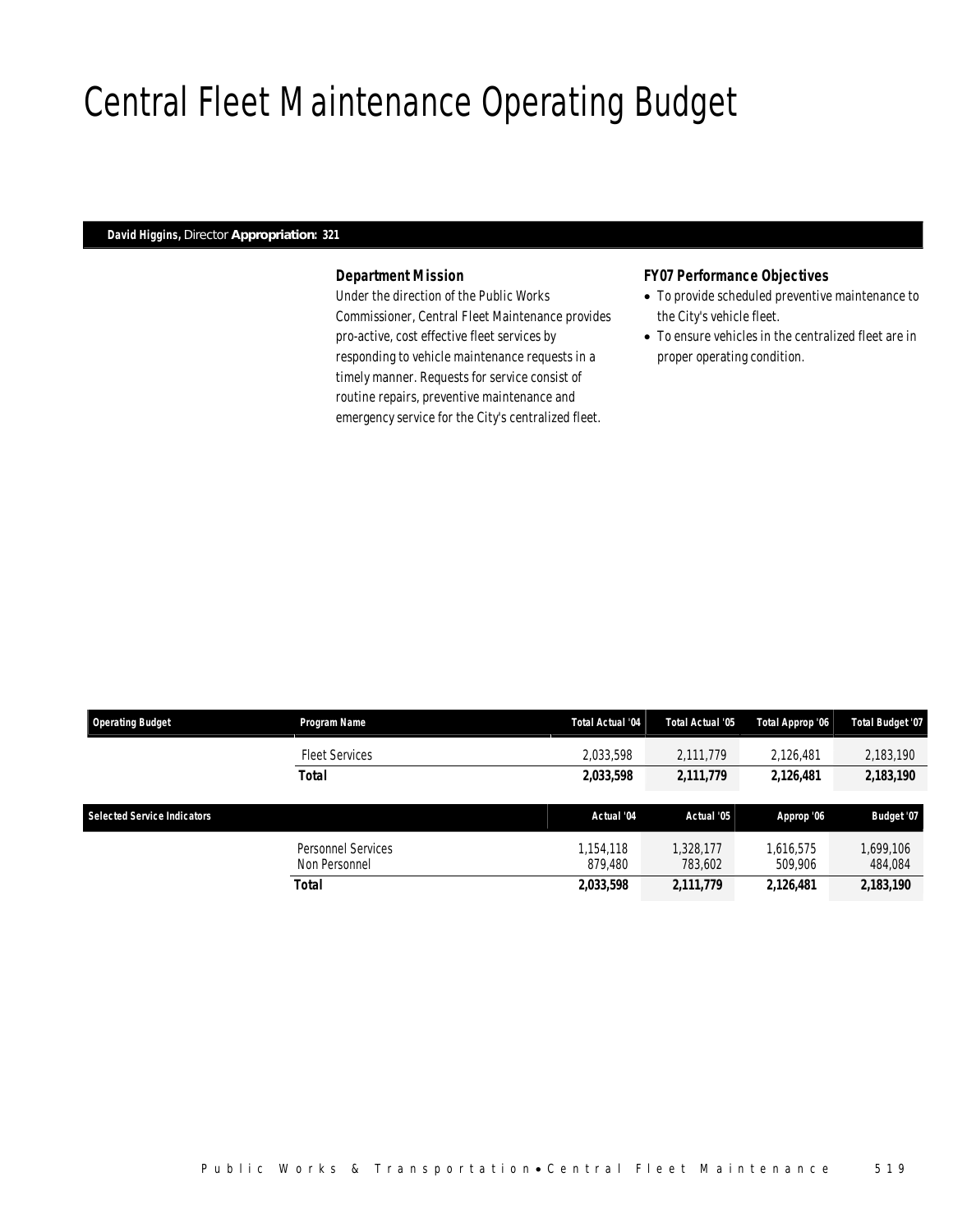# Central Fleet Maintenance Operating Budget



## *Description of Services*

The Central Fleet Maintenance Division is responsible for preventive maintenance, routine and emergency repair of vehicles. Central Fleet Maintenance maintains vehicles for all City departments excluding the public safety agencies and the Public Health Commission.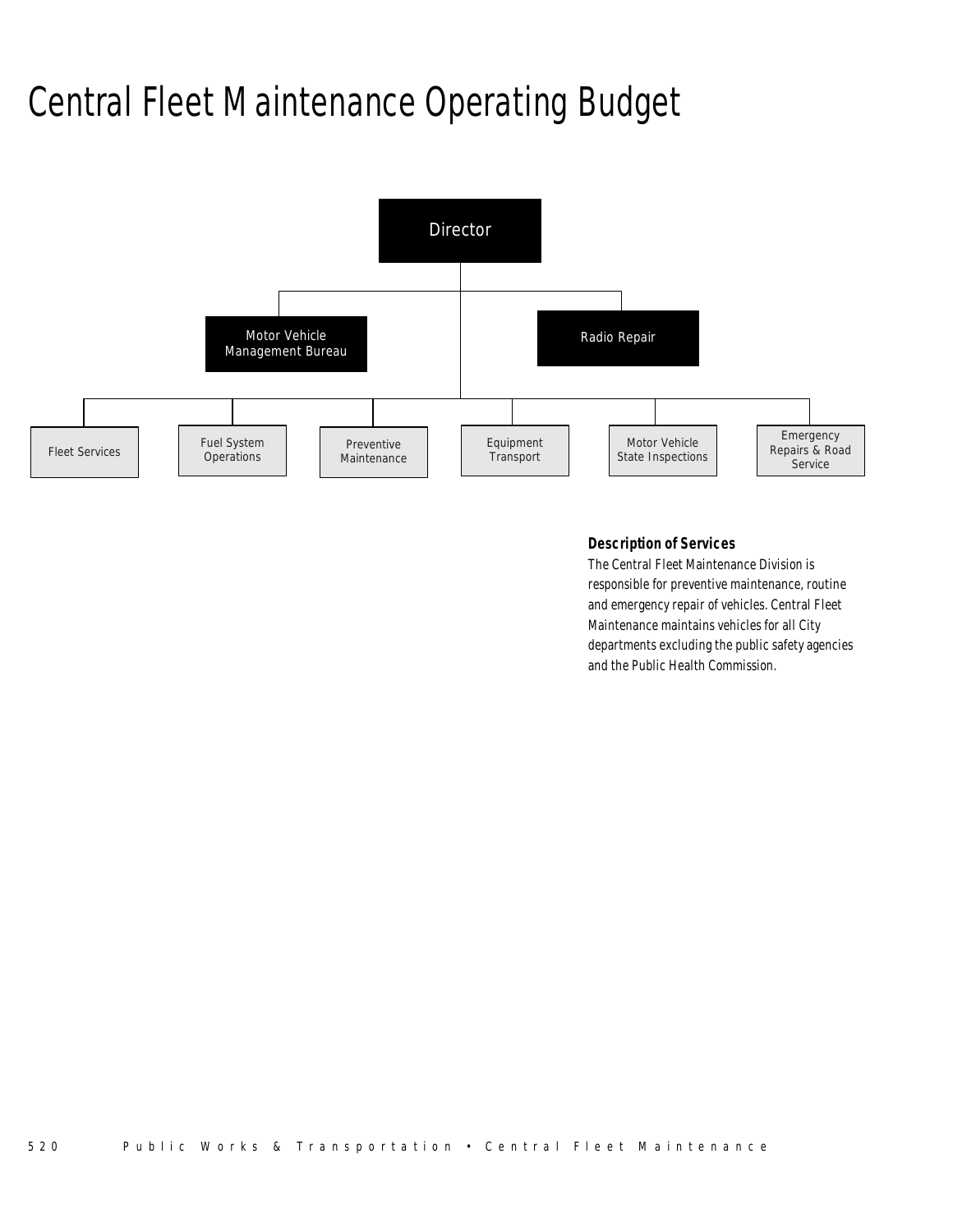# Department History

| <b>Personnel Services</b>       |                                                                                                                                                                                                                                                                                                          | FY04 Expenditure                                                                                                                  | FY05 Expenditure                                                                                                        | FY06 Appropriation                                                                                       | FY07 Adopted                                                                                       | Inc/Dec 06 vs 07                                                                                                                  |
|---------------------------------|----------------------------------------------------------------------------------------------------------------------------------------------------------------------------------------------------------------------------------------------------------------------------------------------------------|-----------------------------------------------------------------------------------------------------------------------------------|-------------------------------------------------------------------------------------------------------------------------|----------------------------------------------------------------------------------------------------------|----------------------------------------------------------------------------------------------------|-----------------------------------------------------------------------------------------------------------------------------------|
|                                 | 51000 Permanent Employees<br>51100 Emergency Employees<br>51200 Overtime<br>51600 Unemployment Compensation<br>51700 Workers' Compensation                                                                                                                                                               | 1,103,527<br>$\mathbf 0$<br>50,591<br>0<br>$\overline{0}$                                                                         | 1,237,388<br>$\mathbf 0$<br>90,789<br>$\mathbf 0$<br>$\mathbf{0}$                                                       | 1,574,075<br>$\mathbf 0$<br>42,500<br>0<br>$\overline{0}$                                                | 1,654,106<br>0<br>45,000<br>$\overline{0}$<br>$\Omega$                                             | 80,031<br>$\overline{0}$<br>2,500<br>$\theta$<br>$\mathbf{0}$                                                                     |
|                                 | <b>Total Personnel Services</b>                                                                                                                                                                                                                                                                          | 1,154,118                                                                                                                         | 1,328,177                                                                                                               | 1,616,575                                                                                                | 1,699,106                                                                                          | 82,531                                                                                                                            |
| <b>Contractual Services</b>     |                                                                                                                                                                                                                                                                                                          | FY04 Expenditure                                                                                                                  | FY05 Expenditure                                                                                                        | FY06 Appropriation                                                                                       | FY07 Adopted                                                                                       | Inc/Dec 06 vs 07                                                                                                                  |
|                                 | 52100 Communications<br>52200 Utilities<br>52300 Water & Sewer<br>52400 Snow Removal<br>52500 Garbage/Waste Removal<br>52600 Repairs Buildings & Structures<br>52700 Repairs & Service of Equipment<br>52800 Transportation of Persons<br>52900 Contracted Services<br><b>Total Contractual Services</b> | 1,883<br>$\overline{0}$<br>$\overline{0}$<br>$\overline{0}$<br>$\overline{0}$<br>$\Omega$<br>457,772<br>5,487<br>2,071<br>467,213 | 879<br>$\mathbf 0$<br>$\mathbf{0}$<br>$\mathbf{0}$<br>$\mathbf{0}$<br>$\theta$<br>398,644<br>1,658<br>21,847<br>423,028 | 3,500<br>0<br>$\overline{0}$<br>0<br>$\overline{0}$<br>$\Omega$<br>140,000<br>3,500<br>45,000<br>192,000 | 2,800<br>0<br>$\Omega$<br>$\mathbf{0}$<br>600<br>$\Omega$<br>140,000<br>3,500<br>45,000<br>191,900 | $-700$<br>$\theta$<br>$\mathbf 0$<br>$\mathbf 0$<br>600<br>$\overline{0}$<br>$\overline{0}$<br>$\mathbf{0}$<br>$\theta$<br>$-100$ |
| <b>Supplies &amp; Materials</b> |                                                                                                                                                                                                                                                                                                          | FY04 Expenditure                                                                                                                  | FY05 Expenditure                                                                                                        | FY06 Appropriation                                                                                       | FY07 Adopted                                                                                       | Inc/Dec 06 vs 07                                                                                                                  |
|                                 | 53000 Auto Energy Supplies<br>53200 Food Supplies<br>53400 Custodial Supplies<br>53500 Med, Dental, & Hosp Supply<br>53600 Office Supplies and Materials<br>53700 Clothing Allowance<br>53800 Educational Supplies & Mat<br>53900 Misc Supplies & Materials<br><b>Total Supplies &amp; Materials</b>     | 161,659<br>1,649<br>0<br>$\mathbf{0}$<br>1,767<br>327<br>$\Omega$<br>115,820<br>281,222                                           | 181,448<br>$\mathbf{0}$<br>417<br>$\mathbf 0$<br>1,929<br>45<br>$\mathbf{0}$<br>64,971<br>248,810                       | 175,000<br>2,000<br>1,000<br>$\mathbf 0$<br>2,000<br>200<br>$\Omega$<br>65,000<br>245,200                | 175,000<br>2,000<br>1,200<br>$\mathbf 0$<br>2,400<br>300<br>$\Omega$<br>65,000<br>245,900          | $\theta$<br>$\overline{0}$<br>200<br>$\theta$<br>400<br>100<br>$\mathbf 0$<br>$\mathbf{0}$<br>700                                 |
| <b>Current Chgs &amp; Oblig</b> |                                                                                                                                                                                                                                                                                                          | FY04 Expenditure                                                                                                                  | FY05 Expenditure                                                                                                        | FY06 Appropriation                                                                                       | FY07 Adopted                                                                                       | Inc/Dec 06 vs 07                                                                                                                  |
|                                 | 54300 Workers' Comp Medical<br>54400 Legal Liabilities<br>54600 Current Charges H&I<br>54700 Indemnification<br>54800 Reserve Account<br>54900 Other Current Charges<br>Total Current Chgs & Oblig                                                                                                       | 0<br>$\overline{0}$<br>$\mathbf{0}$<br>$\Omega$<br>$\overline{0}$<br>7,916<br>7,916                                               | $\mathbf 0$<br>$\mathbf{0}$<br>$\mathbf{0}$<br>$\mathbf{0}$<br>$\theta$<br>13,343<br>13,343                             | $\theta$<br>$\overline{0}$<br>0<br>$\Omega$<br>$\Omega$<br>15,000<br>15,000                              | $\mathbf 0$<br>$\Omega$<br>$\overline{0}$<br>$\Omega$<br>$\Omega$<br>15,000<br>15,000              | $\boldsymbol{0}$<br>$\mathbf{0}$<br>$\boldsymbol{0}$<br>$\mathbf 0$<br>$\theta$<br>$\mathbf 0$<br>$\bf{0}$                        |
| Equipment                       |                                                                                                                                                                                                                                                                                                          | FY04 Expenditure                                                                                                                  | FY05 Expenditure                                                                                                        | FY06 Appropriation                                                                                       | FY07 Adopted                                                                                       | Inc/Dec 06 vs 07                                                                                                                  |
|                                 | 55000 Automotive Equipment<br>55400 Lease/Purchase<br>55600 Office Furniture & Equipment<br>55900 Misc Equipment<br><b>Total Equipment</b>                                                                                                                                                               | $\boldsymbol{0}$<br>109,266<br>0<br>13,863<br>123,129                                                                             | $\boldsymbol{0}$<br>81,365<br>$\Omega$<br>17,055<br>98,420                                                              | $\overline{0}$<br>32,706<br>$\Omega$<br>25,000<br>57,706                                                 | $\boldsymbol{0}$<br>16,284<br>0<br>15,000<br>31,284                                                | 0<br>$-16,422$<br>$\Omega$<br>$-10,000$<br>$-26,422$                                                                              |
| <b>Other</b>                    |                                                                                                                                                                                                                                                                                                          | FY04 Expenditure                                                                                                                  | FY05 Expenditure                                                                                                        | FY06 Appropriation                                                                                       | FY07 Adopted                                                                                       | Inc/Dec 06 vs 07                                                                                                                  |
|                                 | 56200 Special Appropriation<br>57200 Structures & Improvements<br>58000 Land & Non-Structure<br><b>Total Other</b>                                                                                                                                                                                       | $\boldsymbol{0}$<br>0<br>$\mathbf{0}$<br>0                                                                                        | $\boldsymbol{0}$<br>$\boldsymbol{0}$<br>$\mathbf{0}$<br>0                                                               | $\theta$<br>$\boldsymbol{0}$<br>0<br>0                                                                   | $\boldsymbol{0}$<br>$\mathbf 0$<br>0<br>0                                                          | 0<br>$\bf{0}$<br>$\mathbf{0}$<br>0                                                                                                |
|                                 | <b>Grand Total</b>                                                                                                                                                                                                                                                                                       | 2,033,598                                                                                                                         | 2,111,778                                                                                                               | 2,126,481                                                                                                | 2,183,190                                                                                          | 56,709                                                                                                                            |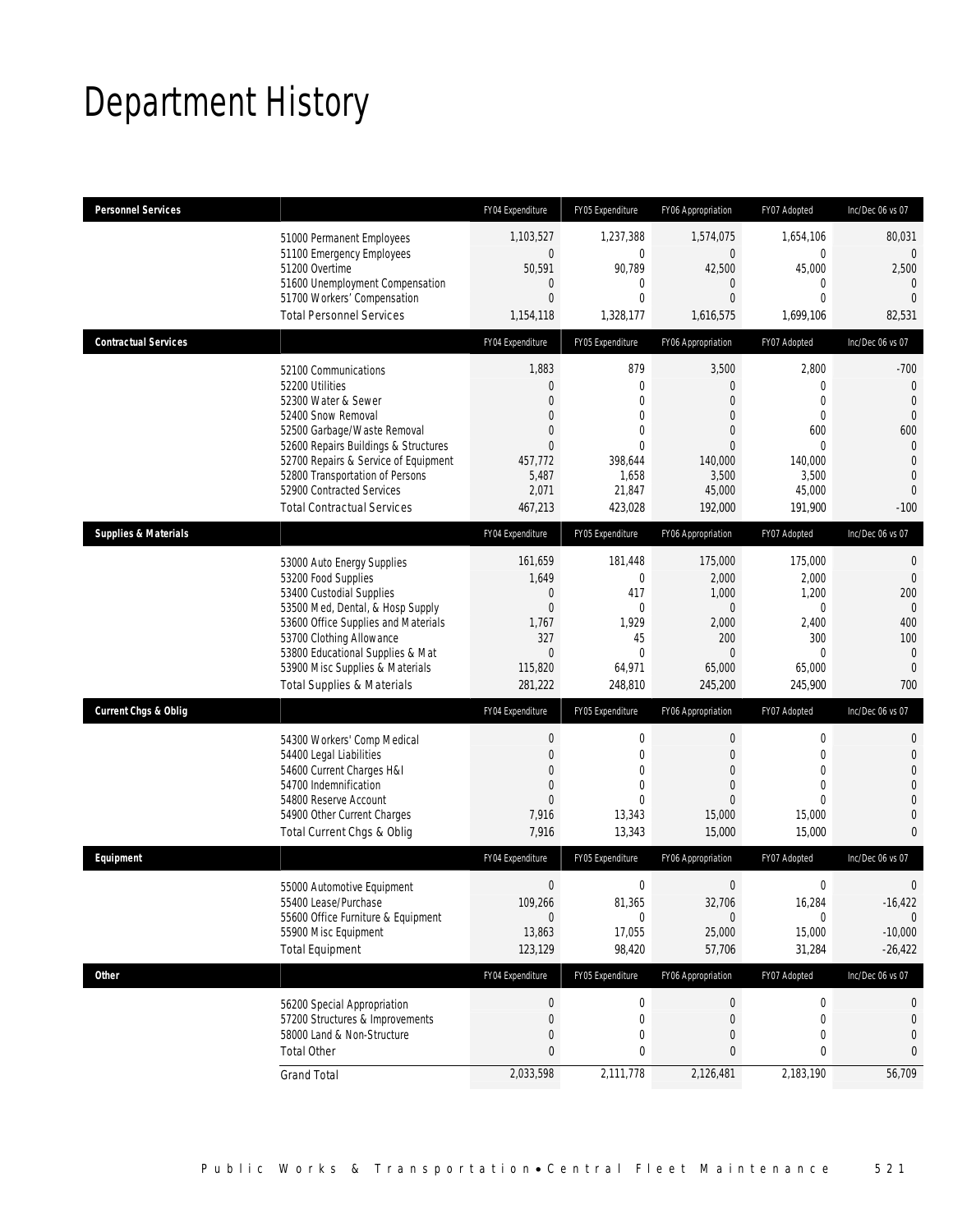# Department Personnel

| 87,644<br>44,343<br>85,317<br>69,947 |
|--------------------------------------|
|                                      |
|                                      |
|                                      |
|                                      |
| 77,788                               |
| 182,151                              |
| 78,600                               |
| 2,331,365                            |
|                                      |
| 0                                    |
| 9,741                                |
| $-660,000$                           |
| $-27,000$                            |
| 1,654,106                            |
|                                      |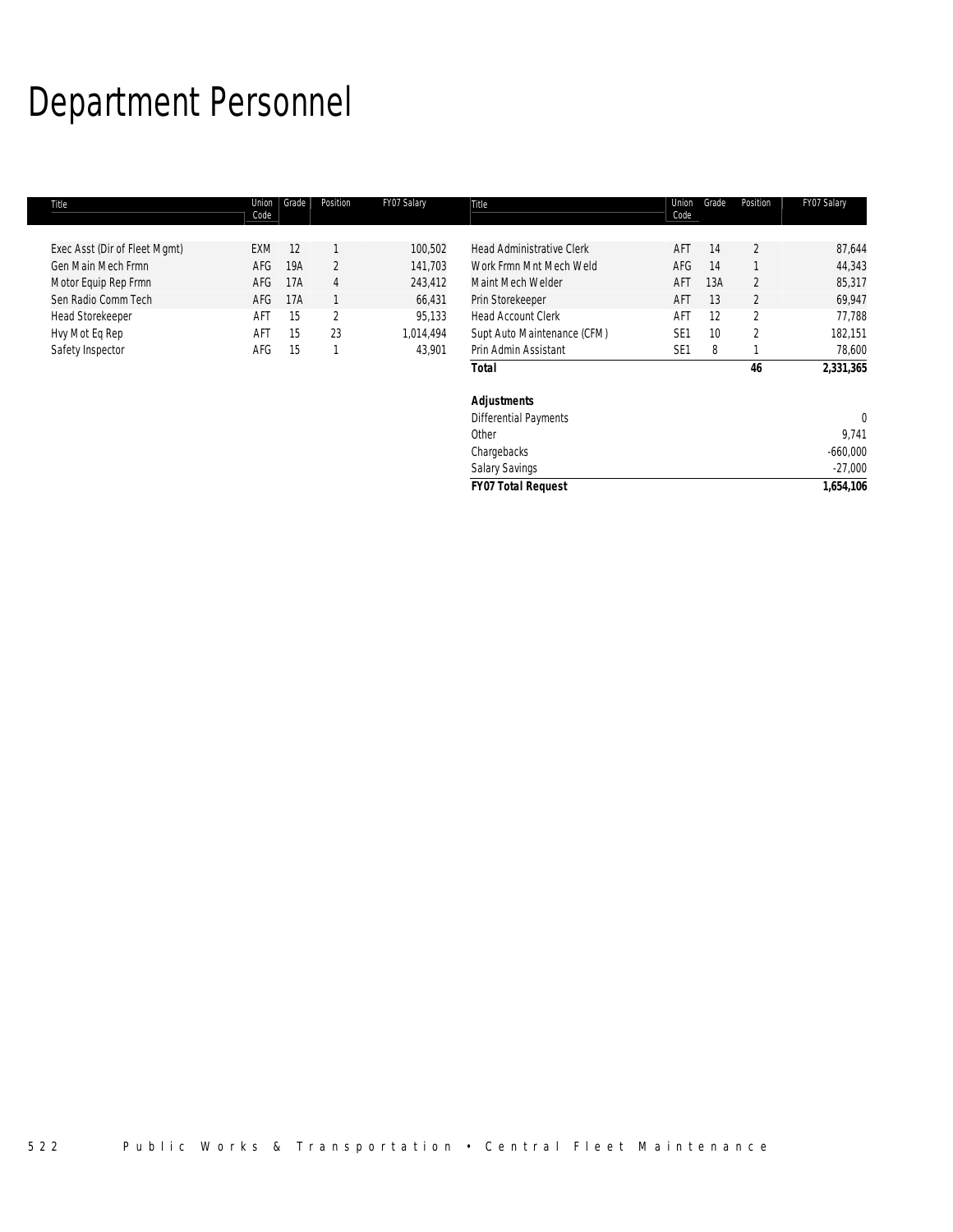# Program 1. Fleet Services

### *David Higgins, Director Organization: 321100*

### *Program Description*

The Fleet Services Program is responsible for the preventive maintenance and routine or emergency repair of vehicles in all City departments excluding public safety agencies and the Public Health Commission. Preventive maintenance includes oil change, brake repair, and fluid changes. Routine and emergency repair includes engine servicing, body work, transmission repair, and glass replacement. The Fleet Services Program also conducts emission testing and registration functions.

### *Program Objectives*

- To provide scheduled preventive maintenance to the City's vehicle fleet.
- To ensure vehicles in the centralized fleet are in proper operating condition.

| <b>Program Outcomes</b>            |                                                                                                                               | Actual '04                 | Actual '05                     | Projected '06                  | <b>PLOS '07</b>                |
|------------------------------------|-------------------------------------------------------------------------------------------------------------------------------|----------------------------|--------------------------------|--------------------------------|--------------------------------|
|                                    | % of fleet receiving preventive maintenance<br>actions 4 times per year                                                       | 94%                        | 89%                            | 85%                            | 85%                            |
|                                    | % of fleet operational on daily basis                                                                                         | 95%                        | 93%                            | 92%                            | 85%                            |
| <b>Selected Service Indicators</b> |                                                                                                                               | Actual '04                 | Actual '05                     | Approp '06                     | Budget '07                     |
|                                    | Quota<br>Personnel Services<br>Non Personnel                                                                                  | 47<br>1.154.118<br>879.480 | 47<br>1,328,177<br>783,602     | 47<br>1,616,575<br>509,906     | 46<br>1,699,106<br>484,084     |
|                                    | <b>Total</b>                                                                                                                  | 2,033,598                  | 2,111,779                      | 2,126,481                      | 2,183,190                      |
|                                    | Maintenance requests<br>Heavy equipment maintenance<br>Light vehicle maintenance<br>Radio/Communication equipment maintenance | 5,864                      | 6,643<br>1,976<br>4,486<br>174 | 6,634<br>1,819<br>4,557<br>184 | 5,500<br>1,600<br>3,900<br>200 |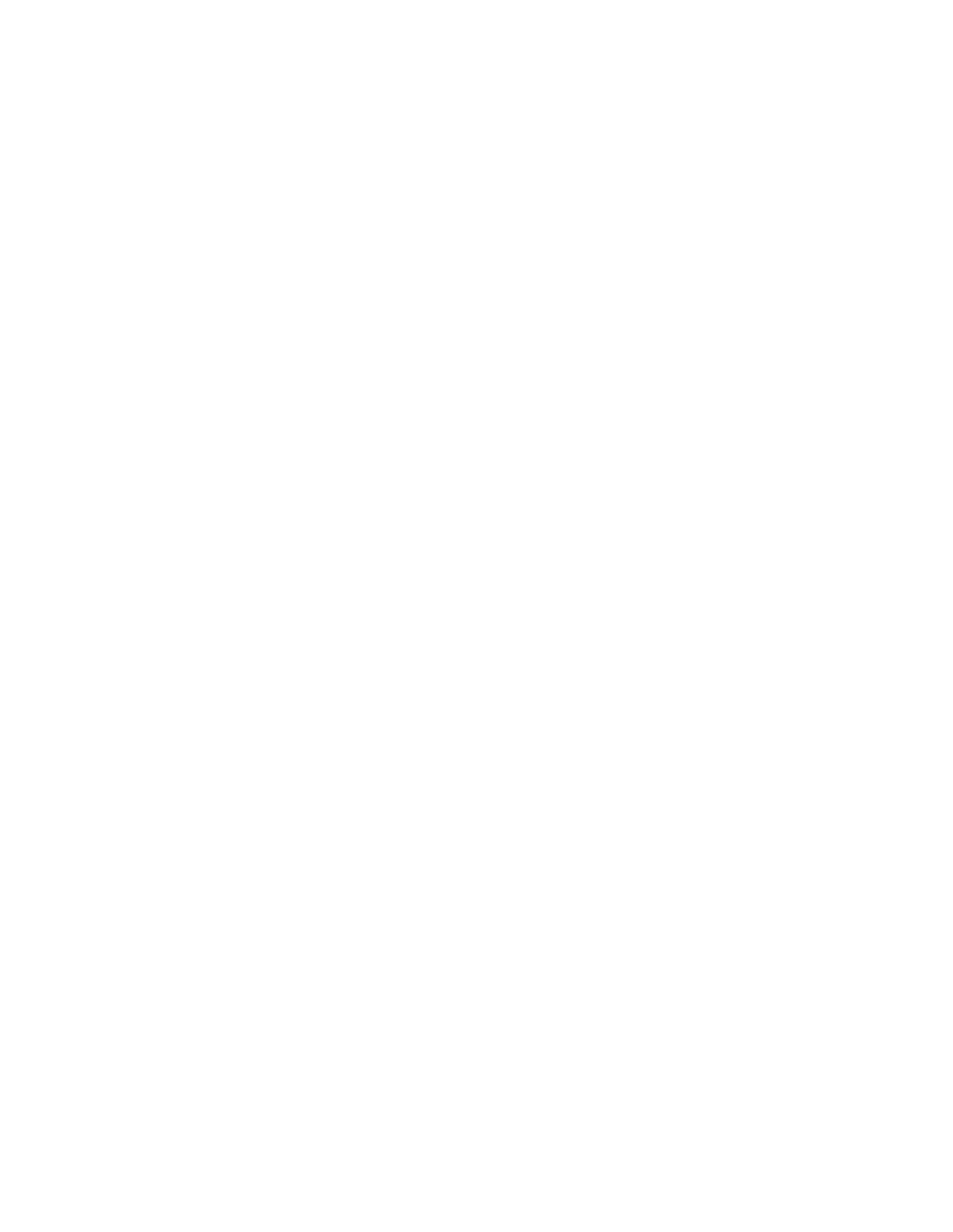# Office of Chief of Public Works & Transportation Operating Budget

*Dennis Royer, Chief of Public Works & Transportation Appropriation: 310* 

Office of Chief of PWD&Transp

### *Department Mission*

The Chief of Public Works and Transportation oversees all programs and operations that ensure well-lit, attractive and efficient infrastructure that moves vehicular and pedestrian traffic safely. The Office of the Chief also provides administrative and financial support for the entire cabinet.

## *FY07 Performance Objectives*

- To provide administrative and human resource support for departments in the cabinet.
- To monitor cabinet spending, process payments and produce financial reports in a timely manner.
- To respond to constituent requests in a timely manner.
- To evaluate each functional unit contained within both the Public Works and Transportation departments to identify improve efficiencies with technology improvements.
- To fully expand Global Positioning Systems (GPS) to all snow removal districts and all street sweeping districts.
- To critically review and evaluate each functional unit in both the Public Works and Transportation departments to identify specific service improvements to be made more efficient with technology improvements.

| <b>Operating Budget</b>            | Program Name                        | Total Actual '04 | Total Actual '05 | Total Approp '06 | <b>Total Budget '07</b> |
|------------------------------------|-------------------------------------|------------------|------------------|------------------|-------------------------|
|                                    | Administration & Finance            | C                |                  |                  | 1,545,434               |
|                                    | <b>Total</b>                        | 0                |                  | IJ               | 1,545,434               |
| <b>Selected Service Indicators</b> |                                     | Actual '04       | Actual '05       | Approp '06       | Budget '07              |
|                                    | Personnel Services<br>Non Personnel | 0<br>0           |                  |                  | 1,507,934<br>37,500     |
|                                    | Total                               | 0                | 0                |                  | 1,545,434               |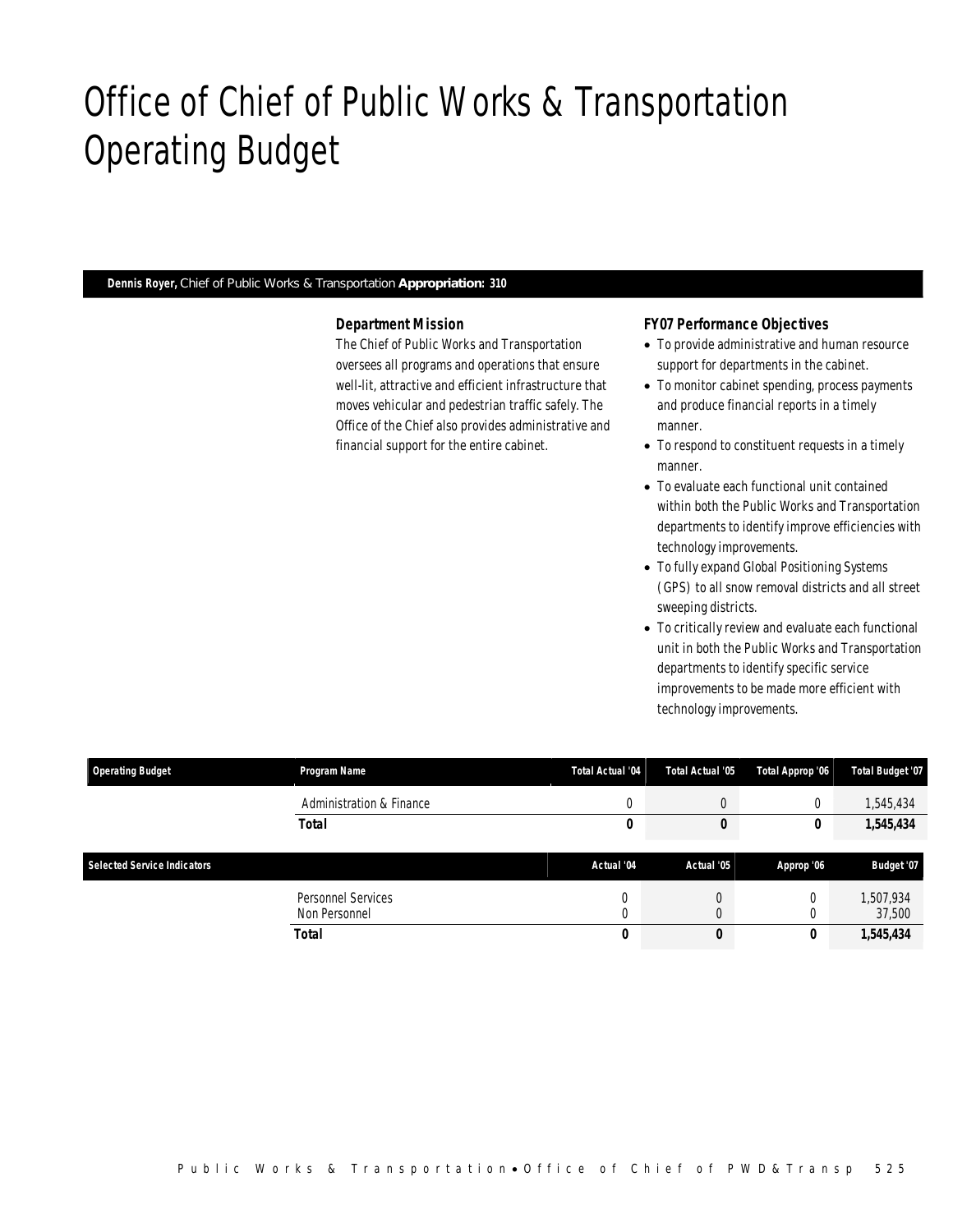# Office of Chief of Public Works & Transportation Operating Budget



# *Description of Services*

The Office of the Chief of Public Works and Transportation oversees the operations of the individual departments within the cabinet. The Office also provides administration and finance support for those departments.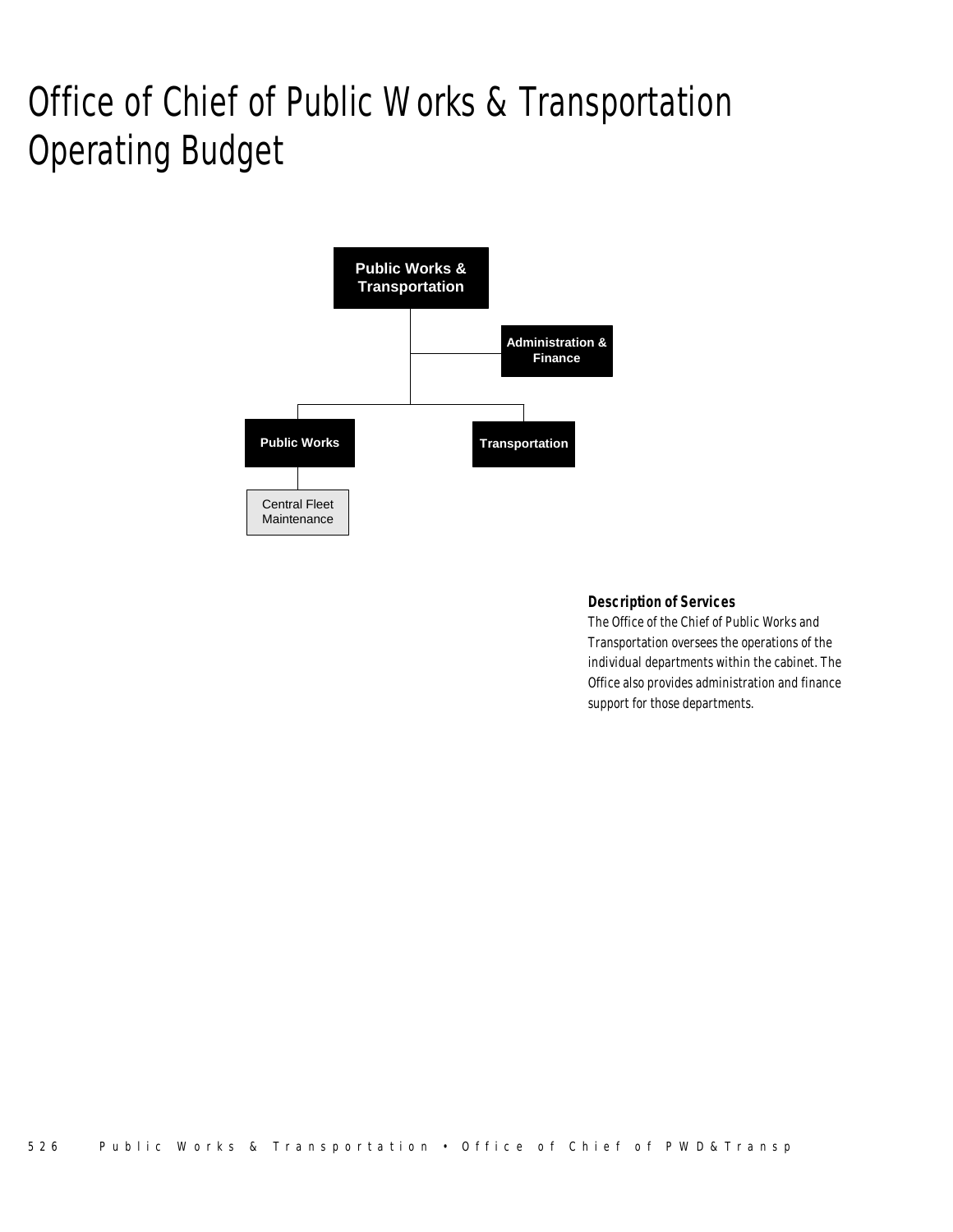# Department History

| <b>Personnel Services</b>       |                                                                         | FY04 Expenditure                 | FY05 Expenditure             | FY06 Appropriation  | FY07 Adopted             | Inc/Dec 06 vs 07         |
|---------------------------------|-------------------------------------------------------------------------|----------------------------------|------------------------------|---------------------|--------------------------|--------------------------|
|                                 |                                                                         |                                  |                              |                     |                          |                          |
|                                 | 51000 Permanent Employees                                               | $\boldsymbol{0}$                 | $\boldsymbol{0}$             | $\mathbf 0$         | 1,487,934                | 1,487,934                |
|                                 | 51100 Emergency Employees                                               | $\overline{0}$                   | $\mathbf 0$                  | $\mathbf 0$         | 0                        | $\overline{0}$           |
|                                 | 51200 Overtime<br>51600 Unemployment Compensation                       | $\Omega$<br>$\mathbf 0$          | $\mathbf{0}$<br>$\mathbf 0$  | 0<br>$\mathbf 0$    | 20,000<br>$\mathbf{0}$   | 20,000<br>$\overline{0}$ |
|                                 | 51700 Workers' Compensation                                             | 0                                | $\mathbf{0}$                 | 0                   | $\Omega$                 | $\overline{0}$           |
|                                 | <b>Total Personnel Services</b>                                         | $\theta$                         | $\mathbf 0$                  | 0                   | 1,507,934                | 1,507,934                |
| <b>Contractual Services</b>     |                                                                         | FY04 Expenditure                 | FY05 Expenditure             | FY06 Appropriation  | FY07 Adopted             | Inc/Dec 06 vs 07         |
|                                 |                                                                         | $\theta$                         | $\boldsymbol{0}$             | $\boldsymbol{0}$    | 22,500                   | 22,500                   |
|                                 | 52100 Communications<br>52200 Utilities                                 | $\mathbf 0$                      | $\mathbf 0$                  | $\mathbf 0$         | $\overline{0}$           | $\mathbf{0}$             |
|                                 | 52300 Water & Sewer                                                     | $\mathbf{0}$                     | $\mathbf{0}$                 | 0                   | $\mathbf{0}$             | $\theta$                 |
|                                 | 52400 Snow Removal                                                      | $\mathbf{0}$                     | $\mathbf 0$                  | 0                   | $\mathbf{0}$             | $\mathbf{0}$             |
|                                 | 52500 Garbage/Waste Removal                                             | $\overline{0}$                   | $\mathbf{0}$                 | $\overline{0}$      | $\overline{0}$           | $\boldsymbol{0}$         |
|                                 | 52600 Repairs Buildings & Structures                                    | $\Omega$                         | $\theta$                     | $\Omega$            | $\Omega$                 | $\Omega$                 |
|                                 | 52700 Repairs & Service of Equipment                                    | $\overline{0}$                   | $\mathbf 0$                  | $\overline{0}$      | $\Omega$                 | $\mathbf{0}$             |
|                                 | 52800 Transportation of Persons<br>52900 Contracted Services            | $\mathbf{0}$<br>$\overline{0}$   | $\mathbf{0}$                 | $\overline{0}$      | $\Omega$<br>$\Omega$     | $\theta$<br>$\mathbf{0}$ |
|                                 | <b>Total Contractual Services</b>                                       | $\overline{0}$                   | $\mathbf 0$<br>$\mathbf 0$   | $\mathbf 0$<br>0    |                          |                          |
|                                 |                                                                         |                                  |                              |                     | 22,500                   | 22,500                   |
| <b>Supplies &amp; Materials</b> |                                                                         | FY04 Expenditure                 | FY05 Expenditure             | FY06 Appropriation  | FY07 Adopted             | Inc/Dec 06 vs 07         |
|                                 | 53000 Auto Energy Supplies                                              | $\mathbf{0}$                     | $\mathbf 0$                  | $\mathbf 0$         | 1,000                    | 1,000                    |
|                                 | 53200 Food Supplies                                                     | $\overline{0}$                   | $\mathbf 0$                  | $\mathbf 0$         | $\mathbf{0}$             | $\theta$                 |
|                                 | 53400 Custodial Supplies                                                | $\mathbf{0}$                     | $\mathbf 0$                  | 0                   | $\mathbf{0}$             | $\mathbf 0$              |
|                                 | 53500 Med, Dental, & Hosp Supply<br>53600 Office Supplies and Materials | $\overline{0}$<br>$\overline{0}$ | $\mathbf{0}$<br>$\mathbf{0}$ | $\overline{0}$<br>0 | $\overline{0}$<br>14,000 | $\mathbf 0$<br>14,000    |
|                                 | 53700 Clothing Allowance                                                | $\overline{0}$                   | $\mathbf{0}$                 | $\mathbf 0$         | $\Omega$                 | $\mathbf{0}$             |
|                                 | 53800 Educational Supplies & Mat                                        | $\mathbf{0}$                     | $\mathbf{0}$                 | 0                   | $\mathbf{0}$             | $\theta$                 |
|                                 | 53900 Misc Supplies & Materials                                         | 0                                | $\mathbf 0$                  | 0                   | $\Omega$                 | $\overline{0}$           |
|                                 | <b>Total Supplies &amp; Materials</b>                                   | $\overline{0}$                   | $\mathbf 0$                  | 0                   | 15,000                   | 15,000                   |
| Current Chgs & Oblig            |                                                                         | FY04 Expenditure                 | FY05 Expenditure             | FY06 Appropriation  | FY07 Adopted             | Inc/Dec 06 vs 07         |
|                                 | 54300 Workers' Comp Medical                                             | $\mathbf 0$                      | $\mathbf 0$                  | $\mathbf 0$         | $\mathbf 0$              | $\mathbf 0$              |
|                                 | 54400 Legal Liabilities                                                 | $\overline{0}$                   | $\mathbf 0$                  | $\overline{0}$      | $\mathbf{0}$             | $\boldsymbol{0}$         |
|                                 | 54600 Current Charges H&I                                               | $\mathbf{0}$                     | $\mathbf 0$                  | 0                   | $\overline{0}$           | $\mathbf{0}$             |
|                                 | 54700 Indemnification                                                   | $\overline{0}$                   | $\mathbf{0}$                 | $\overline{0}$      | $\overline{0}$           | $\boldsymbol{0}$         |
|                                 | 54800 Reserve Account                                                   | $\overline{0}$                   | $\mathbf{0}$                 | 0                   | $\theta$                 | $\theta$                 |
|                                 | 54900 Other Current Charges                                             | $\mathbf 0$                      | $\mathbf 0$                  | $\mathbf 0$         | $\overline{0}$           | $\boldsymbol{0}$         |
|                                 | Total Current Chgs & Oblig                                              | $\theta$                         | $\mathbf 0$                  | $\Omega$            | 0                        | $\mathbf{0}$             |
| Equipment                       |                                                                         | FY04 Expenditure                 | FY05 Expenditure             | FY06 Appropriation  | FY07 Adopted             | Inc/Dec 06 vs 07         |
|                                 | 55000 Automotive Equipment                                              | $\mathbf{0}$                     | $\overline{0}$               | $\overline{0}$      | $\mathbf{0}$             | $\mathbf{0}$             |
|                                 | 55400 Lease/Purchase                                                    | $\mathbf 0$                      | $\mathbf 0$                  | $\mathbf 0$         | $\mathbf 0$              | $\theta$                 |
|                                 | 55600 Office Furniture & Equipment                                      | $\overline{0}$                   | $\mathbf 0$                  | 0                   | $\overline{0}$           | $\mathbf 0$              |
|                                 | 55900 Misc Equipment                                                    | 0                                | $\mathbf 0$                  | 0                   | 0                        | $\mathbf 0$              |
|                                 | <b>Total Equipment</b>                                                  | $\bf{0}$                         | 0                            | 0                   | 0                        | $\bf{0}$                 |
| Other                           |                                                                         | FY04 Expenditure                 | FY05 Expenditure             | FY06 Appropriation  | FY07 Adopted             | Inc/Dec 06 vs 07         |
|                                 | 56200 Special Appropriation                                             | $\boldsymbol{0}$                 | $\boldsymbol{0}$             | $\theta$            | 0                        | 0                        |
|                                 | 57200 Structures & Improvements                                         | 0                                | $\boldsymbol{0}$             | $\mathbf 0$         | $\mathbf{0}$             | $\mathbf 0$              |
|                                 | 58000 Land & Non-Structure                                              | $\overline{0}$                   | $\mathbf{0}$                 | 0                   | 0                        | $\mathbf{0}$             |
|                                 | <b>Total Other</b>                                                      | 0                                | 0                            | 0                   | 0                        | $\mathbf{0}$             |
|                                 | <b>Grand Total</b>                                                      | $\boldsymbol{0}$                 | $\pmb{0}$                    | $\overline{0}$      | 1,545,434                | 1,545,434                |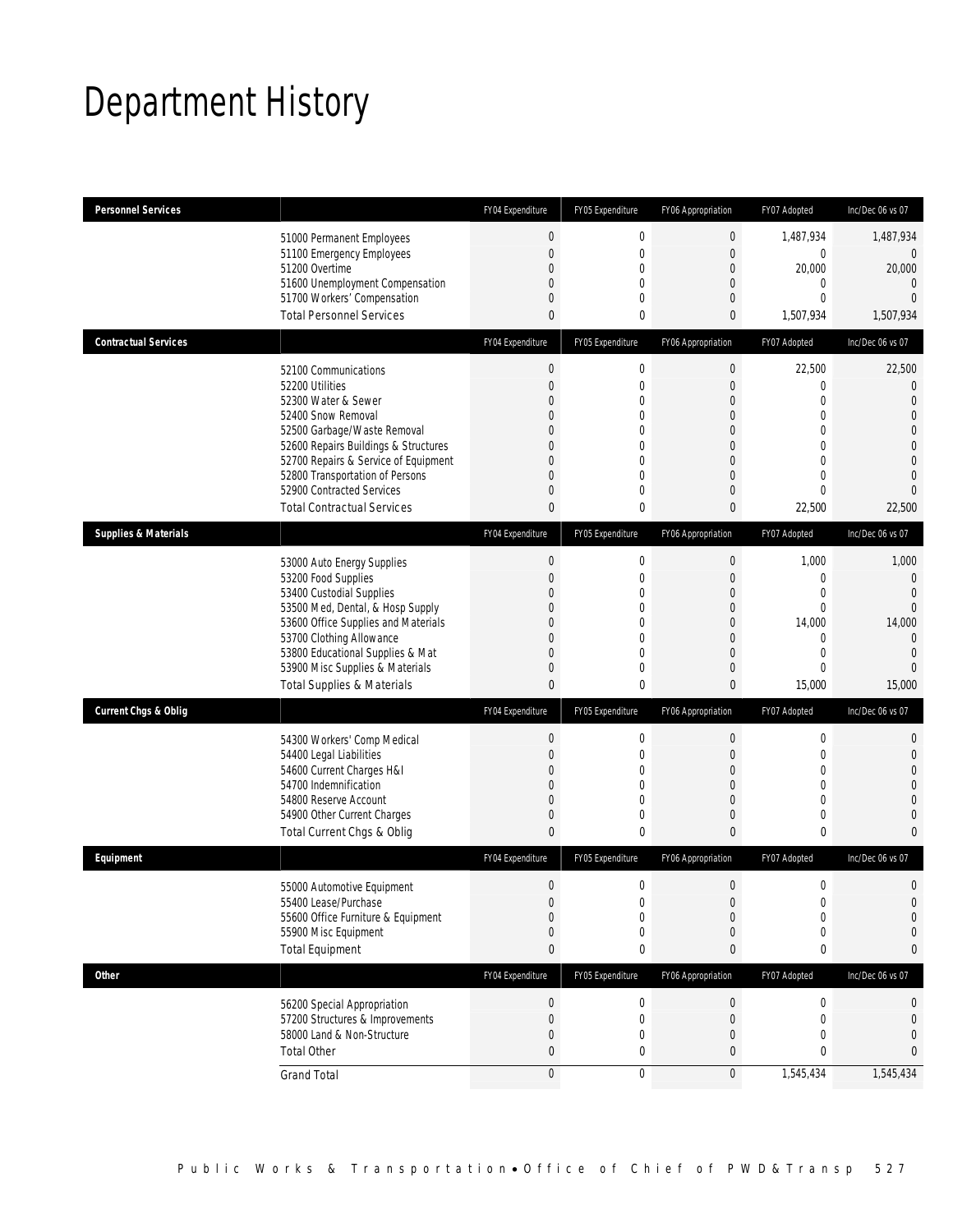# Department Personnel

| Title                           | Union<br>Code   | Grade | Position       | FY07 Salary | Title                        | Union<br>Code   | Grade | Position       | FY07 Salary  |
|---------------------------------|-----------------|-------|----------------|-------------|------------------------------|-----------------|-------|----------------|--------------|
| Chief of Public Works & Transp  | <b>EXM</b>      |       |                | 120,000     | Prin Personnel Officer       | SE <sub>1</sub> | 10    |                | 90,815       |
| Director of A&F                 | <b>EXM</b>      |       |                | 93,857      | Pr Admin Asst                | SE <sub>1</sub> | 9     |                | 83,941       |
| <b>Executive Asst</b>           | <b>EXM</b>      | 10    |                | 90,815      | Prin Admin Assistant         | SE <sub>1</sub> | 8     | $\overline{2}$ | 156,287      |
| Admin Asst (Payroll/PWD)        | AFG             | 18    |                | 58,415      | Sr Admin Analyst             | SE <sub>1</sub> | 8     |                | 78,143       |
| <b>Supervisor Contracts</b>     | AFG             | 17    |                | 52,262      | Sr Admin Assistant           | SE <sub>1</sub> | 8     |                | 78,143       |
| Administrative Analyst          | AFM             | 15    |                | 42,955      | Sr Data Proc System Analyst  | SE <sub>1</sub> | 8     |                | 78,143       |
| <b>Administrative Secretary</b> | AFG             | 14    |                | 35,538      | Sr Admin Assistant           | SE <sub>1</sub> |       |                | 71,486       |
| <b>Head Account Examiner</b>    | AFT             | 13    | $\overline{2}$ | 81,032      | Prin Research Analyst        | SE <sub>1</sub> | 6     |                | 65,044       |
| Management Analyst              | SE <sub>1</sub> | 10    |                | 90,815      | Senior Personnel Officer     | SE <sub>1</sub> | 5     |                | 59,675       |
|                                 |                 |       |                |             | Senior Research Analyst      | SE <sub>1</sub> | 3     |                | 49,367       |
|                                 |                 |       |                |             | <b>Total</b>                 |                 |       | 21             | 1,476,734    |
|                                 |                 |       |                |             | <b>Adjustments</b>           |                 |       |                |              |
|                                 |                 |       |                |             | <b>Differential Payments</b> |                 |       |                | $\Omega$     |
|                                 |                 |       |                |             | Other                        |                 |       |                | 11,200       |
|                                 |                 |       |                |             | Chargebacks                  |                 |       |                | $\Omega$     |
|                                 |                 |       |                |             | <b>Salary Savings</b>        |                 |       |                | $\mathbf{0}$ |
|                                 |                 |       |                |             | <b>FY07 Total Request</b>    |                 |       |                | 1,487,934    |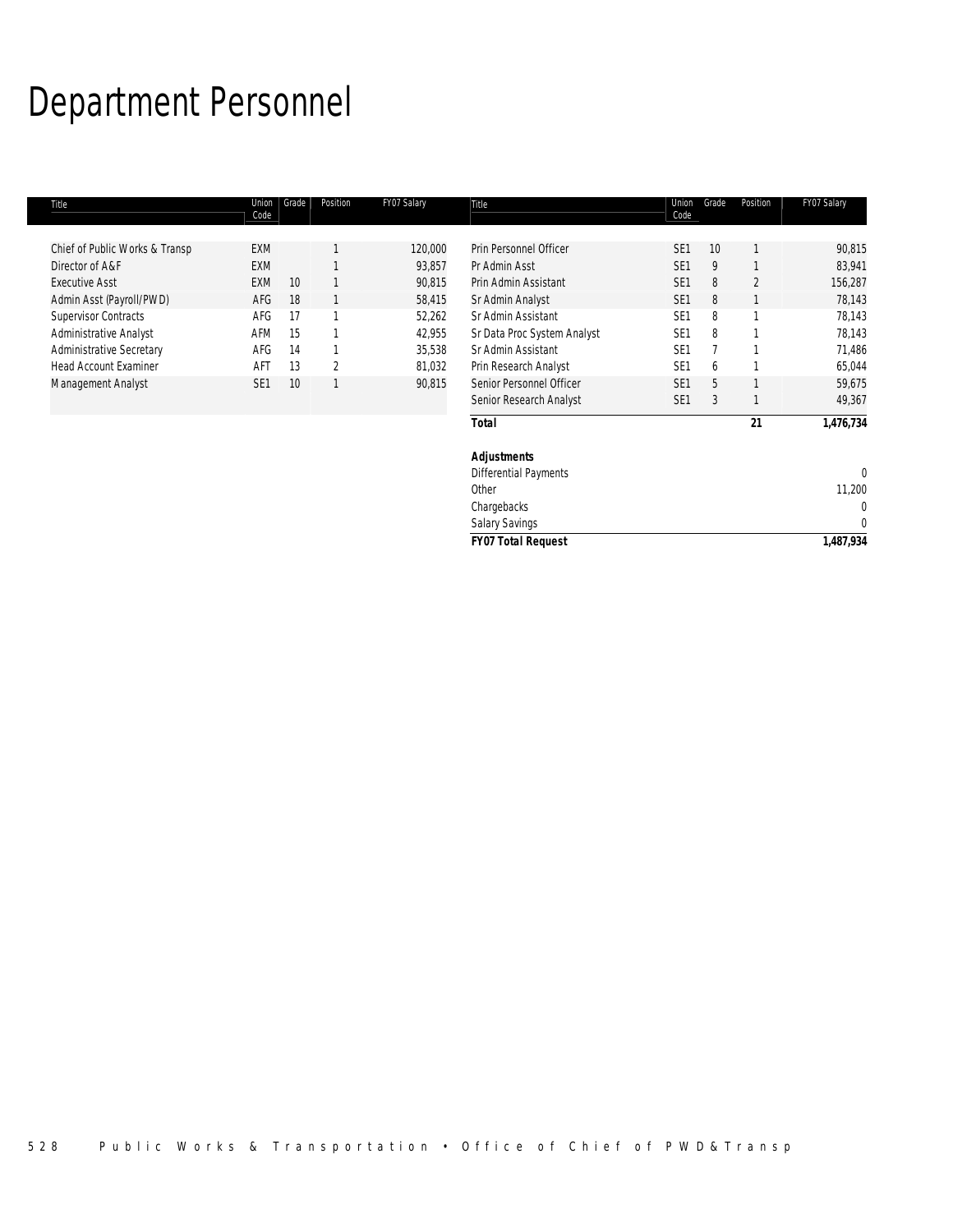# Program 1. Administration & Finance

### *Vacant, Manager Organization: 310100*

### *Program Description*

The Administration and Finance program provides financial, personnel, technological as well as public information services for the entire cabinet.

# *Program Objectives*

- To critically review and evaluate each functional unit in both the Public Works and Transportation departments to identify specific service improvements to be made more efficient with technology improvements.
- To fully expand Global Positioning Systems (GPS) to all snow removal districts and all street sweeping districts.
- To evaluate each functional unit contained within both the Public Works and Transportation departments to identify improve efficiencies with technology improvements.
- To respond to constituent requests in a timely manner.
- To monitor cabinet spending, process payments and produce financial reports in a timely manner.
- To provide administrative and human resource support for departments in the cabinet.

TBR

| <b>Program Outcomes</b>            |                                                                                                                                                            | Actual '04 | Actual '05     | Projected '06 | <b>PLOS '07</b>            |
|------------------------------------|------------------------------------------------------------------------------------------------------------------------------------------------------------|------------|----------------|---------------|----------------------------|
|                                    | Produce monthly budget projection reports<br>% of snow removal district contracts using GPS<br>% of street sweeping district contracts using<br><b>GPS</b> |            |                |               | 100%<br>100%<br><b>TBR</b> |
|                                    | % of PWD/BTD units evaluated for technology<br>improvements                                                                                                |            |                |               |                            |
| <b>Selected Service Indicators</b> |                                                                                                                                                            | Actual '04 | Actual '05     | Approp '06    | Budget '07                 |
|                                    | Quota                                                                                                                                                      |            | $\overline{0}$ | $\Omega$      | 21                         |
|                                    | Personnel Services                                                                                                                                         |            | $\overline{0}$ | 0             | 1,507,934                  |
|                                    | Non Personnel                                                                                                                                              |            | $\overline{0}$ | $\Omega$      | 37,500                     |
|                                    | Total                                                                                                                                                      | 0          | 0              | 0             | 1,545,434                  |
|                                    | Number of snow removal district contracts                                                                                                                  |            |                |               | 15                         |
|                                    | Number of snow removal district contracts with<br>GPS                                                                                                      |            |                |               | 15                         |
|                                    | Number of street sweeping district contracts                                                                                                               |            |                |               | 10                         |
|                                    | Number of street sweeping district contracts<br>with GPS                                                                                                   |            |                |               | 10                         |
|                                    | Number of PWD/BTD units                                                                                                                                    |            |                |               | TBR                        |

Number of PWD/BTD units evaluated for

technology improvements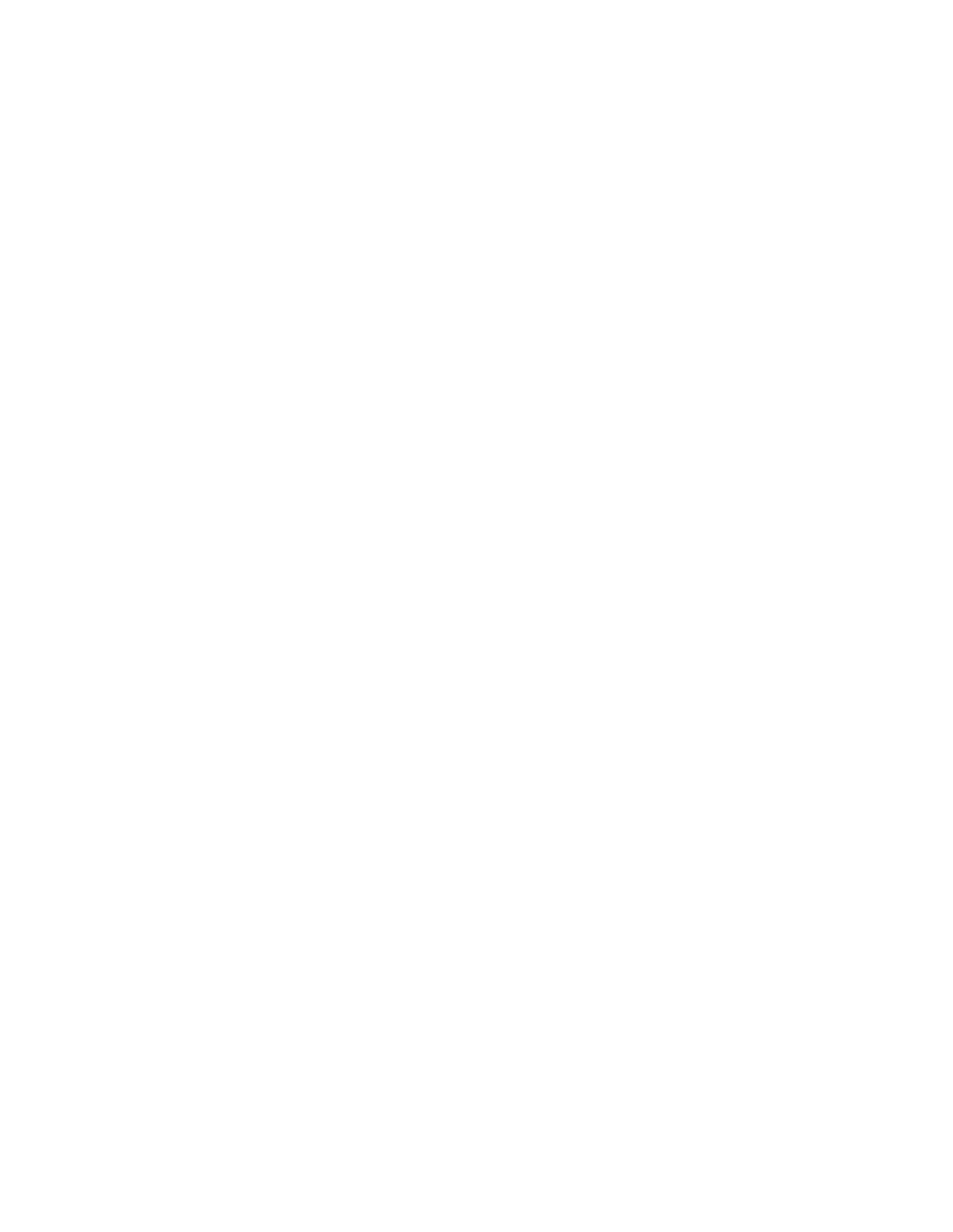# Public Works Department Operating Budget

#### *Joseph Casazza, Commissioner Appropriation: 311*

## *Department Mission*

The mission of the Public Works Department is to provide a quality environment for the City of Boston and ensure that the City's roadways, streets and bridge infrastructures are safe, clean and attractive. The Public Works Department also maintains street lights, traffic signals, provides snow removal and garbage collection and disposal as well as curbside recycling.

### *FY07 Performance Objectives*

- To maintain the Central Maintenance Facility and 10 Public Works district yards.
- To control alterations to the public way through design and competitive advertising for construction services.
- To reconstruct and resurface the city's roadways and sidewalks.
- To maintain clean city streets.
- To maintain and operate vehicle and pedestrian bridges.
- To provide modern, adequate and cost effective lighting for the City of Boston.
- To collect and dispose of residential solid waste and recyclable materials.
- To increase the diversion rate of recycling through the Recycling Program.
- To improve public safety through the maintenance and installation of pavement markings.

| <b>Operating Budget</b>            | Program Name                                                                                                                                                                                                                | <b>Total Actual '04</b>                                                                                            | <b>Total Actual '05</b>                                                                                            | Total Approp '06                                                                                                 | <b>Total Budget '07</b>                                                                                          |
|------------------------------------|-----------------------------------------------------------------------------------------------------------------------------------------------------------------------------------------------------------------------------|--------------------------------------------------------------------------------------------------------------------|--------------------------------------------------------------------------------------------------------------------|------------------------------------------------------------------------------------------------------------------|------------------------------------------------------------------------------------------------------------------|
|                                    | Commissioner's Office<br><b>Building/Facility Maintenance</b><br>Engineering<br>Highway Maintenance<br><b>Street Cleaning</b><br><b>Bridge Operations/Maintenance</b><br>Street Lights & Signals<br>Sanitation<br>Recycling | 2,374,569<br>2.299.298<br>1,051,725<br>1,093,608<br>12,401,348<br>1,838,148<br>11,656,815<br>42,555,062<br>290,552 | 2,580,867<br>2,173,081<br>1,048,943<br>2,063,372<br>13,979,128<br>1,953,789<br>15,965,896<br>42,076,159<br>775,289 | 2,511,859<br>2,652,150<br>513,620<br>1,141,408<br>14,278,269<br>1,810,104<br>17,243,166<br>43,204,929<br>713,626 | 1,664,787<br>2,559,473<br>900,635<br>1,214,722<br>14,644,828<br>1,880,416<br>18,238,255<br>44,108,283<br>728,702 |
|                                    | Total                                                                                                                                                                                                                       | 75,561,126                                                                                                         | 82,616,523                                                                                                         | 84,069,132                                                                                                       | 85,940,101                                                                                                       |
| <b>External Funds Budget</b>       | <b>Fund Name</b>                                                                                                                                                                                                            | <b>Total Actual '04</b>                                                                                            | <b>Total Actual '05</b>                                                                                            | Total Approp '06                                                                                                 | Total Budget '07                                                                                                 |
|                                    | Home Composting Bin Fund<br>Municipal Recycling Incentive<br>Recycling, Public Education                                                                                                                                    | 4,156<br>201,556<br>80,141                                                                                         | 4,664<br>70,083<br>759                                                                                             | $\theta$<br>$\Omega$<br>$\Omega$                                                                                 | 0<br>$\theta$<br>$\overline{0}$                                                                                  |
|                                    | <b>Total</b>                                                                                                                                                                                                                | 285,853                                                                                                            | 75,506                                                                                                             | 0                                                                                                                | $\theta$                                                                                                         |
| <b>Selected Service Indicators</b> |                                                                                                                                                                                                                             | Actual '04                                                                                                         | Actual '05                                                                                                         | Approp '06                                                                                                       | Budget '07                                                                                                       |
|                                    | <b>Personnel Services</b><br>Non Personnel                                                                                                                                                                                  | 17,327,868<br>58,233,258                                                                                           | 20,309,925<br>62,306,599                                                                                           | 18,644,014<br>65,425,118                                                                                         | 18,187,654<br>67,752,446                                                                                         |
|                                    |                                                                                                                                                                                                                             |                                                                                                                    |                                                                                                                    |                                                                                                                  |                                                                                                                  |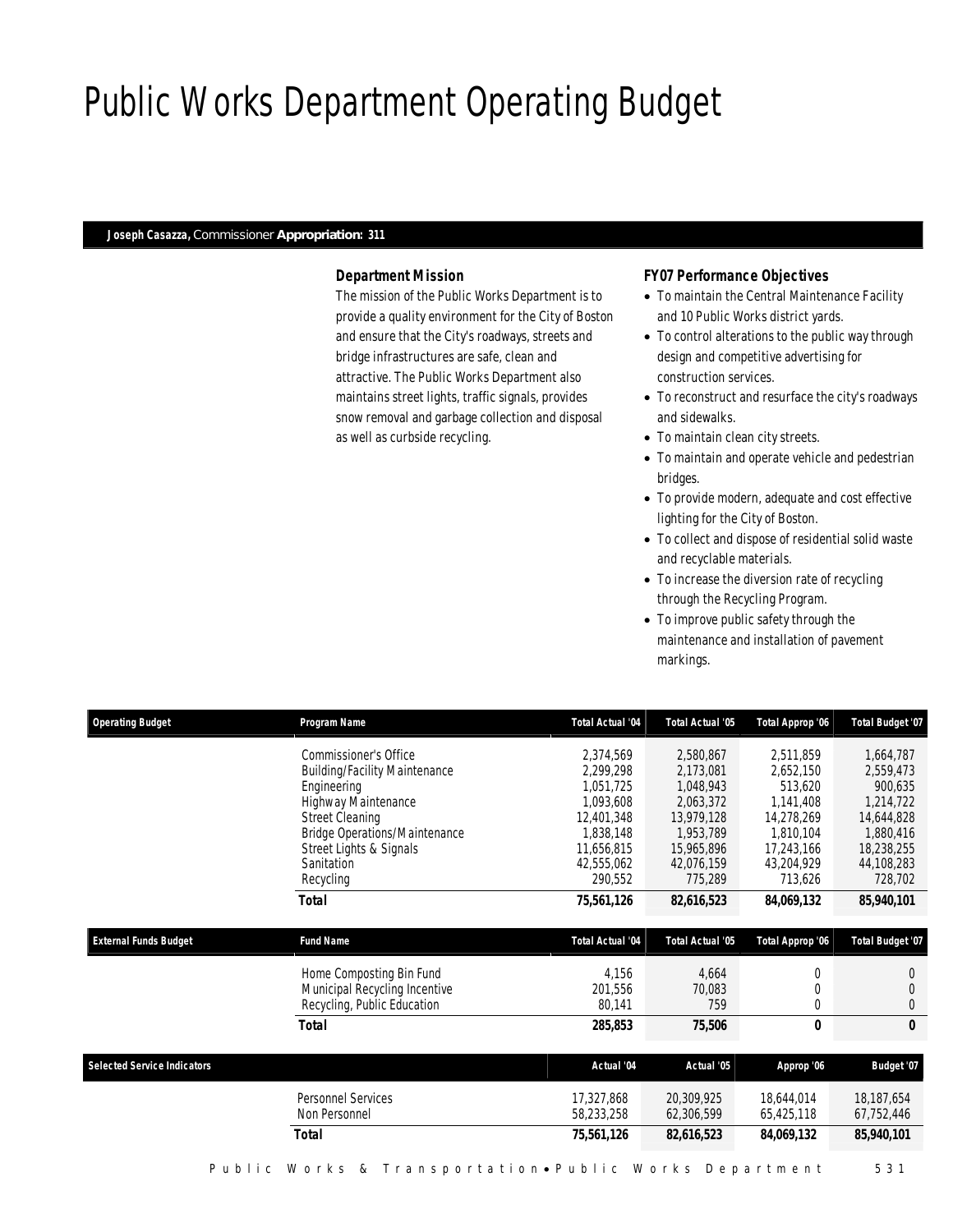# Public Works Department Operating Budget



### *Authorizing Statutes*

- Enabling Legislation: Powers & Duties, CBC Ord. 11, s. 6:1-6:44.
- Bills Posting, CBC Ord. 14, s. 286A, 348, 350.
- Licenses for Street Occupancy, CBC St. 11, s. 6:9- 6:10.
- Public Improvement Commission, CBC Ord. 8, s. 500; CBC St. 5, s. 6.
- Refuse, CBC Ord. 14, s. 261, 264-264A, 294, 296- 297, 301-303.
- Establishing a Comprehensive Recycling Program for City of Boston, C. 9 of 1990.

#### *Description of Services*

The Public Works Department directs the general construction, maintenance, and cleaning of approximately 785 miles of roadways throughout the City. It also provides snow and ice control for all City streets. In addition, it operates four major drawbridges, maintains 68,055 City-owned street lights, 784 signalized intersections and supervises contracts for the removal and disposal of approximately 275,000 tons of solid waste. The Department also operates the City's recycling program with an annual diversion of approximately 38,000 tons.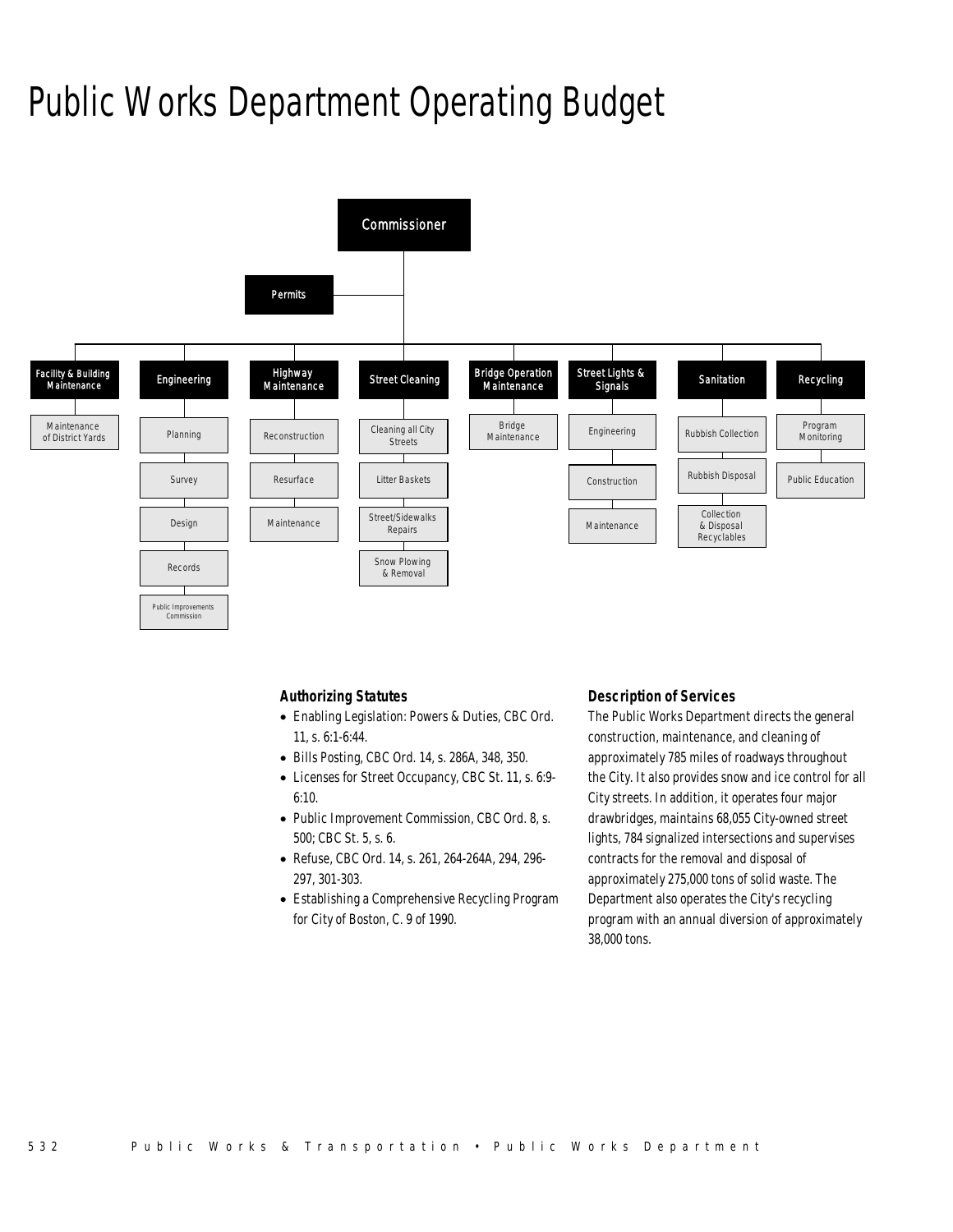# Department History

| <b>Personnel Services</b>       |                                                                                                                                                                                                                                                                                                          | FY04 Expenditure                                                                                                                      | FY05 Expenditure                                                                                           | FY06 Appropriation                                                                                                                  | FY07 Adopted                                                                                                    | Inc/Dec 06 vs 07                                                                                                      |
|---------------------------------|----------------------------------------------------------------------------------------------------------------------------------------------------------------------------------------------------------------------------------------------------------------------------------------------------------|---------------------------------------------------------------------------------------------------------------------------------------|------------------------------------------------------------------------------------------------------------|-------------------------------------------------------------------------------------------------------------------------------------|-----------------------------------------------------------------------------------------------------------------|-----------------------------------------------------------------------------------------------------------------------|
|                                 | 51000 Permanent Employees<br>51100 Emergency Employees<br>51200 Overtime<br>51600 Unemployment Compensation<br>51700 Workers' Compensation<br><b>Total Personnel Services</b>                                                                                                                            | 14,494,348<br>216,434<br>2,228,544<br>8,087<br>380,455<br>17,327,868                                                                  | 15,971,087<br>543,378<br>3,306,926<br>39,049<br>449,485<br>20,309,925                                      | 16,300,326<br>180,243<br>1,573,445<br>28,000<br>562.000<br>18,644,014                                                               | 15,843,412<br>180,243<br>1,480,000<br>48,000<br>636,000<br>18,187,655                                           | $-456,914$<br>$\theta$<br>$-93,445$<br>20,000<br>74,000<br>$-456,359$                                                 |
| <b>Contractual Services</b>     |                                                                                                                                                                                                                                                                                                          | FY04 Expenditure                                                                                                                      | FY05 Expenditure                                                                                           | FY06 Appropriation                                                                                                                  | FY07 Adopted                                                                                                    | Inc/Dec 06 vs 07                                                                                                      |
|                                 | 52100 Communications<br>52200 Utilities<br>52300 Water & Sewer<br>52400 Snow Removal<br>52500 Garbage/Waste Removal<br>52600 Repairs Buildings & Structures<br>52700 Repairs & Service of Equipment<br>52800 Transportation of Persons<br>52900 Contracted Services<br><b>Total Contractual Services</b> | 94,601<br>9,045,590<br>$\overline{0}$<br>$\overline{0}$<br>41,700,906<br>794,194<br>774,575<br>$\mathbf 0$<br>3,904,401<br>56,314,267 | 100,745<br>10,875,419<br>0<br>$\Omega$<br>41,295,229<br>939,981<br>842,919<br>0<br>5,696,638<br>59,750,931 | 95,300<br>13,888,000<br>$\overline{0}$<br>$\Omega$<br>42,612,389<br>740,000<br>667,900<br>$\overline{0}$<br>4,952,318<br>62,955,907 | 86,850<br>14,577,500<br>0<br>$\mathbf 0$<br>43,520,526<br>785,000<br>667,900<br>200<br>5,974,849<br>65,612,825  | $-8,450$<br>689,500<br>$\mathbf{0}$<br>$\mathbf{0}$<br>908,137<br>45,000<br>$\Omega$<br>200<br>1,022,531<br>2,656,918 |
| <b>Supplies &amp; Materials</b> |                                                                                                                                                                                                                                                                                                          | FY04 Expenditure                                                                                                                      | FY05 Expenditure                                                                                           | FY06 Appropriation                                                                                                                  | FY07 Adopted                                                                                                    | Inc/Dec 06 vs 07                                                                                                      |
|                                 | 53000 Auto Energy Supplies<br>53200 Food Supplies<br>53400 Custodial Supplies<br>53500 Med, Dental, & Hosp Supply<br>53600 Office Supplies and Materials<br>53700 Clothing Allowance<br>53900 Misc Supplies & Materials<br><b>Total Supplies &amp; Materials</b>                                         | 257,068<br>$\overline{0}$<br>11,177<br>$\overline{0}$<br>26,958<br>715<br>401,214<br>697,132                                          | 388,410<br>840<br>9,723<br>$\mathbf{0}$<br>27,459<br>3,276<br>601,509<br>1,031,217                         | 453,580<br>$\Omega$<br>10,000<br>$\mathbf{0}$<br>35,400<br>2,000<br>602,900<br>1,103,880                                            | 388,500<br>$\mathbf 0$<br>11,000<br>$\mathbf 0$<br>25,400<br>5,100<br>662,300<br>1,092,300                      | $-65,080$<br>$\Omega$<br>1,000<br>$\theta$<br>$-10,000$<br>3,100<br>59,400<br>$-11,580$                               |
| <b>Current Chgs &amp; Oblig</b> |                                                                                                                                                                                                                                                                                                          | FY04 Expenditure                                                                                                                      | FY05 Expenditure                                                                                           | FY06 Appropriation                                                                                                                  | FY07 Adopted                                                                                                    | Inc/Dec 06 vs 07                                                                                                      |
|                                 | 54300 Workers' Comp Medical<br>54400 Legal Liabilities<br>54500 Aid To Veterans<br>54600 Current Charges H&I<br>54700 Indemnification<br>54800 Reserve Account<br>54900 Other Current Charges<br>Total Current Chgs & Oblig                                                                              | 123,710<br>375,295<br>$\mathbf{0}$<br>$\mathbf{0}$<br>$\mathbf{0}$<br>$\Omega$<br>25,318<br>524,323                                   | 193,549<br>322,431<br>$\mathbf 0$<br>$\mathbf{0}$<br>$\mathbf 0$<br>0<br>25,149<br>541,129                 | $\mathbf 0$<br>341,942<br>$\Omega$<br>$\overline{0}$<br>$\overline{0}$<br>$\Omega$<br>28,475<br>370,417                             | $\mathbf 0$<br>342,054<br>$\mathbf 0$<br>$\boldsymbol{0}$<br>$\mathbf 0$<br>$\overline{0}$<br>24,650<br>366,704 | $\theta$<br>112<br>$\overline{0}$<br>$\overline{0}$<br>$\overline{0}$<br>$\Omega$<br>$-3,825$<br>$-3,713$             |
| Equipment                       |                                                                                                                                                                                                                                                                                                          | FY04 Expenditure                                                                                                                      | FY05 Expenditure                                                                                           | FY06 Appropriation                                                                                                                  | FY07 Adopted                                                                                                    | Inc/Dec 06 vs 07                                                                                                      |
|                                 | 55000 Automotive Equipment<br>55400 Lease/Purchase<br>55600 Office Furniture & Equipment<br>55900 Misc Equipment<br><b>Total Equipment</b>                                                                                                                                                               | $\mathbf{0}$<br>501,810<br>$\Omega$<br>1,726<br>503,536                                                                               | 299,725<br>378,296<br>5,205<br>50,255<br>733,481                                                           | $\mathbf{0}$<br>371,414<br>$\Omega$<br>373,500<br>744,914                                                                           | $\mathbf{0}$<br>430,017<br>600<br>0<br>430,617                                                                  | 0<br>58,603<br>600<br>$-373,500$<br>$-314,297$                                                                        |
| Other                           |                                                                                                                                                                                                                                                                                                          | FY04 Expenditure                                                                                                                      | FY05 Expenditure                                                                                           | FY06 Appropriation                                                                                                                  | FY07 Adopted                                                                                                    | Inc/Dec 06 vs 07                                                                                                      |
|                                 | 56200 Special Appropriation<br>57200 Structures & Improvements<br>58000 Land & Non-Structure<br><b>Total Other</b>                                                                                                                                                                                       | $\pmb{0}$<br>194,001<br>0<br>194,001                                                                                                  | $\boldsymbol{0}$<br>249,844<br>0<br>249,844                                                                | $\overline{0}$<br>250,000<br>$\overline{0}$<br>250,000                                                                              | 0<br>250,000<br>0<br>250,000                                                                                    | 0<br>0<br>0<br>0                                                                                                      |
|                                 | <b>Grand Total</b>                                                                                                                                                                                                                                                                                       | 75,561,126                                                                                                                            | 82,616,523                                                                                                 | 84,069,132                                                                                                                          | 85,940,101                                                                                                      | 1,870,969                                                                                                             |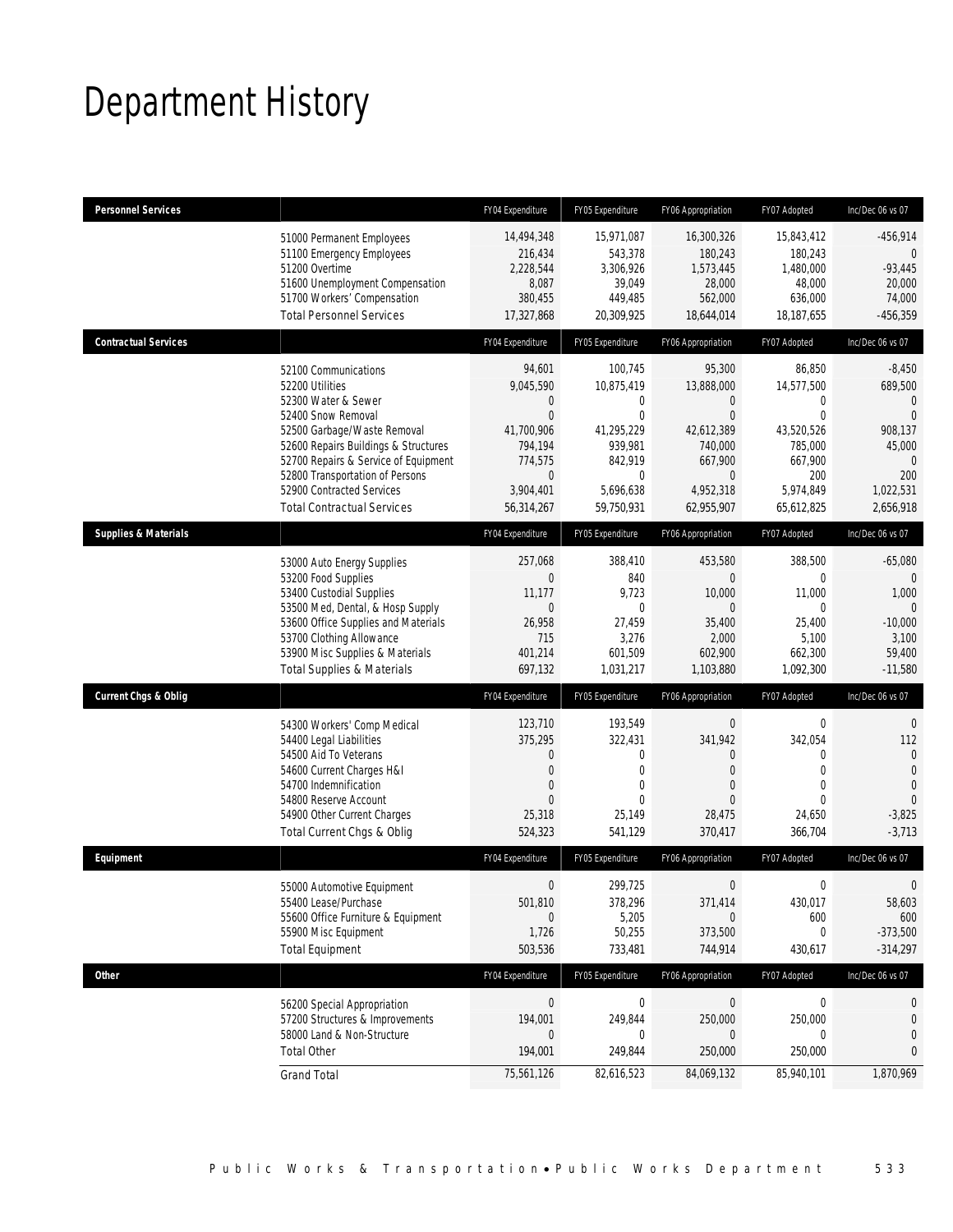# Department Personnel

| Title                                |            | Union Grade | Position       | FY07 Salary | Title                            |                 | Union Grade     | Position       | FY07 Salary  |
|--------------------------------------|------------|-------------|----------------|-------------|----------------------------------|-----------------|-----------------|----------------|--------------|
|                                      | Code       |             |                |             |                                  | Code            |                 |                |              |
| Commissioner                         | CDH        |             | 1              | 118,784     | Mnt Mech (Light Serv Rep) App    | AFT             | 13              | 10             | 321,527      |
| <b>Division Engineer</b>             | <b>EXM</b> | 13          | $\mathbf{1}$   | 104,127     | Sanitation Inspector             | AFG             | 13A             | 8              | 316,984      |
| Director-Recycling Program           | <b>EXM</b> | $\, 8$      | $\mathbf{1}$   | 78,143      | Wrk Frmn Maint Mech Pntr         | AFG             | 13              | 1              | 41,037       |
| Assistant Supn High Maint            | AFG        | 21A         | $\sqrt{2}$     | 148,231     | <b>Assoc Electrical Engineer</b> | SE <sub>1</sub> | 12              | 1              | 100,045      |
| Principal Civil Engineer             | <b>AFJ</b> | $20\,$      | $\sqrt{3}$     | 236,761     | Chief Engineer                   | SE <sub>1</sub> | 12              | $\mathbf{1}$   | 100,045      |
| Principal Civil Engineer (FSS)       | AFJ        | 20A         | $\mathbf{1}$   | 79,442      | Head Account Clerk               | AFT             | 12              | $\overline{1}$ | 241,447      |
| Principal Electrical Engineer        | AFJ        | 20          | $\mathbf{1}$   | 78,920      | <b>Head Clerk</b>                | AFT             | 12              | $\mathbf{1}$   | 38,958       |
| Senior Civil Engineer                | AFJ        | 19A         | $\overline{1}$ | 467,913     | Highway Maint Inspector          | AFG             | 12              | 27             | 1,025,174    |
| Senior Radio Comm Tech               | AFM        | 19          | $\mathbf{1}$   | 70,161      | Highway Maint Inspector          | AFT             | 12              | $\mathbf{1}$   | 28,455       |
| Assistant Civil Engineer             | AFJ        | <b>18A</b>  | $\mathbf{1}$   | 53,469      | Jr Engineering Aid               | AFJ             | 12              | $\mathbf{1}$   | 30,878       |
| <b>Assistant Electrical Engineer</b> | <b>AFJ</b> | 18          | $\sqrt{5}$     | 337,312     | Maint Mech (Painter)             | AFT             | 12L             | $\overline{c}$ | 67,185       |
| Wkg Fmn Traffic Signal Rep Test      | AFM        | 18          | $\mathfrak{Z}$ | 192,812     | Maint Mech Carpenter             | AFT             | 12L             | $\overline{4}$ | 147,884      |
| Admin Assistant (Pwd Hwy)            | AFG        | 17          | $\mathbf{1}$   | 43,380      | Maint Mech Millwright            | AFT             | 12L             | 1              | 40,000       |
| Spv Bridge Operations                | AFG        | 17          | $\mathbf{1}$   | 57,642      | Principal Cashier                | AFG             | 12              | 1              | 28,455       |
| Supervisor Highway Maint             | AFG        | 17          | 15             | 868,278     | Principal Cashier                | AFT             | 12              | $\mathbf{1}$   | 36,123       |
| Supervisor Sanitation                | AFG        | 17          | $\sqrt{2}$     | 115,284     | Sr Hwy Maint Craftsman (PWD)     | AFT             | 12L             | 16             | 617,102      |
| Supervisor Street Light (PWD)        | AFG        | 17          | $\mathfrak{Z}$ | 173,968     | Superintendent Highway Maint     | SE <sub>1</sub> | 12              | $\mathbf{1}$   | 100,045      |
| Admin Assistant                      | AFG        | 16          | $\mathbf{1}$   | 53,772      | Superintendent Sanitation        | SE1             | 12              | $\mathbf{1}$   | 100,045      |
| Chief Highway Const Insp             | AFG        | 16A         | $\sqrt{2}$     | 110,898     | Traffic Signal Rep App           | AFM             | 12              | $\overline{2}$ | 57,953       |
| Jr Civil Engineer                    | <b>AFJ</b> | 16A         | $\overline{c}$ | 96,472      | <b>Building Maintenance Frmn</b> | AFT             | 11L             | $\mathbf{1}$   | 37,371       |
| Junior Civil Engineer                | <b>AFJ</b> | 16A         | $\overline{2}$ | 95,950      | Comm Equip Operator              | AFT             | 11              | 5              | 157,310      |
| Permit Supervisor                    | AFG        | 16          | $\mathbf{1}$   | 38,942      | First Assistant Drawtender       | SU <sub>4</sub> | 11L             | 12             | 451,680      |
| Streetlighting Const Insp            | AFG        | 16          | 8              | 411,580     | Prin Storekeeper                 | AFG             | 11              | $\mathbf{1}$   | 37,459       |
| <b>Building Maint Supervisor</b>     | AFG        | 15          | $\mathbf{1}$   | 49,294      | Sp Hvy Mot Equip Oper            | AFT             | 11L             | 27             | 1,008,618    |
| Maint Mech Fmn Carp                  | AFG        | 15A         | $\mathbf{1}$   | 52,308      | Associate Civil Engineer         | SE <sub>1</sub> | $10$            | 3              | 246,557      |
| Maint Mech Light Svs Rep             | AFT        | 15          | $\sqrt{3}$     | 134,688     | <b>Asst Drawtender</b>           | SU4             | 10L             | $\sqrt{2}$     | 65,058       |
| Senior Programmer                    | AFG        | 15          | $\mathbf{1}$   | 48,329      | Asst Superintendent-Coll/Disp    | SE <sub>1</sub> | 10              | $\mathbf{1}$   | 89,838       |
| Sr Traffic Sig Rep II                | AFM        | 15          | $\sqrt{3}$     | 142,657     | Hvy Mot Equip PW Laborer         | AFT             | 10L             | 51             | 1,625,246    |
| Administrative Analyst               | AFT        | 14          | $\overline{2}$ | 83,930      | Paver                            | AFT             | 10L             | 11             | 393,933      |
| Administrative Secretary             | AFG        | 14          | $\overline{4}$ | 163,473     | <b>Building Maintenance Man</b>  | AFT             | 9L              | 10             | 299,102      |
| Administrative Secretary             | AFT        | 14          | $\overline{4}$ | 175,288     | <b>Building Superintendent</b>   | SE <sub>1</sub> | 9               | $\mathbf{1}$   | 96,917       |
| Drawtender                           | SU4        | 14          | $\overline{4}$ | 183,176     | Pr Admin Asst                    | SE <sub>1</sub> | 9               | $\mathbf{1}$   | 83,941       |
| <b>Head Administrative Clerk</b>     | AFT        | 14          | $\mathbf{1}$   | 43,822      | Sr Admin Assistant               | SE <sub>1</sub> | 9               | $\mathbf{1}$   | 83,941       |
| <b>Head Storekeeper</b>              | AFG        | 14          | $\mathbf{1}$   | 43,822      | Prin Admin Assistant             | AFJ             | 8               | 1              | 78,143       |
| <b>Head Storekeeper</b>              | AFT        | 14          | $\mathbf{1}$   | 41,760      | Traffic Signal Supervisor        | SE <sub>1</sub> | $\, 8$          | $\mathbf{1}$   | 79,186       |
| Highway Maint Frmn-PWD               | AFG        | 14          | 27             | 1,203,098   | Mot Equip Oper & PW Lbr          | AFT             | 7L              | $\sqrt{2}$     | 62,785       |
| Maint Mech Light Svs Rep             | AFG        | 14          | $\mathbf{1}$   | 44,865      | Recycling Coordinator            | SE1             | $7\overline{ }$ | $\mathbf{1}$   | 71,486       |
| Maint Mech Light Svs Rep             | AFT        | 14          | 14             | 573,311     | Sr Admin Analyst (Hwy)           | SE <sub>1</sub> | $\overline{7}$  | 1              | 53,357       |
| Senior Engineering Aid               | AFJ        | 14          | 8              | 344,773     | Asst Traffiv Sig Supv            | SE1             | 6               | 1              | 66,608       |
| Sr Engineering Aid                   | AFJ        | 14A         | $\mathbf{1}$   | 46,096      | Public Works Laborer             | AFT             | 6L              | 62             | 1,749,125    |
| Sr Traffic Sig Rep I                 | AFM        | 14          | 5              | 225,992     | <b>Executive Secrertary</b>      | SE1             | 5               | $\mathbf{1}$   | 59,675       |
| Highway Const Inspector              | AFT        | 13          | $\mathfrak{Z}$ | 112,191     | Sr Admin Assistant               | SE1             | 5               | $\mathbf{1}$   | 40,108       |
|                                      |            |             |                |             | <b>Total</b>                     |                 |                 | 435            | 18, 121, 903 |
|                                      |            |             |                |             |                                  |                 |                 |                |              |
|                                      |            |             |                |             | <b>Adjustments</b>               |                 |                 |                |              |
|                                      |            |             |                |             | Differential Payments            |                 |                 |                | 0            |
|                                      |            |             |                |             | Other                            |                 |                 |                | 109,281      |
|                                      |            |             |                |             | Chargebacks                      |                 |                 |                | $-1,234,000$ |

Salary Savings -1,153,772 *FY07 Total Request 15,843,412*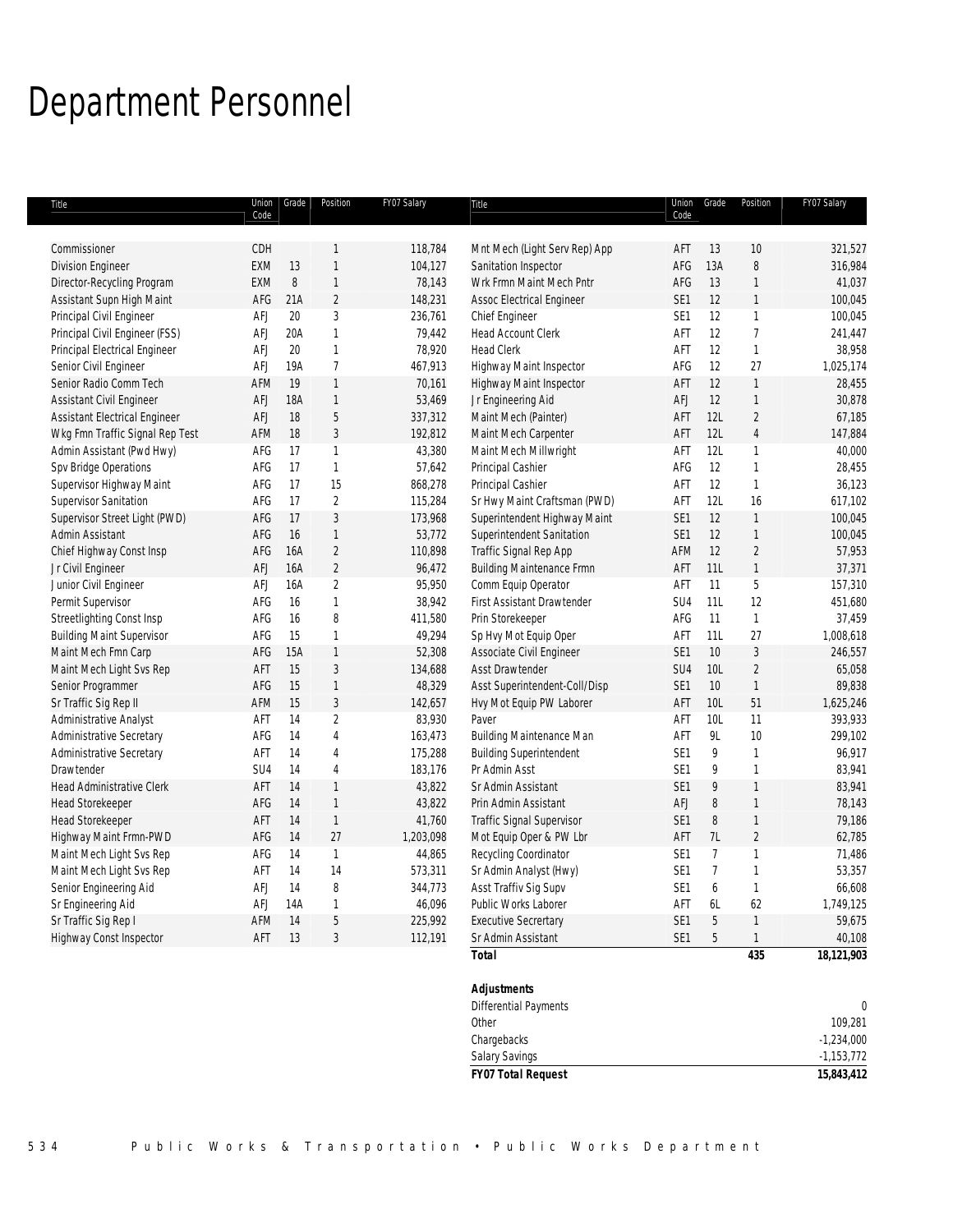# Program 1. Commissioner's Office

## *Joseph Casazza, Commissioner Organization: 311100*

## *Program Description*

The Commissioner's Office defines long-term policy and direction, and works to enhance service delivery throughout the Department. The office is also responsible for issuing permits for street openings and street occupancy.

| <b>Selected Service Indicators</b> |                                              | Actual '04                | Actual '05                | Approp '06                 | <b>Budget '07</b>   |
|------------------------------------|----------------------------------------------|---------------------------|---------------------------|----------------------------|---------------------|
|                                    | Quota<br>Personnel Services<br>Non Personnel | 24<br>.762.031<br>612.538 | 24<br>.946.955<br>633.912 | 25<br>2.066.492<br>445.367 | ,239,002<br>425.785 |
|                                    | Total                                        | 2,374,569                 | 2,580,867                 | 2,511,859                  | 1,664,787           |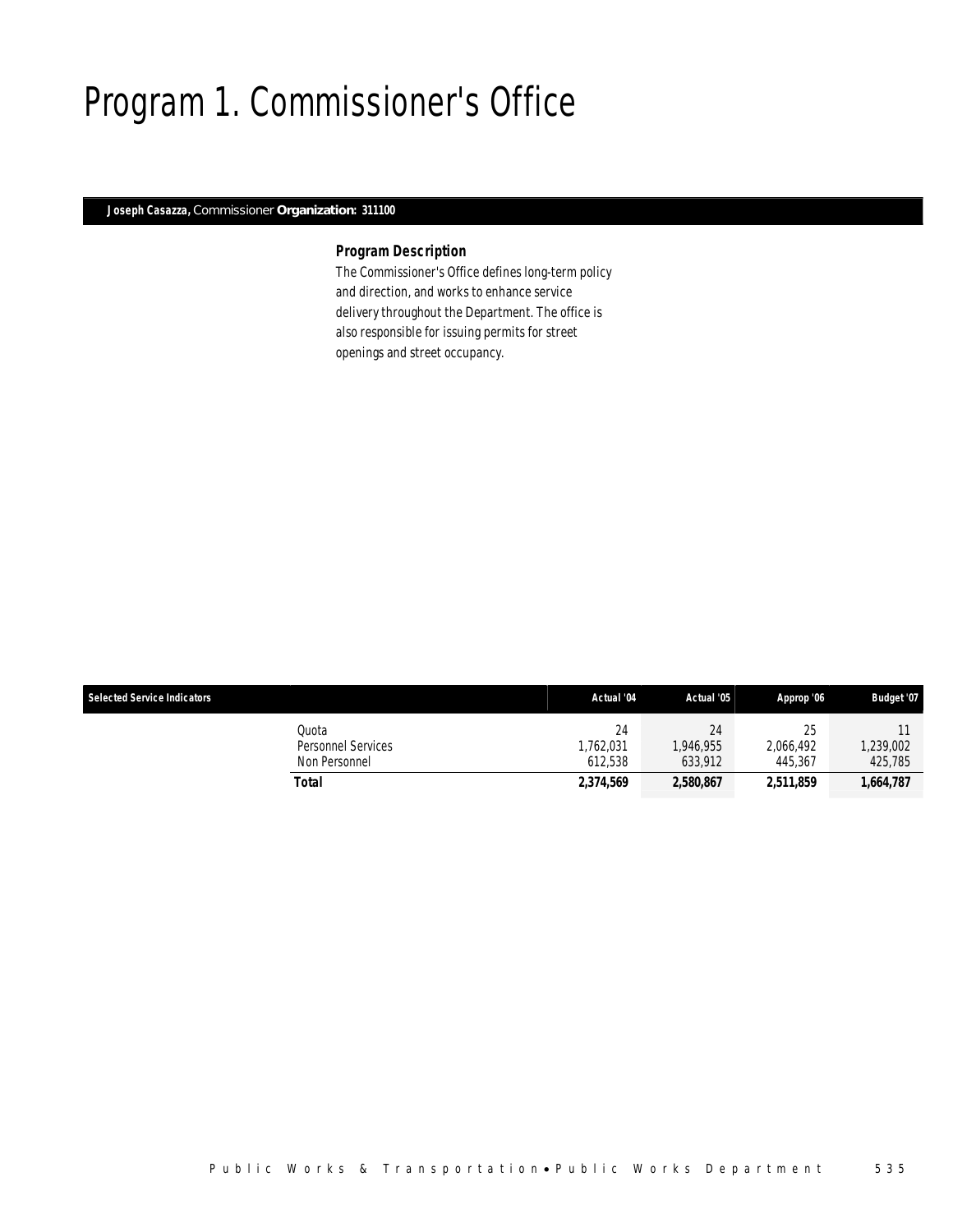# Program 2. Building/Facility Maintenance

## *George Haffner, Manager Organization: 311200*

### *Program Description*

The Building/Facility Maintenance Program ensures that Department personnel work in clean, properly maintained buildings. The program is also charged with maintaining telephone communications at the Department's operations center.

## *Program Objectives*

• To maintain the Central Maintenance Facility and 10 Public Works district yards.

| <b>Program Outcomes</b>            |                                                                           | Actual '04                 | Actual '05                 | Projected '06                | <b>PLOS '07</b>              |
|------------------------------------|---------------------------------------------------------------------------|----------------------------|----------------------------|------------------------------|------------------------------|
|                                    | % of maintenance requests completed on<br>schedule                        | 76%                        | 84%                        | 84%                          | 80%                          |
| <b>Selected Service Indicators</b> |                                                                           | Actual '04                 | Actual '05                 | Approp '06                   | Budget '07                   |
|                                    | Quota<br>Personnel Services<br>Non Personnel                              | 28<br>856.196<br>1,443,103 | 28<br>957,339<br>1,215,742 | 28<br>1.033.375<br>1,618,775 | 28<br>1,024,209<br>1,535,264 |
|                                    | Total                                                                     | 2,299,298                  | 2,173,081                  | 2,652,150                    | 2,559,473                    |
|                                    | Maintenance requests completed on schedule<br>Maintenance requests logged | 4.063<br>5,317             | 3.774<br>4,482             | 3.832<br>4,537               | 4,000<br>5,000               |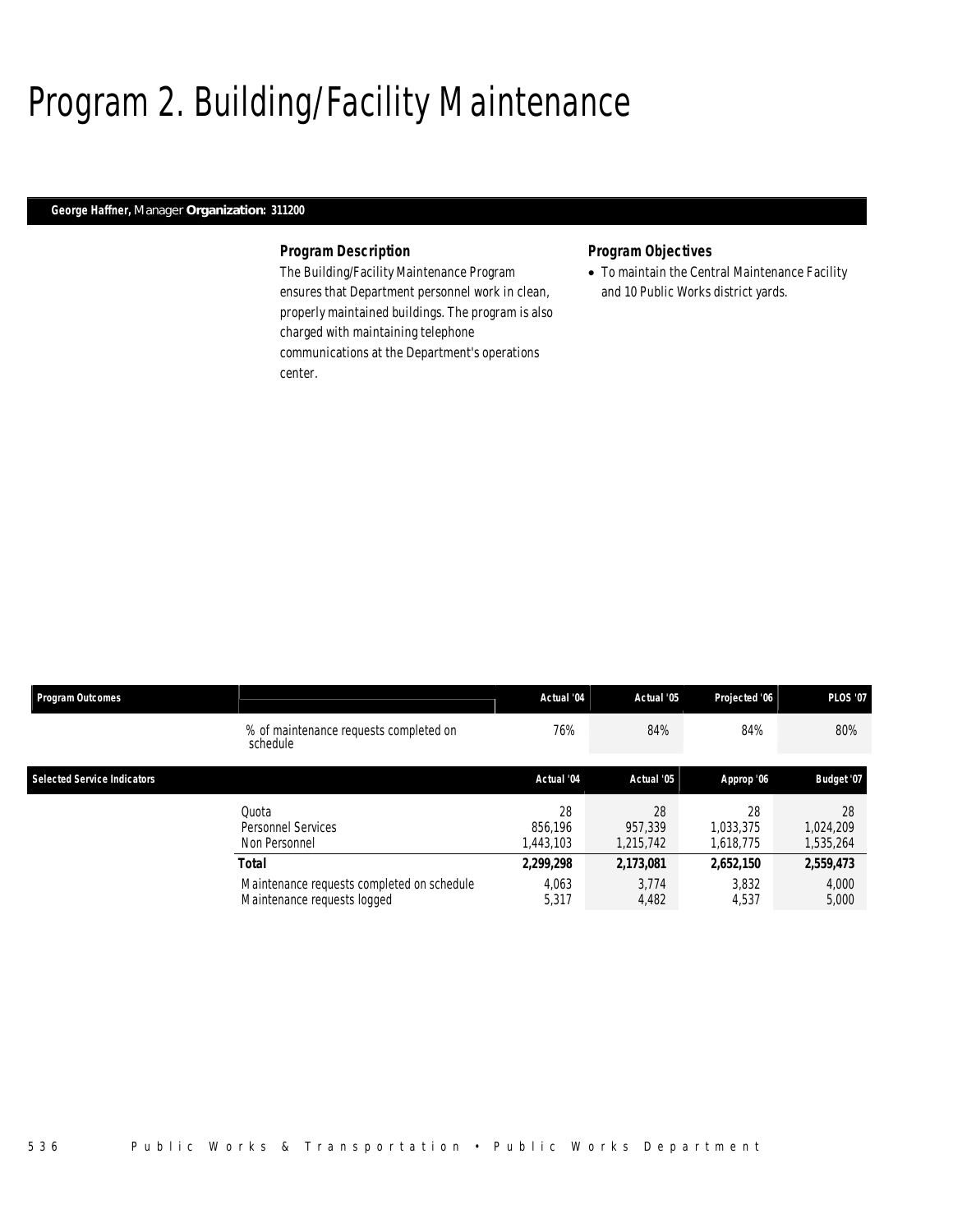# Program 3. Engineering

### *Para Jayasinghe, P.E., Manager Organization: 311300*

### *Program Description*

The Engineering Program plans, designs, schedules and prepares contracts for the reconstruction of sidewalks, roadways and bridges. Engineering firms are used to supplement staff and all work is coordinated with other City and state planning agencies. Through the Public Improvement Commission, the program reviews any proposed changes on, over, or under public ways by outside groups. (The program also maintains the official records of all City-owned land and streets).

# *Program Objectives*

• To control alterations to the public way through design and competitive advertising for construction services.

| <b>Program Outcomes</b>            |                                                       | Actual '04                       | Actual '05                             | Projected '06                       | <b>PLOS '07</b>                     |
|------------------------------------|-------------------------------------------------------|----------------------------------|----------------------------------------|-------------------------------------|-------------------------------------|
|                                    | Projects advertised                                   | 16                               | 12                                     | .5                                  | 5                                   |
| <b>Selected Service Indicators</b> |                                                       | Actual '04                       | Actual '05                             | Approp '06                          | Budget '07                          |
|                                    | Ouota<br>Personnel Services<br>Non Personnel<br>Total | 1,023,091<br>28.634<br>1,051,725 | 17<br>1,007,273<br>41.670<br>1,048,943 | 17<br>328,120<br>185,500<br>513,620 | 16<br>388,392<br>512,243<br>900,635 |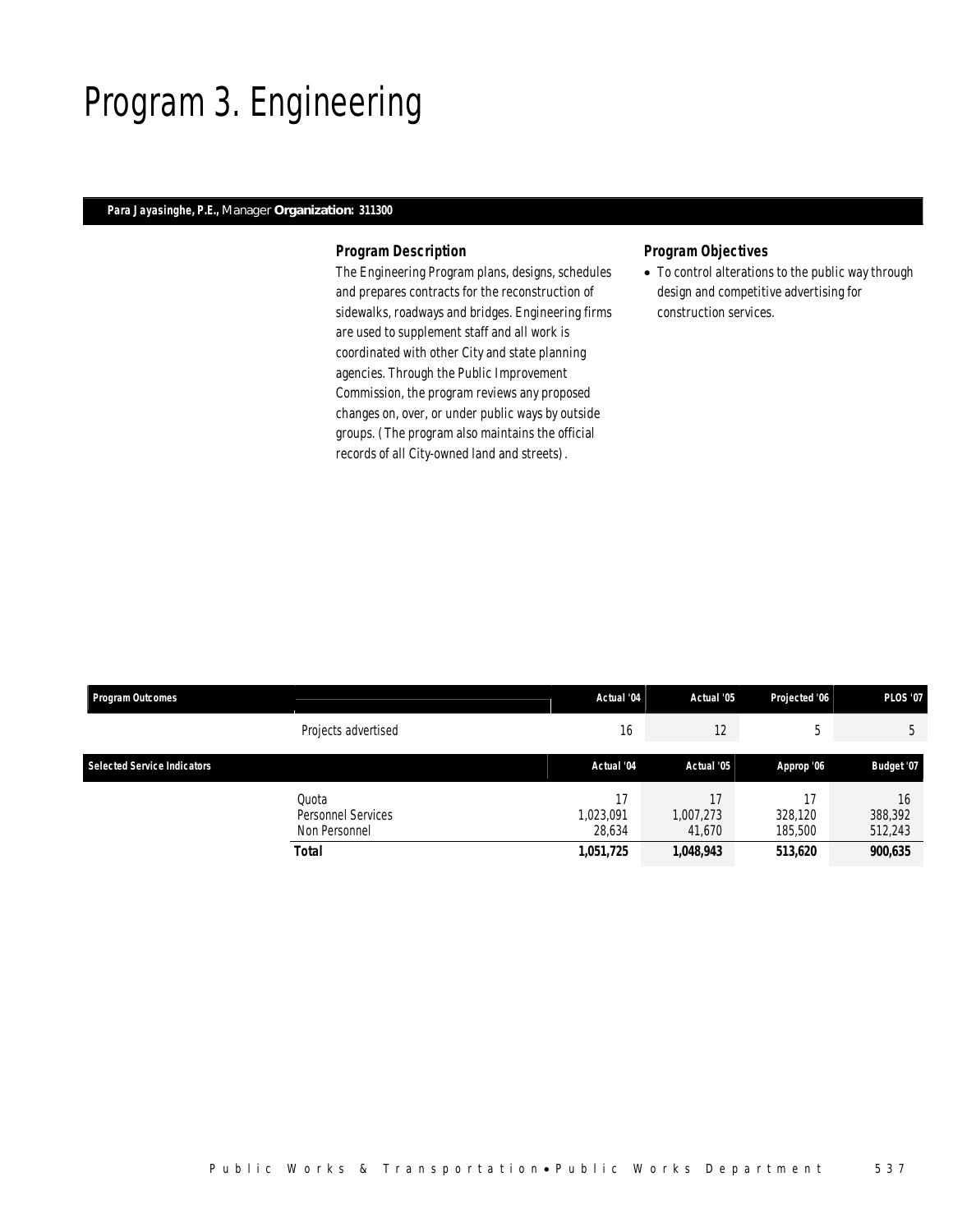# Program 4. Highway Maintenance

### *Joseph Montalto, Manager Organization: 311400*

### *Program Description*

The Highway Maintenance Program is responsible for the construction and maintenance of the highway infrastructure of the City. Responsibilities include installing pedestrian ramps, pavement markings and managing major capital improvements in business districts. Engineering and inspection is provided for reconstruction and resurfacing projects and for the permanent restoration of damaged public ways. By inspecting public ways, analyzing and programming field data and estimating recovery cost, this program seeks to minimize the damages to roadways and sidewalks by utility companies and contractors.

### *Program Objectives*

- To improve public safety through the maintenance and installation of pavement markings.
- To reconstruct and resurface the city's roadways and sidewalks.

| Program Outcomes                   |                                                                                                                                                                                                                     | Actual '04                                    | Actual '05                                    | Projected '06                                     | <b>PLOS '07</b>                             |
|------------------------------------|---------------------------------------------------------------------------------------------------------------------------------------------------------------------------------------------------------------------|-----------------------------------------------|-----------------------------------------------|---------------------------------------------------|---------------------------------------------|
|                                    | % of roadway miles reconstructed/resurfaced                                                                                                                                                                         | 2.6%                                          | 5.02%                                         | 2.26%                                             | TBR                                         |
| <b>Selected Service Indicators</b> |                                                                                                                                                                                                                     | Actual '04                                    | Actual '05                                    | Approp '06                                        | Budget '07                                  |
|                                    | Ouota<br><b>Personnel Services</b><br>Non Personnel                                                                                                                                                                 | 29<br>1.053.613<br>39.995                     | 29<br>1.573.447<br>489.925                    | 29<br>659.858<br>481,550                          | 29<br>735.729<br>478,993                    |
|                                    | Total                                                                                                                                                                                                               | 1,093,608                                     | 2,063,372                                     | 1,141,408                                         | 1,214,722                                   |
|                                    | Miles of roadway reconstructed/resurfaced<br>Miles of roadway (centerline)<br>Sq. ft of utility cut roadway repaired<br>Sq. ft. of sidewalk repaired<br>Linear feet of thermoplastic pavement markings<br>installed | 20.45<br>785<br>726.977<br>562.011<br>332,358 | 39.71<br>790<br>725.629<br>761.361<br>558,164 | 31.02<br>790<br>1,226,668<br>1.571.598<br>195.587 | TBR<br>790<br>900,000<br>950,000<br>195,587 |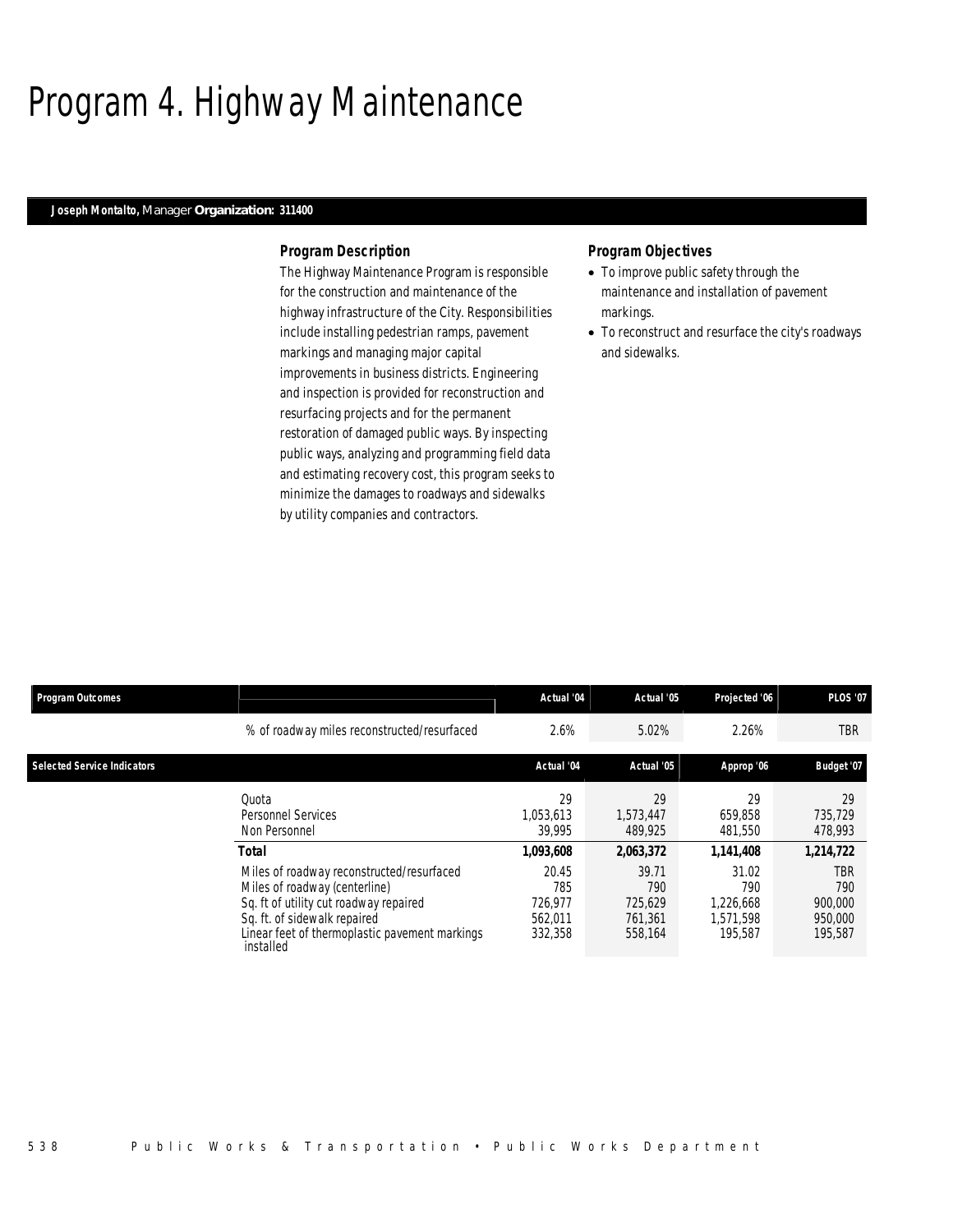# Program 5. Street Cleaning

## *Joseph Canavan, Manager Organization: 311500*

### *Program Description*

The Street Cleaning Program is responsible for cleaning all city streets from curb to curb, with special emphasis on high litter areas and neighborhoods with posted street cleaning times. The program maintains and empties litter receptacles in busier areas of the city, clears snow from the streets during winter, makes temporary repairs to streets and sidewalks and provides assistance to the Recycling Program. The program also provides graffiti services and cleans and maintains the Boston Freedom Trail.

## *Program Objectives*

• To maintain clean city streets.

| <b>Program Outcomes</b>            |                                                                                                                                                                                                                                                                 | Actual '04                    | Actual '05                    | Projected '06                             | <b>PLOS '07</b>                            |
|------------------------------------|-----------------------------------------------------------------------------------------------------------------------------------------------------------------------------------------------------------------------------------------------------------------|-------------------------------|-------------------------------|-------------------------------------------|--------------------------------------------|
|                                    | % of potholes filled within 1 day<br>% of night sweeping curb miles swept monthly<br>% of day sweeping hours worked monthly<br>% of hokey routes covered monthly<br>Freedom Trail bricks repaired/replaced<br>Tons of debris collected monthly (Special Forces) | 94%                           | 96%                           | 89%<br>81%<br>75%<br>30%<br>113<br>12,148 | 95%<br>85%<br>100%<br>29%<br>100<br>12,992 |
| <b>Selected Service Indicators</b> |                                                                                                                                                                                                                                                                 | Actual '04                    | Actual '05                    | Approp '06                                | Budget '07                                 |
|                                    | Ouota<br>Personnel Services<br>Non Personnel                                                                                                                                                                                                                    | 245<br>7,854,588<br>4,546,760 | 245<br>8,725,650<br>5,253,478 | 245<br>8.987.292<br>5,290,977             | 245<br>9,353,011<br>5,291,816              |
|                                    | Total                                                                                                                                                                                                                                                           | 12,401,348                    | 13,979,128                    | 14,278,269                                | 14,644,828                                 |
|                                    | Potholes filled within 1 day<br>Total requests logged (potholes)<br>Night sweeping curb miles swept per month<br>Night sweeping curb miles not swept                                                                                                            | 25,050<br>26,653              | 20,915<br>21,675              | 48,981<br>55,105<br>2.738<br>594          | 48,600<br>51,000<br>2,930<br>585           |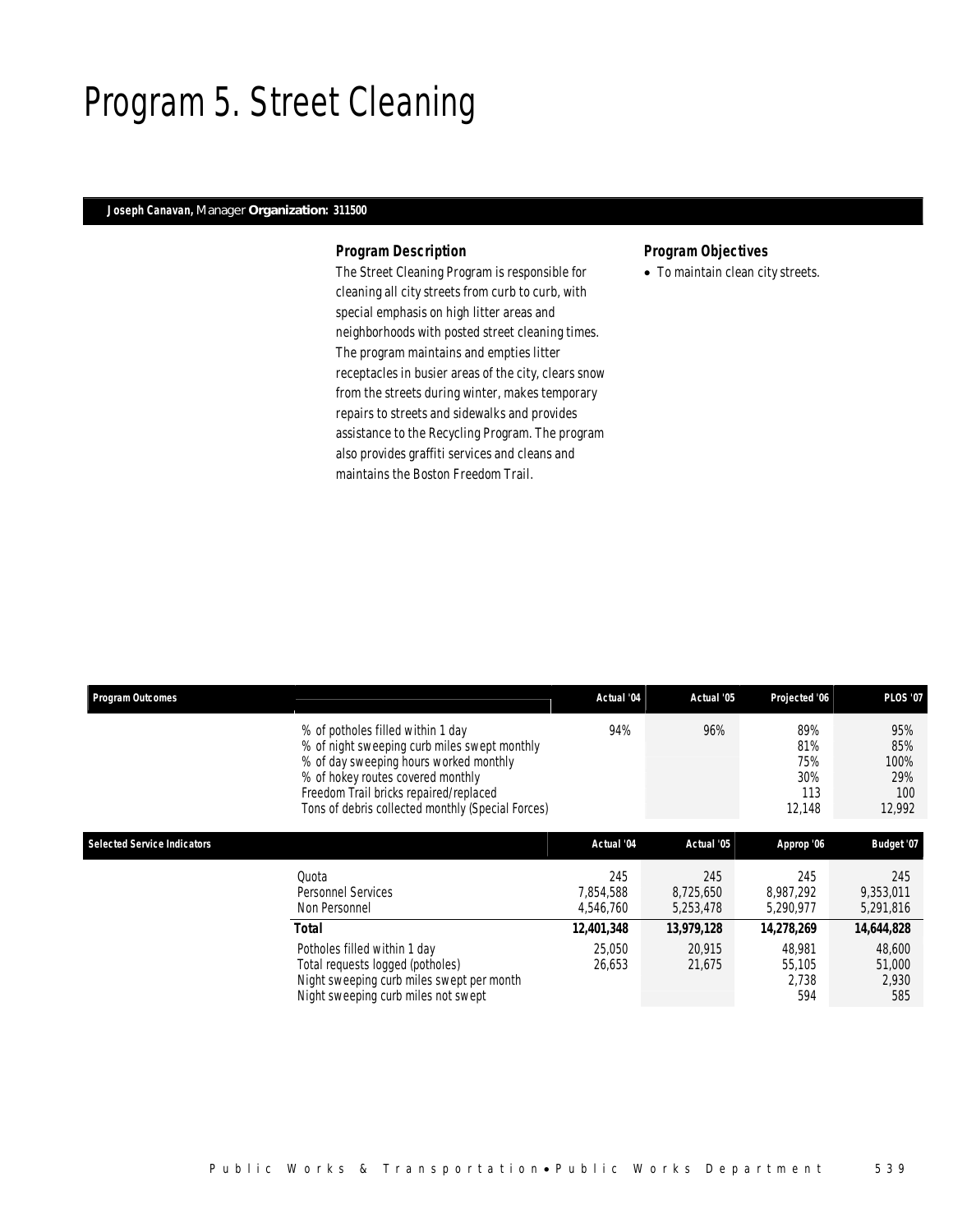# Program 6. Bridge Operations/Maintenance

## *George Haffner, Manager Organization: 311600*

### *Program Description*

The Bridge Operations/Maintenance Program works to keep water, vehicle and pedestrian traffic moving as effectively as possible over and under the City's bridges. Responsibilities include efficient operation of the four drawbridges, and rapid response to needed electrical and mechanical repairs.

### *Program Objectives*

• To maintain and operate vehicle and pedestrian bridges.

| <b>Program Outcomes</b>            |                                                                                                                        | Actual '04                   | Actual '05                   | Projected '06                | <b>PLOS '07</b>                |
|------------------------------------|------------------------------------------------------------------------------------------------------------------------|------------------------------|------------------------------|------------------------------|--------------------------------|
|                                    | Bridge openings for water traffic                                                                                      | 6,229                        | 5,076                        | 4,917                        | 6,710                          |
| <b>Selected Service Indicators</b> |                                                                                                                        | Actual '04                   | Actual '05                   | Approp '06                   | Budget '07                     |
|                                    | Ouota<br><b>Personnel Services</b><br>Non Personnel                                                                    | 23<br>1.011.631<br>826.518   | 23<br>1.020.926<br>932.863   | 23<br>1,048,672<br>761.432   | 23<br>1,066,411<br>814,005     |
|                                    | Total                                                                                                                  | 1,838,148                    | 1,953,789                    | 1,810,104                    | 1,880,416                      |
|                                    | Alford St. Bride openings<br>Chelsea St. Bridge openings<br>McArdle Bridge openings<br>Northern Avenue Bridge openings | 599<br>1,499<br>3.775<br>356 | 936<br>1,380<br>2.491<br>269 | 689<br>1,674<br>2.425<br>139 | 1,000<br>1,800<br>4,000<br>250 |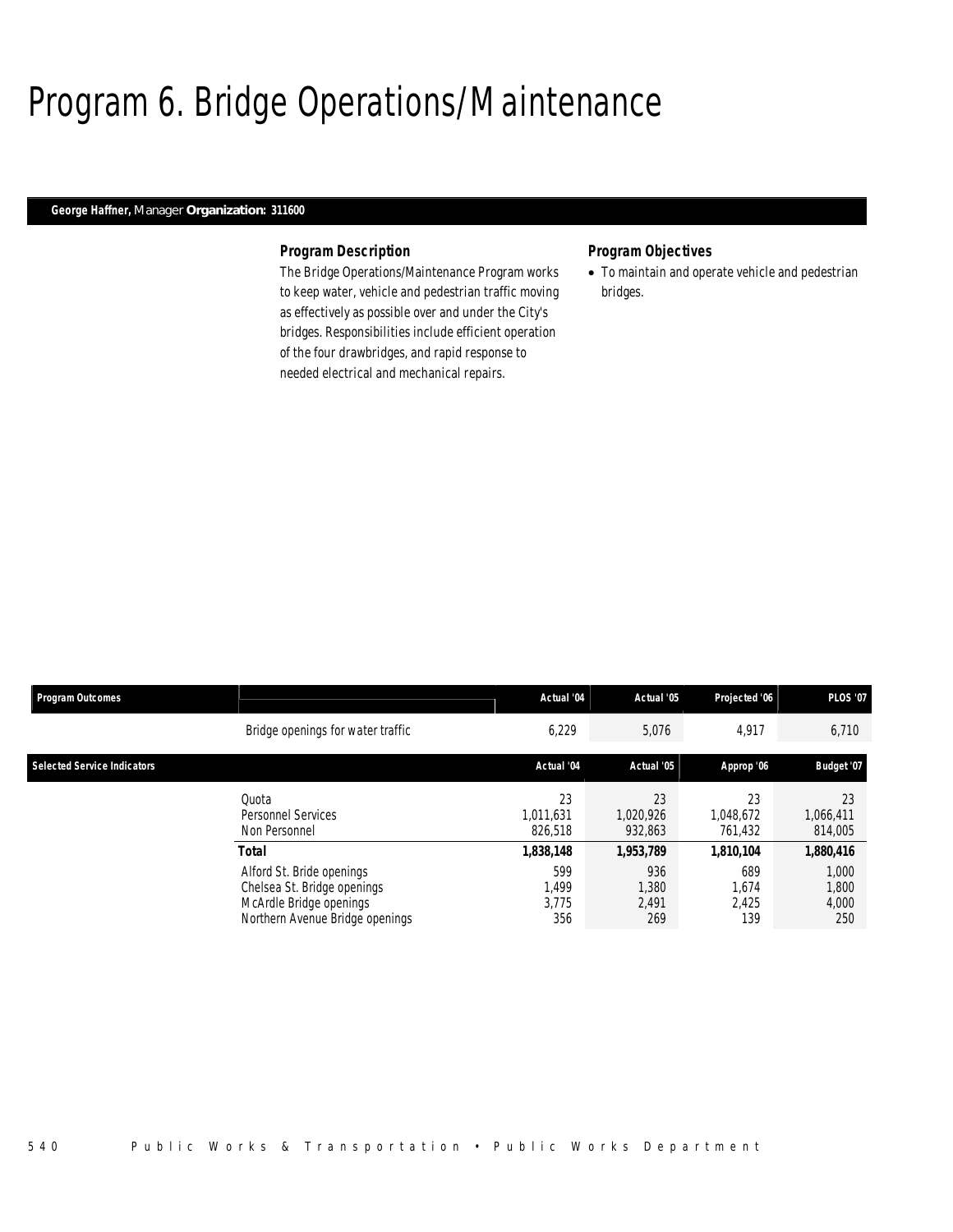# Program 7. Street Lights & Signals

### *John Banks, Manager Organization: 311700*

### *Program Description*

The Street Lights and Signals program is responsible for the maintenance of traffic signals and streetlights. The program provides modern, cost efficient and effective street lighting and traffic signal services to protect the safety of the general and traveling public on Boston's streets and in the City's parks and playgrounds. In FY03, the City purchased approximately 23,647 street lights formerly owned and maintained by NSTAR, a local utility company.

## *Program Objectives*

- To efficiently maintain traffic signals and street lights.
- To provide modern, adequate and cost effective lighting for the City of Boston.

| <b>Program Outcomes</b>            |                                                                                                                          | Actual '04                     | Actual '05                        | Projected '06                   | <b>PLOS '07</b>                 |
|------------------------------------|--------------------------------------------------------------------------------------------------------------------------|--------------------------------|-----------------------------------|---------------------------------|---------------------------------|
|                                    | % of outages on city-owned street lights<br>repaired within 7-10 days                                                    | 75%                            | 75%                               | 76%                             | 80%                             |
|                                    | % increase in updated city-owned lighting<br>system                                                                      | 1%                             | 1.9%                              | 0.3%                            | 0.8%                            |
| <b>Selected Service Indicators</b> |                                                                                                                          | Actual '04                     | Actual '05                        | Approp '06                      | Budget '07                      |
|                                    | Ouota<br>Personnel Services<br>Non Personnel                                                                             | 49<br>2,801,430<br>8,855,385   | 64<br>4,030,832<br>11,935,065     | 65<br>3.464.287<br>13,778,879   | 65<br>3,331,165<br>14,907,090   |
|                                    | <b>Total</b>                                                                                                             | 11,656,815                     | 15,965,896                        | 17,243,166                      | 18,238,255                      |
|                                    | Outages repaired within 7-10 days<br>Street light outages addressed<br>Additional city-owned lights<br>Total city system | 5.919<br>7,939<br>20<br>65,806 | 7.165<br>9,538<br>1.294<br>67,100 | 5,850<br>8,855<br>202<br>67,302 | 6,000<br>7,500<br>500<br>68,075 |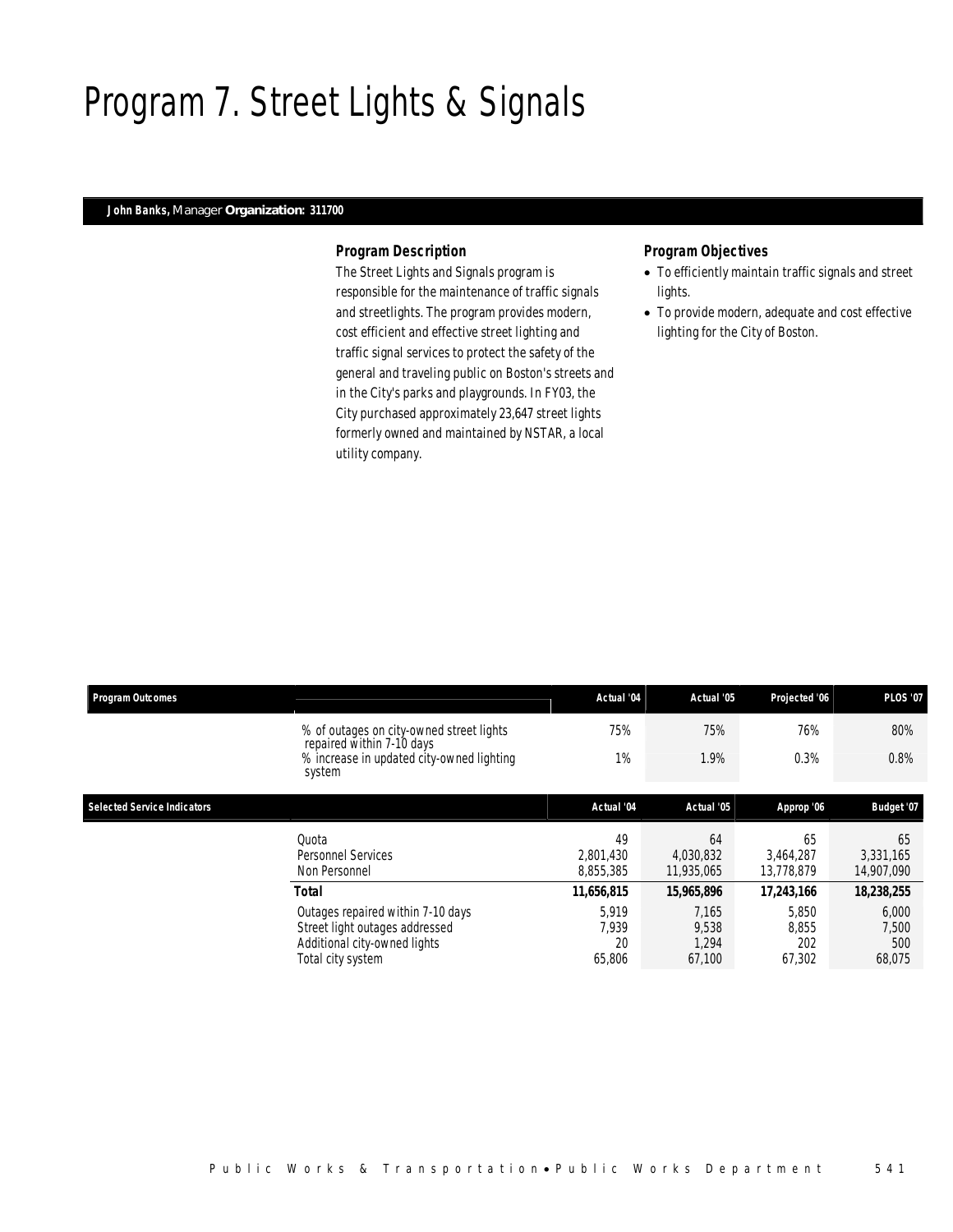# Program 8. Sanitation

## *Elmo Baldassari, Manager Organization: 311800*

### *Program Description*

The Sanitation Program is responsible for efficient collection and disposal of all solid waste and recyclables generated by households within the City. Responsibilities include supervision of contract collection and exploration of cost effective and environmentally sound disposal alternatives.

### *Program Objectives*

- To collect and dispose of residential solid waste and recyclable materials.
- To collect and dispose of CRTs (Cathode Ray Tubes).

| <b>Program Outcomes</b>            |                                                                                                            | Actual '04                                | Actual '05                                | Projected '06                             | <b>PLOS '07</b>                              |
|------------------------------------|------------------------------------------------------------------------------------------------------------|-------------------------------------------|-------------------------------------------|-------------------------------------------|----------------------------------------------|
|                                    | % of solid waste collections completed and<br>disposed of on schedule                                      | 100%                                      | 100%                                      | 100%                                      | 100%                                         |
| <b>Selected Service Indicators</b> |                                                                                                            | Actual '04                                | Actual '05                                | Approp '06                                | Budget '07                                   |
|                                    | Ouota<br>Personnel Services<br>Non Personnel                                                               | 16<br>754.571<br>41,800,491               | 15<br>815,858<br>41,260,301               | 15<br>817.590<br>42.387.339               | 15<br>805.577<br>43,302,707                  |
|                                    | Total<br>Households served<br>Avg. Ibs collected per household (annually)<br>Tons of solid waste collected | 42,555,062<br>299.764<br>1.772<br>265.551 | 42,076,159<br>299.764<br>1.678<br>251,573 | 43.204.929<br>299.764<br>1.804<br>270.289 | 44,108,283<br><b>TBR</b><br>1.900<br>284,300 |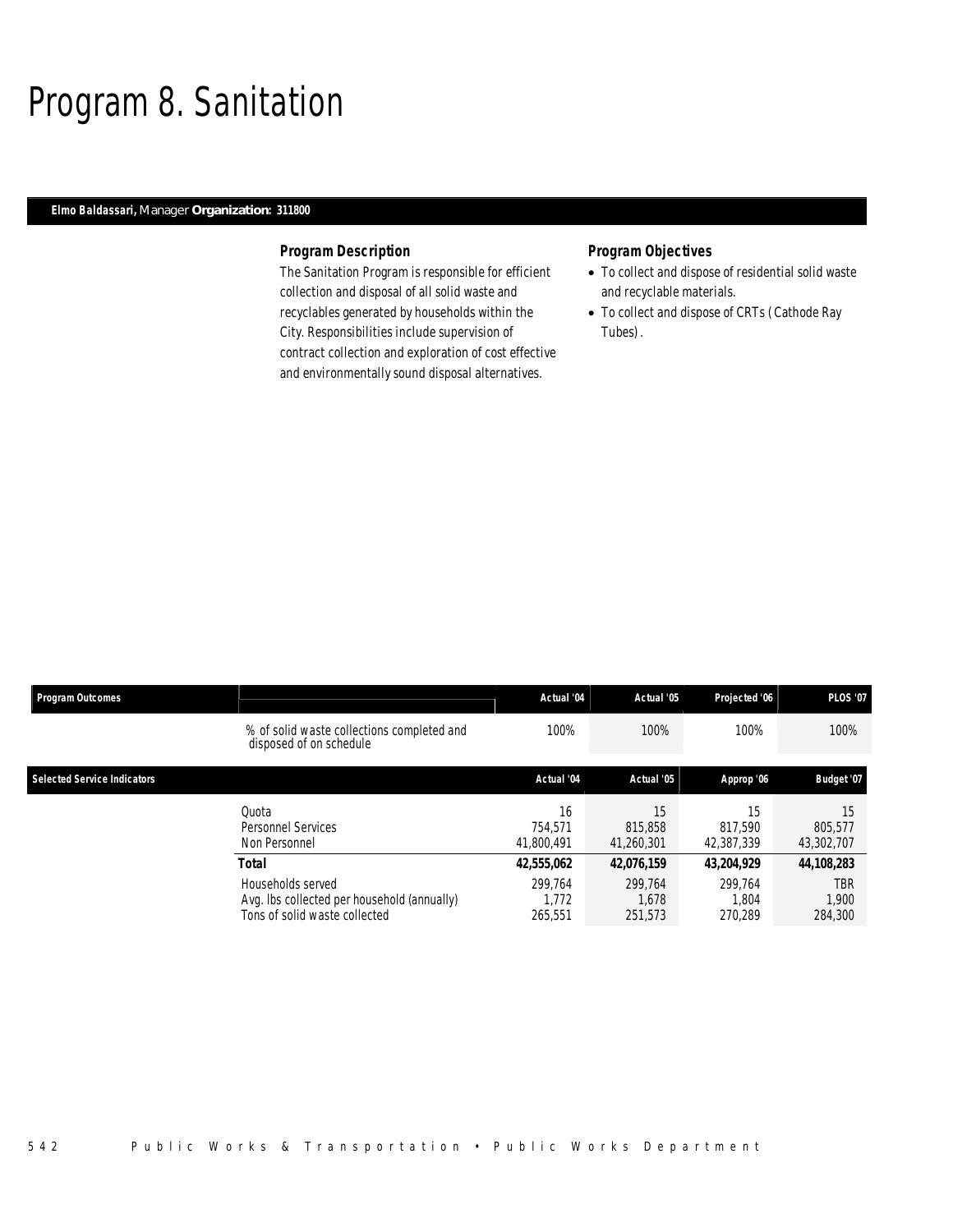# Program 9. Recycling

# *Susan Cascino, Manager Organization: 311900*

### *Program Description*

The Recycling Program is responsible for planning, implementing, and managing the recycling activities of the City. Responsibilities include program design, public education, monitoring contractor work, and analyzing and reporting program results.

# *Program Objectives*

• To increase the diversion rate of recycling through the Recycling Program.

| <b>Program Outcomes</b>            |                                                 | Actual '04 | Actual '05 | Projected '06 | <b>PLOS '07</b> |
|------------------------------------|-------------------------------------------------|------------|------------|---------------|-----------------|
|                                    | % of households receiving educational materials | 100%       | 55%        | 100%          | 100%            |
|                                    | % of total residential solid waste diverted     | 6.6%       | 8.7%       | 18%           | 18%             |
| <b>Selected Service Indicators</b> |                                                 | Actual '04 | Actual '05 | Approp '06    | Budget '07      |
|                                    | Quota                                           | 4          | 4          | 4             | 4               |
|                                    | Personnel Services                              | 210.718    | 231.645    | 238,326       | 244,159         |
|                                    | Non Personnel                                   | 79.834     | 543.643    | 475,300       | 484,543         |
|                                    | <b>Total</b>                                    | 290,552    | 775,289    | 713,626       | 728,702         |
|                                    | Households receiving educational materials      | 299.764    | 164,000    | 299.764       | <b>TBR</b>      |
|                                    | Households served                               | 299.764    | 297.863    | 299.764       | <b>TBR</b>      |
|                                    | Total tons residential recyclables collected    | 17.830     | 18.081     | 47.329        | 38,000          |
|                                    | Total tons of household refuse                  | 265.551    | 252.129    | 269.284       | 284,300         |
|                                    | Tons of paper recycled                          | 13,916     | 13,446     | 13.466        | 14,500          |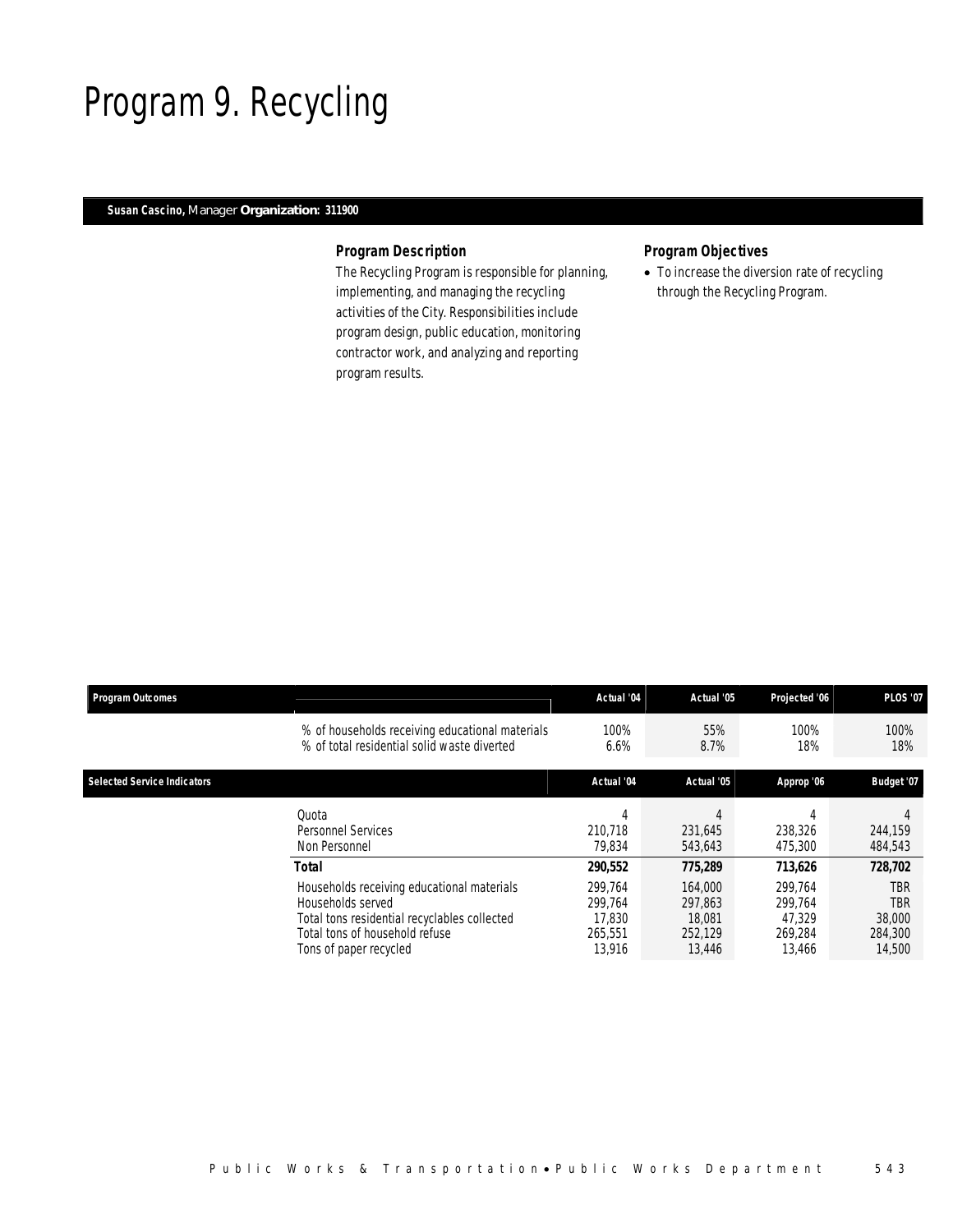# External Funds Projects

*Recycling, Public Education* 

### *Project Mission*

To better inform Boston residents about the available opportunities to recycle. Because the Boston recycling program is a voluntary one, the challenge is to motivate a diverse population to want to recycle, and to be sure they know how to do it properly.

# *MRIP (Municipal Recycling Incentive Program)*

#### *Project Mission*

MRIP is a program of the DEP. The goal of the program is to increase municipal recycling, safely dispose of universal wastes (such as CRT's, mercury, paint and auto supplies) and develop a way to recover and reuse materials such as paper, cardboard and leaf and yard waste. The ultimate goal of MRIP is to assist in the reduction of waste transported to the landfills by 70% by the year 2010.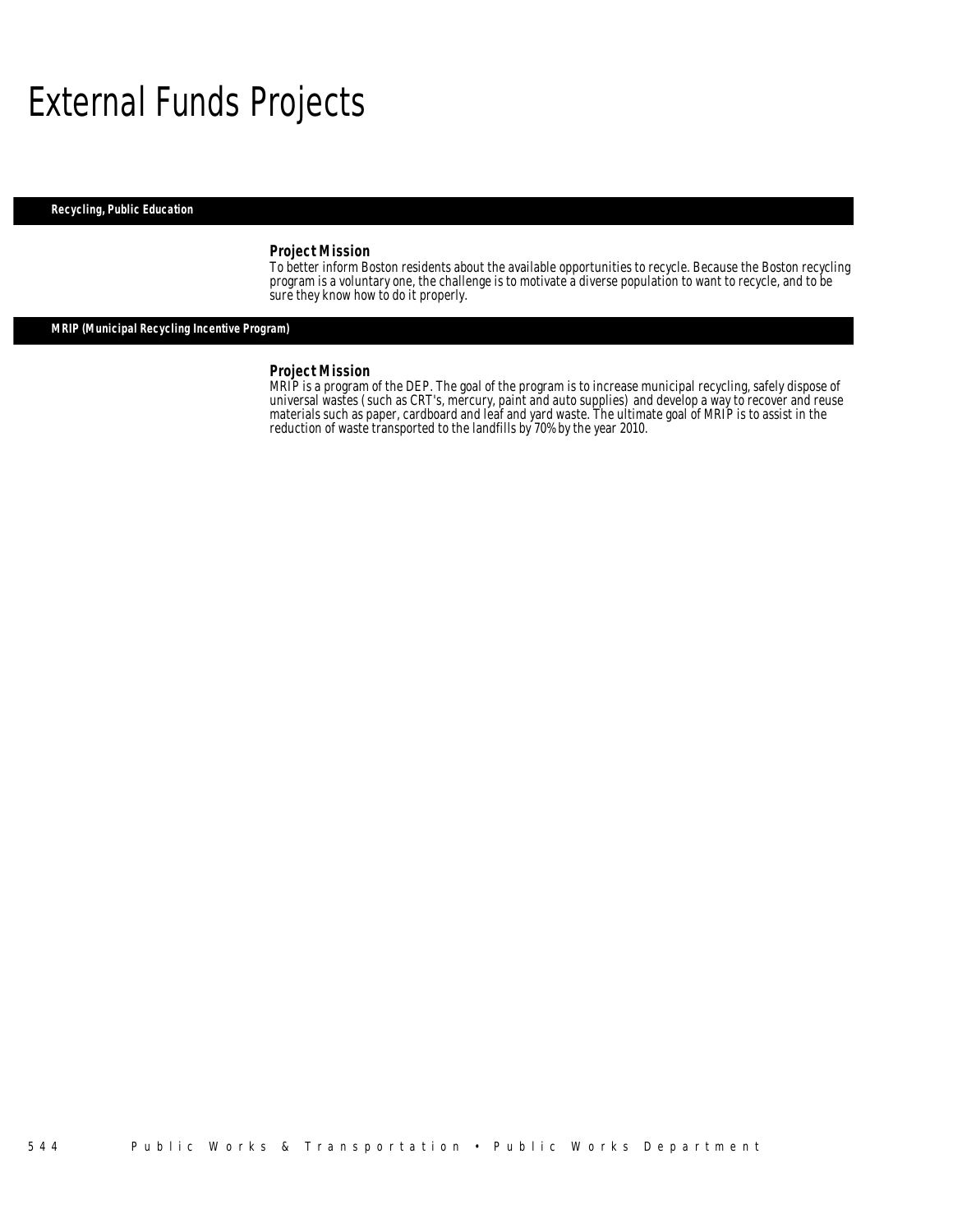# Public Works Department Capital Budget

## *Overview*

Public Works is committed to providing core services and implementing capital investment that will result in safe, well functioning and attractive roadways, bridges and streetlights.

# *FY07 Major Initiatives*

- New ornamental street lights will continue to be installed on Beacon Street in the Back Bay to Kenmore Square.
- A new recurring program will reconstruct roadway pedestrian ramps to ensure that they comply with the Americans with Disabilities Act (ADA).
- New ornamental street lights will be installed on Bennington Street in East Boston.
- Streetscape improvements will begin at Downtown Crossing.
- New roadways will be designed to support the Boston Housing Authority's redevelopment plan for Franklin Hill in Dorchester.
- Transportation improvements will be finalized for the Four Corners section of Dorchester.
- Public Works will finish the last phase of roadways located in Maverick Gardens in East Boston to support the Boston Housing Authority's redevelopment project.

| Capital Budget Expenditures |                         | Total Actual '04 | Total Actual '05 |            | <b>Estimated '06 Total Projected '07</b> |
|-----------------------------|-------------------------|------------------|------------------|------------|------------------------------------------|
|                             |                         |                  |                  |            |                                          |
|                             | <b>Total Department</b> | 19.012.769       | 21.836.936       | 43.823.865 | 33,949,864                               |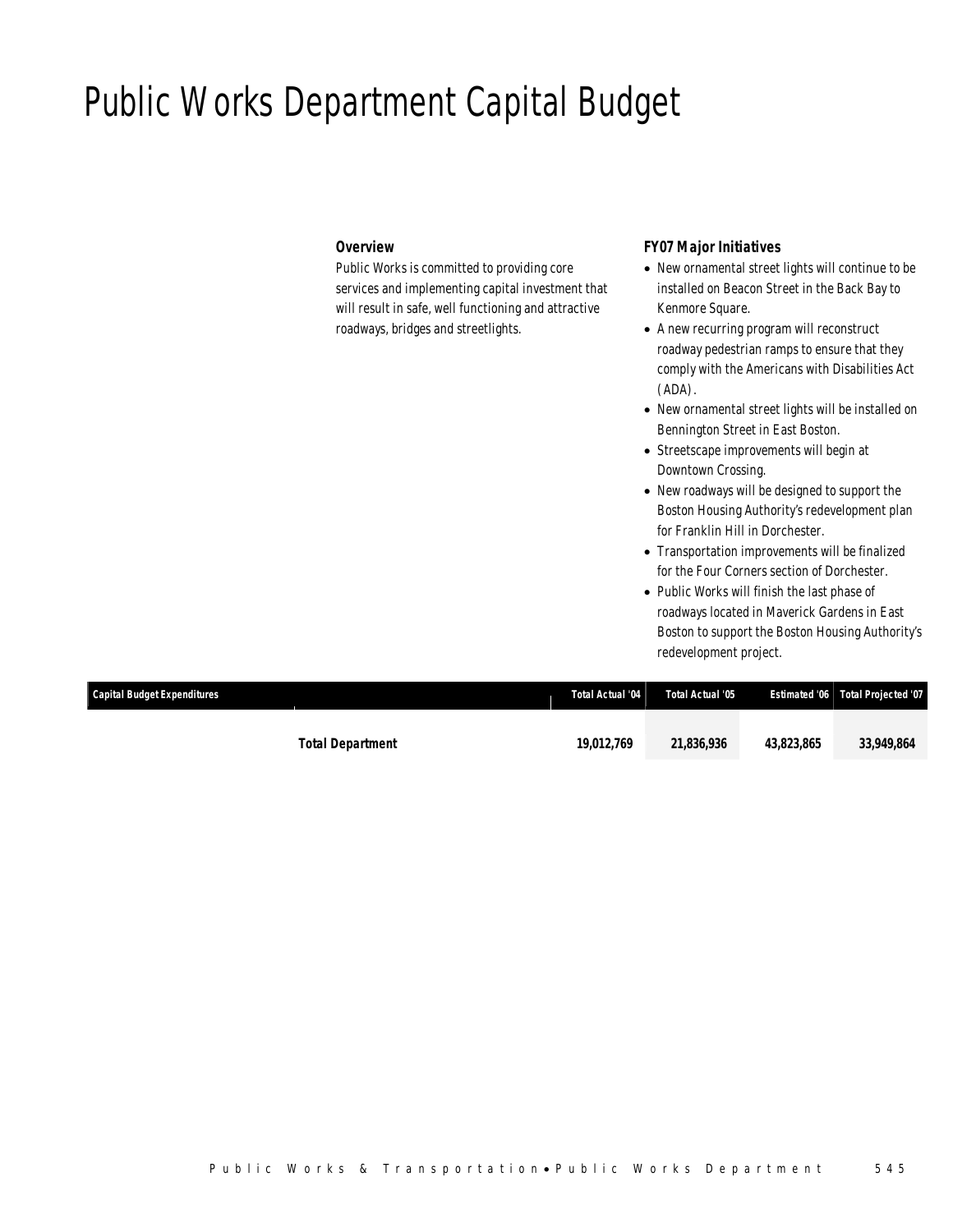#### *ADA/AAB PEDESTRIAN RAMPS FY 2007*

## *Project Mission*

Install or reconstruct pedestrian ramps to conform to current ADA/AAB regulations. *Managing Department,* Public Works Department *Status,* New Project *Location,* Citywide

| <b>Authorizations</b>                    |          |                  |                  |             |          |
|------------------------------------------|----------|------------------|------------------|-------------|----------|
|                                          |          |                  |                  | Non Capital |          |
| Source                                   | Existing | FY07             | Future           | Fund        | Total    |
| City Capital                             | 0        | 500,000          | 0                | 0           | 500,000  |
| Grants/Other                             | 0        | 0                | 0                | 0           | 0        |
| Total                                    | $\theta$ | 500,000          | $\theta$         | 0           | 500,000  |
| <b>Expenditures (Actual and Planned)</b> |          |                  |                  |             |          |
|                                          | Thru     |                  |                  |             |          |
| Source                                   | 6/30/05  | FY <sub>06</sub> | FY <sub>07</sub> | FY08-11     | Total    |
| City Capital                             | 0        | 0                | 500,000          | $\Omega$    | 500,000  |
| Grants/Other                             | 0        | 0                | 0                | 0           | $\left($ |
| Total                                    | 0        | 0                | 500,000          | 0           | 500,000  |

### *ADA/AAB PEDESTRIAN RAMPS FY 2008*

*Project Mission* 

Install or reconstruct pedestrian ramps to conform to current ADA/AAB regulations. *Managing Department,* Public Works Department *Status,* Ongoing Program *Location,* Citywide

| <b>Authorizations</b> |          |      |         |             |         |
|-----------------------|----------|------|---------|-------------|---------|
|                       |          |      |         | Non Capital |         |
| Source                | Existing | FY07 | Future  | Fund        | Total   |
| City Capital          |          |      | 500,000 |             | 500,000 |
| Grants/Other          |          |      |         |             |         |
| Total                 |          |      | 500,000 |             | 500,000 |

### *Expenditures (Actual and Planned)*

|              | Thru    |                  |                  |         |         |
|--------------|---------|------------------|------------------|---------|---------|
| Source       | 6/30/05 | FY <sub>06</sub> | FY <sub>07</sub> | FY08-11 | Total   |
| City Capital |         |                  |                  | 500,000 | 500,000 |
| Grants/Other |         |                  |                  |         |         |
| Total        |         |                  |                  | 500,000 | 500,000 |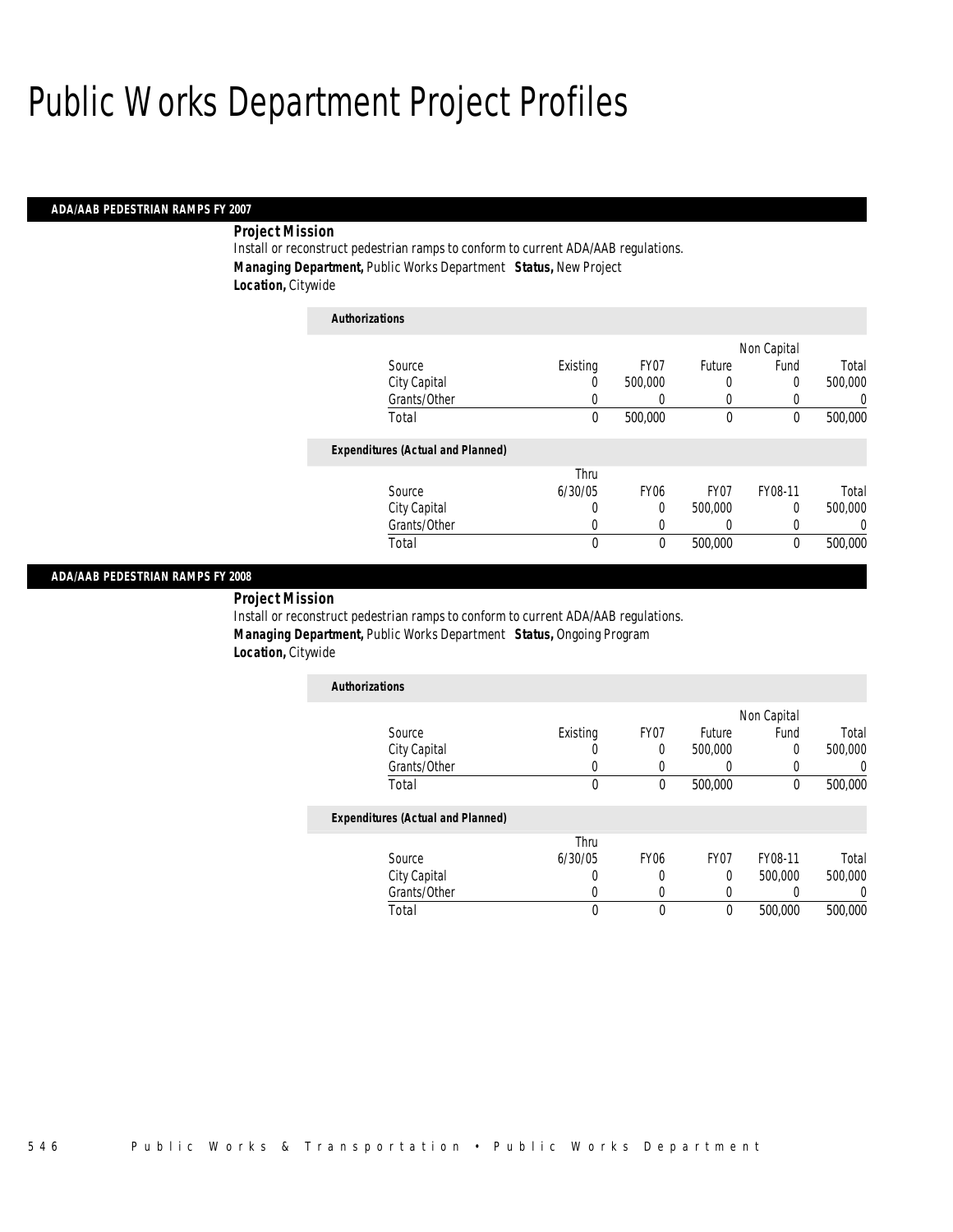### *ADA/AAB PEDESTRIAN RAMPS FY 2009*

*Project Mission* 

Install or reconstruct pedestrian ramps to conform to current ADA/AAB regulations. *Managing Department,* Public Works Department *Status,* Ongoing Program *Location,* Citywide

| <b>Authorizations</b>                    |              |             |             |             |         |
|------------------------------------------|--------------|-------------|-------------|-------------|---------|
|                                          |              |             |             | Non Capital |         |
| Source                                   | Existing     | FY07        | Future      | Fund        | Total   |
| City Capital                             | 0            | 0           | 500,000     | 0           | 500,000 |
| Grants/Other                             | 0            |             |             |             | 0       |
| Total                                    | $\mathbf{0}$ | 0           | 500,000     | $\mathbf 0$ | 500,000 |
| <b>Expenditures (Actual and Planned)</b> |              |             |             |             |         |
|                                          | Thru         |             |             |             |         |
| Source                                   | 6/30/05      | <b>FY06</b> | FY07        | FY08-11     | Total   |
| City Capital                             | 0            | 0           | $\Omega$    | 500,000     | 500,000 |
| Grants/Other                             | 0            |             | 0           |             | 0       |
| Total                                    | $\mathbf{0}$ | 0           | $\mathbf 0$ | 500,000     | 500,000 |
|                                          |              |             |             |             |         |

### *ADA/AAB PEDESTRIAN RAMPS FY 2010*

*Project Mission* 

Install or reconstruct pedestrian ramps to conform to current ADA/AAB regulations. *Managing Department,* Public Works Department *Status,* Ongoing Program *Location,* Citywide

| <b>Authorizations</b>                    |          |                  |                  |             |         |
|------------------------------------------|----------|------------------|------------------|-------------|---------|
|                                          |          |                  |                  | Non Capital |         |
| Source                                   | Existing | FY07             | Future           | Fund        | Total   |
| City Capital                             |          | 0                | 600,000          | 0           | 600,000 |
| Grants/Other                             |          |                  | 0                | 0           |         |
| Total                                    | $\theta$ | 0                | 600,000          | 0           | 600,000 |
| <b>Expenditures (Actual and Planned)</b> |          |                  |                  |             |         |
|                                          | Thru     |                  |                  |             |         |
| Source                                   | 6/30/05  | FY <sub>06</sub> | FY <sub>07</sub> | FY08-11     | Total   |
| City Capital                             | 0        | 0                | 0                | 600,000     | 600,000 |
| Grants/Other                             |          |                  | 0                | 0           |         |

Total 0 0 0 600,000 600,000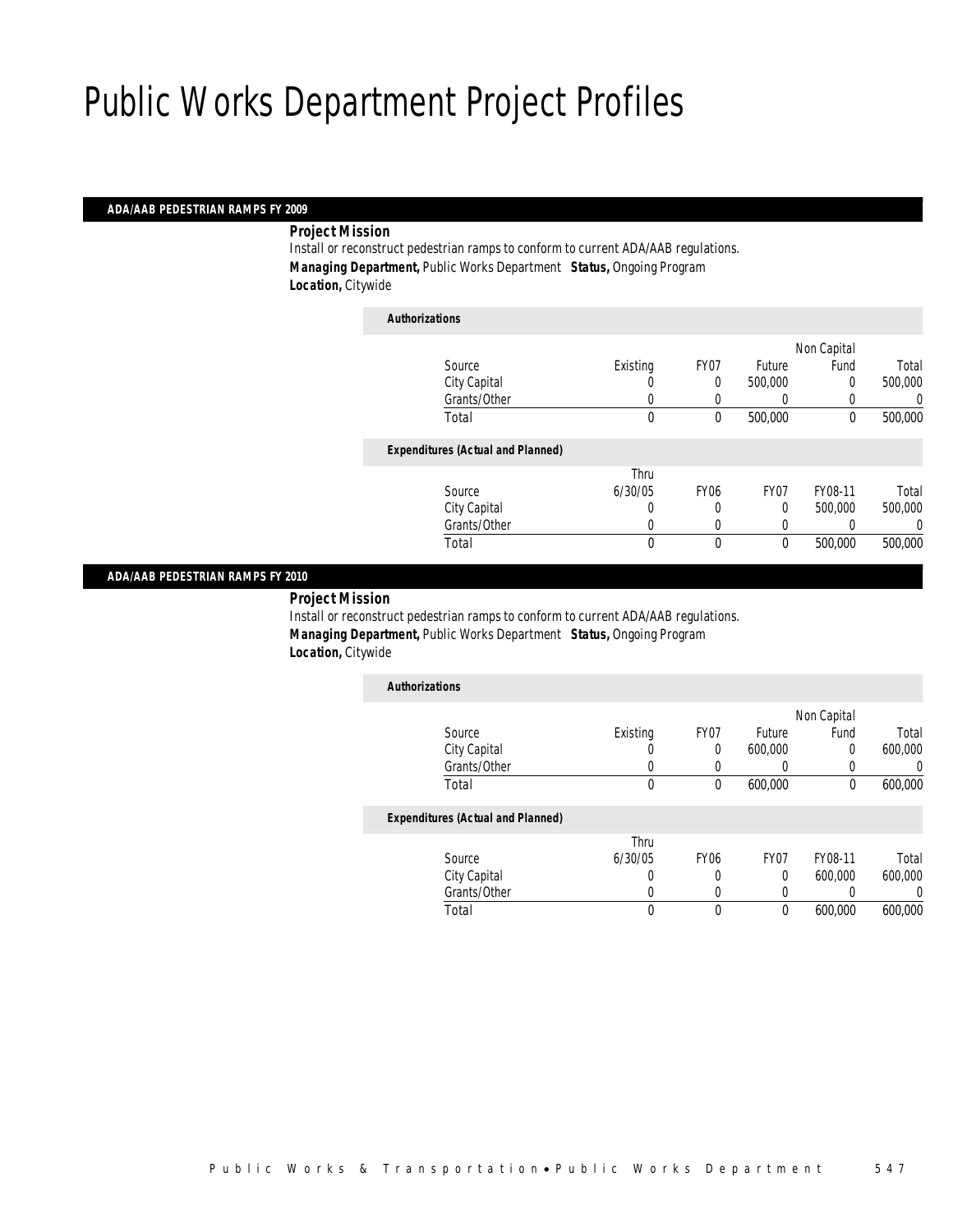#### *ALFORD STREET BRIDGE*

## *Project Mission*

Rehabilitation of bridge. State and Federal construction funding anticipated. *Managing Department,* Public Works Department *Status,* In Design *Location,* Charlestown

| <b>Authorizations</b>                    |           |             |                  |             |            |
|------------------------------------------|-----------|-------------|------------------|-------------|------------|
|                                          |           |             |                  | Non Capital |            |
| Source                                   | Existing  | FY07        | Future           | Fund        | Total      |
| City Capital                             | 1.832.000 | 300,000     | 0                | $\theta$    | 2,132,000  |
| Grants/Other                             | 0         | 0           | 0                | 24.493.000  | 24,493,000 |
| Total                                    | 1,832,000 | 300,000     | 0                | 24.493.000  | 26.625.000 |
| <b>Expenditures (Actual and Planned)</b> |           |             |                  |             |            |
|                                          | Thru      |             |                  |             |            |
| Source                                   | 6/30/05   | <b>FY06</b> | FY <sub>07</sub> | FY08-11     | Total      |
| City Capital                             | 1.017.048 | 400,000     | 475,000          | 239.952     | 2.132.000  |
| Grants/Other                             | 0         | 0           | 0                | 0           | $\left($   |
| Total                                    | 1,017,048 | 400,000     | 475,000          | 239.952     | 2,132,000  |

### *ALLSTON MAINTENANCE YARD*

*Project Mission* 

Site improvements including paving, fencing, and landscaping. ADA improvements. Replace garage roof windows and doors. Upgrade site lighting and replace fuel tank. Replace furnace.

*Managing Department,* Construction Management *Status,* To Be Scheduled *Location,* Allston/Brighton

| <b>Authorizations</b>                    |           |                  |                  |             |           |
|------------------------------------------|-----------|------------------|------------------|-------------|-----------|
|                                          |           |                  |                  | Non Capital |           |
| Source                                   | Existing  | FY <sub>07</sub> | Future           | Fund        | Total     |
| City Capital                             | 1.330.000 | 0                | 0                | 0           | 1,330,000 |
| Grants/Other                             | O         | 0                |                  | 0           | 0         |
| Total                                    | 1,330,000 | $\theta$         | $\mathbf 0$      | 0           | 1,330,000 |
| <b>Expenditures (Actual and Planned)</b> |           |                  |                  |             |           |
|                                          | Thru      |                  |                  |             |           |
| Source                                   | 6/30/05   | FY <sub>06</sub> | FY <sub>07</sub> | FY08-11     | Total     |
| City Capital                             | 0         |                  | $\theta$         | 1,330,000   | 1,330,000 |
| Grants/Other                             | 0         | 0                | $\Omega$         |             | $\left($  |
| Total                                    | 0         | $\theta$         | $\theta$         | 1.330.000   | 1,330,000 |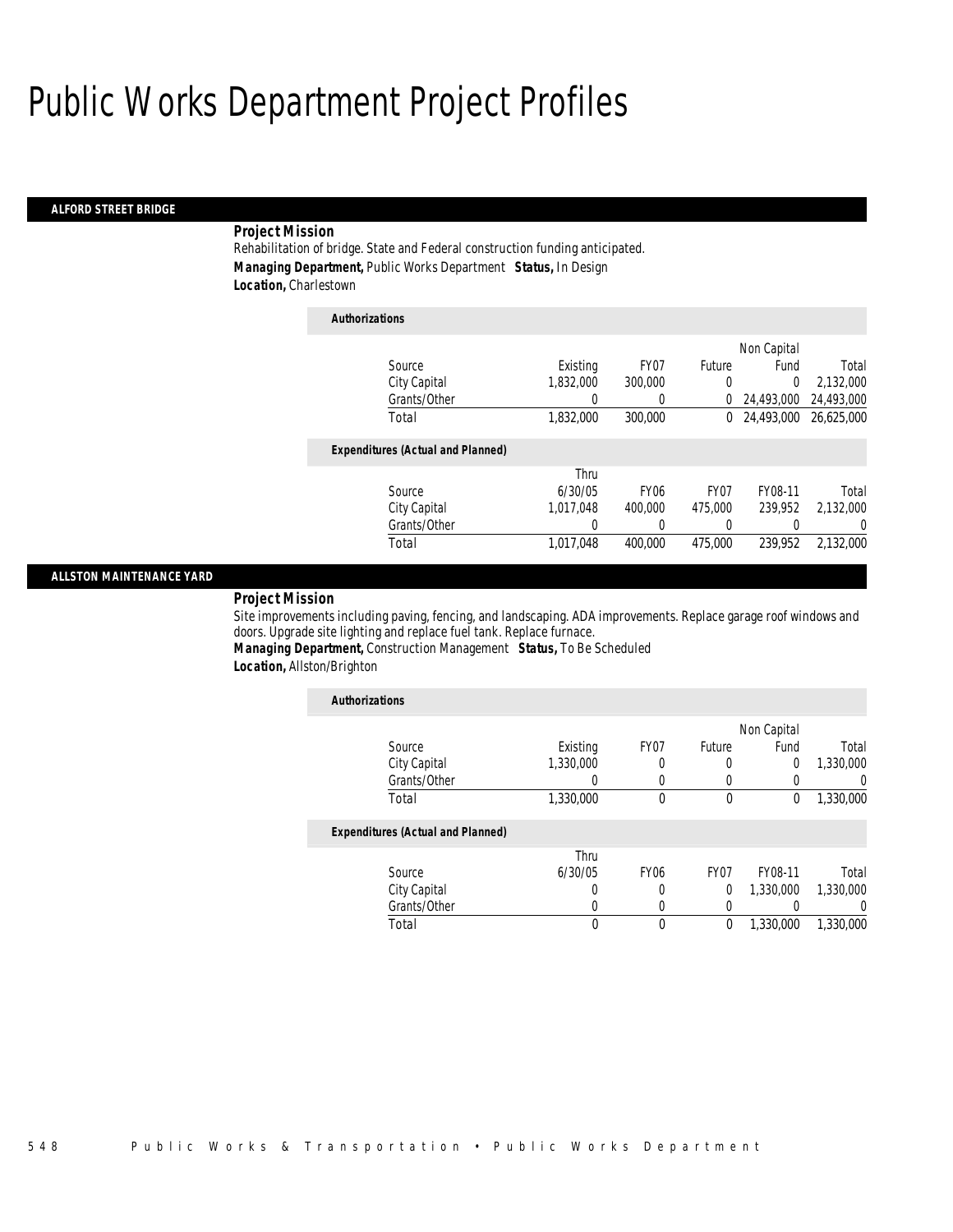### *AMERICAN LEGION BRIDGE*

### *Project Mission*

Rehabilitation of bridge. State construction funding anticipated. *Managing Department,* Public Works Department *Status,* In Design *Location,* Mattapan

*Authorizations*

| Authorizations                           |              |             |                |             |           |
|------------------------------------------|--------------|-------------|----------------|-------------|-----------|
|                                          |              |             |                | Non Capital |           |
| Source                                   | Existing     | FY07        | Future         | Fund        | Total     |
| City Capital                             | 350,000      | 0           | 0              | 0           | 350,000   |
| Grants/Other                             | 0            | 0           | $\overline{0}$ | 1,400,000   | 1,400,000 |
| Total                                    | 350,000      | 0           | 0              | 1,400,000   | 1,750,000 |
| <b>Expenditures (Actual and Planned)</b> |              |             |                |             |           |
|                                          | Thru         |             |                |             |           |
| Source                                   | 6/30/05      | <b>FY06</b> | FY07           | FY08-11     | Total     |
| City Capital                             | 0            | 0           | 75,000         | 275,000     | 350,000   |
| Grants/Other                             | 0            | 0           |                |             | 0         |
| Total                                    | $\mathbf{0}$ | $\theta$    | 75,000         | 275,000     | 350,000   |
|                                          |              |             |                |             |           |

### *AMERICAN LEGION HIGHWAY*

### *Project Mission*

Reconstruction of roadway including landscaping. Project to be completed as part of a NSTAR transmission line project.

*Managing Department,* Public Works Department *Status,* In Design *Location,* Mattapan

| <b>Authorizations</b>                    |           |                  |        |             |           |
|------------------------------------------|-----------|------------------|--------|-------------|-----------|
|                                          |           |                  |        | Non Capital |           |
| Source                                   | Existing  | FY07             | Future | Fund        | Total     |
| City Capital                             | 1.004.000 | 0                | 0      | $\theta$    | 1.004.000 |
| Grants/Other                             | 0         | 0                | 0      | 7,927,500   | 7,927,500 |
| Total                                    | 1,004,000 | 0                | 0      | 7.927.500   | 8.931.500 |
| <b>Expenditures (Actual and Planned)</b> |           |                  |        |             |           |
|                                          | Thru      |                  |        |             |           |
| Source                                   | 6/30/05   | FY <sub>06</sub> | FY07   | FY08-11     | Total     |
| City Capital                             | 315,408   | 466,000          | 0      | 222.592     | 1.004.000 |
| Grants/Other                             | 0         | 0                | 0      | 0           | $\left($  |
| Total                                    | 315,408   | 466,000          | 0      | 222.592     | 1,004,000 |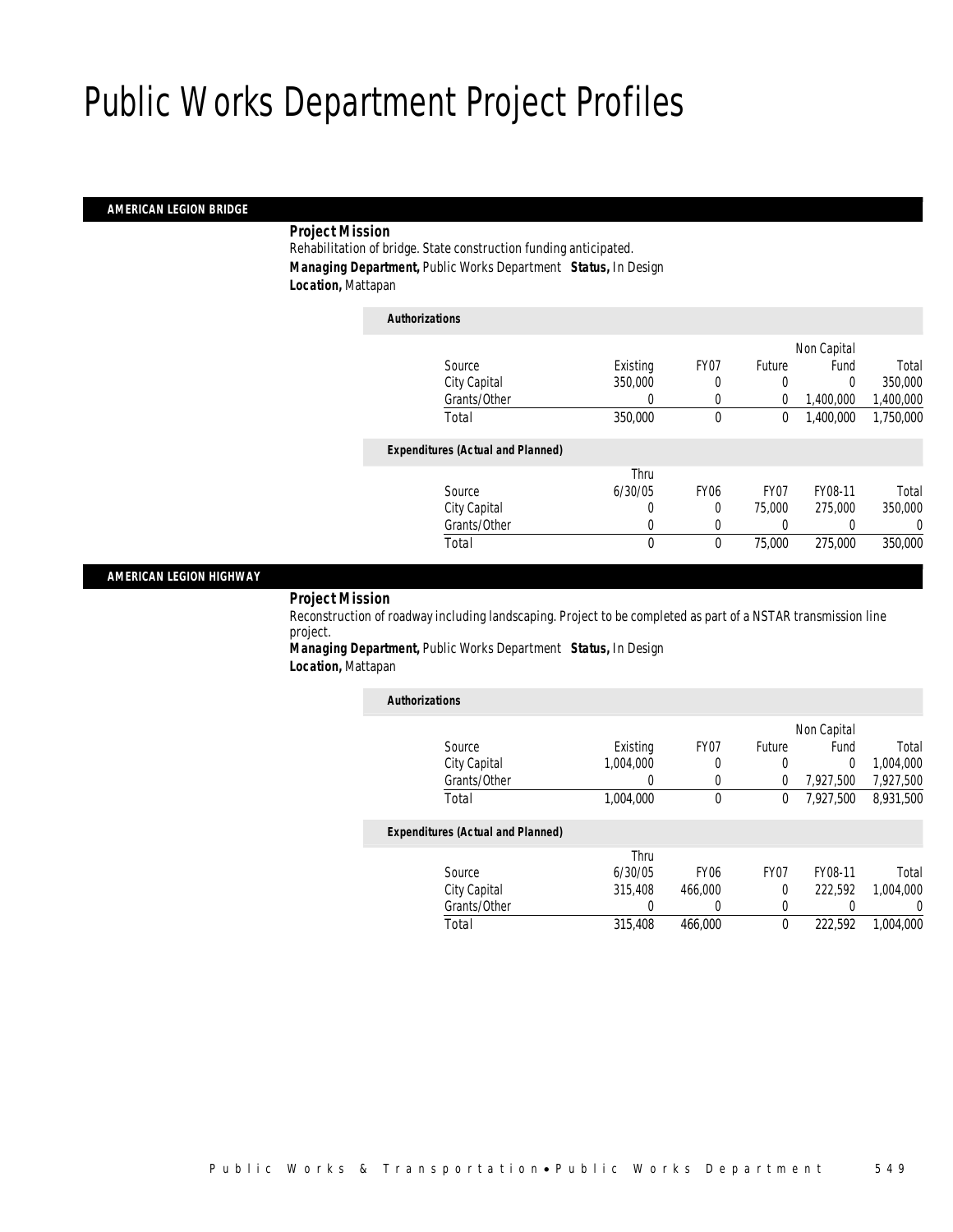#### *AMERICAN LEGION HIGHWAY PHASE II*

## *Project Mission*

Roadway improvements including street lighting on American Legion Highway from Hyde Park Avenue to Cummins Highway/Canterbury Street intersection.

*Managing Department,* Public Works Department *Status,* New Project

*Location,* Hyde Park

## *Authorizations* Source Existing FY07 Future<br>City Capital 6 0 0 2,700,000 Non Capital Fund Total<br>0 2,700,000 City Capital 0 0 0 2,700,000 0<br>
Grants/Other 0 0 0 0 0 Grants/Other 0 0 0 0 0 0 Total 0 0 2,700,000 0 2,700,000*Expenditures (Actual and Planned)* Source Thru 6/30/05 FY06 FY07 FY08-11 Total City Capital 0 0 0 0<br>Grants/Other 0 0 0 0 Grants/Other 0 0 0 0 0 0 Total 0 0 0 2,700,000 2,700,000

### *BACK STREETS PROGRAM*

### *Project Mission*

Construction of public infrastructure to support commercial and industrial areas of the city identified through the Back Streets program.

### *Managing Department,* Public Works Department *Status,* Ongoing Program *Location,* Citywide

| <b>Authorizations</b>                    |                  |                  |                  |             |           |
|------------------------------------------|------------------|------------------|------------------|-------------|-----------|
|                                          |                  |                  |                  | Non Capital |           |
| Source                                   | Existing         | FY07             | Future           | Fund        | Total     |
| City Capital                             | 1.700.000        |                  | 0                | 0           | 1.700.000 |
| Grants/Other                             | $\left( \right)$ | 0                | 0                |             | U         |
| Total                                    | 1,700,000        | $\theta$         | 0                | 0           | 1,700,000 |
| <b>Expenditures (Actual and Planned)</b> |                  |                  |                  |             |           |
|                                          | Thru             |                  |                  |             |           |
| Source                                   | 6/30/05          | FY <sub>06</sub> | FY <sub>07</sub> | FY08-11     | Total     |
| City Capital                             | 148.296          | 10,000           | 50,000           | 1.491.704   | 1,700,000 |
| Grants/Other                             | 0                |                  |                  |             | 0         |
| Total                                    | 148.296          | 10,000           | 50,000           | 1.491.704   | 1.700.000 |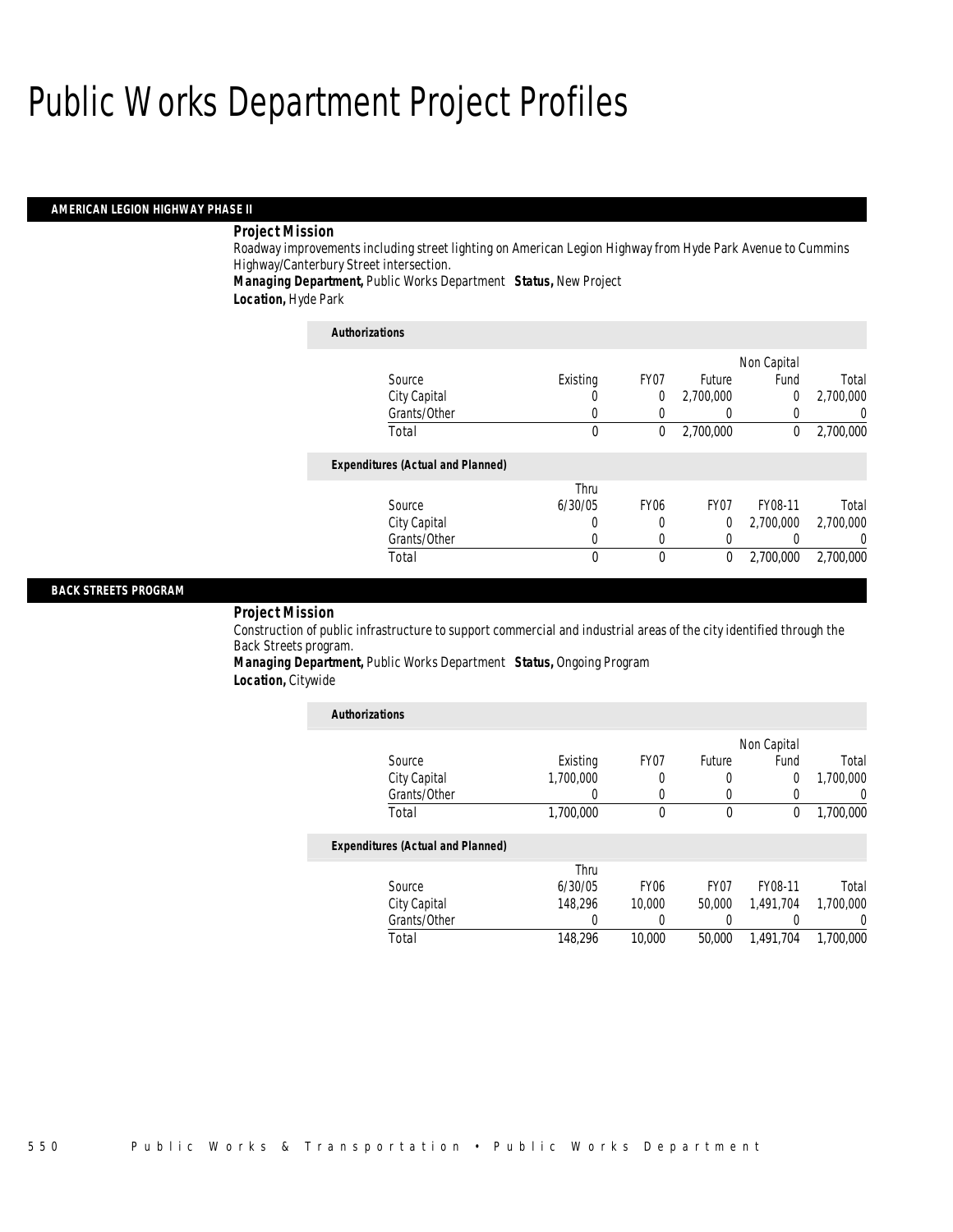#### *BEACON STREET PHASE II*

### *Project Mission*

Install new street light system and related roadway improvements fom Gloucester Street to Kenmore Square. *Managing Department,* Public Works Department *Status,* New Project *Location,* Back Bay/Beacon Hill

| <b>Authorizations</b>                    |          |             |             |             |           |
|------------------------------------------|----------|-------------|-------------|-------------|-----------|
|                                          |          |             |             | Non Capital |           |
| Source                                   | Existing | FY07        | Future      | Fund        | Total     |
| City Capital                             | 0        | 2.000.000   | 0           | 0           | 2,000,000 |
| Grants/Other                             |          |             | 0           |             | 0         |
| Total                                    | 0        | 2,000,000   | $\mathbf 0$ | 0           | 2,000,000 |
| <b>Expenditures (Actual and Planned)</b> |          |             |             |             |           |
|                                          | Thru     |             |             |             |           |
| Source                                   | 6/30/05  | <b>FY06</b> | FY07        | FY08-11     | Total     |
| City Capital                             | 0        | $\Omega$    | 500,000     | 1,500,000   | 2,000,000 |
| Grants/Other                             | 0        |             |             |             | 0         |
| Total                                    | 0        | $\theta$    | 500,000     | 1.500.000   | 2,000,000 |
|                                          |          |             |             |             |           |

#### *BEACON STREET PHASE III*

### *Project Mission*

Install new street lighting system and related roadway improvements from Kenmore Square to Boston City limit at Brookline.

*Managing Department,* Public Works Department *Status,* New Project *Location,* Fenway/Kenmore

| <b>Authorizations</b>                    |          |                  |           |             |           |
|------------------------------------------|----------|------------------|-----------|-------------|-----------|
|                                          |          |                  |           | Non Capital |           |
| Source                                   | Existing | FY07             | Future    | Fund        | Total     |
| City Capital                             | 0        | 0                | 2,500,000 | 0           | 2.500.000 |
| Grants/Other                             | 0        | 0                | 0         | 0           | $\left($  |
| Total                                    | 0        | 0                | 2,500,000 | 0           | 2,500,000 |
| <b>Expenditures (Actual and Planned)</b> |          |                  |           |             |           |
|                                          | Thru     |                  |           |             |           |
| Source                                   | 6/30/05  | FY <sub>06</sub> | FY07      | FY08-11     | Total     |
| City Capital                             | 0        | 0                | $\Omega$  | 2.500.000   | 2,500,000 |
| Grants/Other                             | 0        | 0                | 0         |             | $\left($  |
| Total                                    | 0        | 0                | 0         | 2.500.000   | 2.500.000 |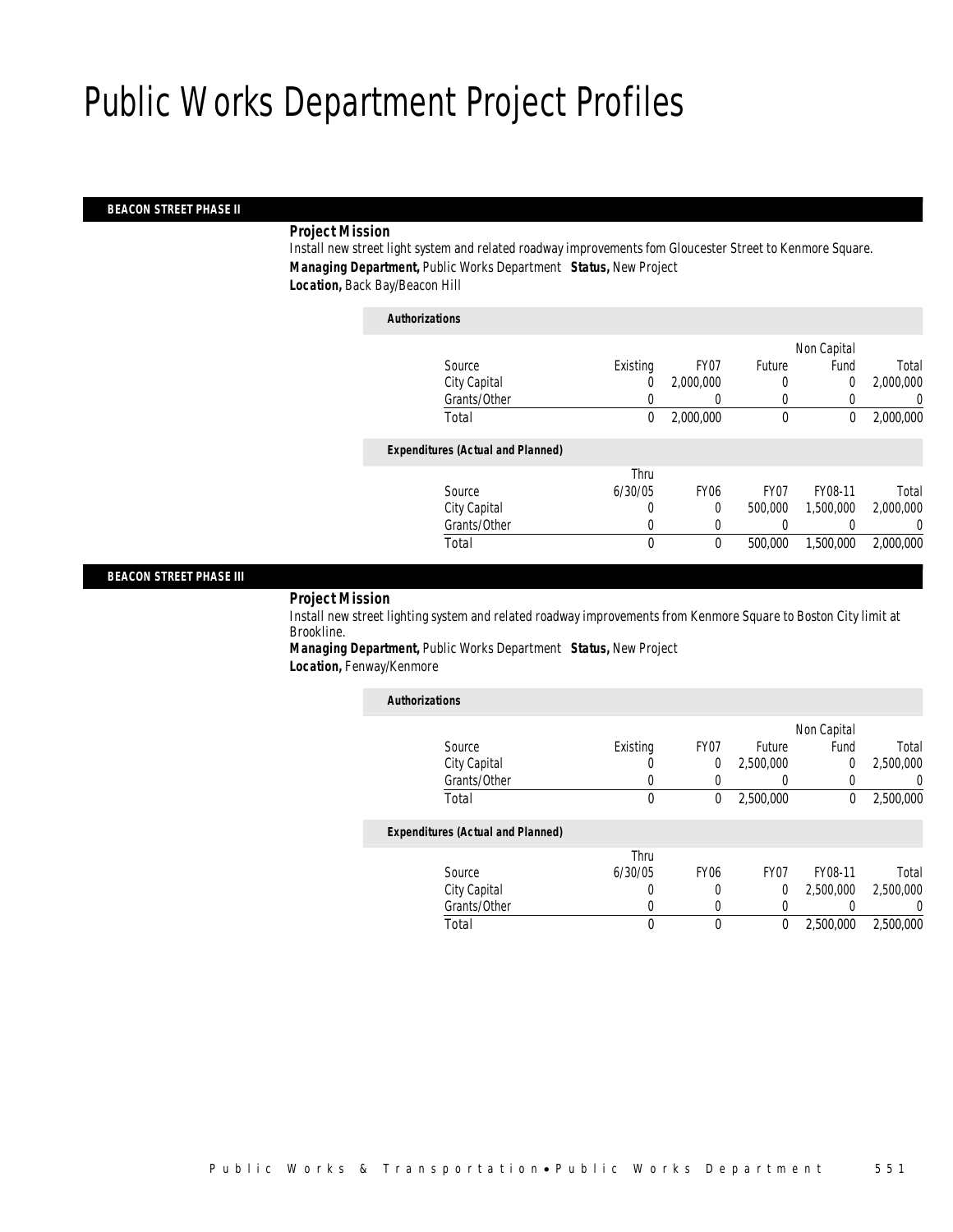### *BELDEN STREET*

### *Project Mission*

Widen, relocate and reconstruct Belden Street to support Uphams Corner business district. *Managing Department,* Public Works Department *Status,* In Construction *Location,* Dorchester

| <b>Authorizations</b>                    |          |                  |         |             |           |
|------------------------------------------|----------|------------------|---------|-------------|-----------|
|                                          |          |                  |         | Non Capital |           |
| Source                                   | Existing | FY07             | Future  | Fund        | Total     |
| City Capital                             | 525,000  | 0                | 0       | $\theta$    | 525,000   |
| Grants/Other                             | 0        | 0                | 0       | 654,371     | 654,371   |
| Total                                    | 525,000  | 0                | 0       | 654,371     | 1.179.371 |
| <b>Expenditures (Actual and Planned)</b> |          |                  |         |             |           |
|                                          | Thru     |                  |         |             |           |
| Source                                   | 6/30/05  | FY <sub>06</sub> | FY07    | FY08-11     | Total     |
| City Capital                             | 12.451   | 300,000          | 212.549 | $\theta$    | 525,000   |
| Grants/Other                             | 0        | 0                | 0       | 0           | 0         |
| Total                                    | 12.451   | 300,000          | 212.549 | $\theta$    | 525,000   |

#### *BENNINGTON STREET*

*Project Mission* 

Install new street lighting system and related roadway improvements from Saratoga Street to Harmony Street. *Managing Department,* Public Works Department *Status,* New Project *Location,* East Boston

| <b>Authorizations</b> |          |           |        |             |           |
|-----------------------|----------|-----------|--------|-------------|-----------|
|                       |          |           |        | Non Capital |           |
| Source                | Existing | FY07      | Future | Fund        | Total     |
| City Capital          |          | 2,500,000 |        |             | 2,500,000 |
| Grants/Other          |          |           |        |             |           |
| Total                 |          | 2,500,000 |        |             | 2,500,000 |

|              | Thru    |                  |           |           |           |
|--------------|---------|------------------|-----------|-----------|-----------|
| Source       | 6/30/05 | FY <sub>06</sub> | FY07      | FY08-11   | Total     |
| City Capital |         |                  | 1.000.000 | 1,500,000 | 2,500,000 |
| Grants/Other |         |                  |           |           |           |
| Total        |         |                  | 1,000,000 | 1,500,000 | 2,500,000 |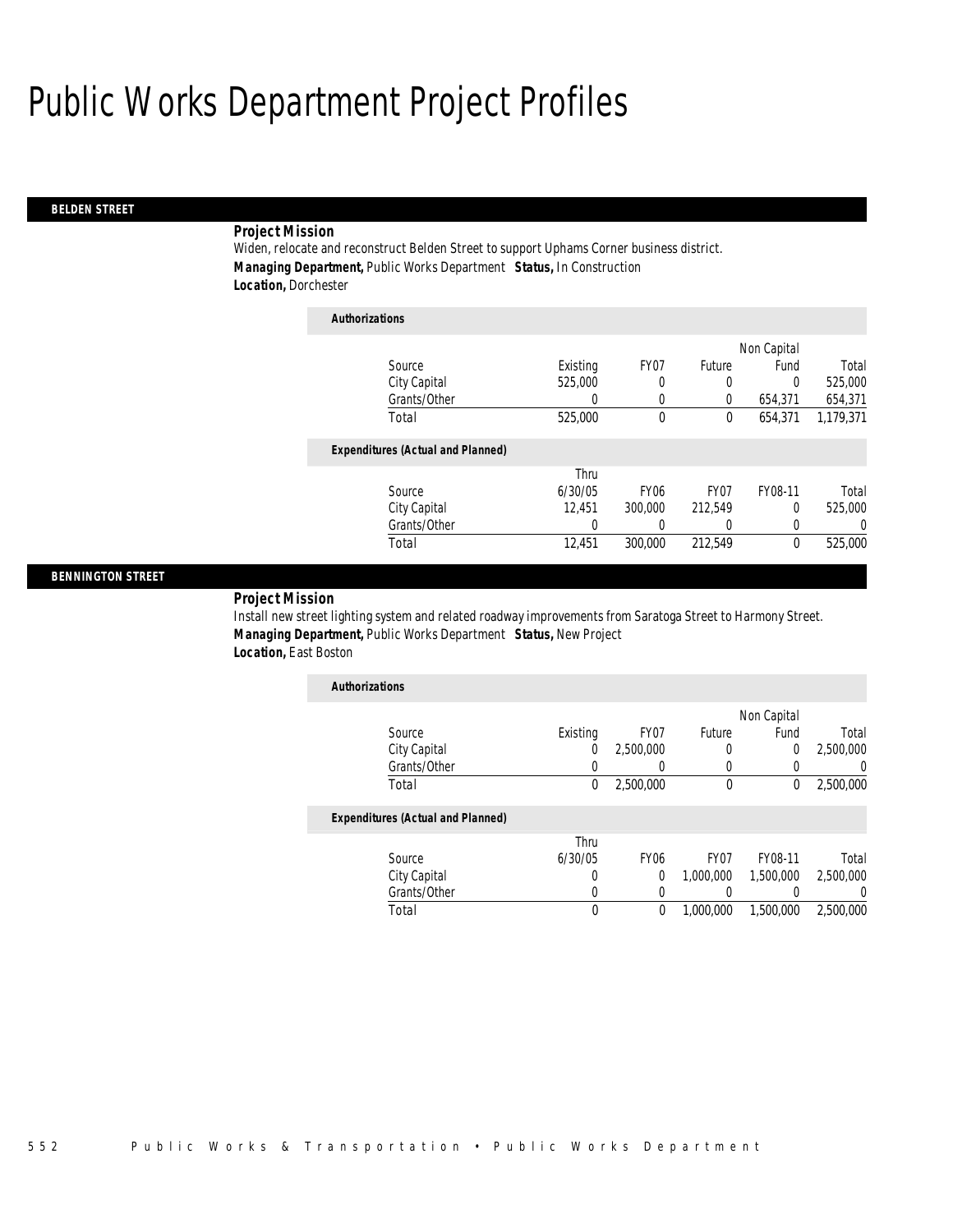#### *BHA ROADWAYS*

#### *Project Mission*

Engineering services for new public roadways to be built in conjunction with various proposed BHA HOPE VI housing development projects including Maverick Gardens development.

*Managing Department,* Public Works Department *Status,* In Design

*Location,* Various neighborhoods

#### *Authorizations*

|                                          |          |                  |                  | Non Capital |         |
|------------------------------------------|----------|------------------|------------------|-------------|---------|
| Source                                   | Existing | FY07             | Future           | Fund        | Total   |
| City Capital                             | 600,000  | 0                | 0                | 0           | 600,000 |
| Grants/Other                             |          |                  | 0                |             | 0       |
| Total                                    | 600,000  | 0                | $\mathbf 0$      | $\theta$    | 600,000 |
| <b>Expenditures (Actual and Planned)</b> |          |                  |                  |             |         |
|                                          | Thru     |                  |                  |             |         |
| Source                                   | 6/30/05  | FY <sub>06</sub> | FY <sub>07</sub> | FY08-11     | Total   |
| City Capital                             | 148,340  | 5.000            | 120,000          | 326.660     | 600,000 |
| Grants/Other                             |          |                  | 0                |             | 0       |
| Total                                    | 148,340  | 5,000            | 120,000          | 326,660     | 600,000 |
|                                          |          |                  |                  |             |         |

### *BLAKEMORE STREET BRIDGE*

*Project Mission* 

Complete design and engineering analysis for bridge rehabilitation. State and Federal construction funding anticipated.

*Managing Department,* Public Works Department *Status,* To Be Scheduled *Location,* Roslindale

| <b>Authorizations</b>                    |          |                  |          |             |           |
|------------------------------------------|----------|------------------|----------|-------------|-----------|
|                                          |          |                  |          | Non Capital |           |
| Source                                   | Existing | FY <sub>07</sub> | Future   | Fund        | Total     |
| City Capital                             | 252,800  | $\Omega$         | $\Omega$ | $\Omega$    | 252,800   |
| Grants/Other                             |          | 0                | 0        | 1,000,000   | 1,000,000 |
| Total                                    | 252,800  | $\theta$         | 0        | 1,000,000   | 1,252,800 |
| <b>Expenditures (Actual and Planned)</b> |          |                  |          |             |           |
|                                          | Thru     |                  |          |             |           |
| Source                                   | 6/30/05  | <b>FY06</b>      | FY07     | FY08-11     | Total     |
| City Capital                             | 0        | $\Omega$         | $\Omega$ | 252.800     | 252,800   |
| Grants/Other                             | O        | 0                | 0        | 0           | 0         |
| Total                                    | 0        | 0                | 0        | 252,800     | 252,800   |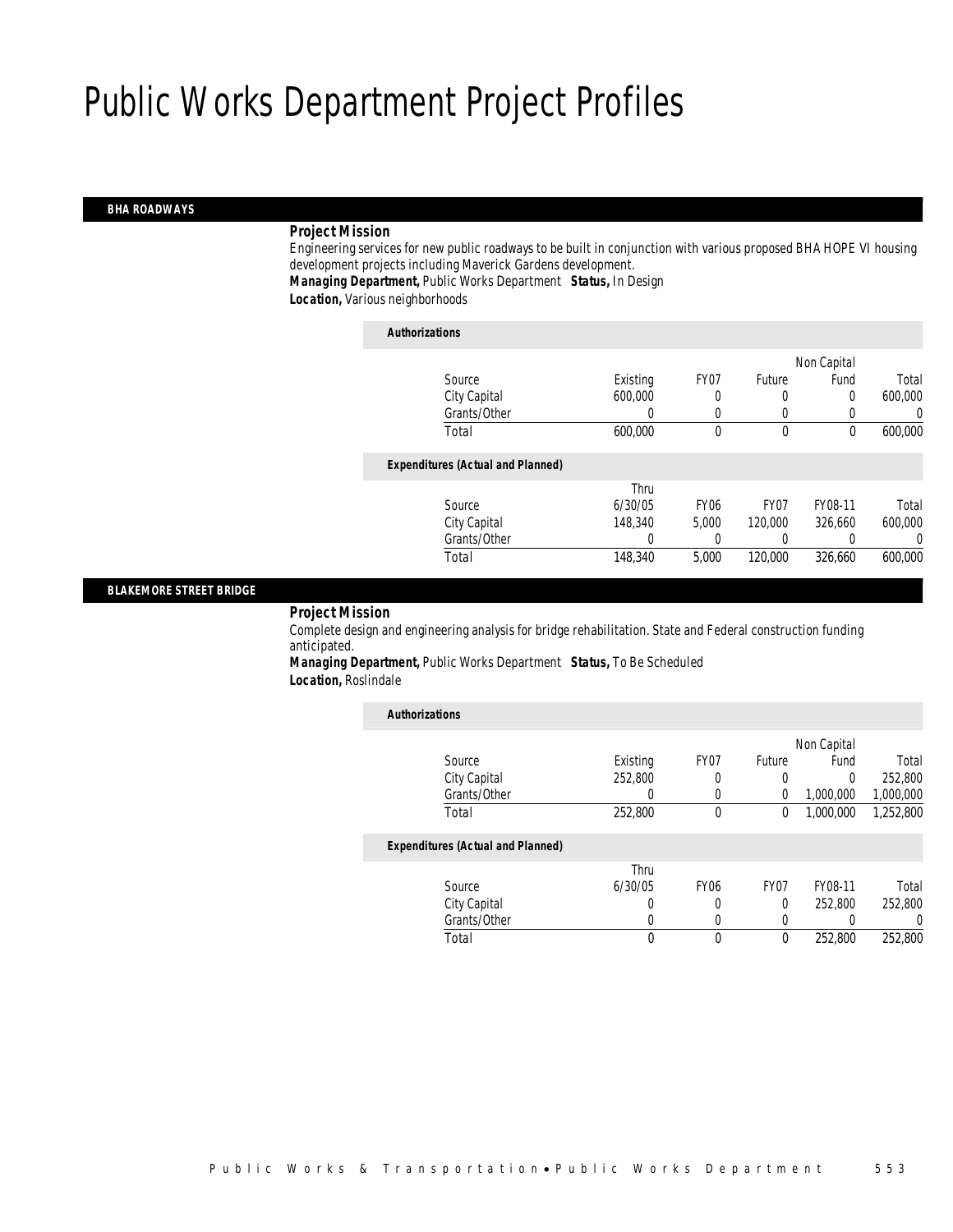#### *BRIDGE ENGINEERING OVERVIEW FY05*

## *Project Mission*

Complete design and engineering analysis for city owned bridges as needed. *Managing Department,* Public Works Department *Status,* Ongoing Program *Location,* Citywide

| <b>Authorizations</b>                    |          |                  |          |             |         |
|------------------------------------------|----------|------------------|----------|-------------|---------|
|                                          |          |                  |          | Non Capital |         |
| Source                                   | Existing | FY07             | Future   | Fund        | Total   |
| City Capital                             | 700,000  | 0                | 0        | $\Omega$    | 700,000 |
| Grants/Other                             | 0        | $\Omega$         | 0        | 0           | 0       |
| Total                                    | 700,000  | 0                | $\theta$ | $\theta$    | 700,000 |
| <b>Expenditures (Actual and Planned)</b> |          |                  |          |             |         |
|                                          | Thru     |                  |          |             |         |
| Source                                   | 6/30/05  | FY <sub>06</sub> | FY07     | FY08-11     | Total   |
| City Capital                             | 25.175   | 25,000           | 400,000  | 249.825     | 700,000 |
| Grants/Other                             | 0        | 0                | 0        |             | 0       |
| Total                                    | 25,175   | 25,000           | 400,000  | 249.825     | 700,000 |

#### *BRIDGE REPAIRS FY02 - FY04*

*Project Mission* 

Emergency bridge repairs at various city owned bridges as needed. *Managing Department,* Public Works Department *Status,* Ongoing Program *Location,* Citywide

| <b>Authorizations</b> |           |      |        |             |           |
|-----------------------|-----------|------|--------|-------------|-----------|
|                       |           |      |        | Non Capital |           |
| Source                | Existing  | FY07 | Future | Fund        | Total     |
| City Capital          | 1,000,000 |      |        |             | 1,000,000 |
| Grants/Other          | 640,000   |      |        |             | 640,000   |
| Total                 | 1,640,000 |      |        |             | 1,640,000 |

|              | Thru      |                  |         |         |           |
|--------------|-----------|------------------|---------|---------|-----------|
| Source       | 6/30/05   | FY <sub>06</sub> | FY07    | FY08-11 | Total     |
| City Capital | 765.380   | 75,000           | 159.620 |         | 1.000.000 |
| Grants/Other | 524.250   | 115.750          |         |         | 640.000   |
| Total        | 1.289.630 | 190.750          | 159.620 |         | 1.640.000 |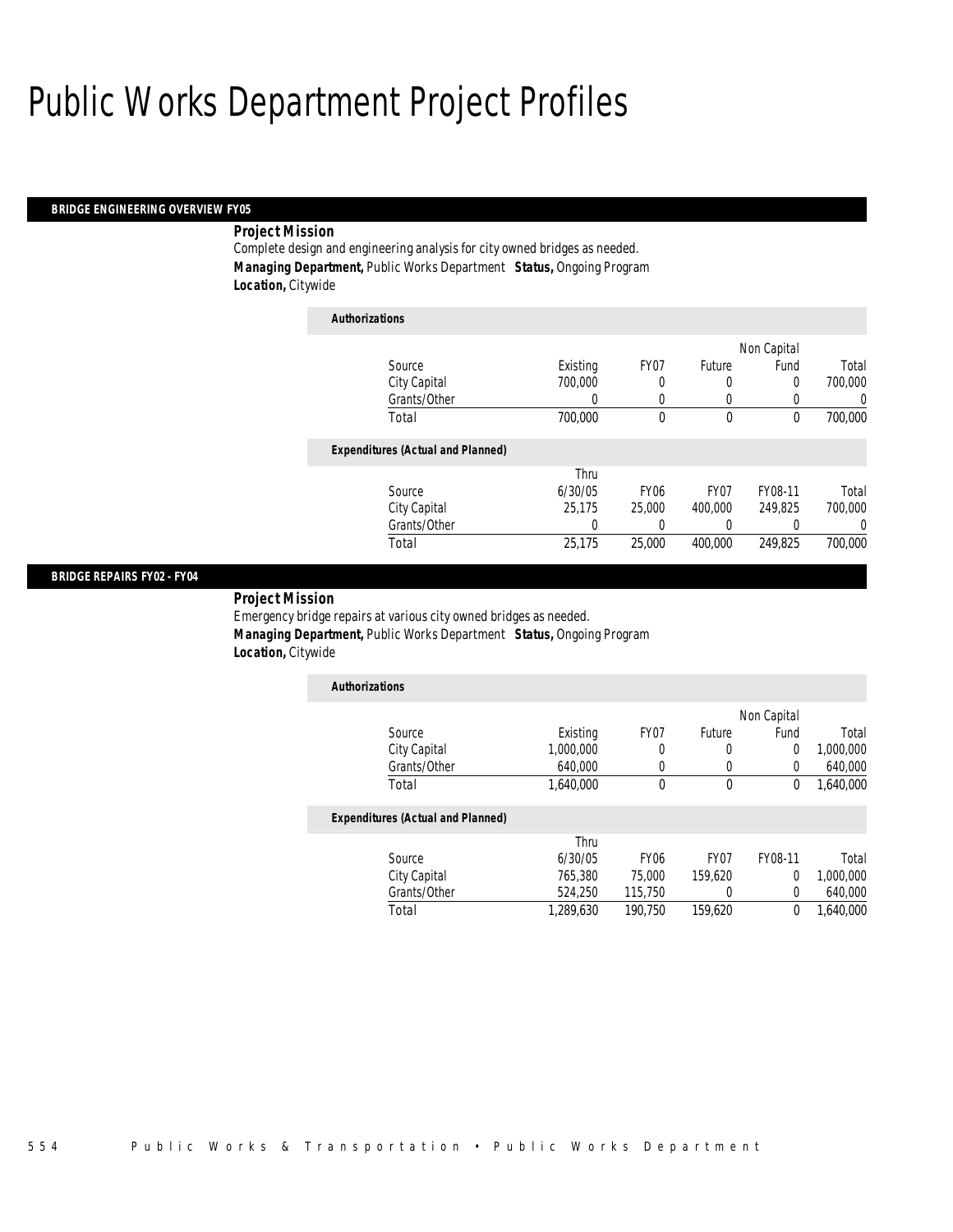#### *BRIDGE REPAIRS FY05*

### *Project Mission*

Emergency bridge repairs at various city owned bridges as needed. *Managing Department,* Public Works Department *Status,* Ongoing Program *Location,* Citywide

| <b>Authorizations</b>                    |           |             |                  |             |           |
|------------------------------------------|-----------|-------------|------------------|-------------|-----------|
|                                          |           |             |                  | Non Capital |           |
| Source                                   | Existing  | FY07        | Future           | Fund        | Total     |
| City Capital                             | 3,300,000 | 0           | 0                | 0           | 3,300,000 |
| Grants/Other                             |           |             | 0                |             | 0         |
| Total                                    | 3,300,000 | 0           | $\mathbf 0$      | 0           | 3,300,000 |
| <b>Expenditures (Actual and Planned)</b> |           |             |                  |             |           |
|                                          | Thru      |             |                  |             |           |
| Source                                   | 6/30/05   | <b>FY06</b> | FY <sub>07</sub> | FY08-11     | Total     |
| City Capital                             | 9.624     | 900,000     | 1.750.000        | 640.376     | 3,300,000 |
| Grants/Other                             | 0         |             |                  |             | 0         |
| Total                                    | 9,624     | 900,000     | 1,750,000        | 640.376     | 3.300.000 |
|                                          |           |             |                  |             |           |

#### *BRIDGE REPAIRS FY06*

#### *Project Mission*

Ongoing repairs at various City-owned bridges as needed. *Managing Department,* Public Works Department *Status,* Ongoing Program *Location,* Citywide

| <b>Authorizations</b>                    |           |      |        |             |           |
|------------------------------------------|-----------|------|--------|-------------|-----------|
|                                          |           |      |        | Non Capital |           |
| Source                                   | Existing  | FY07 | Future | Fund        | Total     |
| City Capital                             | 5,700,000 | 0    | 0      | 0           | 5,700,000 |
| Grants/Other                             |           |      |        |             | 0         |
| Total                                    | 5,700,000 |      | 0      | 0           | 5,700,000 |
| <b>Expenditures (Actual and Planned)</b> |           |      |        |             |           |
|                                          | Thru      |      |        |             |           |

|              | l hru   |      |      |           |           |
|--------------|---------|------|------|-----------|-----------|
| Source       | 6/30/05 | FY06 | FY07 | FY08-11   | Total     |
| City Capital |         |      |      | 5.700.000 | 5,700,000 |
| Grants/Other |         |      |      |           |           |
| Total        |         |      |      | 5,700,000 | 5,700,000 |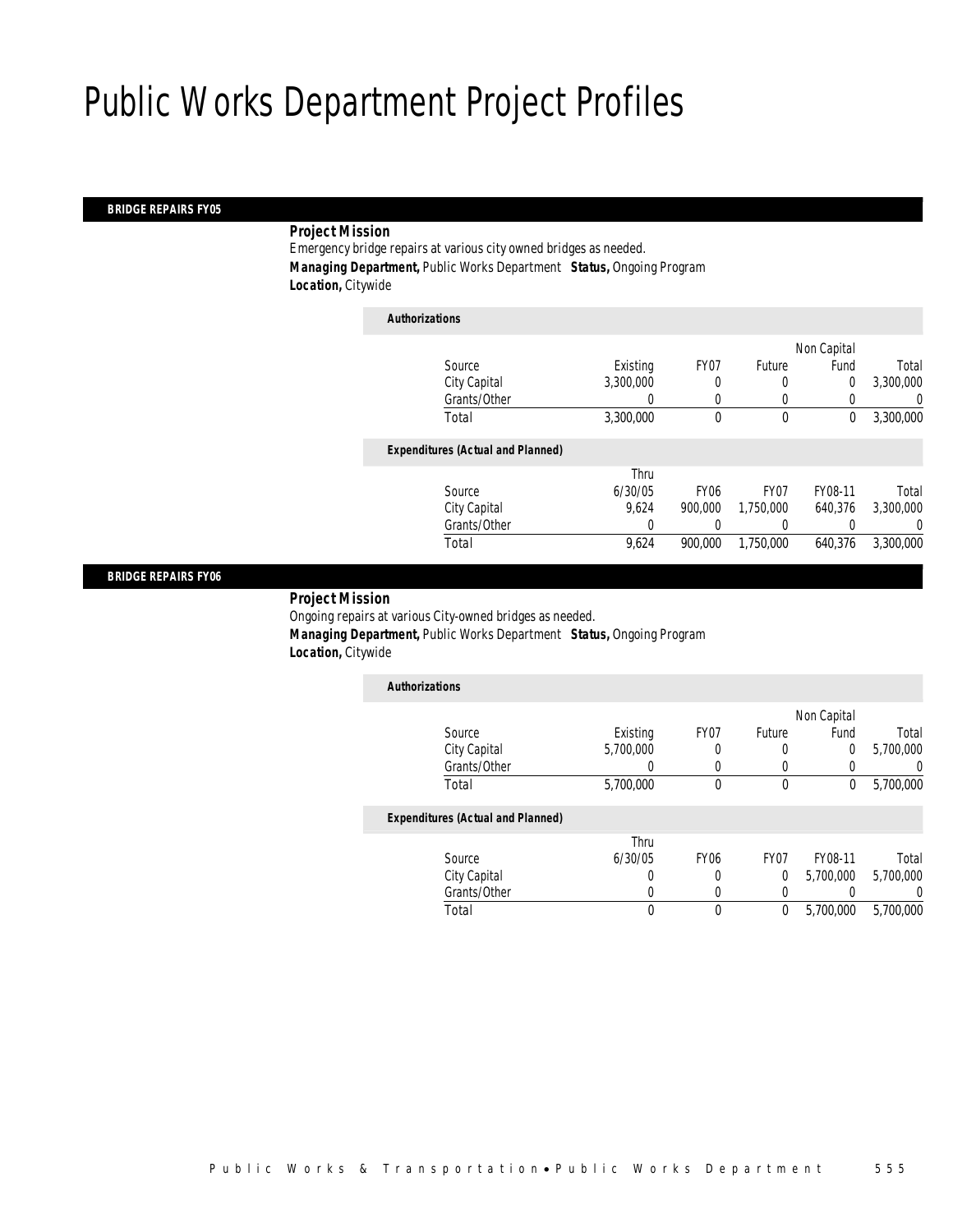*Authorizations*

#### *BRIDGE REPAIRS FY07*

### *Project Mission*

Ongoing repairs at various City-owned bridges as needed. *Managing Department,* Public Works Department *Status,* Ongoing Program *Location,* Citywide

| Non Capital<br>Existing<br>FY07<br>Fund<br>Source<br>Future<br>City Capital<br>700,000<br>5,000,000<br>0<br>0<br>Grants/Other<br>0<br>0<br>0<br>0<br>Total<br>0<br>700,000<br>5,000,000<br>0<br><b>Expenditures (Actual and Planned)</b><br>Thru<br>6/30/05<br><b>FY06</b><br>FY <sub>07</sub><br>FY08-11<br>Source<br>City Capital<br>5,700,000<br>0<br>0<br>0<br>Grants/Other<br>0<br>0<br>0 | Authorizations |  |  |           |
|------------------------------------------------------------------------------------------------------------------------------------------------------------------------------------------------------------------------------------------------------------------------------------------------------------------------------------------------------------------------------------------------|----------------|--|--|-----------|
|                                                                                                                                                                                                                                                                                                                                                                                                |                |  |  |           |
|                                                                                                                                                                                                                                                                                                                                                                                                |                |  |  | Total     |
|                                                                                                                                                                                                                                                                                                                                                                                                |                |  |  | 5,700,000 |
|                                                                                                                                                                                                                                                                                                                                                                                                |                |  |  | 0         |
|                                                                                                                                                                                                                                                                                                                                                                                                |                |  |  | 5,700,000 |
|                                                                                                                                                                                                                                                                                                                                                                                                |                |  |  |           |
|                                                                                                                                                                                                                                                                                                                                                                                                |                |  |  |           |
|                                                                                                                                                                                                                                                                                                                                                                                                |                |  |  | Total     |
|                                                                                                                                                                                                                                                                                                                                                                                                |                |  |  | 5.700.000 |
|                                                                                                                                                                                                                                                                                                                                                                                                |                |  |  | $\left($  |
| 0<br>5,700,000<br>Total<br>0<br>0                                                                                                                                                                                                                                                                                                                                                              |                |  |  | 5,700,000 |

#### *CAMBRIDGE STREET*

*Project Mission* 

Reconstruction of roadway. State and Federal construction funding. *Managing Department,* Public Works Department *Status,* In Construction *Location,* Back Bay/Beacon Hill

| <b>Authorizations</b> |           |         |        |             |           |
|-----------------------|-----------|---------|--------|-------------|-----------|
|                       |           |         |        | Non Capital |           |
| Source                | Existing  | FY07    | Future | Fund        | Total     |
| City Capital          | 1,673,800 | 250,000 |        |             | 1,923,800 |
| Grants/Other          |           |         |        | 4,655,000   | 4,655,000 |
| Total                 | 1,673,800 | 250,000 | 0      | 4.655.000   | 6,578,800 |

|              | Thru      |                  |         |         |           |
|--------------|-----------|------------------|---------|---------|-----------|
| Source       | 6/30/05   | FY <sub>06</sub> | FY07    | FY08-11 | Total     |
| City Capital | 1.289.737 | 100.000          | 330,000 | 204.063 | 1.923.800 |
| Grants/Other |           |                  |         |         |           |
| Total        | 1.289.737 | 100.000          | 330,000 | 204.063 | 1.923.800 |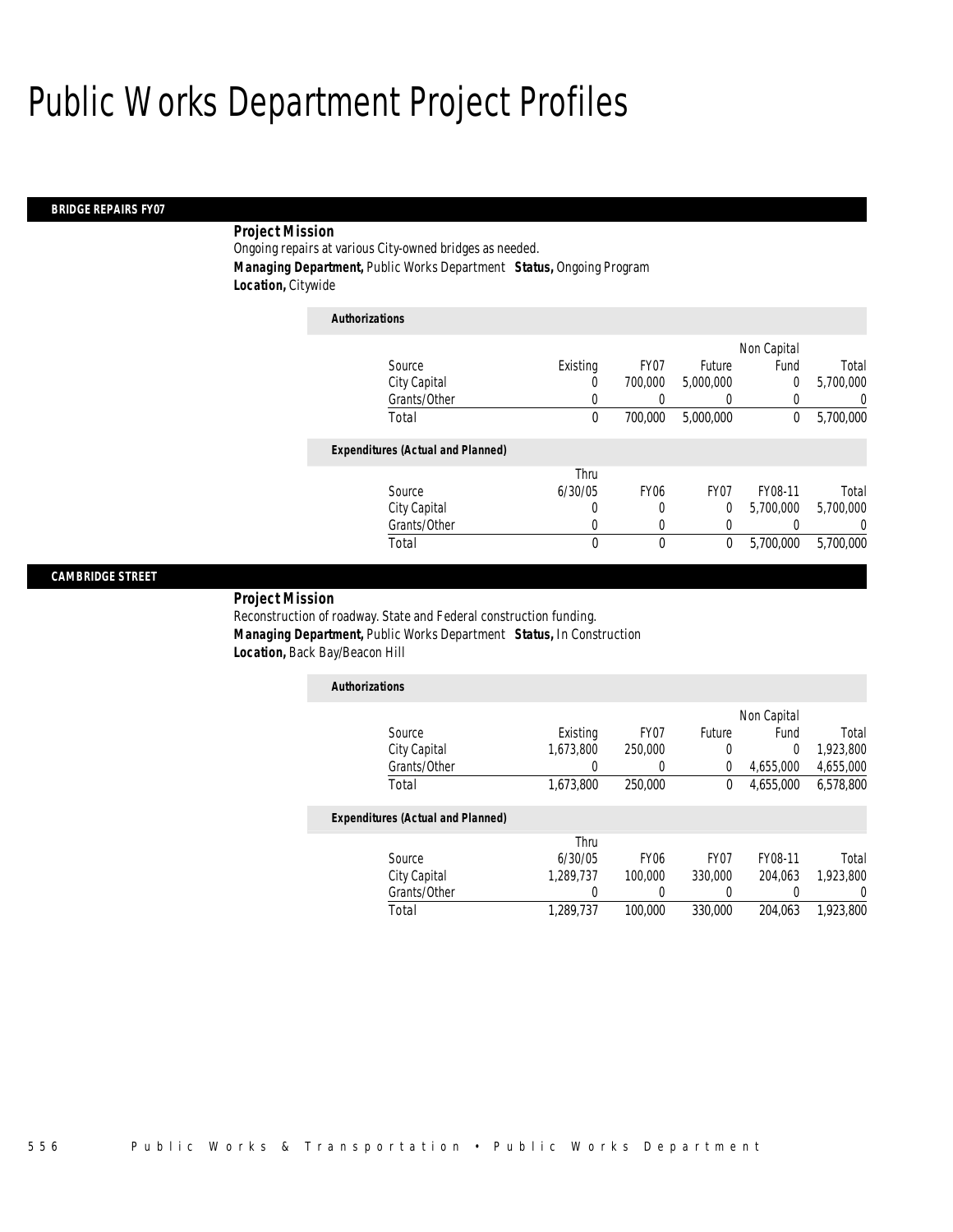#### *CAMBRIDGE STREET BRIDGE*

 *Project Mission* Perform various repairs. *Managing Department,* Public Works Department *Status,* To Be Scheduled

*Location,* Charlestown

| <b>Authorizations</b>                    |          |             |             |             |         |
|------------------------------------------|----------|-------------|-------------|-------------|---------|
|                                          |          |             |             | Non Capital |         |
| Source                                   | Existing | FY07        | Future      | Fund        | Total   |
| City Capital                             | 253,000  |             | 0           | $\Omega$    | 253,000 |
| Grants/Other                             | 0        | 0           | 0           |             | 0       |
| Total                                    | 253,000  | 0           | $\mathbf 0$ | $\theta$    | 253,000 |
| <b>Expenditures (Actual and Planned)</b> |          |             |             |             |         |
|                                          | Thru     |             |             |             |         |
| Source                                   | 6/30/05  | <b>FY06</b> | FY07        | FY08-11     | Total   |
| City Capital                             | 0        | 0           | $\Omega$    | 253,000     | 253,000 |
| Grants/Other                             | 0        | 0           | 0           |             | 0       |
| Total                                    | 0        | 0           | $\mathbf 0$ | 253,000     | 253,000 |
|                                          |          |             |             |             |         |

### *CENTRAL MAINTENANCE FACILITY ELEVATOR*

*Project Mission* 

Upgrade north and south passenger elevators to provide access to persons with disabilities. *Managing Department,* Construction Management *Status,* To Be Scheduled *Location,* South End

| <b>Authorizations</b>                    |          |             |                  |             |         |
|------------------------------------------|----------|-------------|------------------|-------------|---------|
|                                          |          |             |                  | Non Capital |         |
| Source                                   | Existing | FY07        | Future           | Fund        | Total   |
| City Capital                             | 600,000  | 0           | 0                | 0           | 600,000 |
| Grants/Other                             |          |             | 0                |             |         |
| Total                                    | 600,000  | 0           | 0                | $\mathbf 0$ | 600,000 |
| <b>Expenditures (Actual and Planned)</b> |          |             |                  |             |         |
|                                          | Thru     |             |                  |             |         |
| Source                                   | 6/30/05  | <b>FY06</b> | FY <sub>07</sub> | FY08-11     | Total   |
| City Capital                             |          | 0           | 0                | 600,000     | 600,000 |
| Grants/Other                             |          | 0           | 0                |             |         |
| Total                                    | 0        | 0           | 0                | 600.000     | 600.000 |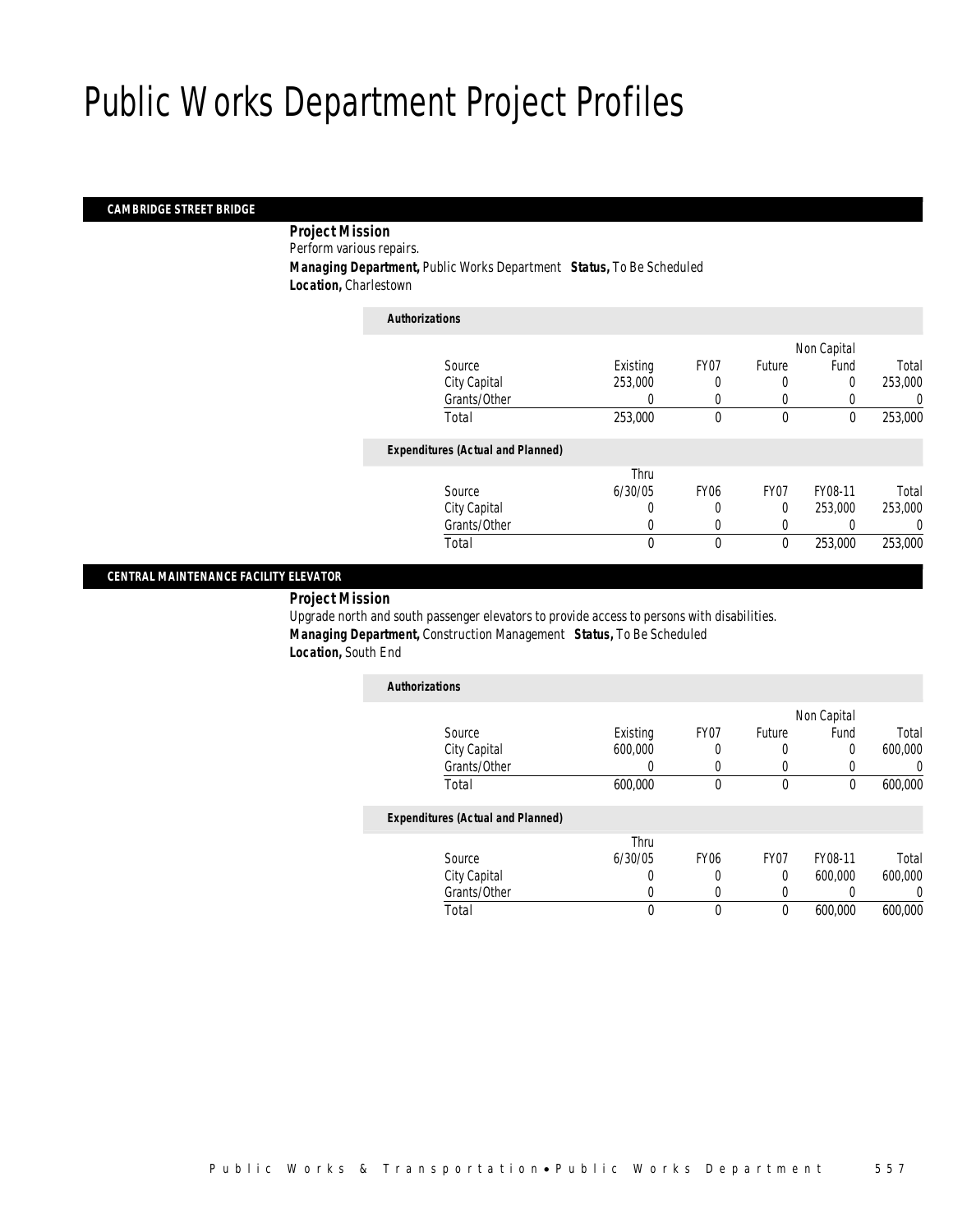#### *CENTRAL MAINTENANCE FACILITY FIRE ALARM*

#### *Project Mission*

Uprade fire alarm system. Evaluate the installation of sprinkler system in parts of the building. *Managing Department,* Construction Management *Status,* In Design *Location,* South End

| <b>Authorizations</b>                    |          |             |                  |             |         |
|------------------------------------------|----------|-------------|------------------|-------------|---------|
|                                          |          |             |                  | Non Capital |         |
| Source                                   | Existing | FY07        | Future           | Fund        | Total   |
| City Capital                             | 466,000  | 0           | 0                | 0           | 466.000 |
| Grants/Other                             | 0        | 0           | 0                | 0           | 0       |
| Total                                    | 466,000  | 0           | 0                | $\bf{0}$    | 466,000 |
| <b>Expenditures (Actual and Planned)</b> |          |             |                  |             |         |
|                                          | Thru     |             |                  |             |         |
| Source                                   | 6/30/05  | <b>FY06</b> | FY <sub>07</sub> | FY08-11     | Total   |
| City Capital                             | 0        | 30,000      | 200,000          | 236,000     | 466,000 |
| Grants/Other                             | 0        | 0           | 0                | 0           | 0       |
| Total                                    | 0        | 30,000      | 200,000          | 236,000     | 466.000 |

#### *CENTRAL MAINTENANCE FACILITY FLOOR REPAIRS*

*Project Mission* 

Repair or replace concrete floors in the heavy and light maintenance areas including the floor drains with gas and oil separators.

*Managing Department,* Construction Management *Status,* To Be Scheduled *Location,* South End

| <b>Authorizations</b>                    |          |                  |                  |             |                  |
|------------------------------------------|----------|------------------|------------------|-------------|------------------|
|                                          |          |                  |                  | Non Capital |                  |
| Source                                   | Existing | FY07             | Future           | Fund        | Total            |
| City Capital                             | 165,000  | $\theta$         | 1,650,000        | 0           | 1,815,000        |
| Grants/Other                             | O        |                  |                  | 0           | 0                |
| Total                                    | 165,000  | $\theta$         | 1,650,000        | 0           | 1,815,000        |
| <b>Expenditures (Actual and Planned)</b> |          |                  |                  |             |                  |
|                                          | Thru     |                  |                  |             |                  |
| Source                                   | 6/30/05  | FY <sub>06</sub> | FY <sub>07</sub> | FY08-11     | Total            |
| City Capital                             | 0        | 0                | 0                | 1,815,000   | 1,815,000        |
| Grants/Other                             | 0        |                  | 0                |             | $\left( \right)$ |
| Total                                    | 0        | $\theta$         | 0                | 1.815.000   | 1,815,000        |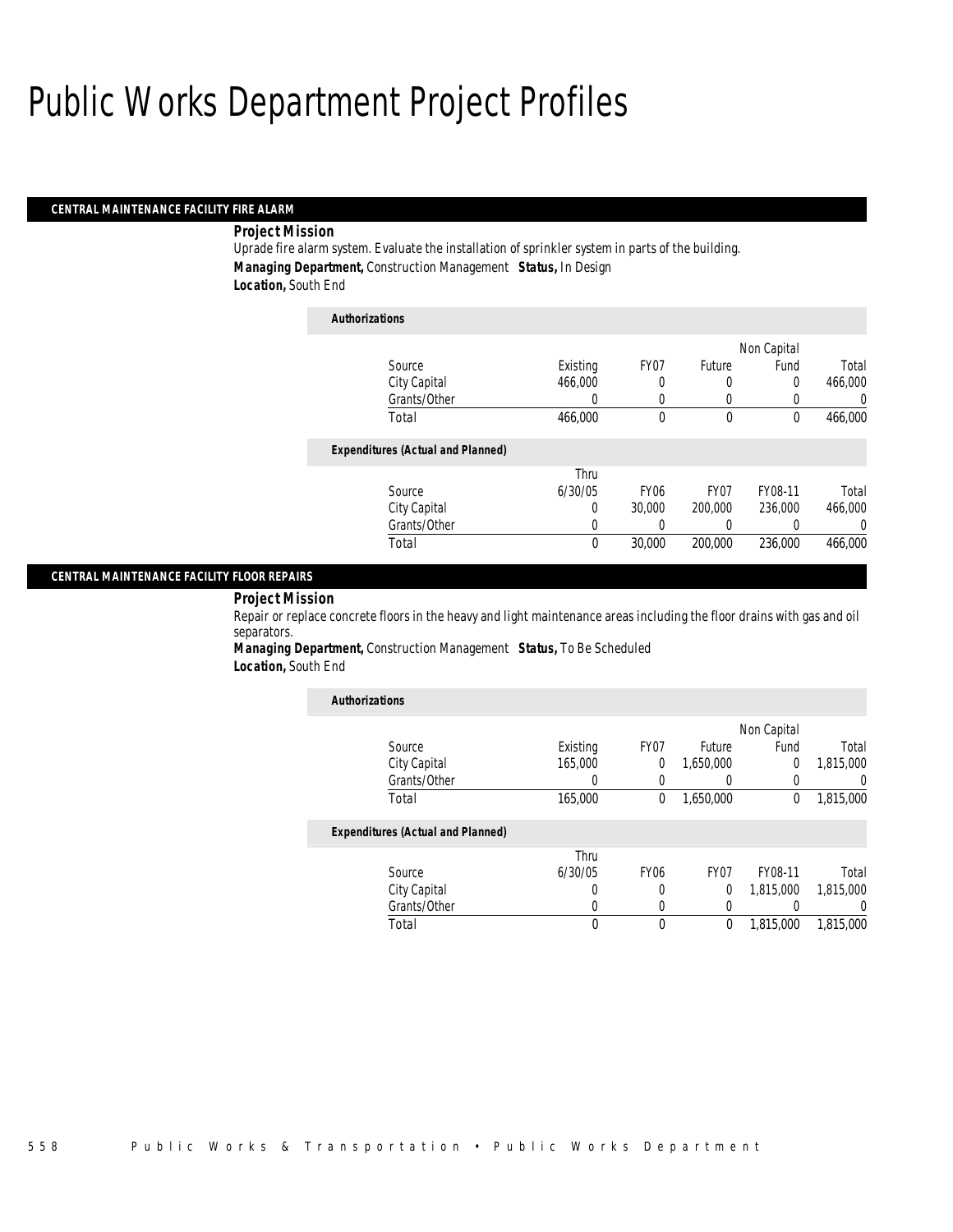#### *CENTRAL MAINTENANCE FACILITY VEHICLE WASH*

*Project Mission* 

Provide a new vehicle wash system for the facility. *Managing Department,* Construction Management *Status,* To Be Scheduled

*Location,* South End

| <b>Authorizations</b>                    |          |             |          |             |         |
|------------------------------------------|----------|-------------|----------|-------------|---------|
|                                          |          |             |          | Non Capital |         |
| Source                                   | Existing | FY07        | Future   | Fund        | Total   |
| City Capital                             | 26,000   | 0           | 194.000  | 0           | 220,000 |
| Grants/Other                             | $\left($ |             | 0        |             | 0       |
| Total                                    | 26,000   | 0           | 194,000  | 0           | 220,000 |
| <b>Expenditures (Actual and Planned)</b> |          |             |          |             |         |
|                                          | Thru     |             |          |             |         |
| Source                                   | 6/30/05  | <b>FY06</b> | FY07     | FY08-11     | Total   |
| City Capital                             | 0        | 0           | $\Omega$ | 220,000     | 220,000 |
| Grants/Other                             | 0        | 0           | 0        |             | 0       |
| Total                                    | 0        | 0           | $\theta$ | 220,000     | 220,000 |
|                                          |          |             |          |             |         |

#### *CENTRAL MAINTENANCE FACILITY VEHICLE WASH ROOF*

 *Project Mission* Replace roof. *Managing Department,* Construction Management *Status,* To Be Scheduled *Location,* South End

| <b>Authorizations</b>                    |          |                  |                  |             |         |
|------------------------------------------|----------|------------------|------------------|-------------|---------|
|                                          |          |                  |                  | Non Capital |         |
| Source                                   | Existing | FY07             | Future           | Fund        | Total   |
| City Capital                             | 50,000   | $\overline{0}$   | 286.875          | 0           | 336.875 |
| Grants/Other                             |          | 0                | 0                |             |         |
| Total                                    | 50,000   | 0                | 286,875          | 0           | 336,875 |
| <b>Expenditures (Actual and Planned)</b> |          |                  |                  |             |         |
|                                          | Thru     |                  |                  |             |         |
| Source                                   | 6/30/05  | FY <sub>06</sub> | FY <sub>07</sub> | FY08-11     | Total   |
| City Capital                             | 0        | 0                | 0                | 336,875     | 336,875 |
| Grants/Other                             |          | 0                | 0                |             |         |

Total 0 0 0 336,875 336,875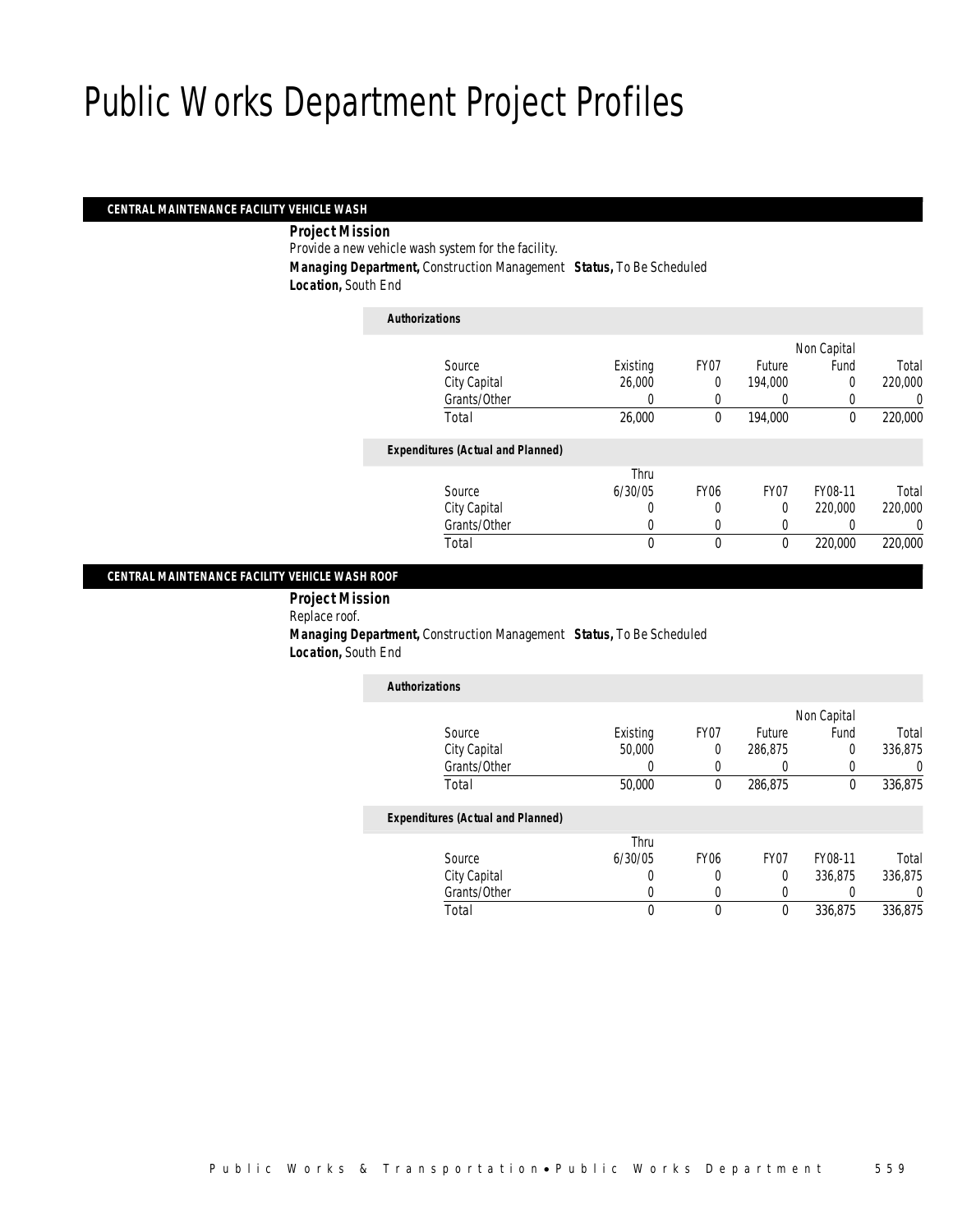## *CENTRAL SALT STORAGE YARD*

## *Project Mission*

Design and construct new Salt Storage facility.

*Managing Department,* Construction Management *Status,* To Be Scheduled

*Location,* Central Business District

| <b>Authorizations</b>                    |          |             |                  |             |           |
|------------------------------------------|----------|-------------|------------------|-------------|-----------|
|                                          |          |             |                  | Non Capital |           |
| Source                                   | Existing | FY07        | Future           | Fund        | Total     |
| City Capital                             | 300,000  | 0           | 2,687,500        | 0           | 2.987.500 |
| Grants/Other                             | 0        | 0           | 0                | 0           | $\left($  |
| Total                                    | 300,000  | 0           | 2,687,500        | 0           | 2,987,500 |
| <b>Expenditures (Actual and Planned)</b> |          |             |                  |             |           |
|                                          | Thru     |             |                  |             |           |
| Source                                   | 6/30/05  | <b>FY06</b> | FY <sub>07</sub> | FY08-11     | Total     |
| City Capital                             | 0        | 0           | 0                | 2.987.500   | 2,987,500 |
| Grants/Other                             | 0        | 0           | 0                |             | $\left($  |
| Total                                    | 0        | 0           | 0                | 2.987.500   | 2,987,500 |

### *CITYWALKS*

### *Project Mission*

Repair and replace sidewalks and roads in conjunction with the City's annual sidewalk and roadway reconstruction programs.

*Managing Department,* Public Works Department *Status,* In Construction *Location,* Citywide

| <b>Authorizations</b>                    |           |                  |                  |             |            |
|------------------------------------------|-----------|------------------|------------------|-------------|------------|
|                                          |           |                  |                  | Non Capital |            |
| Source                                   | Existing  | FY07             | Future           | Fund        | Total      |
| City Capital                             | 8,000,000 | 4,000,000        | 0                | 0           | 12,000,000 |
| Grants/Other                             |           | 0                | 0                | 0           | 0          |
| Total                                    | 8,000,000 | 4,000,000        | 0                | 0           | 12,000,000 |
| <b>Expenditures (Actual and Planned)</b> |           |                  |                  |             |            |
|                                          | Thru      |                  |                  |             |            |
| Source                                   | 6/30/05   | FY <sub>06</sub> | FY <sub>07</sub> | FY08-11     | Total      |
| City Capital                             | $\theta$  | 8,000,000        | 4,000,000        | $\Omega$    | 12,000,000 |
| Grants/Other                             |           |                  | 0                | 0           | 0          |
| Total                                    | $\theta$  | 8,000,000        | 4,000,000        | 0           | 12,000,000 |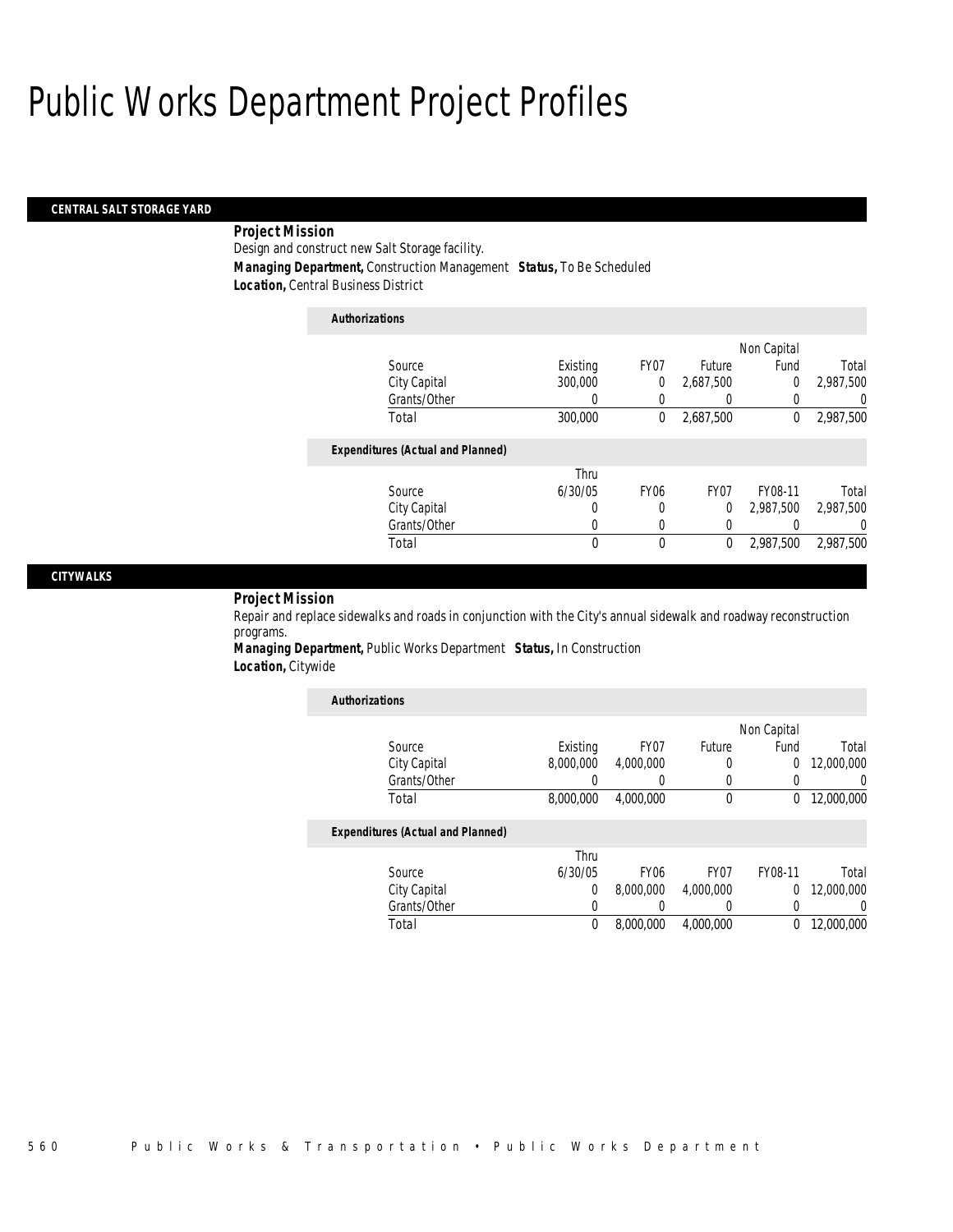#### *COLUMBIA ROAD MEDIAN REMOVAL*

#### *Project Mission*

Removal of concrete median and replace with a grass mixture on Columbia Street between Hamilton Street and Hancock Street.

*Managing Department,* Public Works Department *Status,* To Be Scheduled *Location,* Dorchester

| <b>Authorizations</b>                    |          |             |          |             |         |
|------------------------------------------|----------|-------------|----------|-------------|---------|
|                                          |          |             |          | Non Capital |         |
| Source                                   | Existing | FY07        | Future   | Fund        | Total   |
| City Capital                             | 150,000  |             | 0        | 0           | 150,000 |
| Grants/Other                             | 0        | 0           | 0        |             | 0       |
| Total                                    | 150,000  | 0           | $\theta$ | $\theta$    | 150,000 |
| <b>Expenditures (Actual and Planned)</b> |          |             |          |             |         |
|                                          | Thru     |             |          |             |         |
| Source                                   | 6/30/05  | <b>FY06</b> | FY07     | FY08-11     | Total   |
| City Capital                             | 0        | 0           | $\Omega$ | 150,000     | 150,000 |
| Grants/Other                             | 0        | 0           | 0        |             | 0       |
| Total                                    | 0        | 0           | $\theta$ | 150,000     | 150,000 |
|                                          |          |             |          |             |         |

#### *COMMONWEALTH AVE SEGMENT A*

#### *Project Mission*

Reconstruction of roadway. Construction funding provide by the State and Boston University. *Managing Department,* Public Works Department *Status,* In Construction *Location,* Allston/Brighton

| <b>Authorizations</b>                    |           |                  |                  |             |            |
|------------------------------------------|-----------|------------------|------------------|-------------|------------|
|                                          |           |                  |                  | Non Capital |            |
| Source                                   | Existing  | FY <sub>07</sub> | Future           | Fund        | Total      |
| City Capital                             | 1.255.000 | 0                | 0                | 0           | 1.255.000  |
| Grants/Other                             | 0         | 0                | 0                | 12,000,000  | 12,000,000 |
| Total                                    | 1,255,000 | 0                | 0                | 12,000,000  | 13,255,000 |
| <b>Expenditures (Actual and Planned)</b> |           |                  |                  |             |            |
|                                          | Thru      |                  |                  |             |            |
| Source                                   | 6/30/05   | FY <sub>06</sub> | FY <sub>07</sub> | FY08-11     | Total      |
| City Capital                             | 751,594   | 50,000           | 50,000           | 403.406     | 1.255.000  |
| Grants/Other                             | 0         | 0                | 0                |             | 0          |
| Total                                    | 751.594   | 50,000           | 50,000           | 403.406     | 1,255,000  |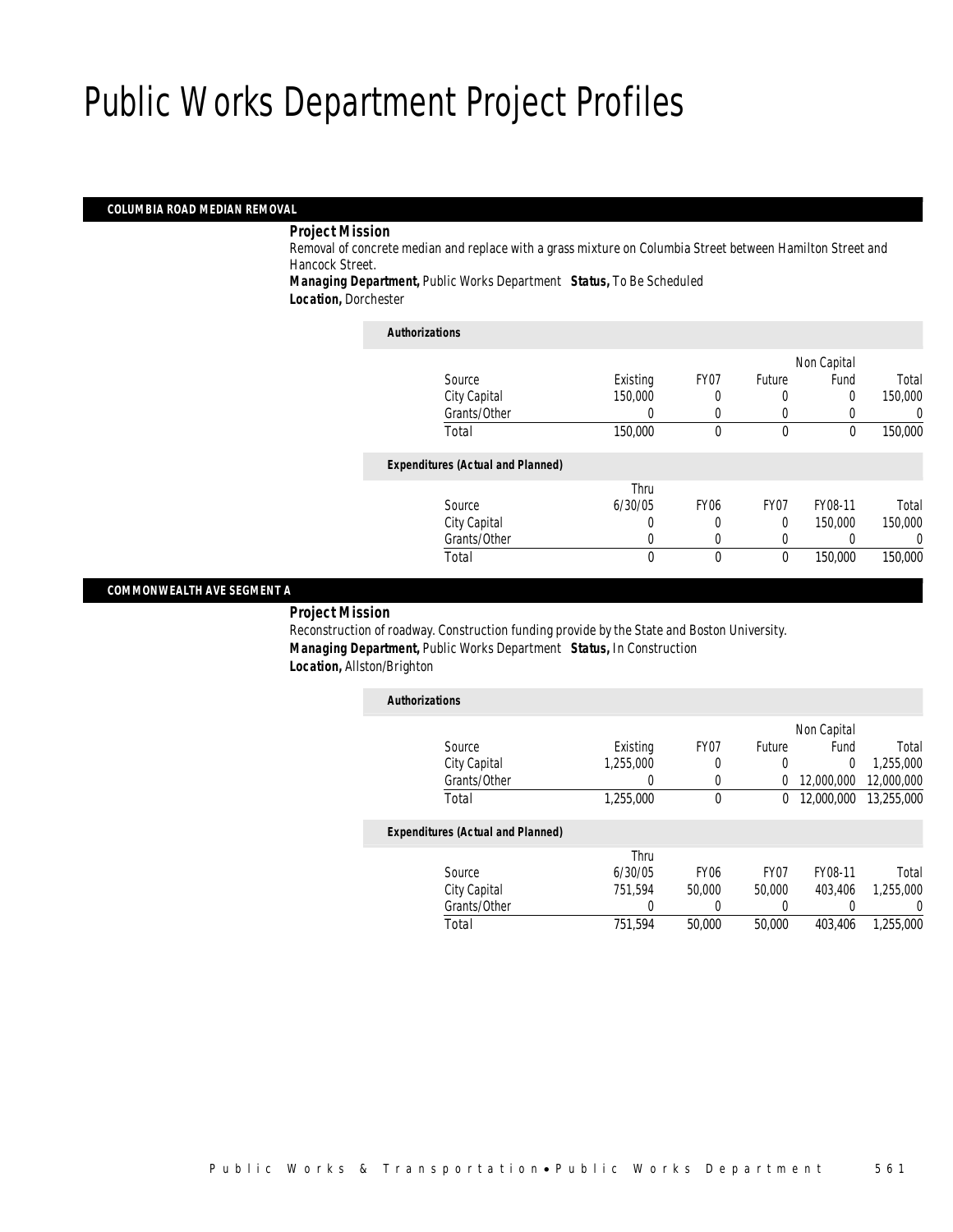#### *COMMONWEALTH AVENUE SEGMENT C, D*

### *Project Mission*

Reconstruction of roadway. State construction funding anticipated. *Managing Department,* Public Works Department *Status,* In Design *Location,* Allston/Brighton

| <b>Authorizations</b>                    |           |                  |                  |             |            |
|------------------------------------------|-----------|------------------|------------------|-------------|------------|
|                                          |           |                  |                  | Non Capital |            |
| Source                                   | Existing  | FY07             | Future           | Fund        | Total      |
| City Capital                             | 1.097.200 | 0                | 0                | $\Omega$    | 1,097,200  |
| Grants/Other                             | 210,000   | 0                | 0                | 9,000,000   | 9,210,000  |
| Total                                    | 1,307,200 | 0                | 0                | 9.000.000   | 10.307.200 |
| <b>Expenditures (Actual and Planned)</b> |           |                  |                  |             |            |
|                                          | Thru      |                  |                  |             |            |
| Source                                   | 6/30/05   | FY <sub>06</sub> | FY <sub>07</sub> | FY08-11     | Total      |
| City Capital                             | 812,023   | 15,000           | 50,000           | 220.177     | 1,097,200  |
| Grants/Other                             | 158,759   | 0                | 0                | 51.241      | 210,000    |
| Total                                    | 970.782   | 15,000           | 50,000           | 271.418     | 1,307,200  |

### *CONGRESS STREET BRIDGE*

*Project Mission* 

Rehabilitation of bridge. State and Federal construction funding. *Managing Department,* Public Works Department *Status,* In Construction *Location,* Central Business District

| <b>Authorizations</b> |           |      |          |                       |           |
|-----------------------|-----------|------|----------|-----------------------|-----------|
|                       |           |      |          | Non Capital           |           |
| Source                | Existing  | FY07 | Future   | Fund                  | Total     |
| City Capital          | 2,023,990 |      |          |                       | 2.023.990 |
| Grants/Other          |           |      |          | 16,285,903 16,285,903 |           |
| Total                 | 2,023,990 |      | $\sigma$ | 16,285,903 18,309,893 |           |
|                       |           |      |          |                       |           |

|              | Thru      |                  |        |         |           |
|--------------|-----------|------------------|--------|---------|-----------|
| Source       | 6/30/05   | FY <sub>06</sub> | FY07   | FY08-11 | Total     |
| City Capital | 1.489.120 | 20,000           | 10,000 | 504.870 | 2.023.990 |
| Grants/Other |           |                  |        |         |           |
| Total        | 1,489,120 | 20,000           | 10,000 | 504,870 | 2.023.990 |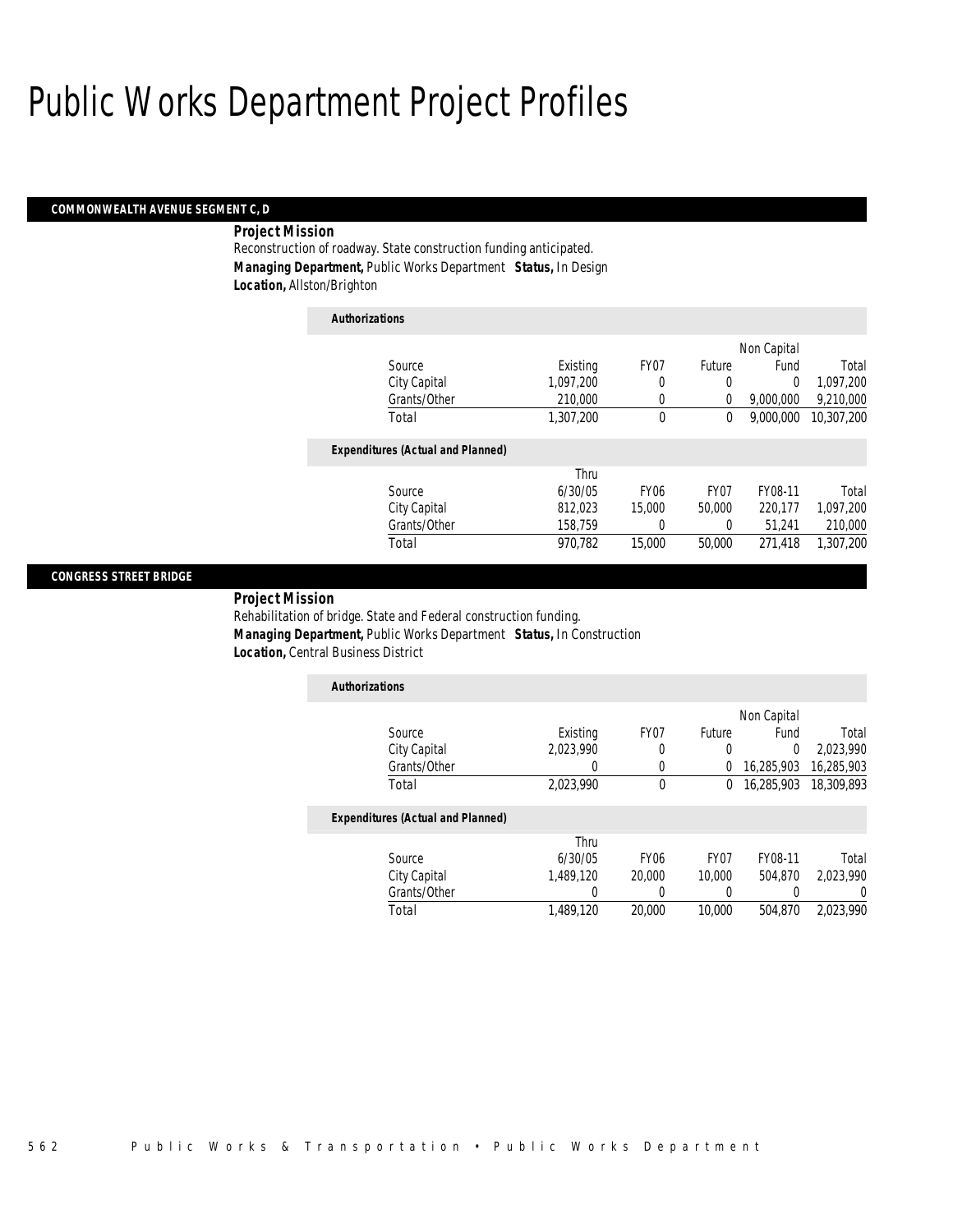#### *CROSSROADS INITIATIVE*

#### *Project Mission*

The Crossroads Initiative is a multi-year capital program of street improvements that will improve connections among the many neighborhoods surrounding and adjacent to the Rose Kennedy Greenway. *Managing Department,* Public Works Department *Status,* In Design *Location,* Central Business District

### *Authorizations* Source **Existing** FY07 Future Non Capital Fund Total<br>0 27,500,000 City Capital 4,000,000 0 23,500,000 Grants/Other 0 0 0 0 27,500,000 27,500,000 Total 4,000,000 0 23,500,000 27,500,000 55,000,000 *Expenditures (Actual and Planned)* Source Thru 6/30/05 FY06 FY07 FY08-11 Total City Capital 0 100,000 2,000,000 25,400,000 Grants/Other 0 0 0 0 0 0 Total 0 100,000 2,000,000 25,400,000 27,500,000

### *DALTON STREET BRIDGE*

*Project Mission* 

Complete design and engineering analysis for bridge rehabilitation. State and Federal construction funding anticipated.

*Managing Department,* Public Works Department *Status,* To Be Scheduled *Location,* Back Bay/Beacon Hill

| <b>Authorizations</b>                    |          |                  |                  |             |        |
|------------------------------------------|----------|------------------|------------------|-------------|--------|
|                                          |          |                  |                  | Non Capital |        |
| Source                                   | Existing | FY07             | Future           | Fund        | Total  |
| City Capital                             | 32,000   |                  | 0                | 0           | 32,000 |
| Grants/Other                             | 0        |                  |                  |             | 0      |
| Total                                    | 32,000   | $\Omega$         | $\theta$         | 0           | 32,000 |
| <b>Expenditures (Actual and Planned)</b> |          |                  |                  |             |        |
|                                          | Thru     |                  |                  |             |        |
| Source                                   | 6/30/05  | FY <sub>06</sub> | FY <sub>07</sub> | FY08-11     | Total  |
| City Capital                             | 0        | 0                | 0                | 32,000      | 32,000 |
| Grants/Other                             | U        | 0                | $\left($         |             | 0      |
| Total                                    |          |                  | $\theta$         | 32,000      | 32,000 |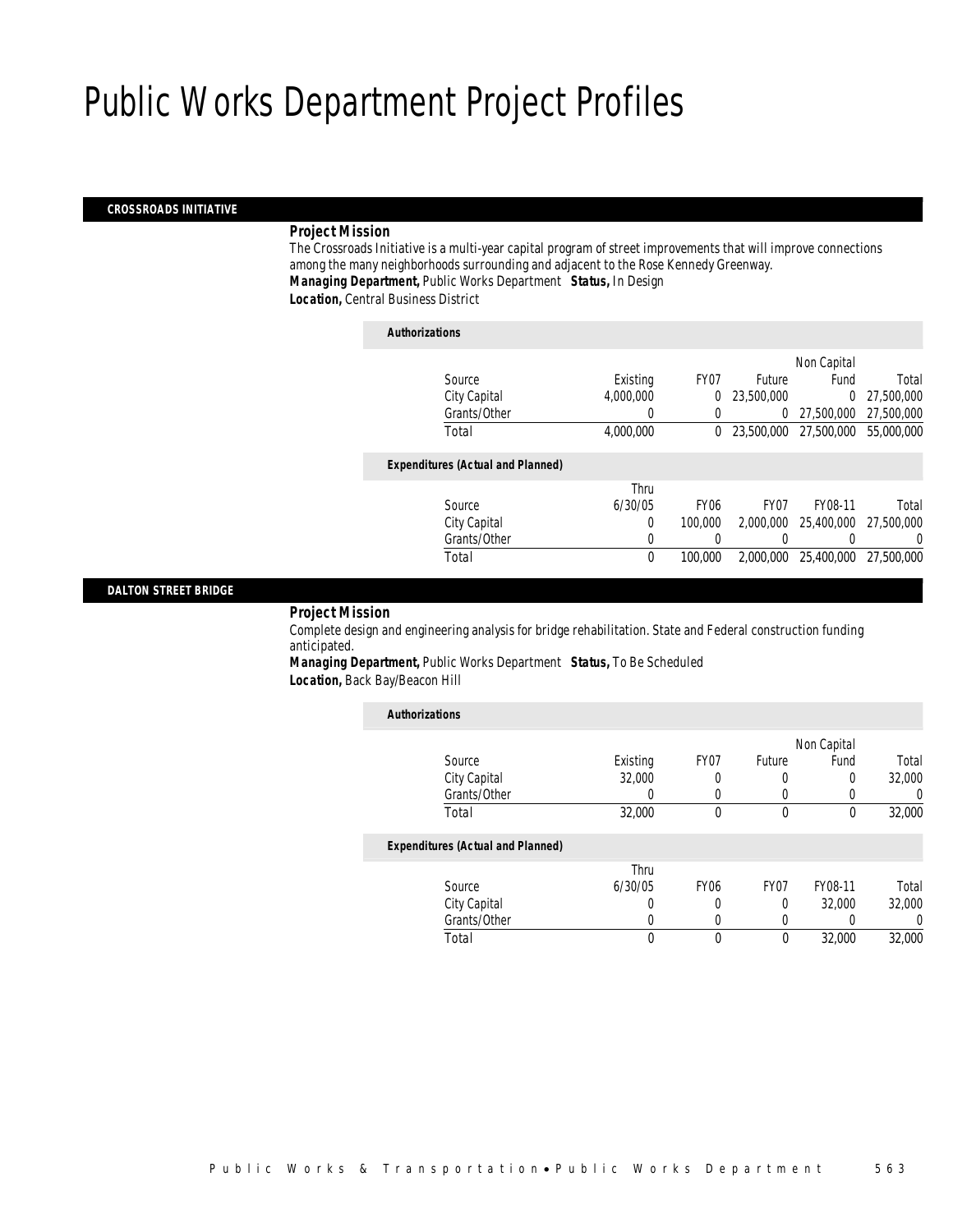### *DANA AVENUE BRIDGE*

## *Project Mission*

Complete design and engineering analysis for bridge rehabilitation. State and Federal construction funding anticipated.

*Managing Department,* Public Works Department *Status,* To Be Scheduled *Location,* Hyde Park

*Authorizations*

| <b>Authorizations</b>                    |          |                  |                  |             |                  |
|------------------------------------------|----------|------------------|------------------|-------------|------------------|
|                                          |          |                  |                  | Non Capital |                  |
| Source                                   | Existing | FY07             | Future           | Fund        | Total            |
| City Capital                             | 160,000  |                  | 0                | 0           | 160,000          |
| Grants/Other                             | 0        |                  | 0                |             | $\left( \right)$ |
| Total                                    | 160,000  | $\theta$         | 0                | 0           | 160,000          |
| <b>Expenditures (Actual and Planned)</b> |          |                  |                  |             |                  |
|                                          | Thru     |                  |                  |             |                  |
| Source                                   | 6/30/05  | FY <sub>06</sub> | FY <sub>07</sub> | FY08-11     | Total            |
| City Capital                             | O        |                  | $\theta$         | 160,000     | 160,000          |
| Grants/Other                             | 0        |                  | 0                |             | 0                |
| Total                                    | $\Omega$ | $\Omega$         | $\theta$         | 160,000     | 160,000          |

#### *DORCHESTER AVENUE*

*Project Mission* 

Revitalize Dorchester Avenue with roadway improvements. *Managing Department,* Public Works Department *Status,* To Be Scheduled *Location,* Dorchester

| <b>Authorizations</b>                    |           |             |                  |             |           |
|------------------------------------------|-----------|-------------|------------------|-------------|-----------|
|                                          |           |             |                  | Non Capital |           |
| Source                                   | Existing  | FY07        | Future           | Fund        | Total     |
| City Capital                             | 1,000,000 | 0           | 4,000,000        | 0           | 5,000,000 |
| Grants/Other                             |           | 0           | 0                | 0           | 0         |
| Total                                    | 1,000,000 | 0           | 4,000,000        | 0           | 5,000,000 |
| <b>Expenditures (Actual and Planned)</b> |           |             |                  |             |           |
|                                          | Thru      |             |                  |             |           |
| Source                                   | 6/30/05   | <b>FY06</b> | FY <sub>07</sub> | FY08-11     | Total     |
| City Capital                             |           | $\Omega$    | 200,000          | 4.800.000   | 5.000.000 |
| Grants/Other                             |           | 0           | 0                | 0           | 0         |
| Total                                    | 0         | 0           | 200,000          | 4.800.000   | 5.000.000 |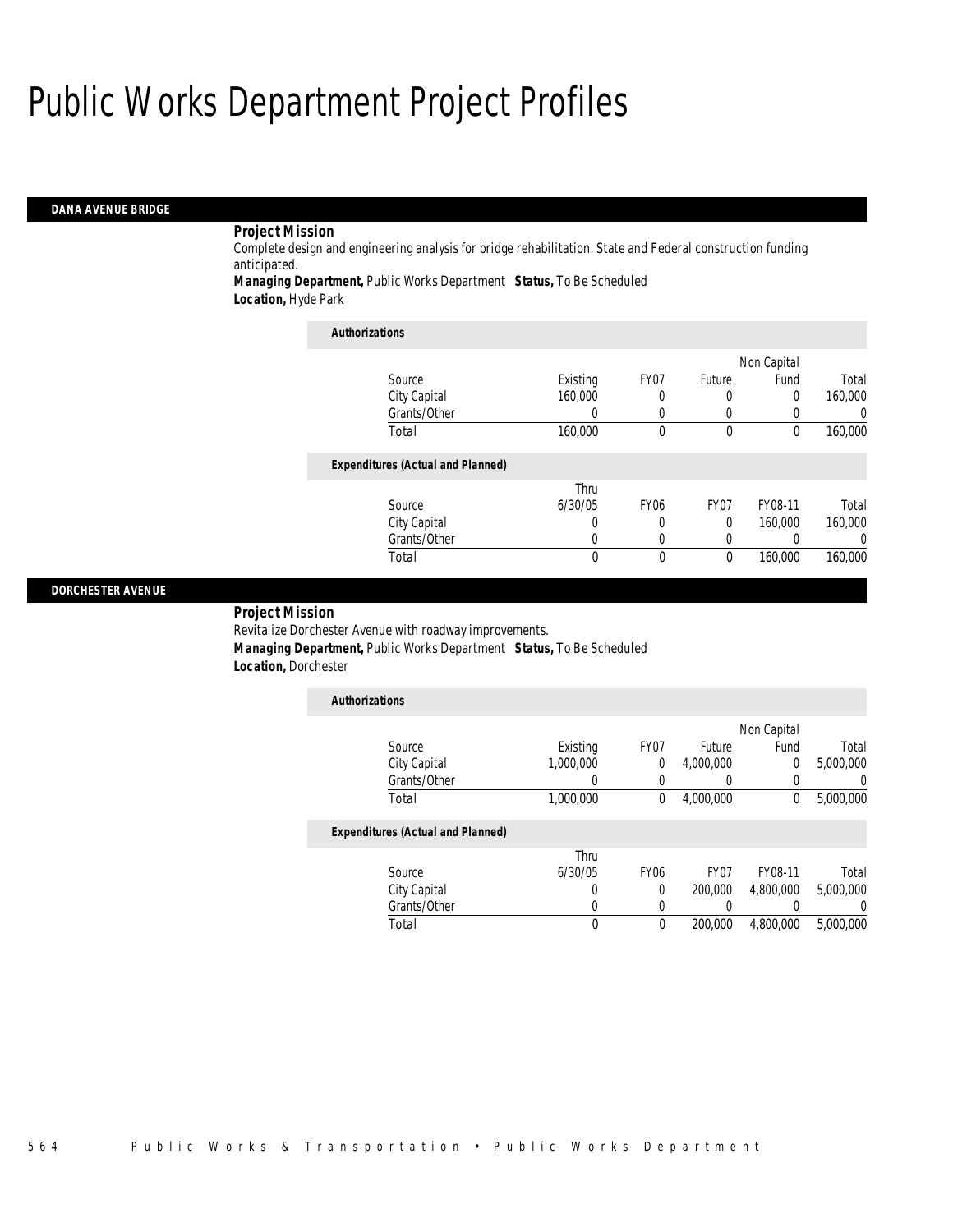### *DOWNTOWN CROSSING*

### *Project Mission*

Roadway, sidewalk and streetlighting improvements in the Downtown Crossing shopping district. *Managing Department,* Public Works Department *Status,* New Project *Location,* Central Business District

| Authorizations |  |
|----------------|--|
|                |  |

|                                          |          |                  |                  | Non Capital |         |
|------------------------------------------|----------|------------------|------------------|-------------|---------|
| Source                                   | Existing | FY07             | Future           | Fund        | Total   |
| City Capital                             | 0        | 500,000          | 0                | 0           | 500,000 |
| Grants/Other                             | 0        |                  | $\left($         |             | 0       |
| Total                                    | 0        | 500,000          | $\mathbf 0$      | 0           | 500,000 |
|                                          |          |                  |                  |             |         |
| <b>Expenditures (Actual and Planned)</b> |          |                  |                  |             |         |
|                                          | Thru     |                  |                  |             |         |
| Source                                   | 6/30/05  | FY <sub>06</sub> | FY <sub>07</sub> | FY08-11     | Total   |
| City Capital                             | 0        | 0                | 500,000          | 0           | 500,000 |
| Grants/Other                             | 0        |                  |                  |             | 0       |
| Total                                    | 0        | 0                | 500,000          | $\theta$    | 500,000 |
|                                          |          |                  |                  |             |         |

#### *EDWARD EVERETT SQUARE*

#### *Project Mission*

Reconstruction of Edward Everett Square. Browne Fund grant anticipated. *Managing Department,* Public Works Department *Status,* In Construction *Location,* Dorchester

| <b>Authorizations</b>                    |           |      |        |             |           |
|------------------------------------------|-----------|------|--------|-------------|-----------|
|                                          |           |      |        | Non Capital |           |
| Source                                   | Existing  | FY07 | Future | Fund        | Total     |
| City Capital                             | 2,670,000 |      | 0      | 0           | 2,670,000 |
| Grants/Other                             |           |      |        |             | 0         |
| Total                                    | 2,670,000 |      | 0      | 0           | 2,670,000 |
| <b>Expenditures (Actual and Planned)</b> |           |      |        |             |           |
|                                          | Thru      |      |        |             |           |

| Source       | 6/30/05 | FY06    | FY07      | FY08-11 | Total     |
|--------------|---------|---------|-----------|---------|-----------|
| City Capital | 90.854  | 100,000 | 2,100,000 | 379.146 | 2,670,000 |
| Grants/Other |         |         |           |         |           |
| Total        | 90.854  | 100,000 | 2.100.000 | 379.146 | 2,670,000 |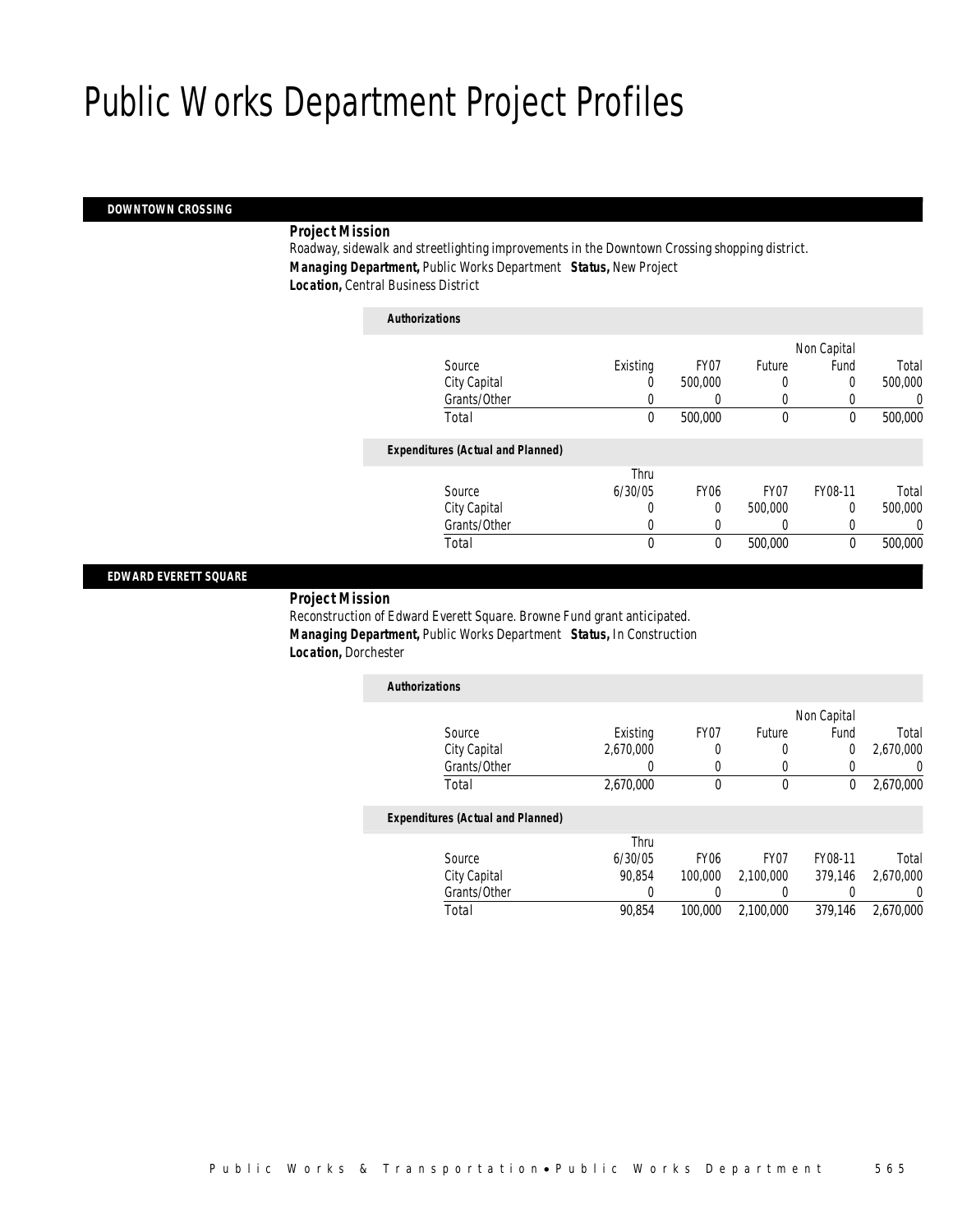#### *FINANCIAL DISTRICT ROADWAYS*

### *Project Mission*

Design reconstruction of roadways. State and Federal construction funding anticipated. *Managing Department,* Public Works Department *Status,* To Be Scheduled *Location,* Central Business District

| <b>Authorizations</b>                    |          |                  |                  |             |           |
|------------------------------------------|----------|------------------|------------------|-------------|-----------|
|                                          |          |                  |                  | Non Capital |           |
| Source                                   | Existing | FY <sub>07</sub> | Future           | Fund        | Total     |
| City Capital                             | 768,000  | 0                | 0                | 0           | 768,000   |
| Grants/Other                             | 0        | 0                | $\overline{0}$   | 3,200,000   | 3,200,000 |
| Total                                    | 768,000  | 0                | 0                | 3,200,000   | 3.968.000 |
| <b>Expenditures (Actual and Planned)</b> |          |                  |                  |             |           |
|                                          | Thru     |                  |                  |             |           |
| Source                                   | 6/30/05  | FY <sub>06</sub> | FY <sub>07</sub> | FY08-11     | Total     |
| City Capital                             | 0        | 0                | 0                | 768,000     | 768,000   |
| Grants/Other                             | 0        | 0                | 0                | 0           | $\Omega$  |
| Total                                    | 0        | 0                | $\mathbf 0$      | 768,000     | 768,000   |

#### *FOUR CORNERS*

### *Project Mission*

Reconstruct the intersection at Washington Street, Harvard Street, Bowdoin Street and Bowdoin Avenue in Dorchester including new traffic and pedestrian signalization, new sidewalks and street trees. *Managing Department,* Public Works Department *Status,* New Project *Location,* Dorchester

| <b>Authorizations</b>                    |          |             |                  |             |                |
|------------------------------------------|----------|-------------|------------------|-------------|----------------|
|                                          |          |             |                  | Non Capital |                |
| Source                                   | Existing | FY07        | Future           | Fund        | Total          |
| City Capital                             | 0        | 600,000     | $\left($         | 0           | 600,000        |
| Grants/Other                             |          |             |                  |             | $\overline{0}$ |
| Total                                    | 0        | 600,000     | $\mathbf 0$      | $\theta$    | 600,000        |
| <b>Expenditures (Actual and Planned)</b> |          |             |                  |             |                |
|                                          | Thru     |             |                  |             |                |
| Source                                   | 6/30/05  | <b>FY06</b> | FY <sub>07</sub> | FY08-11     | Total          |
| City Capital                             | 0        | 0           | $\Omega$         | 600,000     | 600,000        |
| Grants/Other                             | U        | 0           |                  |             |                |
| Total                                    | 0        | 0           | 0                | 600,000     | 600.000        |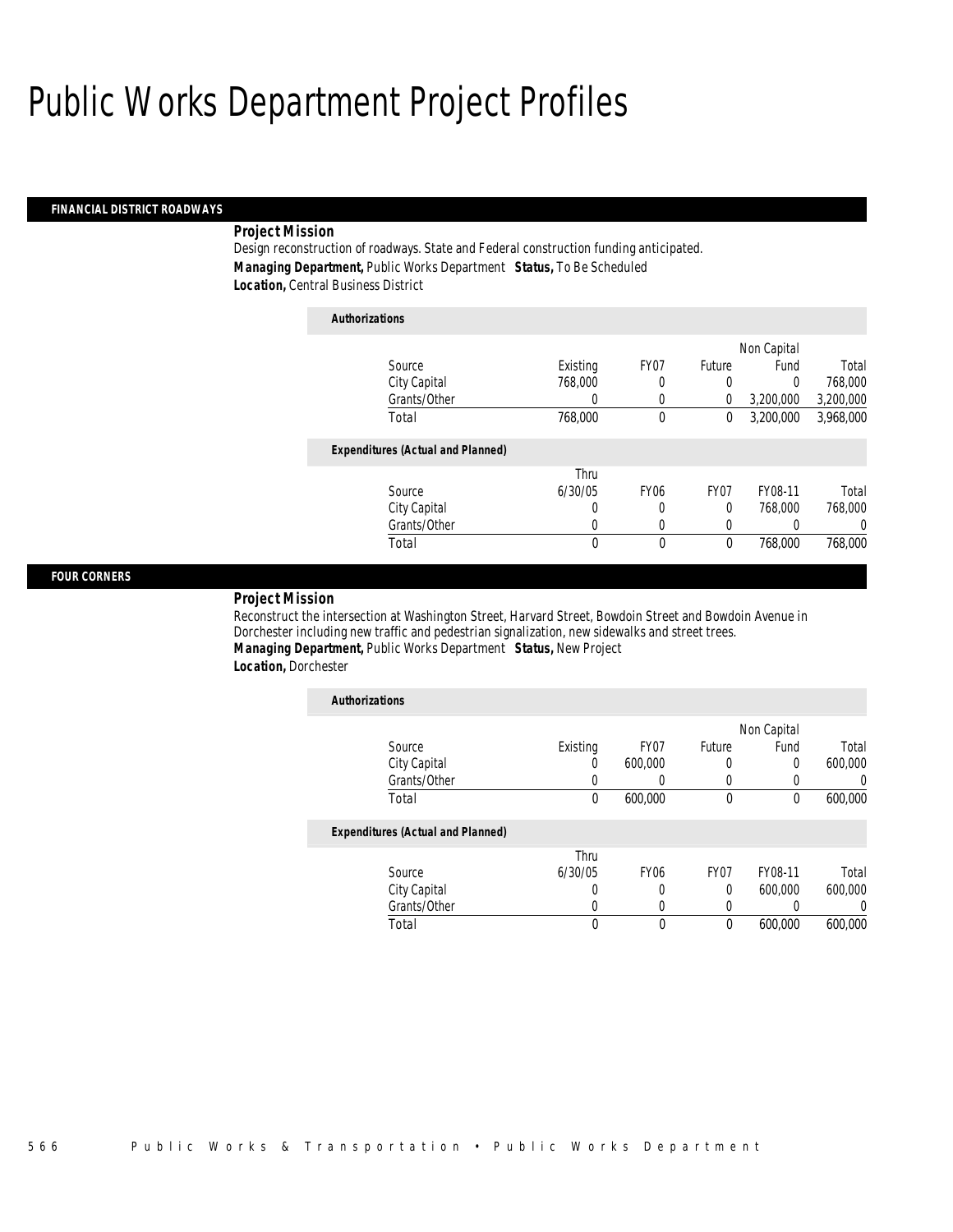### *FRANKLIN HILL ROADWAYS*

#### *Project Mission*

Construct new city roadways in conjunction with the redevelopment of the Franklin Hill BHA housing development. *Managing Department,* Public Works Department *Status,* New Project *Location,* Dorchester

| <b>Authorizations</b>                    |             |             |                  |             |                  |
|------------------------------------------|-------------|-------------|------------------|-------------|------------------|
|                                          |             |             |                  | Non Capital |                  |
| Source                                   | Existing    | FY07        | Future           | Fund        | Total            |
| City Capital                             | 0           | 1,800,000   | 5,000,000        | $\mathbf 0$ | 6,800,000        |
| Grants/Other                             | 0           |             | $\left( \right)$ |             | 0                |
| Total                                    | $\mathbf 0$ | 1,800,000   | 5,000,000        | 0           | 6,800,000        |
| <b>Expenditures (Actual and Planned)</b> |             |             |                  |             |                  |
|                                          | Thru        |             |                  |             |                  |
| Source                                   | 6/30/05     | <b>FY06</b> | FY <sub>07</sub> | FY08-11     | Total            |
| City Capital                             | 0           | $\Omega$    | 300,000          | 6,500,000   | 6,800,000        |
| Grants/Other                             | 0           |             | 0                |             | $\left( \right)$ |
| Total                                    | 0           | $\theta$    | 300,000          | 6,500,000   | 6,800,000        |
|                                          |             |             |                  |             |                  |

#### *GARDNER STREET LANDFILL PHASE IA*

 *Project Mission* Design and cap landfill areas at ballfields. *Managing Department,* Public Works Department *Status,* In Design

*Location,* West Roxbury

| <b>Authorizations</b>                    |           |      |           |             |            |
|------------------------------------------|-----------|------|-----------|-------------|------------|
|                                          |           |      |           | Non Capital |            |
| Source                                   | Existing  | FY07 | Future    | Fund        | Total      |
| City Capital                             | 5,550,000 |      | 7,000,000 | 0           | 12,550,000 |
| Grants/Other                             |           |      |           |             | 0          |
| Total                                    | 5,550,000 |      | 7,000,000 | 0           | 12,550,000 |
| <b>Expenditures (Actual and Planned)</b> |           |      |           |             |            |

|              | Thru    |                  |         |                               |       |
|--------------|---------|------------------|---------|-------------------------------|-------|
| Source       | 6/30/05 | FY <sub>06</sub> | FY07    | FY08-11                       | Total |
| City Capital |         | 75.000           | 150,000 |                               |       |
| Grants/Other |         |                  |         |                               |       |
| Total        |         | 75.000           |         | 150,000 12,325,000 12,550,000 |       |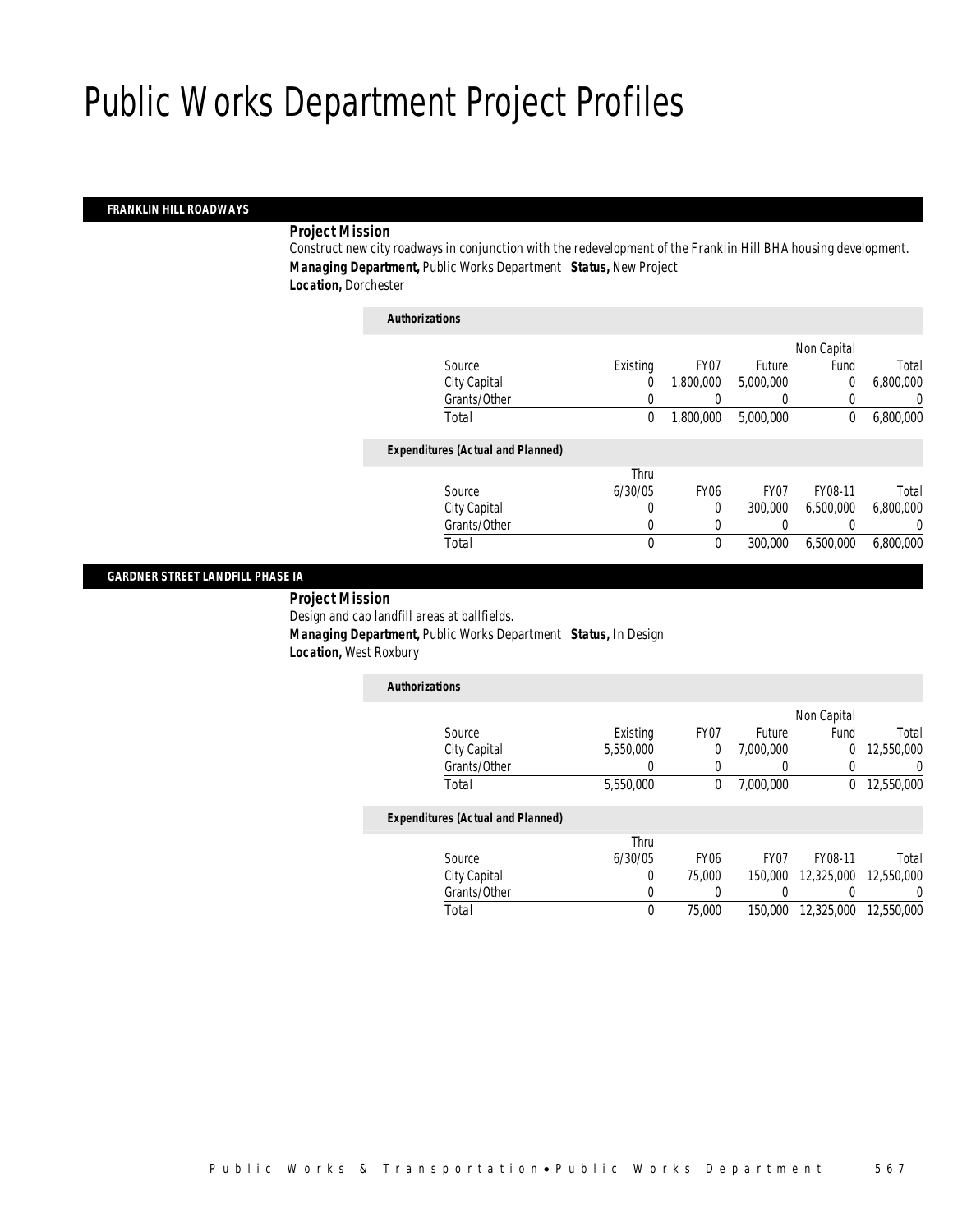#### *HARVARD AVENUE*

### *Project Mission*

Design services for business district improvements. Construction to be funded with Trust funds. *Managing Department,* Public Works Department *Status,* To Be Scheduled *Location,* Allston/Brighton

| <b>Authorizations</b>                    |          |                  |                  |             |          |
|------------------------------------------|----------|------------------|------------------|-------------|----------|
|                                          |          |                  |                  | Non Capital |          |
| Source                                   | Existing | FY07             | Future           | Fund        | Total    |
| City Capital                             | 345,000  | 0                | 0                | 0           | 345,000  |
| Grants/Other                             | 0        | 0                | 0                | 0           | 0        |
| Total                                    | 345,000  | 0                | 0                | $\bf{0}$    | 345,000  |
| <b>Expenditures (Actual and Planned)</b> |          |                  |                  |             |          |
|                                          | Thru     |                  |                  |             |          |
| Source                                   | 6/30/05  | FY <sub>06</sub> | FY <sub>07</sub> | FY08-11     | Total    |
| City Capital                             | 0        | 0                | 0                | 345,000     | 345,000  |
| Grants/Other                             | 0        | 0                | 0                | 0           | $\left($ |
| Total                                    | 0        | 0                | 0                | 345,000     | 345,000  |

#### *HUNTINGTON URBAN ARTS*

*Project Mission* 

Construct street amenities on Huntington Avenue to support the concept of the Avenue of the Arts. *Managing Department,* Public Works Department *Status,* To Be Scheduled *Location,* Fenway/Kenmore

| <b>Authorizations</b> |          |      |         |             |         |
|-----------------------|----------|------|---------|-------------|---------|
|                       |          |      |         | Non Capital |         |
| Source                | Existing | FY07 | Future  | Fund        | Total   |
| City Capital          |          |      | 650,000 |             | 650,000 |
| Grants/Other          | 306.990  |      |         |             | 306,990 |
| Total                 | 306,990  |      | 650,000 |             | 956,990 |

|              | Thru    |                  |        |         |         |
|--------------|---------|------------------|--------|---------|---------|
| Source       | 6/30/05 | FY <sub>06</sub> | FY07   | FY08-11 | Total   |
| City Capital |         |                  |        | 650,000 | 650,000 |
| Grants/Other | 19.023  | 50,000           | 56.990 | 180.977 | 306.990 |
| Total        | 19,023  | 50,000           | 56.990 | 830.977 | 956.990 |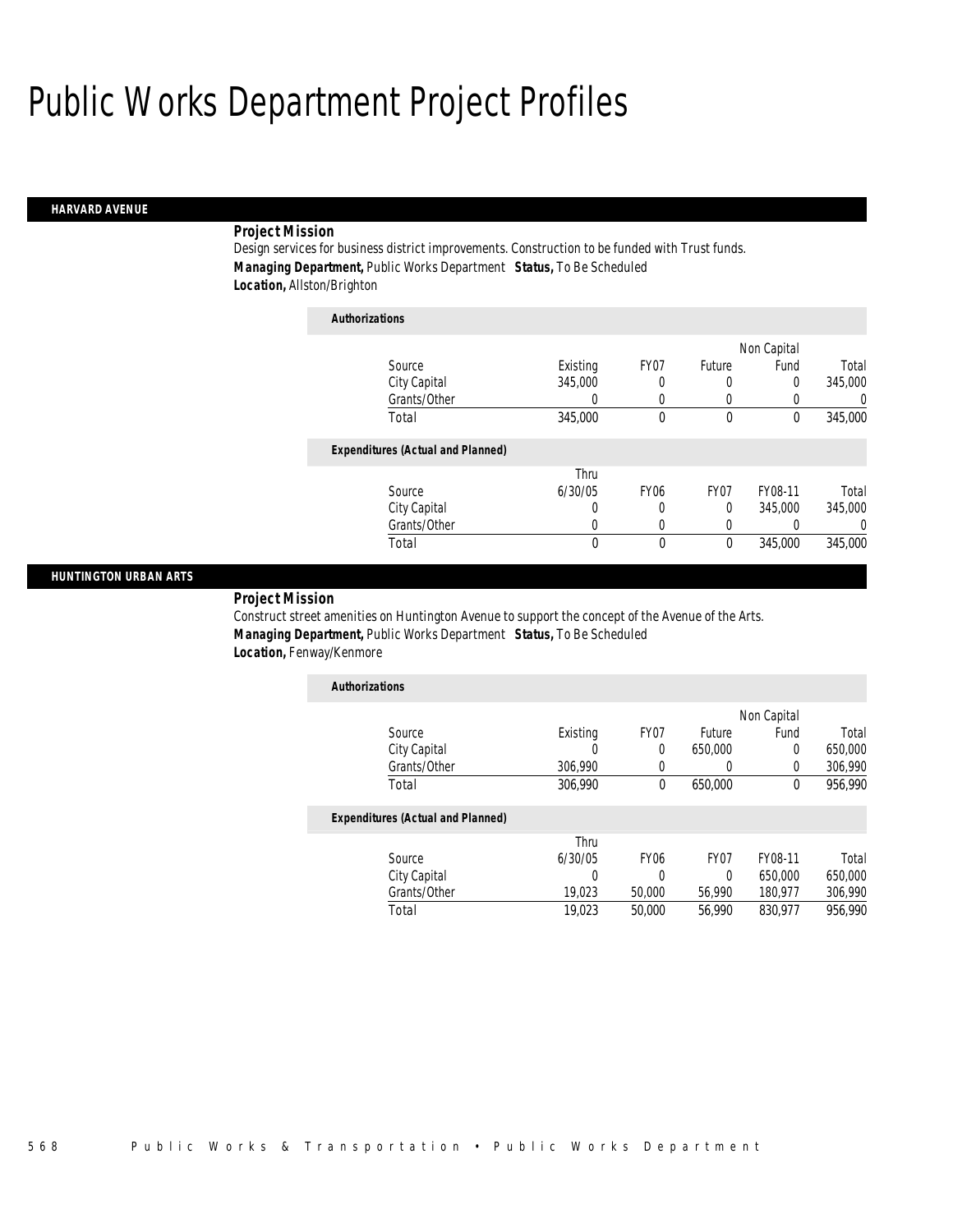#### *HYDE PARK AVENUE II*

### *Project Mission*

Design reconstruction of roadway from Winthrop Street to Dana Avenue. Construction funding to be determined. *Managing Department,* Public Works Department *Status,* To Be Scheduled *Location,* Hyde Park

| <b>Authorizations</b>                    |          |             |             |             |         |
|------------------------------------------|----------|-------------|-------------|-------------|---------|
|                                          |          |             |             | Non Capital |         |
| Source                                   | Existing | FY07        | Future      | Fund        | Total   |
| City Capital                             | 250,000  |             | 0           | 0           | 250,000 |
| Grants/Other                             | 0        |             | 0           |             | 0       |
| Total                                    | 250,000  | 0           | $\mathbf 0$ | $\theta$    | 250,000 |
| <b>Expenditures (Actual and Planned)</b> |          |             |             |             |         |
|                                          | Thru     |             |             |             |         |
| Source                                   | 6/30/05  | <b>FY06</b> | FY07        | FY08-11     | Total   |
| City Capital                             | 0        | 0           | $\Omega$    | 250,000     | 250,000 |
| Grants/Other                             | 0        |             | 0           |             | 0       |
| Total                                    | 0        | 0           | $\theta$    | 250,000     | 250,000 |

#### *IPSWICH STREET BRIDGE*

#### *Project Mission*

Design bridge rehabilitation. State and Federal construction funding anticipated. *Managing Department,* Public Works Department *Status,* In Construction *Location,* Fenway/Kenmore

| <b>Authorizations</b>                    |          |                  |                  |             |           |
|------------------------------------------|----------|------------------|------------------|-------------|-----------|
|                                          |          |                  |                  | Non Capital |           |
| Source                                   | Existing | FY <sub>07</sub> | Future           | Fund        | Total     |
| City Capital                             | 592,500  | 0                |                  | $\Omega$    | 592,500   |
| Grants/Other                             | 0        | 0                | 0                | 643,000     | 643,000   |
| Total                                    | 592,500  | $\theta$         | 0                | 643,000     | 1,235,500 |
| <b>Expenditures (Actual and Planned)</b> |          |                  |                  |             |           |
|                                          | Thru     |                  |                  |             |           |
| Source                                   | 6/30/05  | FY <sub>06</sub> | FY <sub>07</sub> | FY08-11     | Total     |
| City Capital                             | 183.496  | 7.000            | 0                | 402.004     | 592.500   |
| Grants/Other                             | 0        |                  | 0                |             |           |
| Total                                    | 183.496  | 7.000            | $\theta$         | 402.004     | 592.500   |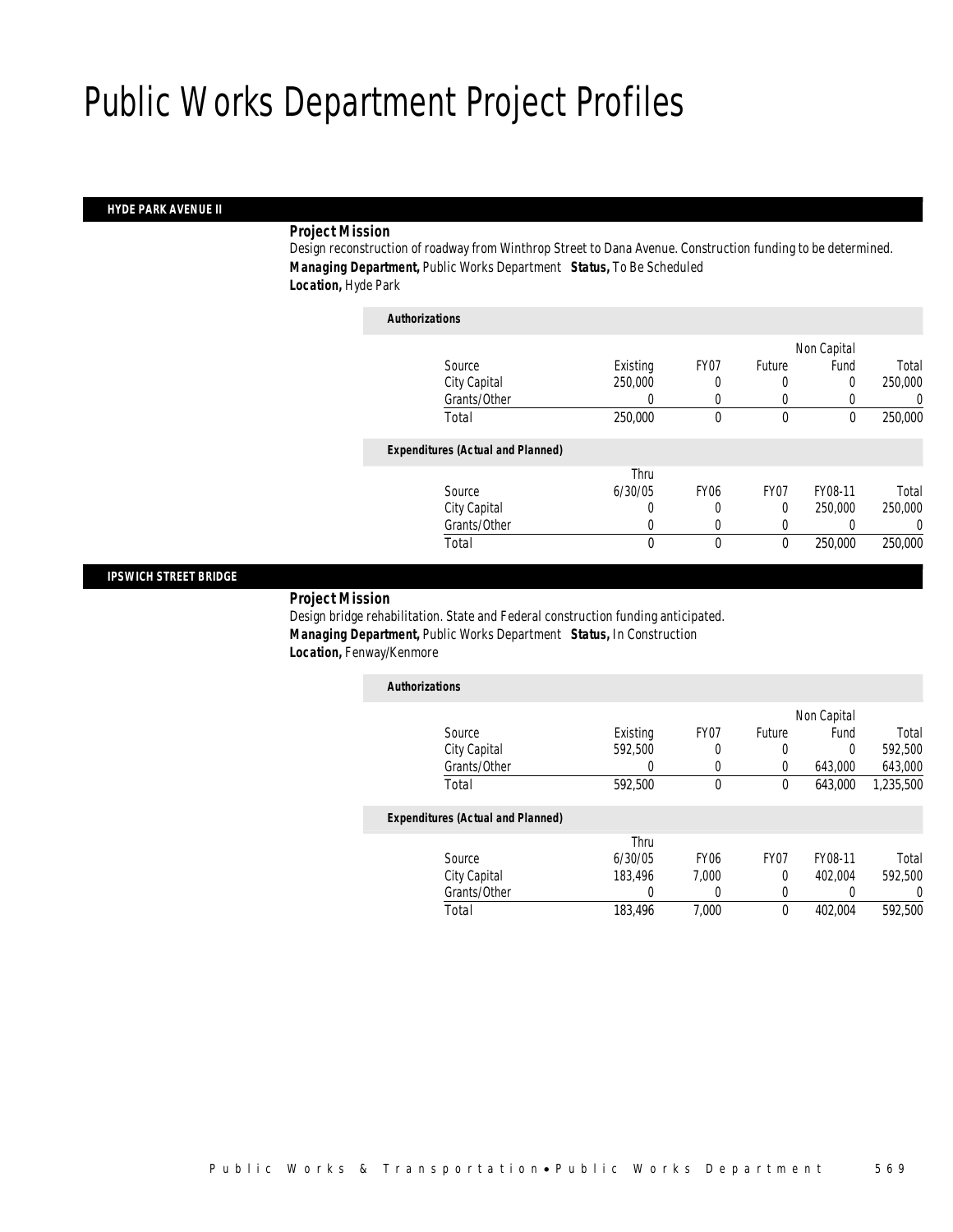#### *LEATHER DISTRICT STREETS*

## *Project Mission*

Design several streets in the Leather District.

*Managing Department,* Public Works Department *Status,* To Be Scheduled

*Location,* Central Business District

| <b>Authorizations</b>                    |          |                  |        |             |          |
|------------------------------------------|----------|------------------|--------|-------------|----------|
|                                          |          |                  |        | Non Capital |          |
| Source                                   | Existing | FY07             | Future | Fund        | Total    |
| City Capital                             | 450,000  | 0                | 0      | 0           | 450,000  |
| Grants/Other                             |          | 0                | 0      |             | $\Omega$ |
| Total                                    | 450,000  | 0                | 0      | 0           | 450,000  |
| <b>Expenditures (Actual and Planned)</b> |          |                  |        |             |          |
|                                          | Thru     |                  |        |             |          |
| Source                                   | 6/30/05  | FY <sub>06</sub> | FY07   | FY08-11     | Total    |
| City Capital                             | 0        | 0                | 0      | 450,000     | 450,000  |
| Grants/Other                             |          |                  |        |             | $\left($ |

Total 0 0 0 450,000 450,000

#### *LONG ISLAND BRIDGE CRITICAL REPAIRS*

*Project Mission* 

Complete critical repairs to Long Island Bridge as needed.

*Managing Department,* Public Works Department *Status,* In Construction

*Location,* Long Island

| <b>Authorizations</b> |           |      |        |             |           |
|-----------------------|-----------|------|--------|-------------|-----------|
|                       |           |      |        | Non Capital |           |
| Source                | Existing  | FY07 | Future | Fund        | Total     |
| City Capital          | 4,000,000 |      |        |             | 4,000,000 |
| Grants/Other          |           |      |        |             |           |
| Total                 | 4,000,000 |      | 0      |             | 4,000,000 |

|              | Thru    |                  |                  |         |           |
|--------------|---------|------------------|------------------|---------|-----------|
| Source       | 6/30/05 | FY <sub>06</sub> | FY <sub>07</sub> | FY08-11 | Total     |
| City Capital | 13.097  | 1,928,878        | 1,400,000        | 658.025 | 4.000.000 |
| Grants/Other |         |                  |                  |         |           |
| Total        | 13.097  | 1,928,878        | 1,400,000        | 658.025 | 4.000.000 |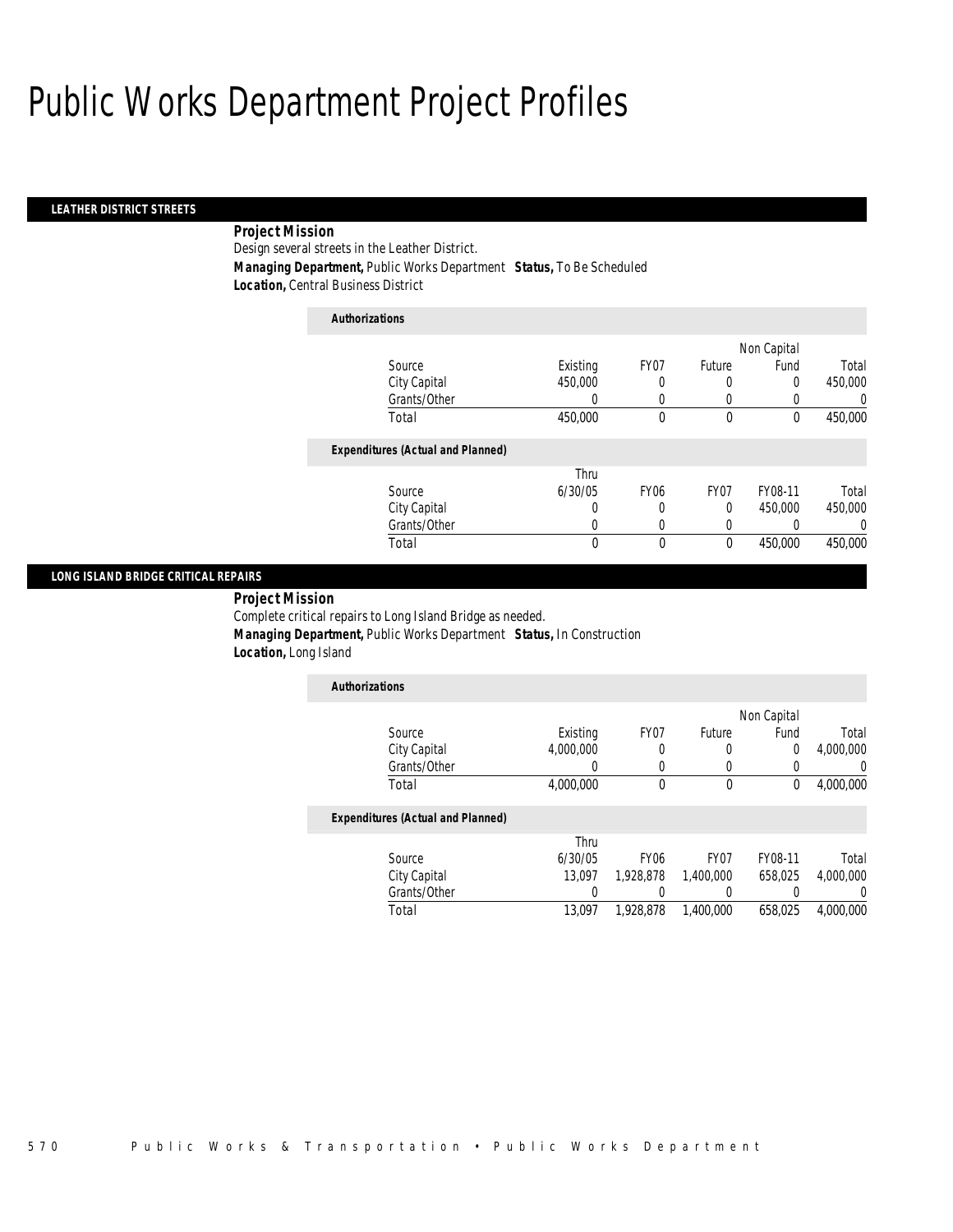#### *LONG ISLAND BRIDGE REHABILITATION*

*Project Mission* 

Rehabilitate bridge. State and/or Federal construction funding anticipated. *Managing Department,* Public Works Department *Status,* In Design *Location,* Long Island

| <b>Authorizations</b>                    |           |                  |                  |             |            |
|------------------------------------------|-----------|------------------|------------------|-------------|------------|
|                                          |           |                  |                  | Non Capital |            |
| Source                                   | Existing  | FY <sub>07</sub> | Future           | Fund        | Total      |
| City Capital                             | 3,160,000 | 0                | 0                | $\Omega$    | 3,160,000  |
| Grants/Other                             | 0         | 0                | $\Omega$         | 29,363,000  | 29,363,000 |
| Total                                    | 3,160,000 | $\theta$         | $\theta$         | 29.363.000  | 32,523,000 |
| <b>Expenditures (Actual and Planned)</b> |           |                  |                  |             |            |
|                                          | Thru      |                  |                  |             |            |
| Source                                   | 6/30/05   | <b>FY06</b>      | FY <sub>07</sub> | FY08-11     | Total      |
| City Capital                             | 2.233.039 | 50,000           | 100,000          | 776.961     | 3,160,000  |
| Grants/Other                             | $\left($  | 0                | 0                |             | 0          |
| Total                                    | 2,233,039 | 50,000           | 100,000          | 776.961     | 3.160.000  |
|                                          |           |                  |                  |             |            |

### *MASS AVE. BRIDGE OVER HUNTINGTON AVENUE*

*Project Mission* 

Design rehabilitation of bridge. State and Federal construction funding anticipated. *Managing Department,* Public Works Department *Status,* To Be Scheduled *Location,* Back Bay/Beacon Hill

| <b>Authorizations</b>                    |          |                  |                  |             |         |
|------------------------------------------|----------|------------------|------------------|-------------|---------|
|                                          |          |                  |                  | Non Capital |         |
| Source                                   | Existing | FY <sub>07</sub> | Future           | Fund        | Total   |
| City Capital                             | 253,218  | 0                | 0                | $\Omega$    | 253,218 |
| Grants/Other                             |          | 0                | 0                | 330,000     | 330,000 |
| Total                                    | 253,218  | 0                | 0                | 330,000     | 583,218 |
| <b>Expenditures (Actual and Planned)</b> |          |                  |                  |             |         |
|                                          | Thru     |                  |                  |             |         |
| Source                                   | 6/30/05  | FY <sub>06</sub> | FY <sub>07</sub> | FY08-11     | Total   |
| City Capital                             | 102.036  | $\Omega$         | $\Omega$         | 151.182     | 253.218 |
| Grants/Other                             | 0        | 0                | 0                |             | 0       |
| Total                                    | 102,036  | 0                | $\theta$         | 151.182     | 253,218 |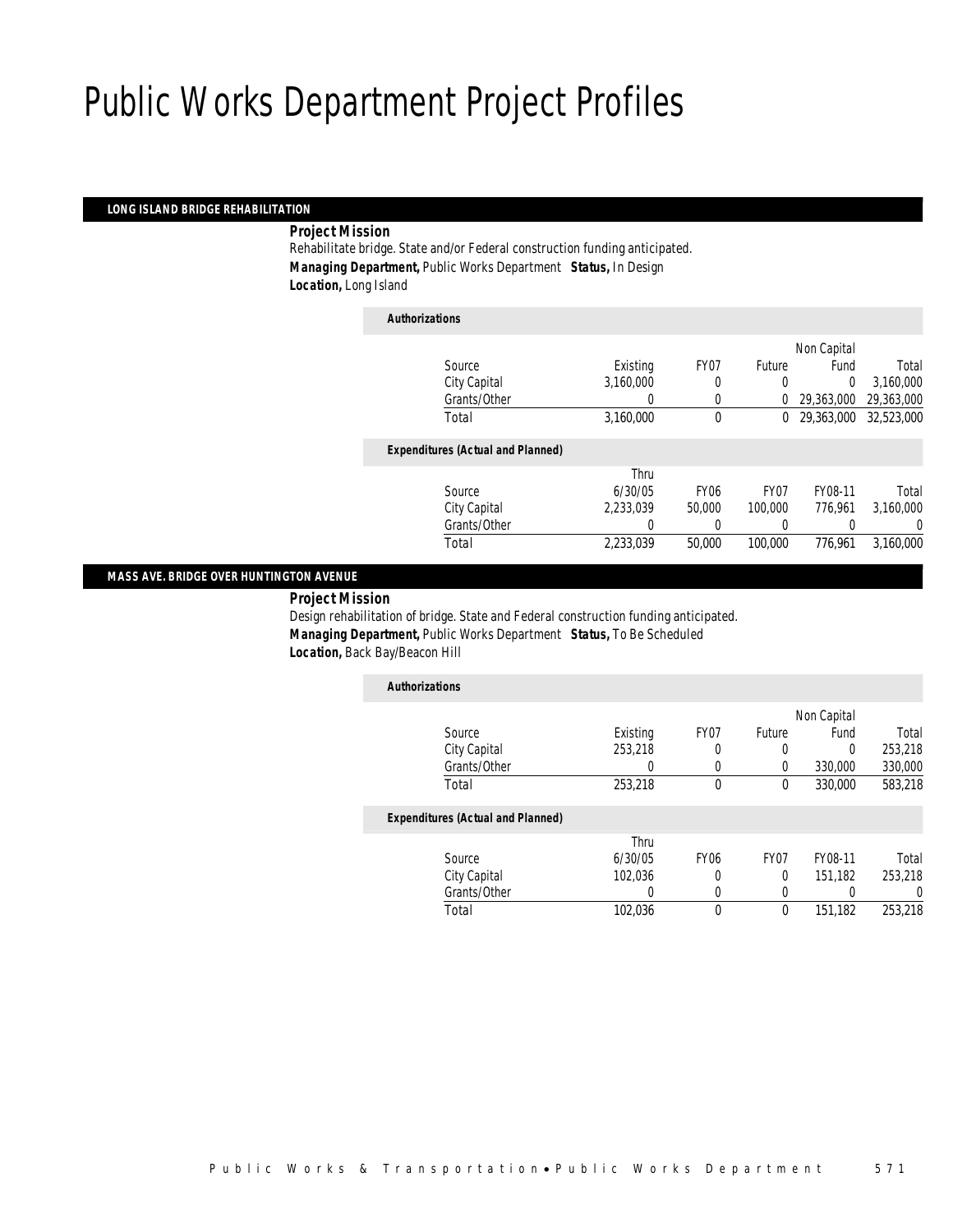#### *MASSACHUSETTS AVENUE*

### *Project Mission*

Design reconstruction of roadway. State and Federal construction funding anticipated. *Managing Department,* Public Works Department *Status,* In Design *Location,* South End

| <b>Authorizations</b> |                                          |           |             |                  |             |            |
|-----------------------|------------------------------------------|-----------|-------------|------------------|-------------|------------|
|                       |                                          |           |             |                  | Non Capital |            |
|                       | Source                                   | Existing  | FY07        | Future           | Fund        | Total      |
|                       | City Capital                             | 1.200.000 | 0           | 0                | $\theta$    | 1,200,000  |
|                       | Grants/Other                             | 0         | 0           | 0                | 14,400,000  | 14,400,000 |
|                       | Total                                    | 1,200,000 | 0           | 0                | 14,400,000  | 15,600,000 |
|                       | <b>Expenditures (Actual and Planned)</b> |           |             |                  |             |            |
|                       |                                          | Thru      |             |                  |             |            |
|                       | Source                                   | 6/30/05   | <b>FY06</b> | FY <sub>07</sub> | FY08-11     | Total      |
|                       | City Capital                             | 628.443   | 175,000     | 50,000           | 346.557     | 1.200.000  |
|                       | Grants/Other                             | 0         | 0           | 0                | 0           | 0          |
|                       | Total                                    | 628,443   | 175,000     | 50,000           | 346,557     | 1,200,000  |

#### *MASSACHUSETTS AVENUE BRIDGE AT COMM AVE.*

 *Project Mission* Design bridge repairs. State and Federal construction funding anticipated.

 *Managing Department,* Public Works Department *Status,* In Design *Location,* Back Bay/Beacon Hill

| <b>Authorizations</b>                    |                 |              |               |                 |             |
|------------------------------------------|-----------------|--------------|---------------|-----------------|-------------|
|                                          |                 |              |               | Non Capital     |             |
| Source                                   | Existing        | FY07         | <b>Future</b> | Fund            | Total       |
| City Capital                             | 752,000         | 0            | 0             | 0               | 752,000     |
| Grants/Other                             |                 | 0            | 0             | 2,500,000       | 2,500,000   |
| Total                                    | 752,000         | 0            | 0             | 2,500,000       | 3,252,000   |
| <b>Expenditures (Actual and Planned)</b> |                 |              |               |                 |             |
| $\sim$                                   | Thru<br>110010F | $\Gamma$ 10/ | $\Gamma$ 107  | $\Gamma$ 100.11 | $T - 1 - 1$ |

| Total        | 367.096 | 5.000            | 200,000 | 179.904 | 752.000 |
|--------------|---------|------------------|---------|---------|---------|
| Grants/Other |         |                  |         |         |         |
| City Capital | 367.096 | 5.000            | 200.000 | 179.904 | 752.000 |
| Source       | 6/30/05 | FY <sub>06</sub> | FY07    | FY08-11 | Total   |
|              | i nru   |                  |         |         |         |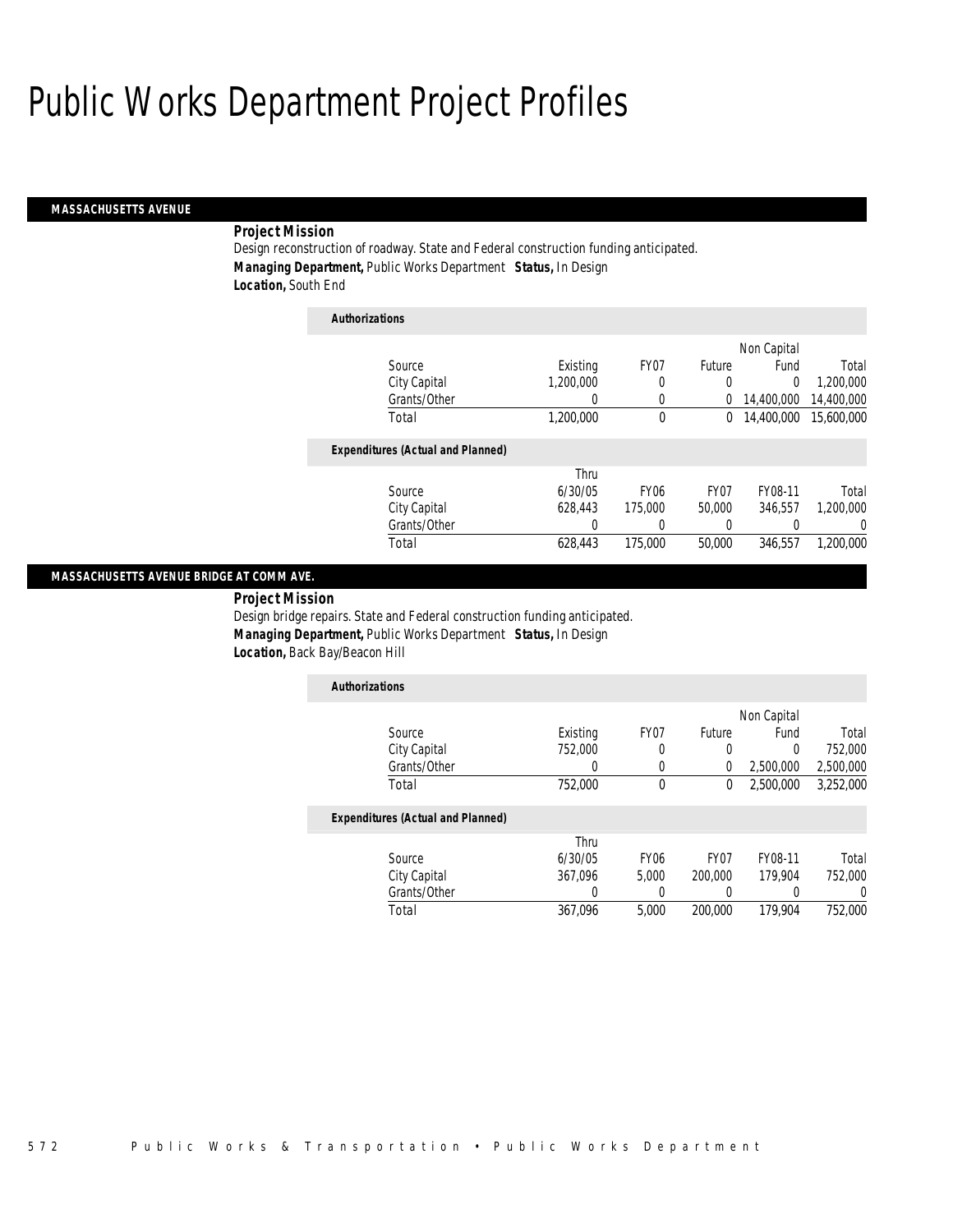#### *MATTAHUNT HOUSING ROADWAYS*

*Project Mission* 

Preliminary engineering services to construct roadways in new housing area. *Managing Department,* Public Works Department *Status,* To Be Scheduled *Location,* Mattapan

| <b>Authorizations</b>                    |          |             |             |             |         |
|------------------------------------------|----------|-------------|-------------|-------------|---------|
|                                          |          |             |             | Non Capital |         |
| Source                                   | Existing | FY07        | Future      | Fund        | Total   |
| City Capital                             | 250,000  | 0           | 0           | 0           | 250,000 |
| Grants/Other                             |          |             | 0           |             | 0       |
| Total                                    | 250,000  | 0           | $\mathbf 0$ | $\mathbf 0$ | 250,000 |
| <b>Expenditures (Actual and Planned)</b> |          |             |             |             |         |
|                                          | Thru     |             |             |             |         |
| Source                                   | 6/30/05  | <b>FY06</b> | FY07        | FY08-11     | Total   |
| City Capital                             | 0        |             | $\Omega$    | 250,000     | 250,000 |
| Grants/Other                             | 0        | 0           | 0           |             | 0       |
| Total                                    | 0        | 0           | 0           | 250,000     | 250,000 |

#### *MAVERICK GARDENS PHASE II*

#### *Project Mission*

Construct new roadways at Maverick Gardens BHA Hope VI project. *Managing Department,* Public Works Department *Status,* In Construction *Location,* East Boston

| <b>Authorizations</b>                    |           |                  |                |             |           |
|------------------------------------------|-----------|------------------|----------------|-------------|-----------|
|                                          |           |                  |                | Non Capital |           |
| Source                                   | Existing  | FY07             | Future         | Fund        | Total     |
| City Capital                             | 4,430,000 | 0                | 0              | 0           | 4,430,000 |
| Grants/Other                             |           |                  |                |             |           |
| Total                                    | 4,430,000 | 0                | 0              | 0           | 4,430,000 |
| <b>Expenditures (Actual and Planned)</b> |           |                  |                |             |           |
|                                          | Thru      |                  |                |             |           |
| Source                                   | 6/30/05   | FY <sub>06</sub> | FY07           | FY08-11     | Total     |
| City Capital                             | 510.542   | 3,269,458        | $\overline{0}$ | 650,000     | 4,430,000 |

Total 510,542 3,269,458 0 650,000 4,430,000

Grants/Other 0 0 0 0 0 0

|  |  |  | Public Works & Transportation • Public Works Department | 5 7 3 |
|--|--|--|---------------------------------------------------------|-------|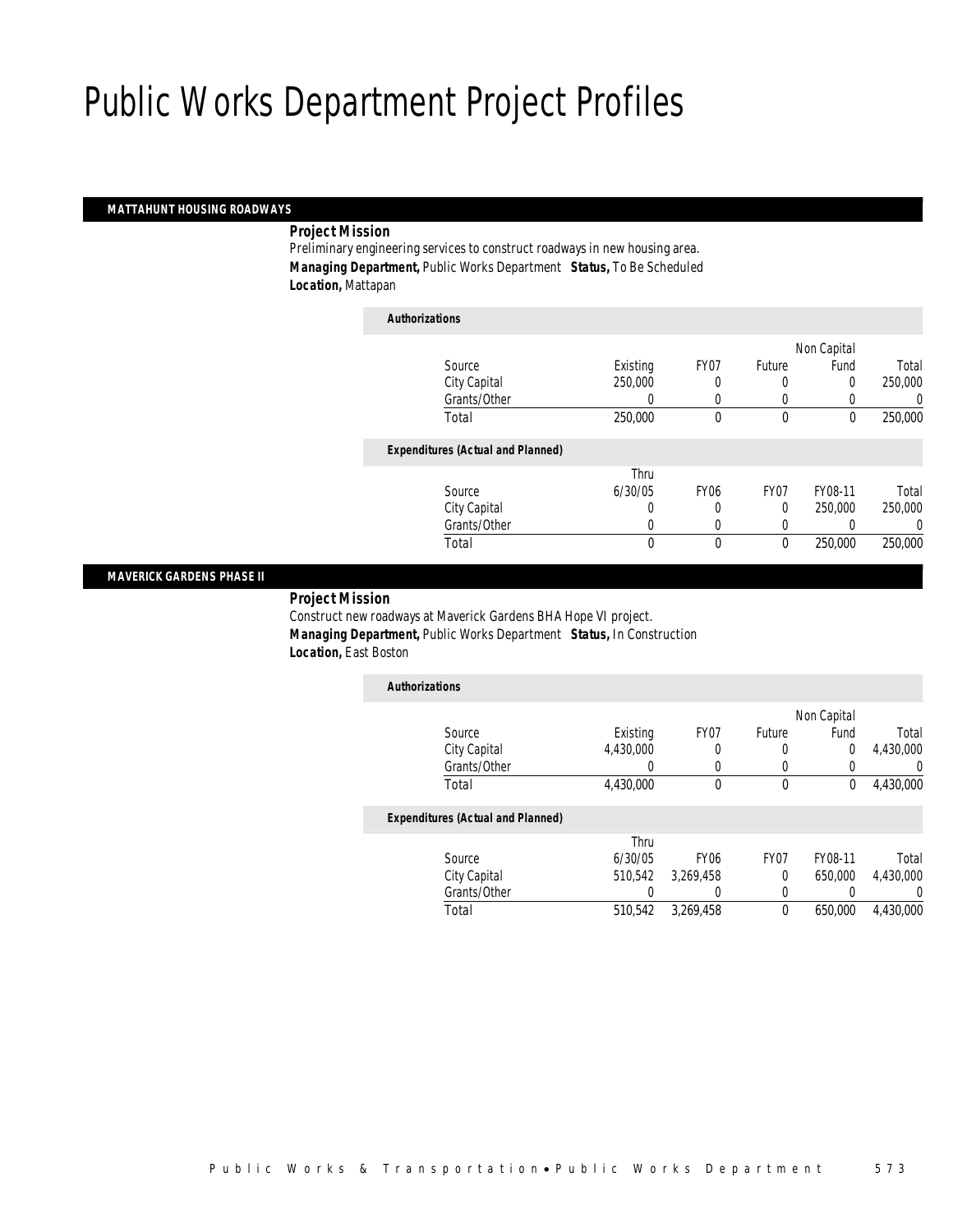#### *MAVERICK SQUARE*

### *Project Mission*

Reconstruct roads, sidewalk and street lighting in conjunction with the MBTA's redevelopment of the Maverick Square T station.

*Managing Department,* Public Works Department *Status,* To Be Scheduled

*Location,* East Boston

| <b>Authorizations</b>                    |           |             |                  |             |           |
|------------------------------------------|-----------|-------------|------------------|-------------|-----------|
|                                          |           |             |                  | Non Capital |           |
| Source                                   | Existing  | FY07        | Future           | Fund        | Total     |
| City Capital                             | 1,100,000 | 0           | $\Omega$         | 0           | 1,100,000 |
| Grants/Other                             | 0         | 0           | 0                |             |           |
| Total                                    | 1,100,000 | 0           | 0                | 0           | 1,100,000 |
| <b>Expenditures (Actual and Planned)</b> |           |             |                  |             |           |
|                                          | Thru      |             |                  |             |           |
| Source                                   | 6/30/05   | <b>FY06</b> | FY <sub>07</sub> | FY08-11     | Total     |
| City Capital                             | 0         | 0           | 40.000           | 1.060.000   | 1,100,000 |
| Grants/Other                             | 0         | $\Omega$    |                  |             |           |
| Total                                    | 0         | 0           | 40,000           | 1,060,000   | 1.100.000 |
|                                          |           |             |                  |             |           |

#### *MIDTOWN INFRASTRUCTURE PHASE II*

*Project Mission* 

Develop design and engineering plans to reconstruct the Ladder Block Streets. State and Federal construction funding anticipated.

*Managing Department,* Public Works Department *Status,* In Design

*Location,* Central Business District

| <b>Authorizations</b>                    |          |                  |                  |             |           |
|------------------------------------------|----------|------------------|------------------|-------------|-----------|
|                                          |          |                  |                  | Non Capital |           |
| Source                                   | Existing | FY07             | Future           | Fund        | Total     |
| City Capital                             | 702.800  |                  | 0                | 0           | 702.800   |
| Grants/Other                             | 0        | 0                | 0                | 4,000,000   | 4,000,000 |
| Total                                    | 702,800  | $\theta$         | 0                | 4.000.000   | 4,702,800 |
| <b>Expenditures (Actual and Planned)</b> |          |                  |                  |             |           |
|                                          | Thru     |                  |                  |             |           |
| Source                                   | 6/30/05  | FY <sub>06</sub> | FY <sub>07</sub> | FY08-11     | Total     |
| City Capital                             | 265.834  | 7.800            | $\theta$         | 429.166     | 702.800   |
| Grants/Other                             | 0        |                  | 0                | 0           | 0         |
| Total                                    | 265.834  | 7.800            | 0                | 429.166     | 702.800   |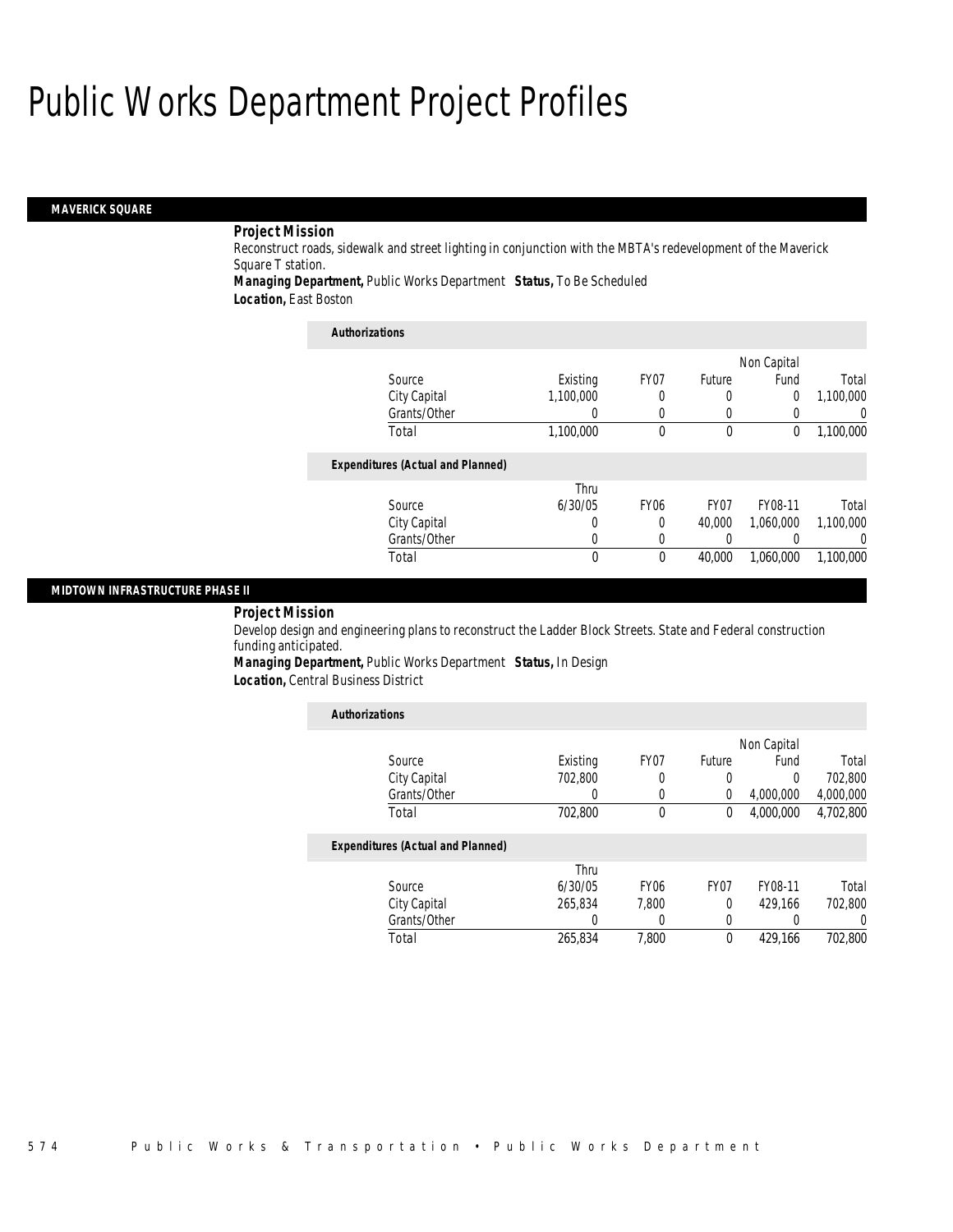#### *NEIGHBORHOOD BUSINESS DISTRICTS*

#### *Project Mission*

Resurfacing, sidewalk repairs, and street lighting improvements in various neighborhood business districts including the Main Streets districts.

*Managing Department,* Public Works Department *Status,* Ongoing Program *Location,* Citywide

| <b>Authorizations</b>                    |          |                  |                  |             |          |
|------------------------------------------|----------|------------------|------------------|-------------|----------|
|                                          |          |                  |                  | Non Capital |          |
| Source                                   | Existing | FY07             | Future           | Fund        | Total    |
| City Capital                             |          |                  | U                |             | $\Omega$ |
| Grants/Other                             | 500,000  | 0                | 0                | $\Omega$    | 500,000  |
| Total                                    | 500,000  | 0                | $\theta$         | $\Omega$    | 500,000  |
| <b>Expenditures (Actual and Planned)</b> |          |                  |                  |             |          |
|                                          | Thru     |                  |                  |             |          |
| Source                                   | 6/30/05  | FY <sub>06</sub> | FY <sub>07</sub> | FY08-11     | Total    |
| City Capital                             | 0        |                  | 0                |             | $\Omega$ |
| Grants/Other                             | 0        | 0                | 0                | 500,000     | 500,000  |
| Total                                    | 0        | 0                | 0                | 500,000     | 500,000  |

### *NEW CHELSEA STREET BRIDGE*

#### *Project Mission*

Develop design and engineering plans for the construction of new Chelsea Street bridge. Design and construction funding provided by U.S. Coast Guard. *Managing Department,* Public Works Department *Status,* In Design

*Location,* East Boston

| <b>Authorizations</b>                    |           |                  |                  |             |            |
|------------------------------------------|-----------|------------------|------------------|-------------|------------|
|                                          |           |                  |                  | Non Capital |            |
| Source                                   | Existing  | FY07             | Future           | Fund        | Total      |
| City Capital                             | 1.895.000 | 0                | 2.962.208        | $\Omega$    | 4.857.208  |
| Grants/Other                             | 3.250.000 | 0                | 0                | 51.571.066  | 54,821,066 |
| Total                                    | 5.145.000 | $\theta$         | 2.962.208        | 51,571,066  | 59.678.274 |
| <b>Expenditures (Actual and Planned)</b> |           |                  |                  |             |            |
|                                          | Thru      |                  |                  |             |            |
| Source                                   | 6/30/05   | FY <sub>06</sub> | FY <sub>07</sub> | FY08-11     | Total      |
| City Capital                             | 111.451   | 10,000           | 35,000           | 4.700.757   | 4,857,208  |
| Grants/Other                             | 928.869   | 1,332,000        | 989,131          | 0           | 3,250,000  |
| Total                                    | 1.040.319 | 1,342,000        | 1.024.131        | 4,700,758   | 8,107,208  |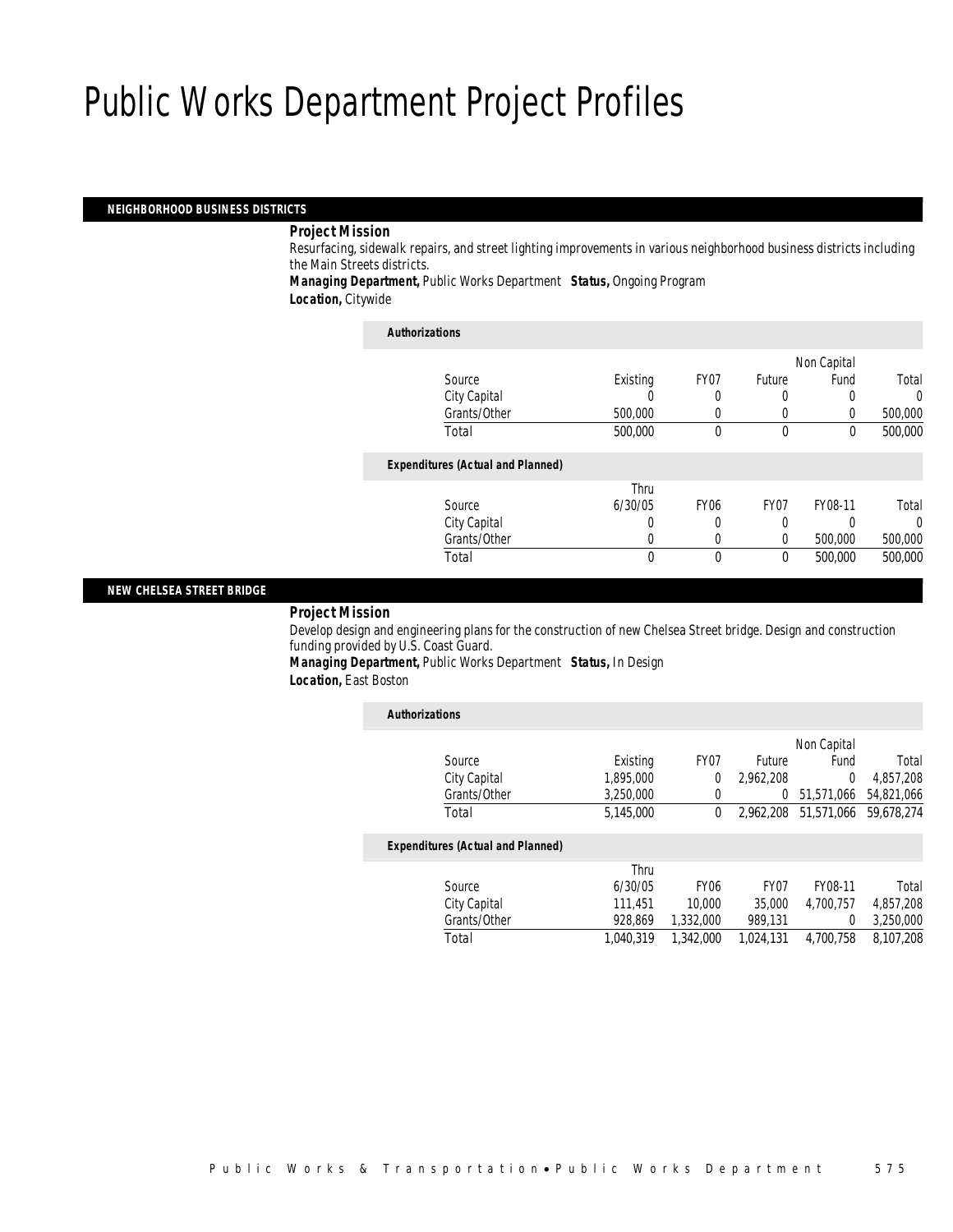#### *NON-PARTICIPATING FUND*

### *Project Mission*

Funding to pay for non-participating items in Federal/State roadway projects in the City of Boston. *Managing Department,* Public Works Department *Status,* Ongoing Program *Location,* NA

| <b>Authorizations</b>                    |            |                  |                  |             |            |
|------------------------------------------|------------|------------------|------------------|-------------|------------|
|                                          |            |                  |                  | Non Capital |            |
| Source                                   | Existing   | FY <sub>07</sub> | Future           | Fund        | Total      |
| City Capital                             | 10,000,000 | 0                | 0                | 0           | 10,000,000 |
| Grants/Other                             | 0          | 0                | 0                | 0           | 0          |
| Total                                    | 10,000,000 | 0                | 0                | 0           | 10.000.000 |
| <b>Expenditures (Actual and Planned)</b> |            |                  |                  |             |            |
|                                          | Thru       |                  |                  |             |            |
| Source                                   | 6/30/05    | <b>FY06</b>      | FY <sub>07</sub> | FY08-11     | Total      |
| City Capital                             | 2,068,321  | 500,000          | 300,000          | 7,131,679   | 10,000,000 |
| Grants/Other                             | 0          | 0                | 0                | 0           | 0          |
| Total                                    | 2.068.321  | 500,000          | 300,000          | 7.131.679   | 10,000,000 |

#### *NORTH WASHINGTON STREET BRIDGE*

*Project Mission* 

Design rehabilitation of bridge. State construction funds anticipated. *Managing Department,* Public Works Department *Status,* In Design *Location,* Central Business District

| <b>Authorizations</b>                    |                  |                  |                  |             |         |
|------------------------------------------|------------------|------------------|------------------|-------------|---------|
|                                          |                  |                  |                  | Non Capital |         |
| Source                                   | Existing         | FY07             | Future           | Fund        | Total   |
| City Capital                             | 650,000          | 0                | 0                | 0           | 650,000 |
| Grants/Other                             | $\left( \right)$ | 0                | 0                |             |         |
| Total                                    | 650,000          | 0                | 0                | $\theta$    | 650,000 |
| <b>Expenditures (Actual and Planned)</b> |                  |                  |                  |             |         |
|                                          | Thru             |                  |                  |             |         |
| Source                                   | 6/30/05          | FY <sub>06</sub> | FY <sub>07</sub> | FY08-11     | Total   |
| City Capital                             | 207.984          | 75,000           | 0                | 367,016     | 650,000 |
| Grants/Other                             |                  | 0                | 0                |             |         |

Total 207,984 75,000 0 367,016 650,000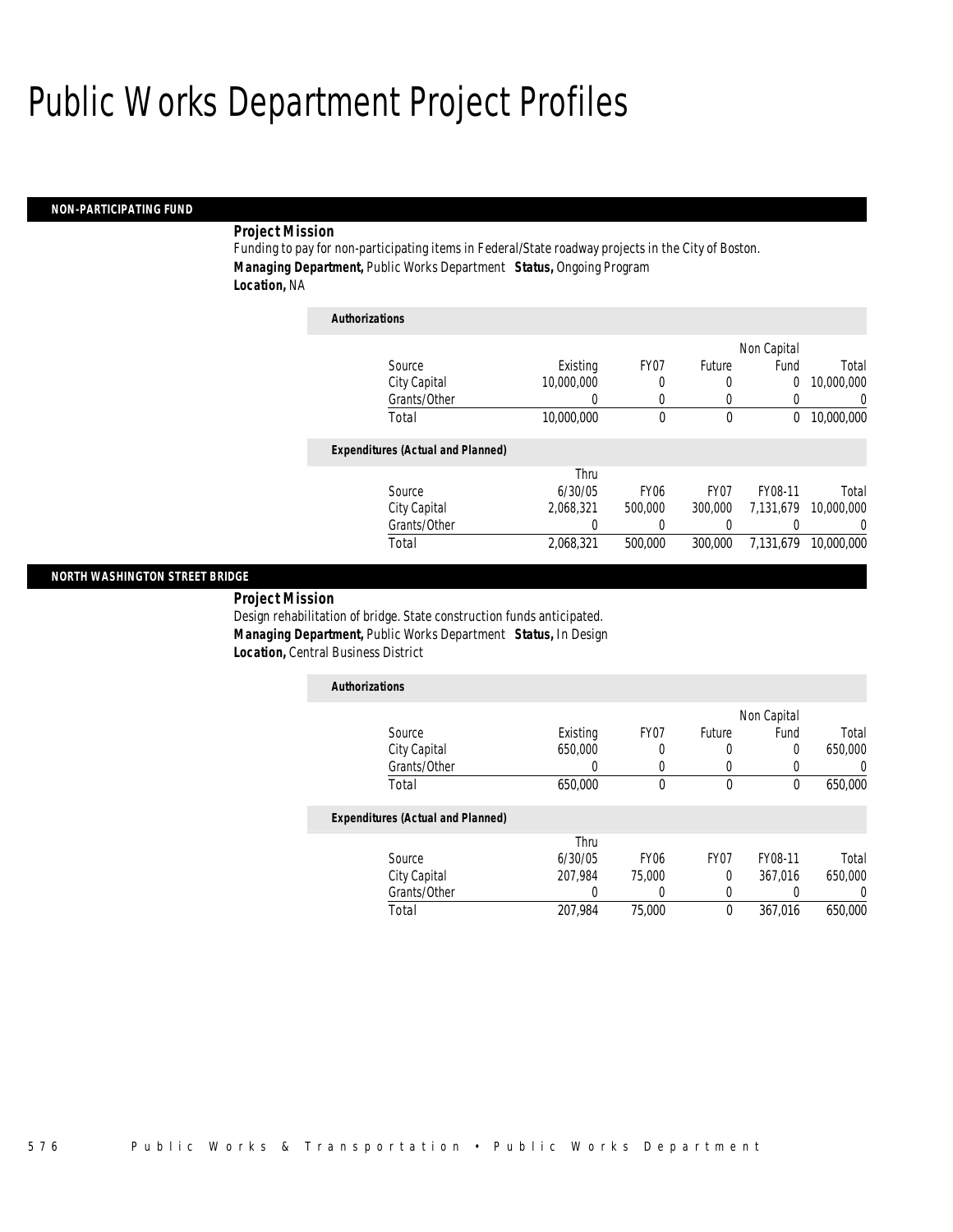### *OLD NORTHERN AVENUE BRIDGE*

### *Project Mission*

Planning, design and ongoing repairs to bridge.

*Managing Department,* Public Works Department *Status,* Ongoing Program

*Location,* South Boston

| <b>Authorizations</b>                    |           |             |                  |             |           |
|------------------------------------------|-----------|-------------|------------------|-------------|-----------|
|                                          |           |             |                  | Non Capital |           |
| Source                                   | Existing  | FY07        | Future           | Fund        | Total     |
| City Capital                             | 4.930.000 | 0           | 0                | 0           | 4,930,000 |
| Grants/Other                             |           |             | 0                |             | 0         |
| Total                                    | 4,930,000 | 0           | $\mathbf 0$      | 0           | 4,930,000 |
| <b>Expenditures (Actual and Planned)</b> |           |             |                  |             |           |
|                                          | Thru      |             |                  |             |           |
| Source                                   | 6/30/05   | <b>FY06</b> | FY <sub>07</sub> | FY08-11     | Total     |
| City Capital                             | 2.179.857 | 100,000     | 150,000          | 2.500.143   | 4,930,000 |
| Grants/Other                             |           |             |                  |             | 0         |
| Total                                    | 2,179,857 | 100,000     | 150,000          | 2.500.143   | 4.930.000 |
|                                          |           |             |                  |             |           |

#### *PEABODY SQUARE*

#### *Project Mission*

Design and engineering services for the reconstuction of Peabody Square. *Managing Department,* Public Works Department *Status,* In Design *Location,* Dorchester

| <b>Authorizations</b>                    |          |           |        |             |           |
|------------------------------------------|----------|-----------|--------|-------------|-----------|
|                                          |          |           |        | Non Capital |           |
| Source                                   | Existing | FY07      | Future | Fund        | Total     |
| City Capital                             | 150,000  | 2,650,000 |        | 0           | 2,800,000 |
| Grants/Other                             |          |           |        |             |           |
| Total                                    | 150,000  | 2.650.000 | 0      |             | 2,800,000 |
| <b>Expenditures (Actual and Planned)</b> |          |           |        |             |           |
|                                          | Thru     |           |        |             |           |

|              | Thru    |                  |                  |           |           |
|--------------|---------|------------------|------------------|-----------|-----------|
| Source       | 6/30/05 | FY <sub>06</sub> | FY <sub>07</sub> | FY08-11   | Total     |
| City Capital |         | 25.000           | 250,000          | 2.525.000 | 2,800,000 |
| Grants/Other |         |                  |                  |           |           |
| Total        |         | 25,000           | 250,000          | 2,525,000 | 2,800,000 |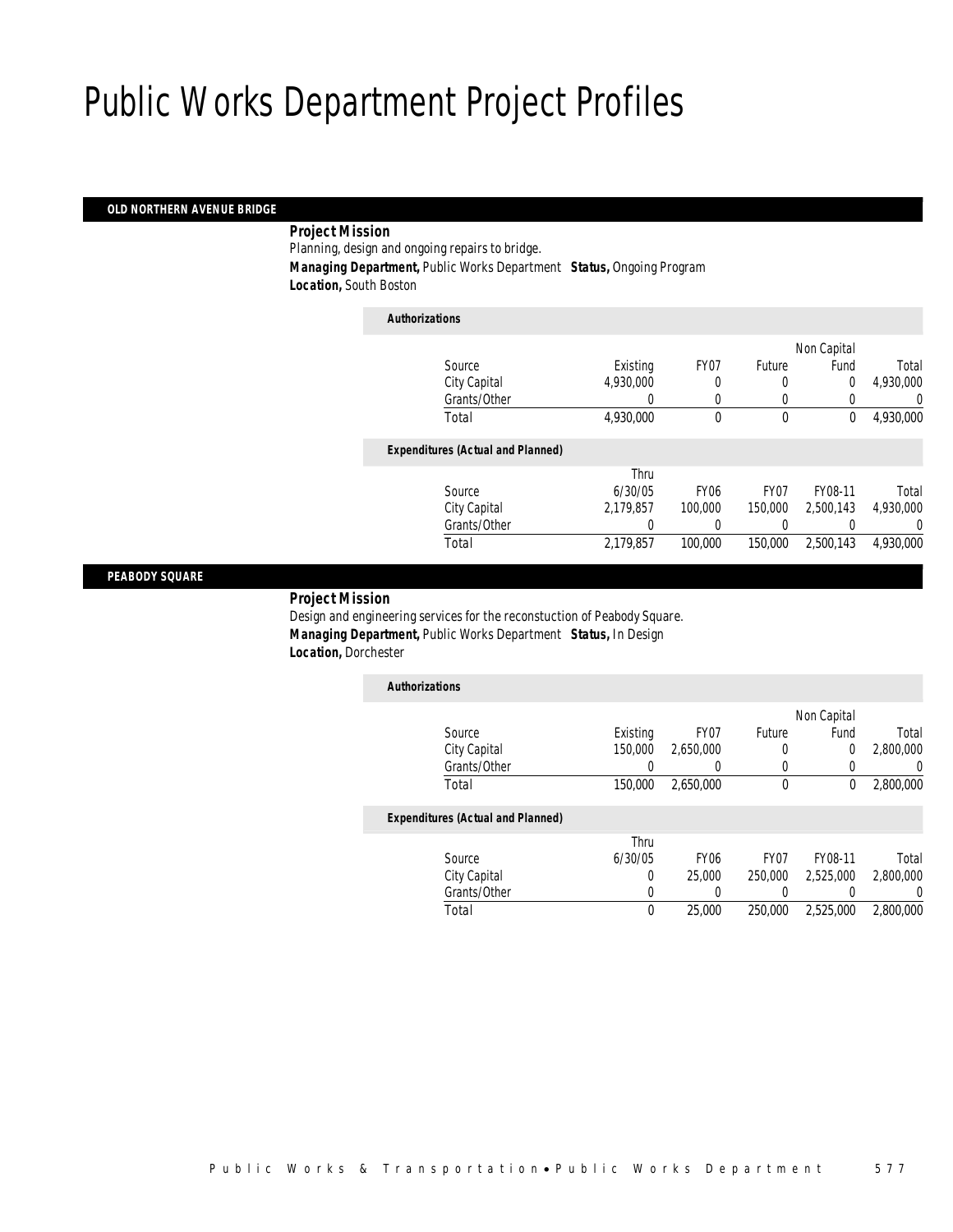#### *ROADWAY RECONSTRUCTION FY2005*

 *Project Mission* Various roadway reconstructions. *Managing Department,* Public Works Department *Status,* Ongoing Program *Location,* Citywide

*Authorizations*

| <i>Authorizations</i>                    |            |                  |             |             |            |
|------------------------------------------|------------|------------------|-------------|-------------|------------|
|                                          |            |                  |             | Non Capital |            |
| Source                                   | Existing   | FY07             | Future      | Fund        | Total      |
| City Capital                             | 5,608,018  | 0                | 0           | 0           | 5,608,018  |
| Grants/Other                             | 4.540.284  |                  | $\theta$    | 0           | 4,540,284  |
| Total                                    | 10,148,302 | $\theta$         | $\mathbf 0$ | 0           | 10,148,302 |
| <b>Expenditures (Actual and Planned)</b> |            |                  |             |             |            |
|                                          | Thru       |                  |             |             |            |
| Source                                   | 6/30/05    | FY <sub>06</sub> | FY07        | FY08-11     | Total      |
| City Capital                             | 1.600.967  | 2,900,000        | 800,000     | 307.051     | 5,608,018  |
| Grants/Other                             | 2.045.398  | 2,494,886        | 0           | 0           | 4,540,284  |
| Total                                    | 3.646.365  | 5.394.886        | 800.000     | 307.051     | 10,148,302 |

#### *ROADWAY RECONSTRUCTION FY2006*

 *Project Mission* Various roadway reconstructions. *Managing Department,* Public Works Department *Status,* Ongoing Program *Location,* Citywide

| <b>Authorizations</b> |           |           |                  |             |           |
|-----------------------|-----------|-----------|------------------|-------------|-----------|
|                       |           |           |                  | Non Capital |           |
| Source                | Existing  | FY07      | <b>Future</b>    | Fund        | Total     |
| City Capital          | 4.968.325 |           | $\left( \right)$ |             | 4,968,325 |
| Grants/Other          | 2,031,675 | 2.000.000 |                  |             | 4,031,675 |
| Total                 | 7.000.000 | 2,000,000 |                  |             | 9,000,000 |

|              | Thru    |                  |           |         |           |
|--------------|---------|------------------|-----------|---------|-----------|
| Source       | 6/30/05 | FY <sub>06</sub> | FY07      | FY08-11 | Total     |
| City Capital | 416.328 | 1,900,000        | 2,000,000 | 651.997 | 4.968.325 |
| Grants/Other |         | 1.500.000        | 2.531.675 |         | 4.031.675 |
| Total        | 416.328 | 3.400.000        | 4.531.675 | 651.997 | 9,000,000 |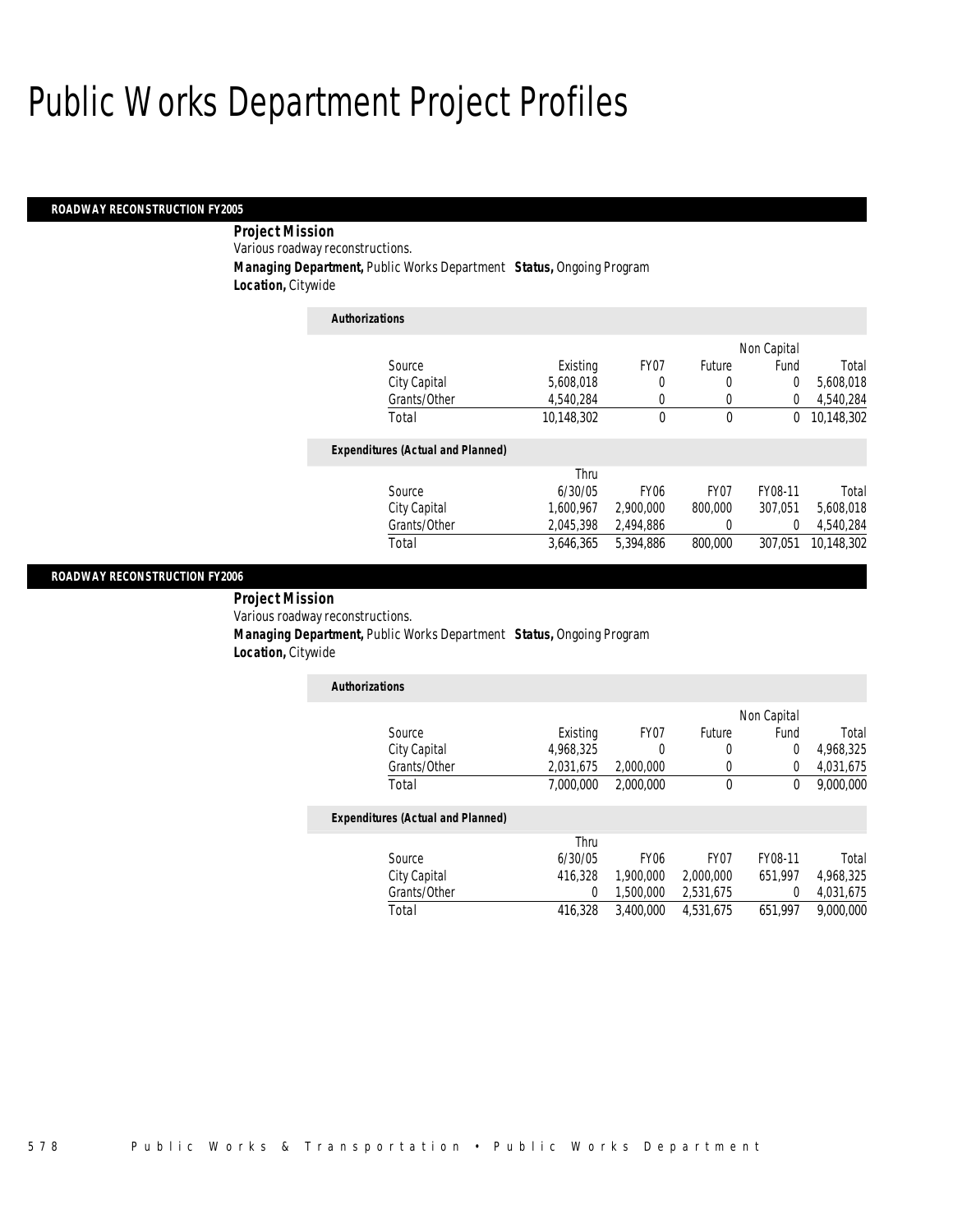#### *ROADWAY RECONSTRUCTION FY2007*

*Project Mission* 

Various roadway reconstructions.

*Managing Department,* Public Works Department *Status,* Ongoing Program

*Location,* Citywide

| <b>Authorizations</b>                    |             |             |                  |             |           |
|------------------------------------------|-------------|-------------|------------------|-------------|-----------|
|                                          |             |             |                  | Non Capital |           |
| Source                                   | Existing    | FY07        | Future           | Fund        | Total     |
| City Capital                             | 7.000.000   |             | 0                | 0           | 7,000,000 |
| Grants/Other                             | 0           | 2.000.000   | 0                | $\Omega$    | 2,000,000 |
| Total                                    | 7.000.000   | 2.000.000   | $\mathbf{0}$     | 0           | 9,000,000 |
| <b>Expenditures (Actual and Planned)</b> |             |             |                  |             |           |
|                                          | Thru        |             |                  |             |           |
| Source                                   | 6/30/05     | <b>FY06</b> | FY <sub>07</sub> | FY08-11     | Total     |
| City Capital                             | 0           | 500,000     | 2.000.000        | 4.500.000   | 7,000,000 |
| Grants/Other                             | 0           |             | $\Omega$         | 2,000,000   | 2,000,000 |
| Total                                    | $\mathbf 0$ | 500,000     | 2.000.000        | 6.500.000   | 9,000,000 |
|                                          |             |             |                  |             |           |

#### *ROADWAY RECONSTRUCTION FY2008*

 *Project Mission* Various roadway reconstructions. *Managing Department,* Public Works Department *Status,* Ongoing Program *Location,* Citywide

| <b>Authorizations</b> |          |           |           |             |           |
|-----------------------|----------|-----------|-----------|-------------|-----------|
|                       |          |           |           | Non Capital |           |
| Source                | Existing | FY07      | Future    | Fund        | Total     |
| City Capital          |          | 7,000,000 |           |             | 7,000,000 |
| Grants/Other          |          |           | 2,000,000 |             | 2,000,000 |
| Total                 | 0        | 7,000,000 | 2,000,000 |             | 9,000,000 |

|              | Thru    |                  |                  |           |           |
|--------------|---------|------------------|------------------|-----------|-----------|
| Source       | 6/30/05 | FY <sub>06</sub> | FY <sub>07</sub> | FY08-11   | Total     |
| City Capital |         |                  | 500,000          | 6.500.000 | 7,000,000 |
| Grants/Other |         |                  |                  | 2,000,000 | 2,000,000 |
| Total        |         |                  | 500,000          | 8,500,000 | 9,000,000 |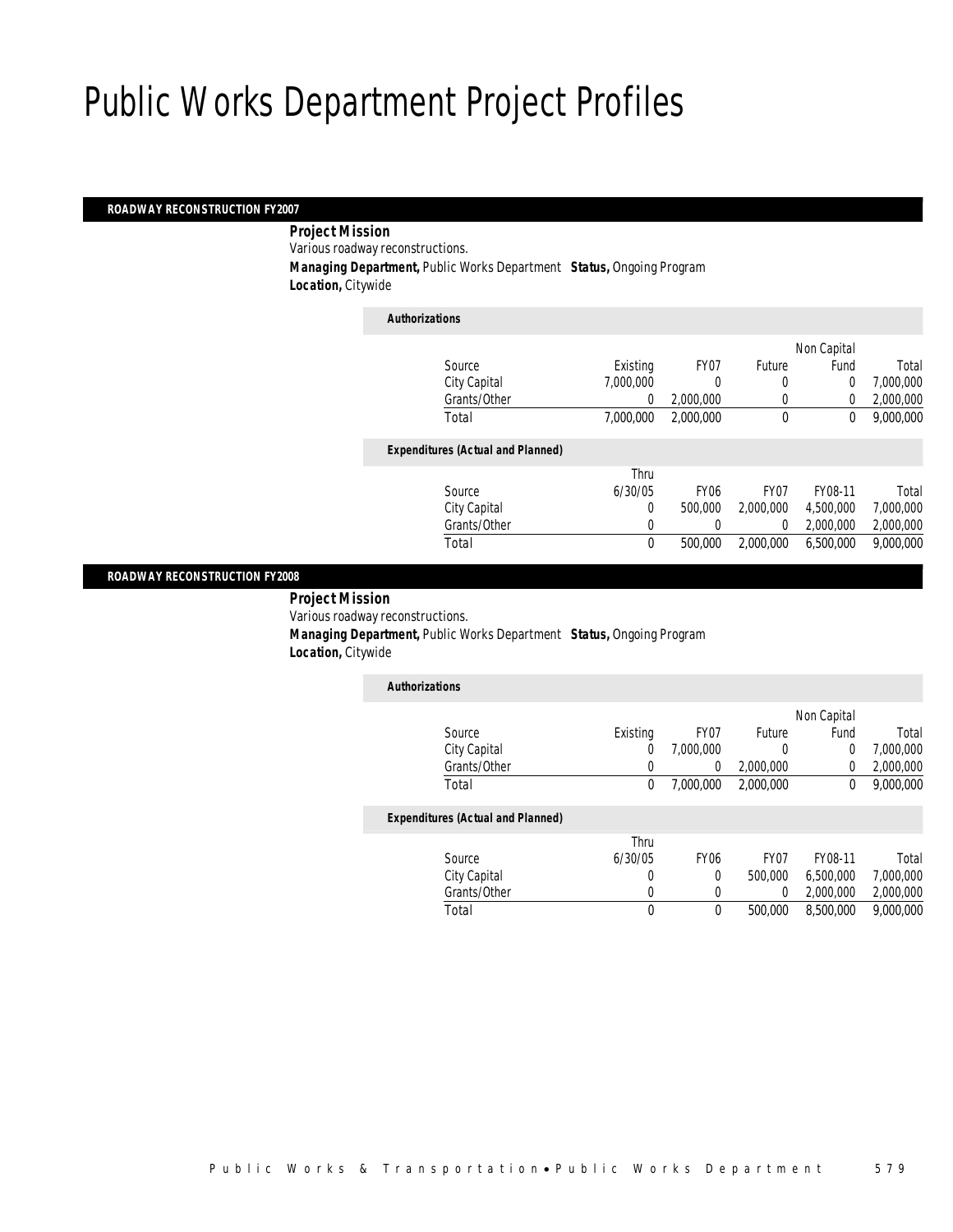#### *ROADWAY RECONSTRUCTION FY2009*

 *Project Mission* Various roadway reconstructions. *Managing Department,* Public Works Department *Status,* Ongoing Program *Location,* Citywide

| <b>Authorizations</b>                    |             |             |                  |             |           |
|------------------------------------------|-------------|-------------|------------------|-------------|-----------|
|                                          |             |             |                  | Non Capital |           |
| Source                                   | Existing    | FY07        | Future           | Fund        | Total     |
| City Capital                             | 0           | 0           | 7,500,000        | 0           | 7,500,000 |
| Grants/Other                             | 0           | 0           | 2.000.000        | 0           | 2,000,000 |
| Total                                    | $\mathbf 0$ | 0           | 9.500.000        | 0           | 9.500.000 |
| <b>Expenditures (Actual and Planned)</b> |             |             |                  |             |           |
|                                          | Thru        |             |                  |             |           |
| Source                                   | 6/30/05     | <b>FY06</b> | FY <sub>07</sub> | FY08-11     | Total     |
| City Capital                             | 0           | 0           | 0                | 7,500,000   | 7,500,000 |
| Grants/Other                             | 0           | 0           | 0                | 2,000,000   | 2,000,000 |
| Total                                    | 0           | 0           | 0                | 9.500.000   | 9.500.000 |

#### *ROADWAY RECONSTRUCTION FY2010*

 *Project Mission* Various roadway reconstructions. *Managing Department,* Public Works Department *Status,* Ongoing Program *Location,* Citywide

| <b>Authorizations</b> |          |      |           |             |           |
|-----------------------|----------|------|-----------|-------------|-----------|
|                       |          |      |           | Non Capital |           |
| Source                | Existing | FY07 | Future    | Fund        | Total     |
| City Capital          |          |      | 7.500.000 |             | 7,500,000 |
| Grants/Other          |          |      | 2,000,000 |             | 2,000,000 |
| Total                 |          |      | 9,500,000 |             | 9,500,000 |

|              | Thru    |      |      |           |           |
|--------------|---------|------|------|-----------|-----------|
| Source       | 6/30/05 | FY06 | FY07 | FY08-11   | Total     |
| City Capital |         |      |      | 7.500.000 | 7.500.000 |
| Grants/Other |         |      |      | 2,000,000 | 2,000,000 |
| Total        |         |      |      | 9,500,000 | 9,500,000 |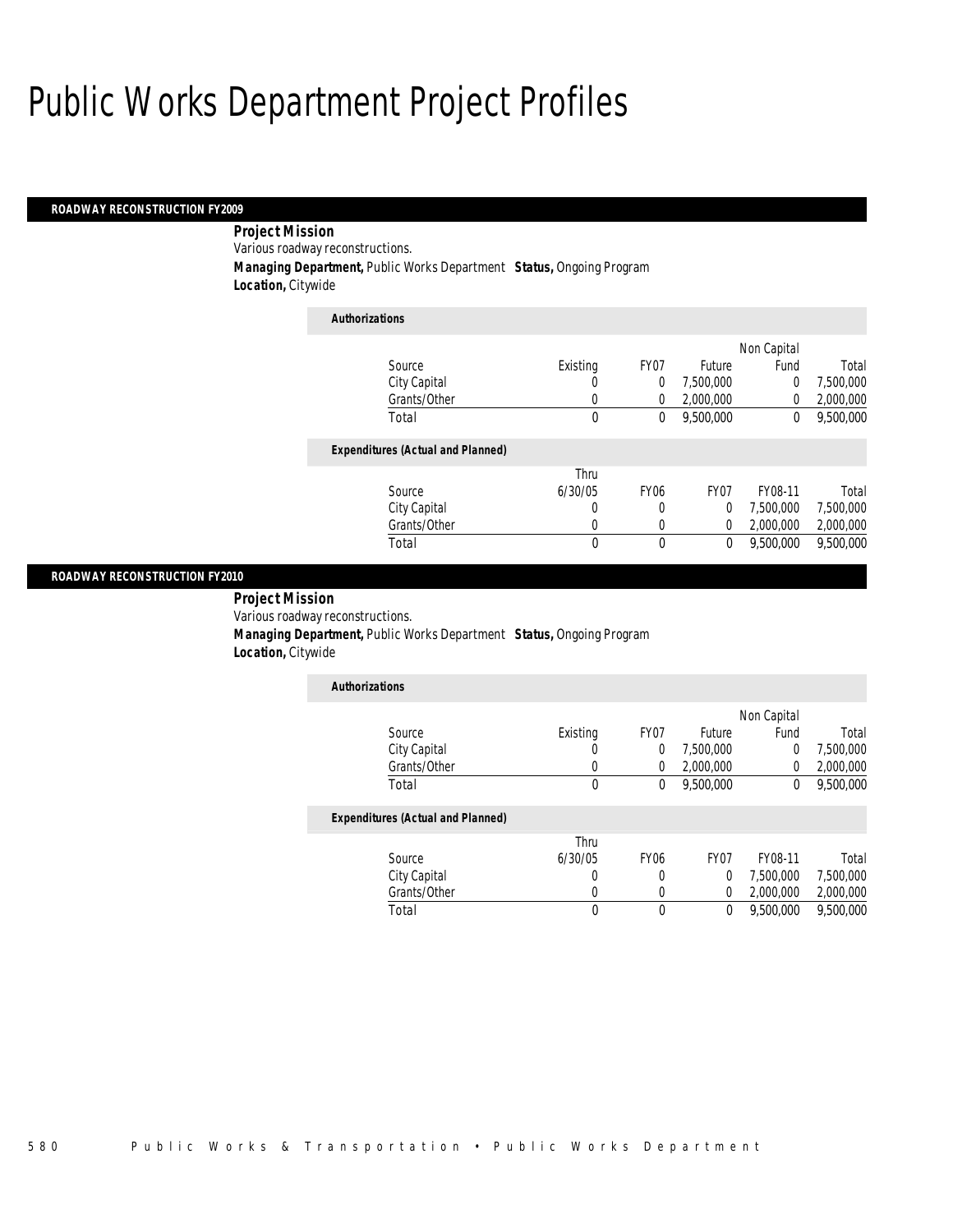#### *ROADWAY RECONSTRUCTION FY2011*

*Project Mission* 

Various roadway reconstructions.

*Managing Department,* Public Works Department *Status,* Ongoing Program

*Location,* Citywide

| <b>Authorizations</b>                    |          |                |                  |             |           |
|------------------------------------------|----------|----------------|------------------|-------------|-----------|
|                                          |          |                |                  | Non Capital |           |
| Source                                   | Existing | FY07           | Future           | Fund        | Total     |
| City Capital                             | 0        | $\overline{0}$ | 7,500,000        | 0           | 7,500,000 |
| Grants/Other                             | 0        | $\Omega$       | 2.000.000        | $\Omega$    | 2,000,000 |
| Total                                    | 0        | 0              | 9.500.000        | 0           | 9,500,000 |
| <b>Expenditures (Actual and Planned)</b> |          |                |                  |             |           |
|                                          | Thru     |                |                  |             |           |
| Source                                   | 6/30/05  | <b>FY06</b>    | FY <sub>07</sub> | FY08-11     | Total     |
| City Capital                             | 0        | 0              | $\overline{0}$   | 7,500,000   | 7,500,000 |
| Grants/Other                             | 0        | 0              | $\overline{0}$   | 2,000,000   | 2,000,000 |
| Total                                    | $\theta$ | $\theta$       | 0                | 9.500.000   | 9,500,000 |
|                                          |          |                |                  |             |           |

#### *ROADWAY RESURFACING FY2006*

 *Project Mission* Various roadway resurfacings. *Managing Department,* Public Works Department *Status,* Ongoing Program *Location,* Citywide

| <b>Authorizations</b>                    |           |      |        |             |           |
|------------------------------------------|-----------|------|--------|-------------|-----------|
|                                          |           |      |        | Non Capital |           |
| Source                                   | Existing  | FY07 | Future | Fund        | Total     |
| City Capital                             | 250,000   | 0    |        |             | 250,000   |
| Grants/Other                             | 3,000,000 |      |        |             | 3,000,000 |
| Total                                    | 3,250,000 | 0    | 0      |             | 3,250,000 |
| <b>Expenditures (Actual and Planned)</b> |           |      |        |             |           |

| Thru      |           |                  |         |           |
|-----------|-----------|------------------|---------|-----------|
| 6/30/05   | FY06      | FY <sub>07</sub> | FY08-11 | Total     |
| 250,000   |           |                  |         | 250,000   |
| 750.329   | 2.249.671 |                  |         | 3,000,000 |
| 1.000.329 | 2.249.671 |                  |         | 3,250,000 |
|           |           |                  |         |           |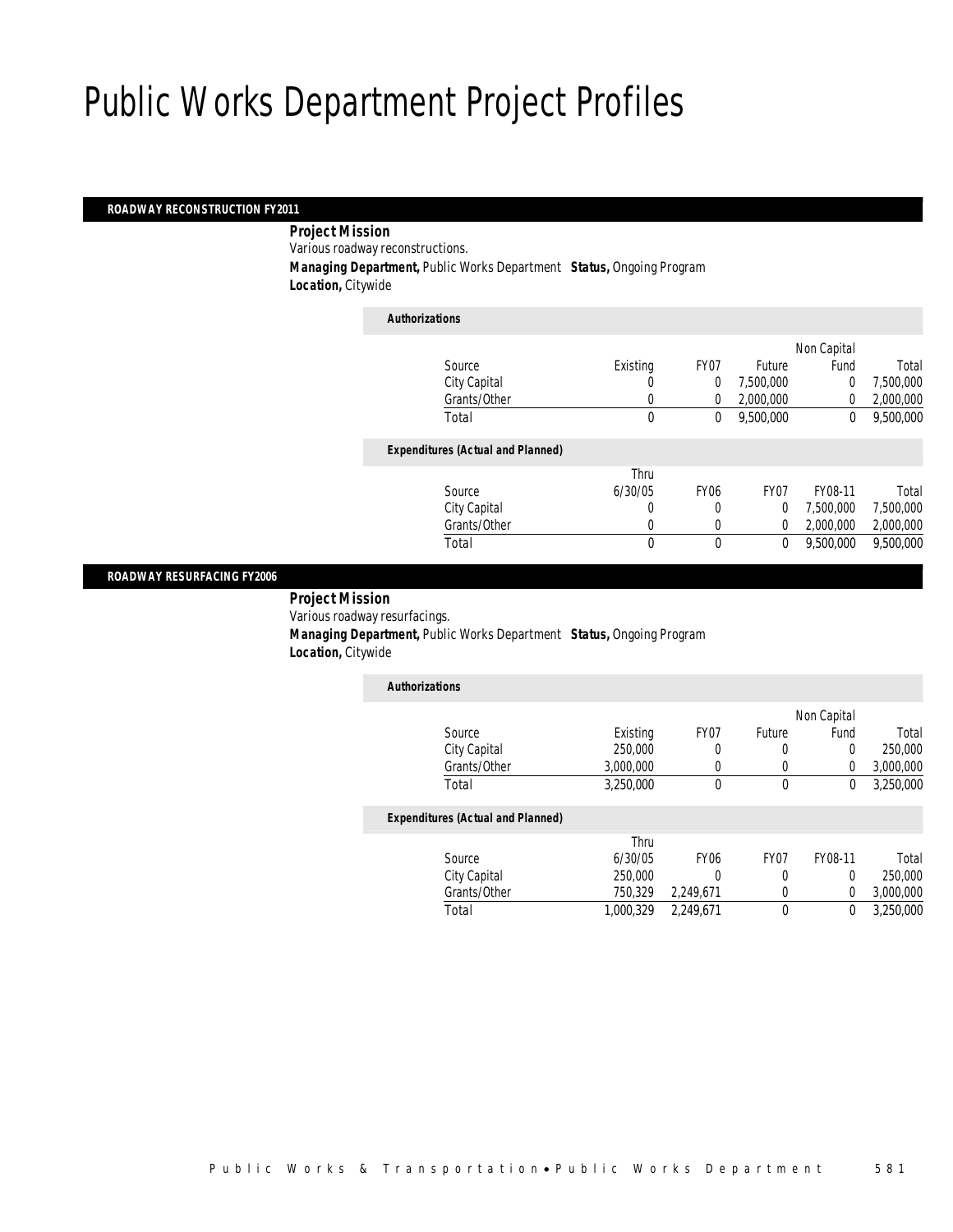#### *ROADWAY RESURFACING FY2007*

 *Project Mission* Various roadway resurfacings. *Managing Department,* Public Works Department *Status,* Ongoing Program *Location,* Citywide

| <b>Authorizations</b>                    |           |                  |           |             |           |
|------------------------------------------|-----------|------------------|-----------|-------------|-----------|
|                                          |           |                  |           | Non Capital |           |
| Source                                   | Existing  | FY07             | Future    | Fund        | Total     |
| City Capital                             | 250,000   | 0                | 0         | 0           | 250,000   |
| Grants/Other                             | 3.000.000 | 0                | 0         | 0           | 3,000,000 |
| Total                                    | 3,250,000 | 0                | 0         | 0           | 3,250,000 |
| <b>Expenditures (Actual and Planned)</b> |           |                  |           |             |           |
|                                          | Thru      |                  |           |             |           |
| Source                                   | 6/30/05   | FY <sub>06</sub> | FY07      | FY08-11     | Total     |
| City Capital                             | 0         | $\Omega$         | 250,000   | $\theta$    | 250,000   |
| Grants/Other                             | 0         | 500,000          | 2,500,000 | 0           | 3,000,000 |
| Total                                    | 0         | 500,000          | 2,750,000 | 0           | 3.250.000 |

#### *ROADWAY RESURFACING FY2008*

 *Project Mission* Various roadway resurfacings. *Managing Department,* Public Works Department *Status,* Ongoing Program *Location,* Citywide

| <b>Authorizations</b> |          |      |           |             |           |
|-----------------------|----------|------|-----------|-------------|-----------|
|                       |          |      |           | Non Capital |           |
| Source                | Existing | FY07 | Future    | Fund        | Total     |
| City Capital          |          |      | 250,000   |             | 250,000   |
| Grants/Other          |          |      | 3,000,000 |             | 3,000,000 |
| Total                 |          |      | 3,250,000 |             | 3,250,000 |

|              | Thru    |                  |      |           |           |
|--------------|---------|------------------|------|-----------|-----------|
| Source       | 6/30/05 | FY <sub>06</sub> | FY07 | FY08-11   | Total     |
| City Capital |         |                  |      | 250,000   | 250,000   |
| Grants/Other |         |                  |      | 3,000,000 | 3.000.000 |
| Total        |         |                  |      | 3,250,000 | 3.250.000 |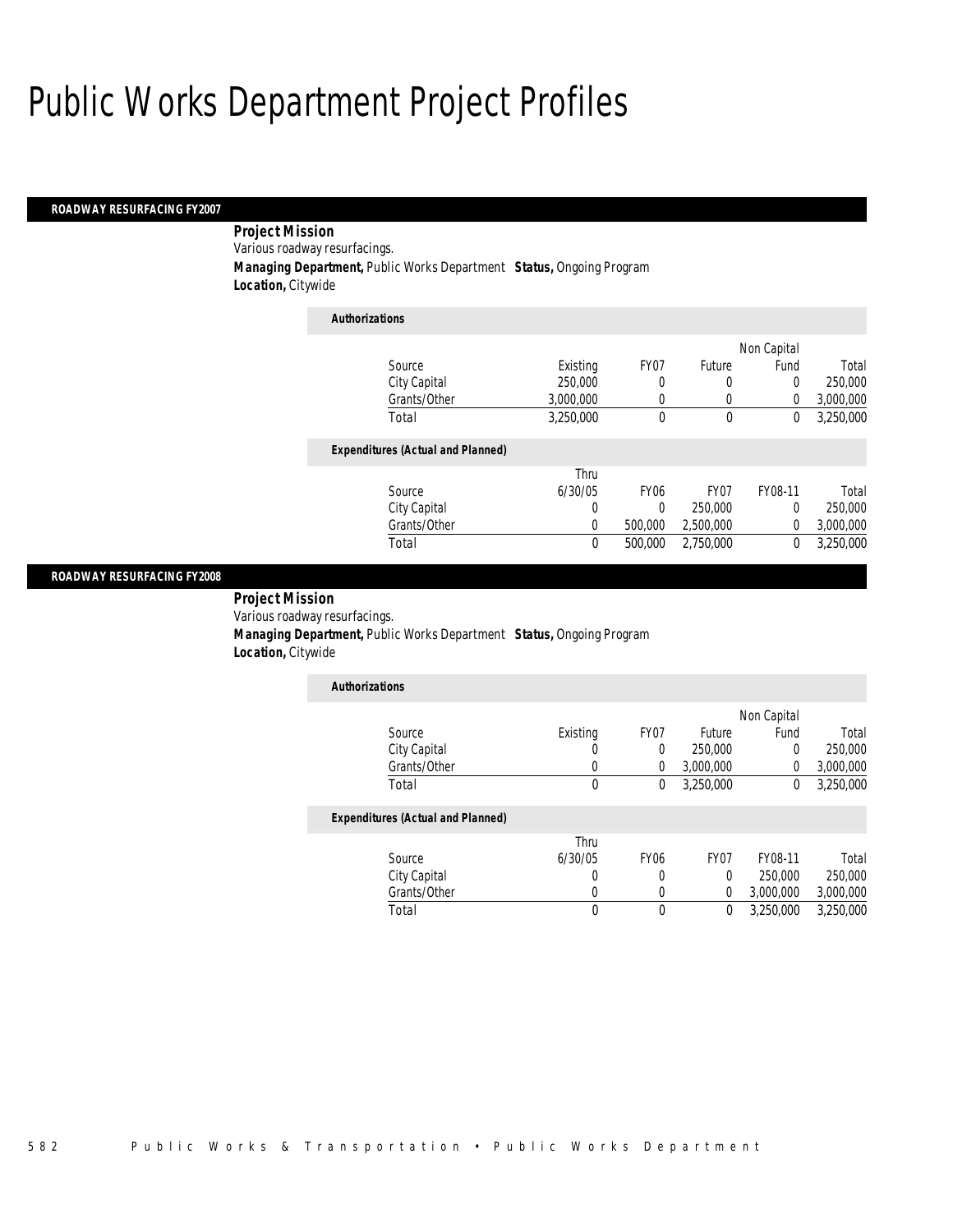## *ROADWAY RESURFACING FY2009*

 *Project Mission* Various roadway resurfacings.

*Managing Department,* Public Works Department *Status,* Ongoing Program

*Location,* Citywide

| <b>Authorizations</b>                    |          |                |                  |             |           |
|------------------------------------------|----------|----------------|------------------|-------------|-----------|
|                                          |          |                |                  | Non Capital |           |
| Source                                   | Existing | FY07           | Future           | Fund        | Total     |
| City Capital                             | 0        | $\overline{0}$ | 250,000          | 0           | 250,000   |
| Grants/Other                             | 0        | $\Omega$       | 3,000,000        | $\Omega$    | 3,000,000 |
| Total                                    | 0        | 0              | 3,250,000        | 0           | 3,250,000 |
| <b>Expenditures (Actual and Planned)</b> |          |                |                  |             |           |
|                                          | Thru     |                |                  |             |           |
| Source                                   | 6/30/05  | <b>FY06</b>    | FY <sub>07</sub> | FY08-11     | Total     |
| City Capital                             | 0        | 0              | $\Omega$         | 250,000     | 250,000   |
| Grants/Other                             | 0        | 0              | $\theta$         | 3,000,000   | 3,000,000 |
| Total                                    | $\theta$ | $\theta$       | 0                | 3,250,000   | 3,250,000 |
|                                          |          |                |                  |             |           |

#### *ROADWAY RESURFACING FY2010*

 *Project Mission* Various roadway resurfacings. *Managing Department,* Public Works Department *Status,* Ongoing Program *Location,* Citywide

| <b>Authorizations</b>                    |          |      |           |             |           |
|------------------------------------------|----------|------|-----------|-------------|-----------|
|                                          |          |      |           | Non Capital |           |
| Source                                   | Existing | FY07 | Future    | Fund        | Total     |
| City Capital                             | 0        |      | 250,000   |             | 250,000   |
| Grants/Other                             |          |      | 3,000,000 |             | 3,000,000 |
| Total                                    | 0        |      | 3.250.000 |             | 3,250,000 |
| <b>Expenditures (Actual and Planned)</b> |          |      |           |             |           |

|              | Thru    |      |                  |           |           |
|--------------|---------|------|------------------|-----------|-----------|
| Source       | 6/30/05 | FY06 | FY <sub>07</sub> | FY08-11   | Total     |
| City Capital |         |      |                  | 250,000   | 250,000   |
| Grants/Other |         |      |                  | 3,000,000 | 3,000,000 |
| Total        |         |      |                  | 3.250.000 | 3,250,000 |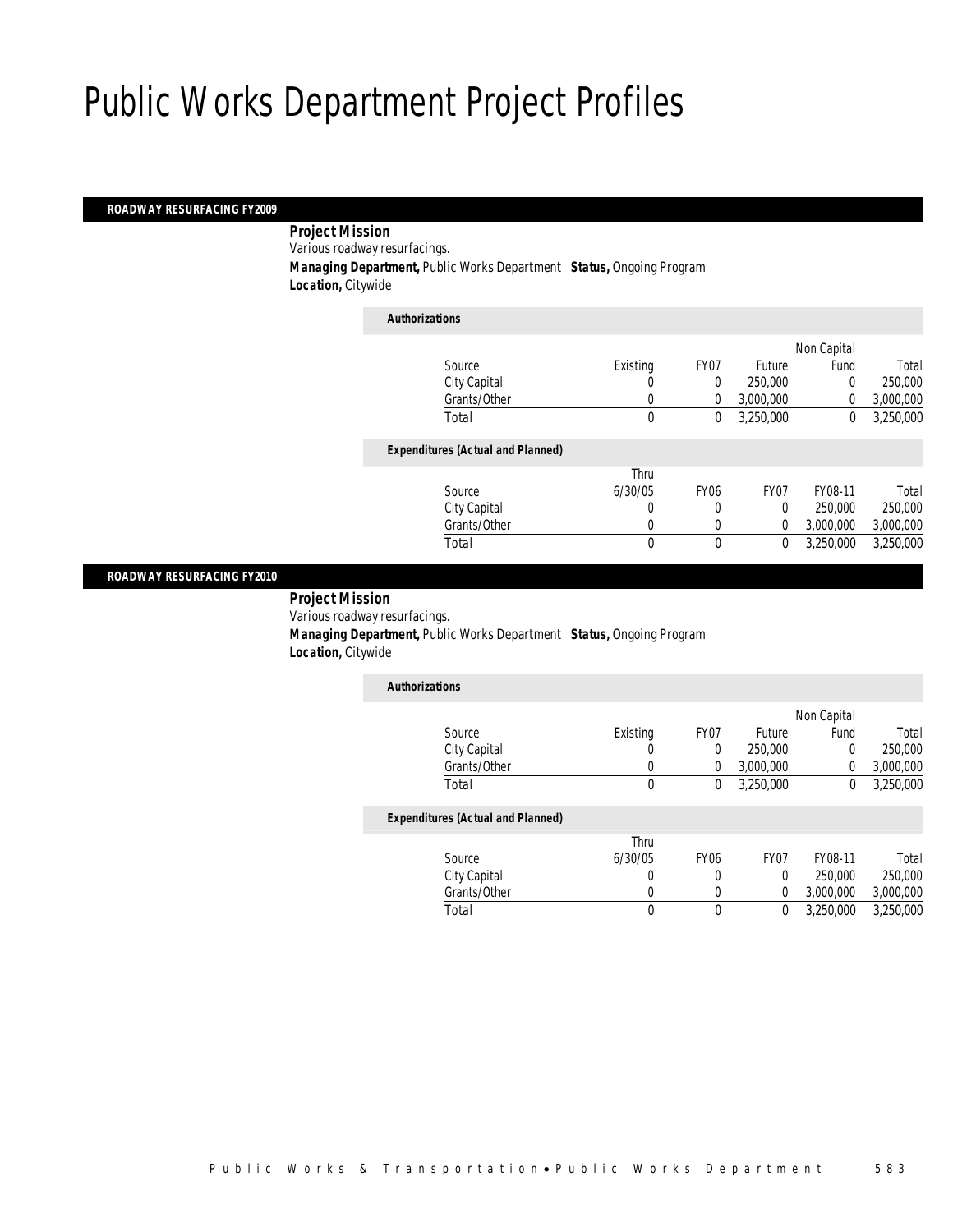#### *ROADWAY RESURFACING FY2011*

 *Project Mission* Various roadway resurfacings. *Managing Department,* Public Works Department *Status,* Ongoing Program *Location,* Citywide

| Existing | FY07             | Future           | Fund      | Total       |
|----------|------------------|------------------|-----------|-------------|
| 0        | 0                | 250,000          | 0         | 250,000     |
| 0        | 0                | 3,000,000        | 0         | 3,000,000   |
| $\theta$ | 0                | 3,250,000        | 0         | 3,250,000   |
|          |                  |                  |           |             |
| Thru     |                  |                  |           |             |
| 6/30/05  | FY <sub>06</sub> | FY <sub>07</sub> | FY08-11   | Total       |
| 0        | 0                | 0                | 250,000   | 250,000     |
| 0        | 0                | 0                | 3,000,000 | 3,000,000   |
| 0        | 0                | 0                | 3.250.000 | 3.250.000   |
|          |                  |                  |           | Non Capital |

### *ROADWAY UTILITY RESTORATION FY2006*

*Project Mission* 

Repair and pave roadway damaged by utility companies.

*Managing Department,* Public Works Department *Status,* Ongoing Program

*Location,* Citywide

| <b>Authorizations</b> |          |      |        |             |           |
|-----------------------|----------|------|--------|-------------|-----------|
|                       |          |      |        | Non Capital |           |
| Source                | Existing | FY07 | Future | Fund        | Total     |
| City Capital          |          |      |        |             |           |
| Grants/Other          | 750.000  |      |        | 6,000,000   | 6,750,000 |
| Total                 | 750,000  |      |        | 6,000,000   | 6.750.000 |

|              | Thru    |         |      |         |         |
|--------------|---------|---------|------|---------|---------|
| Source       | 6/30/05 | FY06    | FY07 | FY08-11 | Total   |
| City Capital |         |         |      |         |         |
| Grants/Other |         | 750.000 |      |         | 750,000 |
| Total        |         | 750.000 |      |         | 750.000 |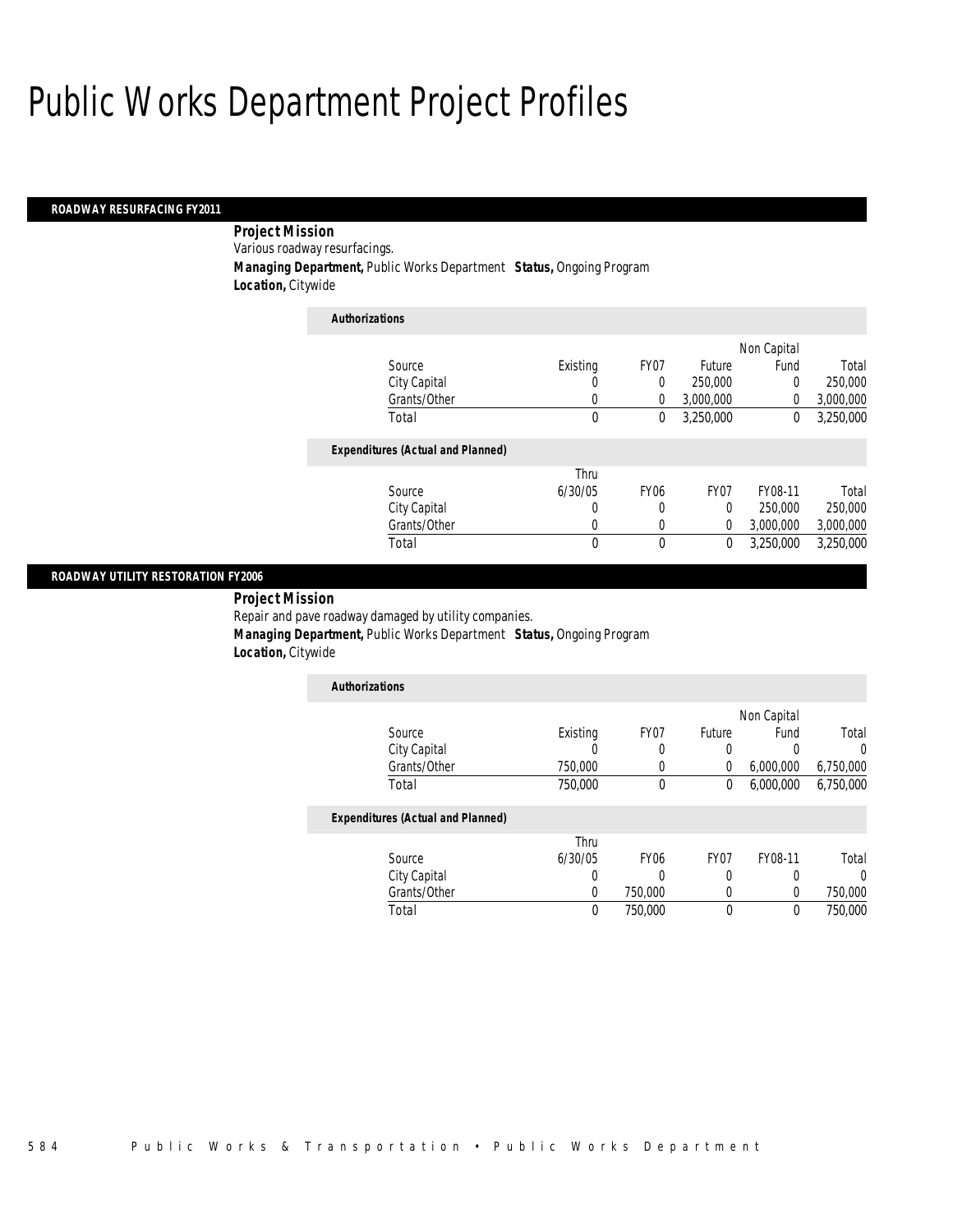### *ROADWAY UTILITY RESTORATION FY2007*

*Project Mission* 

Repair and pave roadway damaged by utility companies. *Managing Department,* Public Works Department *Status,* Ongoing Program *Location,* Citywide

| <b>Authorizations</b>                    |              |             |                |             |           |
|------------------------------------------|--------------|-------------|----------------|-------------|-----------|
|                                          |              |             |                | Non Capital |           |
| Source                                   | Existing     | FY07        | Future         | Fund        | Total     |
| City Capital                             | 0            | 0           | 0              |             | 0         |
| Grants/Other                             | 500,000      | 0           | $\overline{0}$ | 6,000,000   | 6,500,000 |
| Total                                    | 500,000      | 0           | 0              | 6.000.000   | 6,500,000 |
| <b>Expenditures (Actual and Planned)</b> |              |             |                |             |           |
|                                          | Thru         |             |                |             |           |
| Source                                   | 6/30/05      | <b>FY06</b> | FY07           | FY08-11     | Total     |
| City Capital                             | 0            | 0           | 0              | U           | $\Omega$  |
| Grants/Other                             | 0            | 0           | 500,000        | 0           | 500,000   |
| Total                                    | $\mathbf{0}$ | 0           | 500,000        | 0           | 500,000   |
|                                          |              |             |                |             |           |

### *ROADWAY UTILITY RESTORATION FY2008*

 *Project Mission* Repair and pave roadway damaged by utility companies. *Managing Department,* Public Works Department *Status,* Ongoing Program *Location,* Citywide

| <b>Authorizations</b>                    |          |                  |         |             |           |
|------------------------------------------|----------|------------------|---------|-------------|-----------|
|                                          |          |                  |         | Non Capital |           |
| Source                                   | Existing | FY07             | Future  | Fund        | Total     |
| City Capital                             |          | 0                | 0       | 0           |           |
| Grants/Other                             |          | 0                | 500,000 | 6,000,000   | 6,500,000 |
| Total                                    | 0        | 0                | 500,000 | 6,000,000   | 6,500,000 |
| <b>Expenditures (Actual and Planned)</b> |          |                  |         |             |           |
|                                          | Thru     |                  |         |             |           |
| Source                                   | 6/30/05  | FY <sub>06</sub> | FY07    | FY08-11     | Total     |

Total 0 0 0 500,000 500,000

City Capital  $\begin{array}{cccccccc} \text{City Capital} & & & 0 & & 0 & & 0 & & 0 \\ \text{Grants/Other} & & & & 0 & & 0 & & 0 & & 500,000 \end{array}$ 

|  | Public Works & Transportation•Public Works Department |  | 585 |
|--|-------------------------------------------------------|--|-----|

Grants/Other 0 0 0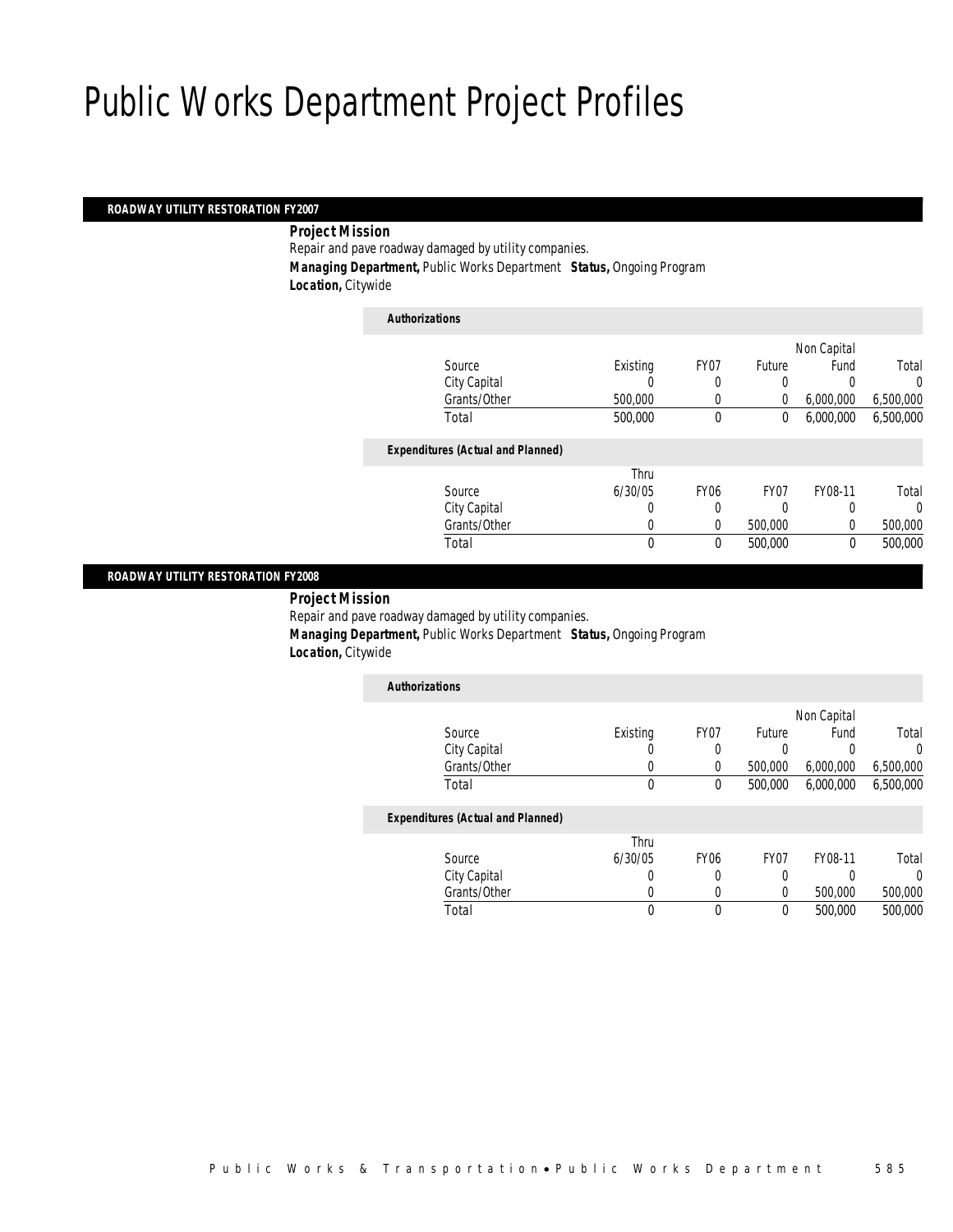## *ROADWAY UTILITY RESTORATION FY2009*

## *Project Mission*

Repair and pave roadway damaged by utility companies. *Managing Department,* Public Works Department *Status,* Ongoing Program *Location,* Citywide

| <i><b>AUINOFIZATIONS</b></i>             |             |                  |             |           |           |  |  |  |
|------------------------------------------|-------------|------------------|-------------|-----------|-----------|--|--|--|
|                                          |             |                  | Non Capital |           |           |  |  |  |
| Source                                   | Existing    | FY07             | Future      | Fund      | Total     |  |  |  |
| City Capital                             | U           | 0                | 0           | 0         | $\Omega$  |  |  |  |
| Grants/Other                             | 0           | 0                | 500,000     | 6,000,000 | 6,500,000 |  |  |  |
| Total                                    | $\mathbf 0$ | 0                | 500,000     | 6,000,000 | 6,500,000 |  |  |  |
| <b>Expenditures (Actual and Planned)</b> |             |                  |             |           |           |  |  |  |
|                                          | Thru        |                  |             |           |           |  |  |  |
| Source                                   | 6/30/05     | FY <sub>06</sub> | FY07        | FY08-11   | Total     |  |  |  |
| City Capital                             | 0           | 0                | 0           | 0         | $\Omega$  |  |  |  |
| Grants/Other                             | 0           | 0                | 0           | 500,000   | 500,000   |  |  |  |
| Total                                    | 0           | 0                | 0           | 500,000   | 500,000   |  |  |  |

### *ROADWAY UTILITY RESTORATION FY2010*

*Project Mission* 

Repair and pave roadway damaged by utility companies.

*Authorizations*

*Managing Department,* Public Works Department *Status,* Ongoing Program

*Location,* Citywide

| <b>Authorizations</b> |          |      |         |             |           |
|-----------------------|----------|------|---------|-------------|-----------|
|                       |          |      |         | Non Capital |           |
| Source                | Existing | FY07 | Future  | Fund        | Total     |
| City Capital          |          |      |         |             |           |
| Grants/Other          |          |      | 500,000 | 6,000,000   | 6,500,000 |
| Total                 | 0        |      | 500,000 | 6.000.000   | 6,500,000 |

|              | Thru    |      |      |         |         |
|--------------|---------|------|------|---------|---------|
| Source       | 6/30/05 | FY06 | FY07 | FY08-11 | Total   |
| City Capital |         |      |      |         |         |
| Grants/Other |         |      |      | 500,000 | 500,000 |
| Total        |         |      |      | 500,000 | 500,000 |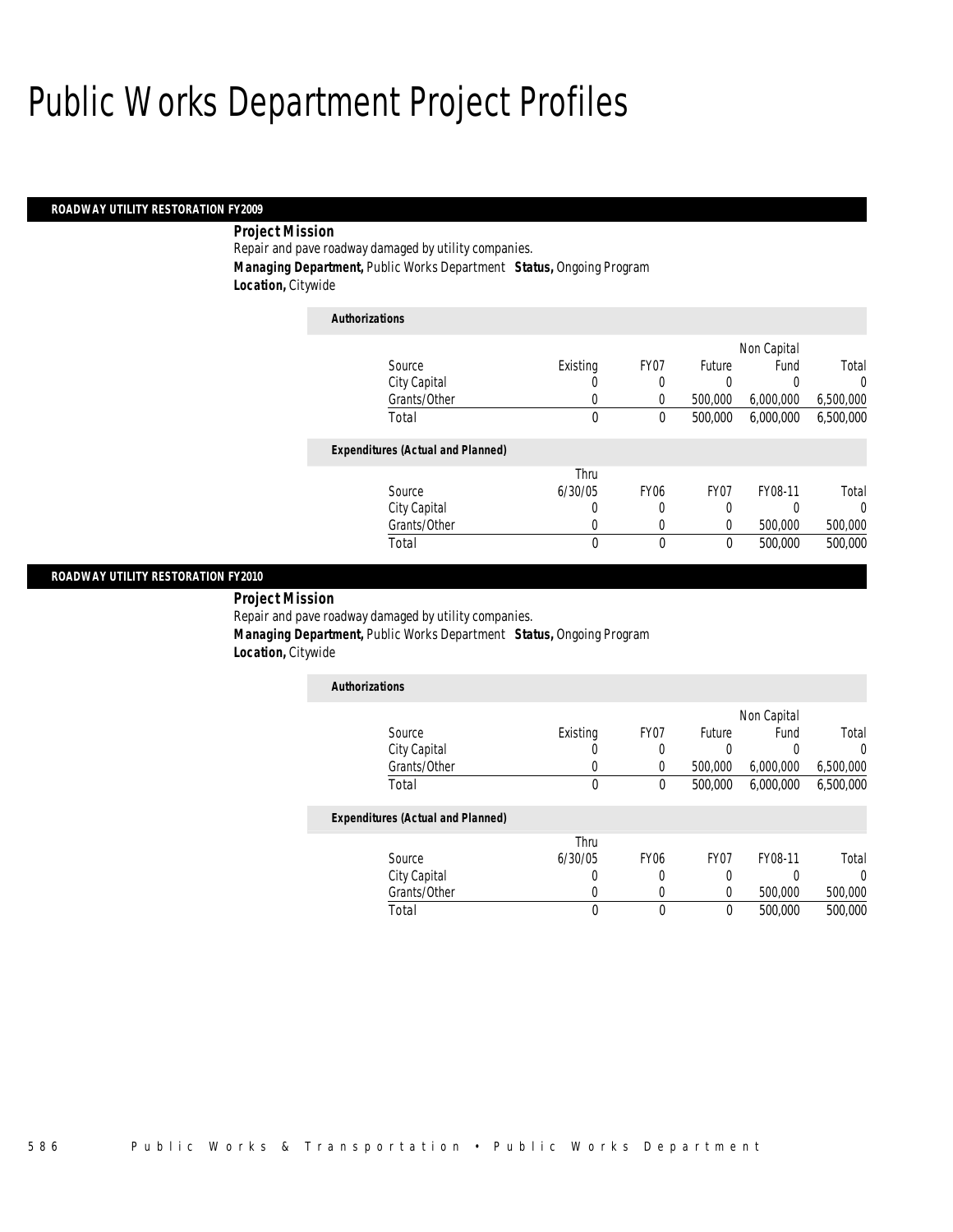## *ROADWAY UTILITY RESTORATION FY2011*

*Project Mission* 

Repair and pave roadway damaged by utility companies. *Managing Department,* Public Works Department *Status,* Ongoing Program *Location,* Citywide

| <b>Authorizations</b> |                                          |          |             |                |             |           |
|-----------------------|------------------------------------------|----------|-------------|----------------|-------------|-----------|
|                       |                                          |          |             |                | Non Capital |           |
|                       | Source                                   | Existing | FY07        | Future         | Fund        | Total     |
|                       | City Capital                             |          | 0           | 0              |             | 0         |
|                       | Grants/Other                             | 0        | 0           | 500,000        | 6,000,000   | 6,500,000 |
|                       | Total                                    | 0        | 0           | 500,000        | 6,000,000   | 6,500,000 |
|                       | <b>Expenditures (Actual and Planned)</b> |          |             |                |             |           |
|                       |                                          | Thru     |             |                |             |           |
|                       | Source                                   | 6/30/05  | <b>FY06</b> | FY07           | FY08-11     | Total     |
|                       | City Capital                             | 0        | O           | 0              |             | $\Omega$  |
|                       | Grants/Other                             | 0        | 0           | $\overline{0}$ | 500,000     | 500,000   |
|                       | Total                                    | 0        | 0           | $\mathbf 0$    | 500,000     | 500,000   |

### *SARATOGA STREET BRIDGE*

*Project Mission* 

Complete design and engineering analysis for bridge rehabilitation. The Town of Winthrop will share is the design costs. State and Federal construction Funding anticipated.

*Managing Department,* Public Works Department *Status,* In Design *Location,* East Boston

| Existing | FY <sub>07</sub> | Future           | Fund      | Total       |
|----------|------------------|------------------|-----------|-------------|
| 235,000  | 0                | 0                | 0         | 235,000     |
| 70,000   | 0                | 0                | 4,000,000 | 4,070,000   |
| 305,000  | 0                | 0                | 4.000.000 | 4.305.000   |
|          |                  |                  |           |             |
| Thru     |                  |                  |           |             |
| 6/30/05  | FY <sub>06</sub> | FY <sub>07</sub> | FY08-11   | Total       |
| 95.101   | 20.000           | 119.899          | 0         | 235,000     |
| 0        | 0                | 70,000           | 0         | 70,000      |
| 95.101   | 20,000           | 189.899          | 0         | 305,000     |
|          |                  |                  |           | Non Capital |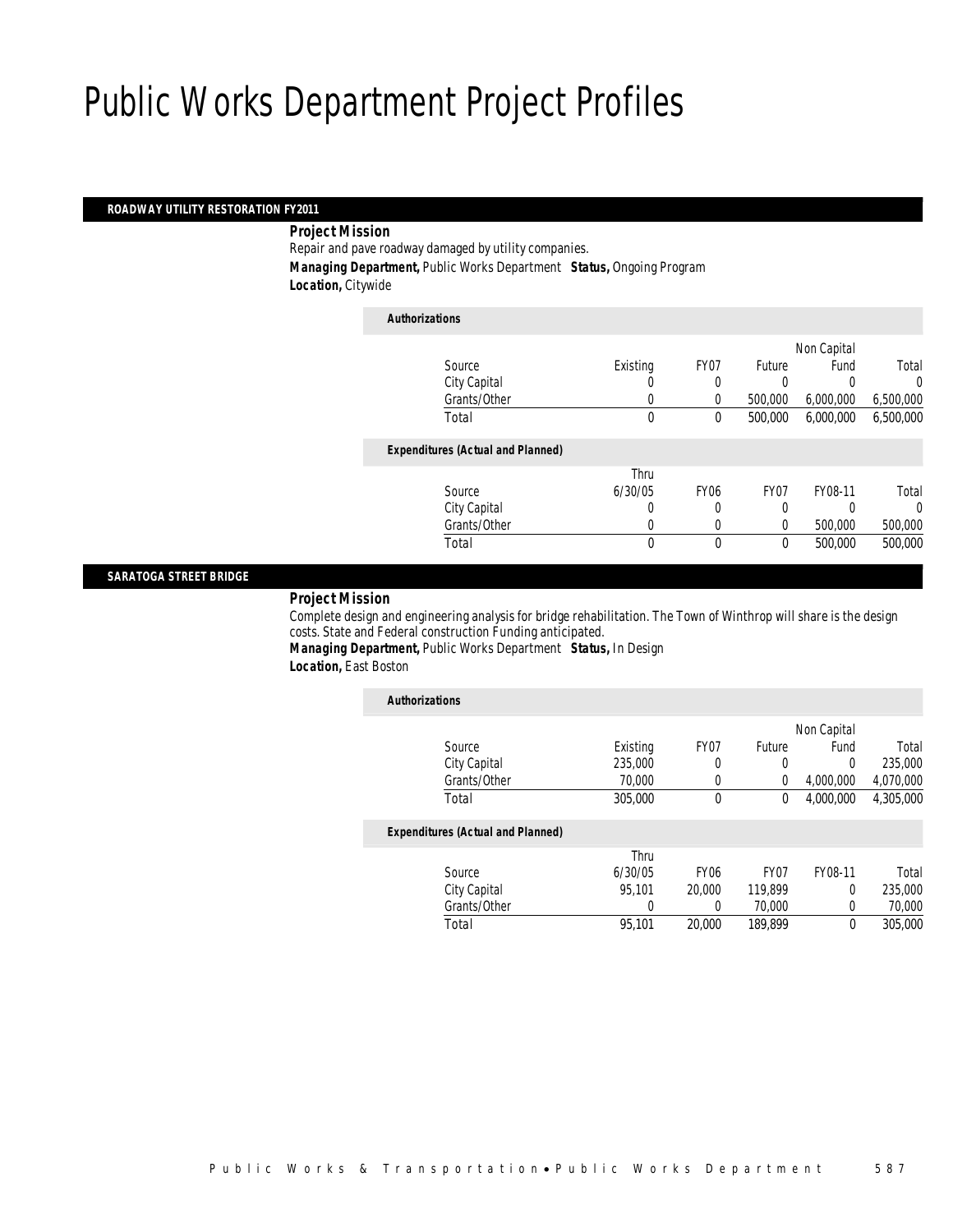#### *SCOLLAY SQUARE*

## *Project Mission*

Reconstruct Scollay Square in conjunction with MBTA project at Government Center station. *Managing Department,* Public Works Department *Status,* To Be Scheduled *Location,* Central Business District

| <b>Authorizations</b>                    |           |                  |                  |             |           |
|------------------------------------------|-----------|------------------|------------------|-------------|-----------|
|                                          |           |                  |                  | Non Capital |           |
| Source                                   | Existing  | FY07             | Future           | Fund        | Total     |
| City Capital                             | 2.000.000 | 100,000          | 0                | 0           | 2,100,000 |
| Grants/Other                             | 0         | 0                | 0                | 0           | 0         |
| Total                                    | 2,000,000 | 100,000          | $\mathbf 0$      | $\theta$    | 2,100,000 |
| <b>Expenditures (Actual and Planned)</b> |           |                  |                  |             |           |
|                                          | Thru      |                  |                  |             |           |
| Source                                   | 6/30/05   | FY <sub>06</sub> | FY <sub>07</sub> | FY08-11     | Total     |
| City Capital                             | 0         | 0                | 100,000          | 2,000,000   | 2.100.000 |
| Grants/Other                             | 0         | 0                | 0                |             | $\Omega$  |
| Total                                    | 0         | 0                | 100,000          | 2,000,000   | 2.100.000 |

### *SIDEWALK RECONSTRUCTION FY2006*

*Project Mission* 

Various sidewalk repairs and reconstruction.

*Managing Department,* Public Works Department *Status,* Ongoing Program

*Location,* Citywide

| Authorizations |           |      |        |             |           |
|----------------|-----------|------|--------|-------------|-----------|
|                |           |      |        | Non Capital |           |
| Source         | Existing  | FY07 | Future | Fund        | Total     |
| City Capital   |           |      |        |             |           |
| Grants/Other   | 2,100,000 |      |        |             | 2,100,000 |
| Total          | 2,100,000 |      | 0      |             | 2,100,000 |

|              | Thru    |           |                  |         |           |
|--------------|---------|-----------|------------------|---------|-----------|
| Source       | 6/30/05 | FY06      | FY <sub>07</sub> | FY08-11 | Total     |
| City Capital |         |           |                  |         |           |
| Grants/Other |         | 2,100,000 |                  |         | 2,100,000 |
| Total        |         | 2,100,000 |                  |         | 2,100,000 |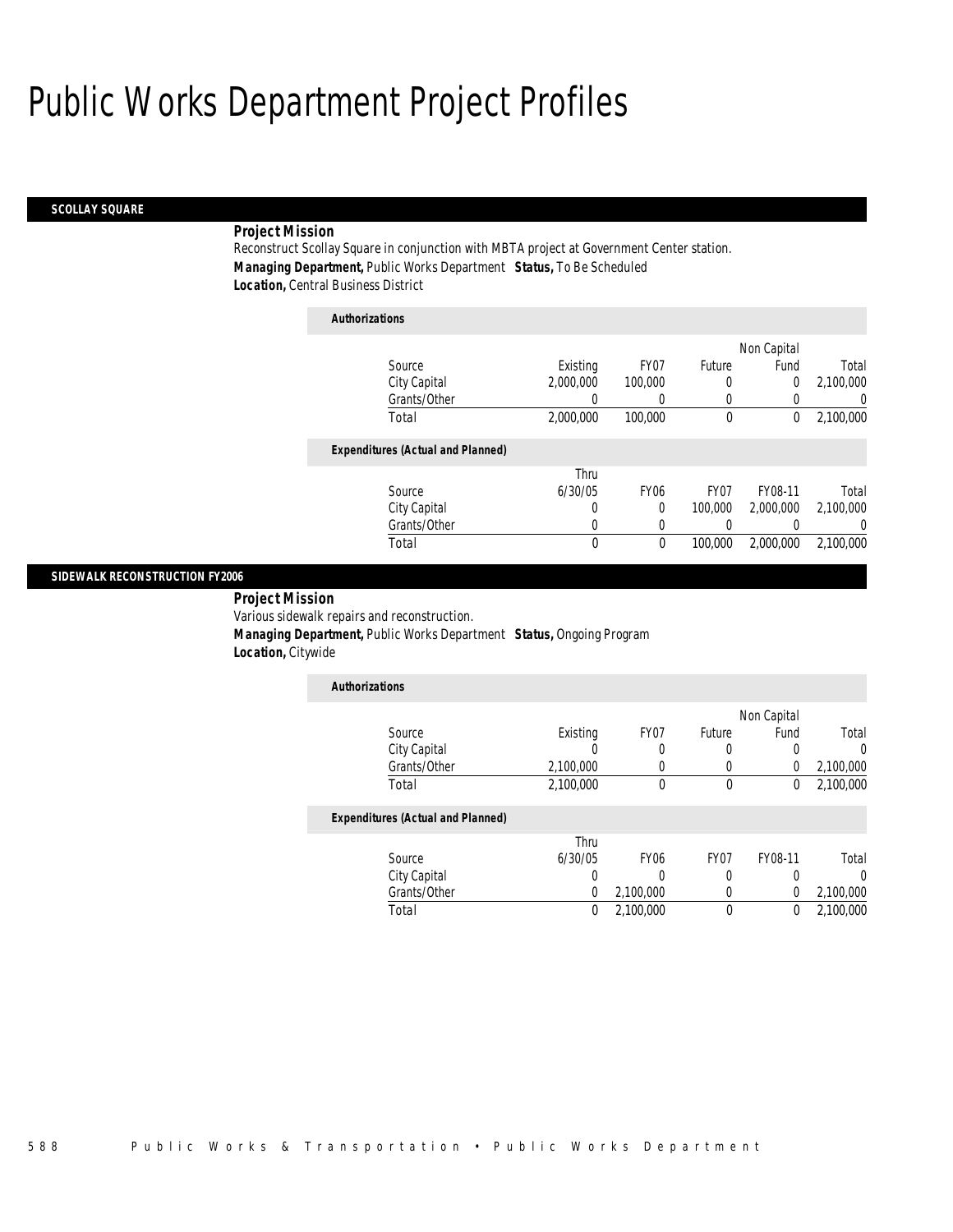### *SIDEWALK RECONSTRUCTION FY2007*

### *Project Mission*

Various sidewalk repairs and reconstruction.

*Managing Department,* Public Works Department *Status,* Ongoing Program

*Location,* Citywide

| <b>Authorizations</b>                    |             |             |             |             |           |
|------------------------------------------|-------------|-------------|-------------|-------------|-----------|
|                                          |             |             |             | Non Capital |           |
| Source                                   | Existing    | FY07        | Future      | Fund        | Total     |
| City Capital                             |             | 0           | 0           |             | 0         |
| Grants/Other                             | 2,100,000   |             | 0           | 0           | 2,100,000 |
| Total                                    | 2,100,000   | 0           | $\mathbf 0$ | 0           | 2,100,000 |
| <b>Expenditures (Actual and Planned)</b> |             |             |             |             |           |
|                                          | Thru        |             |             |             |           |
| Source                                   | 6/30/05     | <b>FY06</b> | FY07        | FY08-11     | Total     |
| City Capital                             | 0           |             | 0           | 0           | 0         |
| Grants/Other                             | $\Omega$    | 100,000     | 2,000,000   | 0           | 2,100,000 |
| Total                                    | $\mathbf 0$ | 100,000     | 2,000,000   | $\theta$    | 2,100,000 |
|                                          |             |             |             |             |           |

### *SIDEWALK RECONSTRUCTION FY2008*

*Project Mission* 

Various sidewalk repairs and reconstruction.

*Managing Department,* Public Works Department *Status,* Ongoing Program

*Location,* Citywide

| <b>Authorizations</b> |          |      |           |             |           |
|-----------------------|----------|------|-----------|-------------|-----------|
|                       |          |      |           | Non Capital |           |
| Source                | Existing | FY07 | Future    | Fund        | Total     |
| City Capital          |          |      |           |             | 0         |
| Grants/Other          | 0        |      | 2,100,000 |             | 2,100,000 |
| Total                 | 0        |      | 2,100,000 |             | 2,100,000 |

|              | Thru    |      |                  |           |           |
|--------------|---------|------|------------------|-----------|-----------|
| Source       | 6/30/05 | FY06 | FY <sub>07</sub> | FY08-11   | Total     |
| City Capital |         |      |                  |           |           |
| Grants/Other |         |      |                  | 2.100.000 | 2,100,000 |
| Total        |         |      |                  | 2.100.000 | 2,100,000 |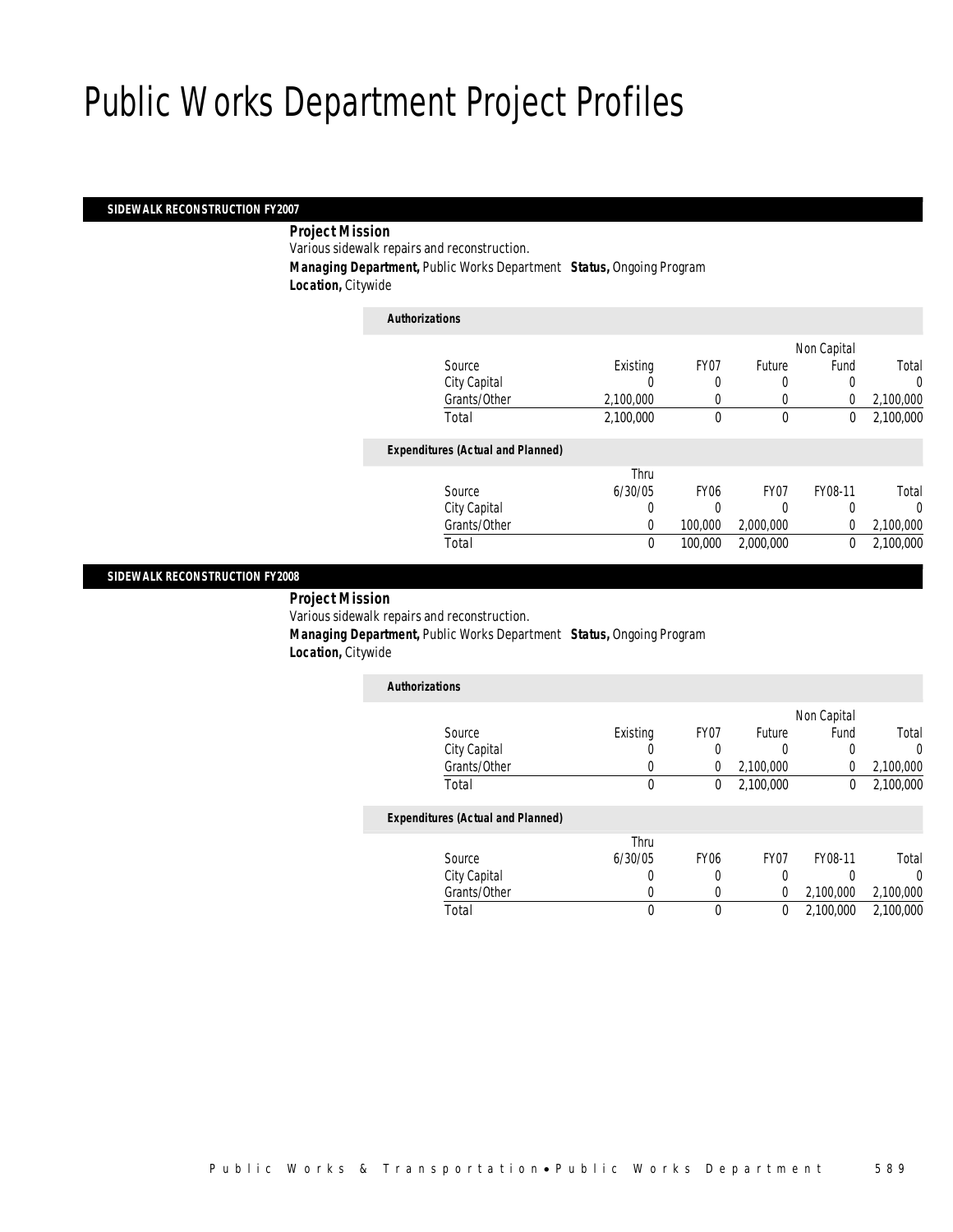### *SIDEWALK RECONSTRUCTION FY2009*

## *Project Mission*

Various sidewalk repairs and reconstruction.

*Managing Department,* Public Works Department *Status,* Ongoing Program

*Location,* Citywide

| <b>Authorizations</b>                    |          |                  |           |             |           |
|------------------------------------------|----------|------------------|-----------|-------------|-----------|
|                                          |          |                  |           | Non Capital |           |
| Source                                   | Existing | FY07             | Future    | Fund        | Total     |
| City Capital                             | U        | 0                | 0         | 0           | $\Omega$  |
| Grants/Other                             | 0        | 0                | 2,100,000 | 0           | 2,100,000 |
| Total                                    | 0        | 0                | 2,100,000 | 0           | 2,100,000 |
| <b>Expenditures (Actual and Planned)</b> |          |                  |           |             |           |
|                                          | Thru     |                  |           |             |           |
| Source                                   | 6/30/05  | FY <sub>06</sub> | FY07      | FY08-11     | Total     |
| City Capital                             | 0        | 0                | 0         | 0           | $\Omega$  |
| Grants/Other                             | 0        | 0                | 0         | 2,100,000   | 2,100,000 |
| Total                                    | 0        | 0                | 0         | 2,100,000   | 2,100,000 |

### *SIDEWALK RECONSTRUCTION FY2010*

*Project Mission* 

Various sidewalk repairs and reconstruction.

*Managing Department,* Public Works Department *Status,* Ongoing Program

*Location,* Citywide

| <b>Authorizations</b> |          |      |           |             |           |
|-----------------------|----------|------|-----------|-------------|-----------|
|                       |          |      |           | Non Capital |           |
| Source                | Existing | FY07 | Future    | Fund        | Total     |
| City Capital          |          |      |           |             |           |
| Grants/Other          |          |      | 2,100,000 |             | 2,100,000 |
| Total                 |          |      | 2,100,000 |             | 2,100,000 |

|        |              | Thru    |      |      |           |           |
|--------|--------------|---------|------|------|-----------|-----------|
| Source |              | 6/30/05 | FY06 | FY07 | FY08-11   | Total     |
|        | City Capital |         |      |      |           |           |
|        | Grants/Other |         |      |      | 2.100.000 | 2,100,000 |
| Total  |              |         |      |      | 2.100.000 | 2,100,000 |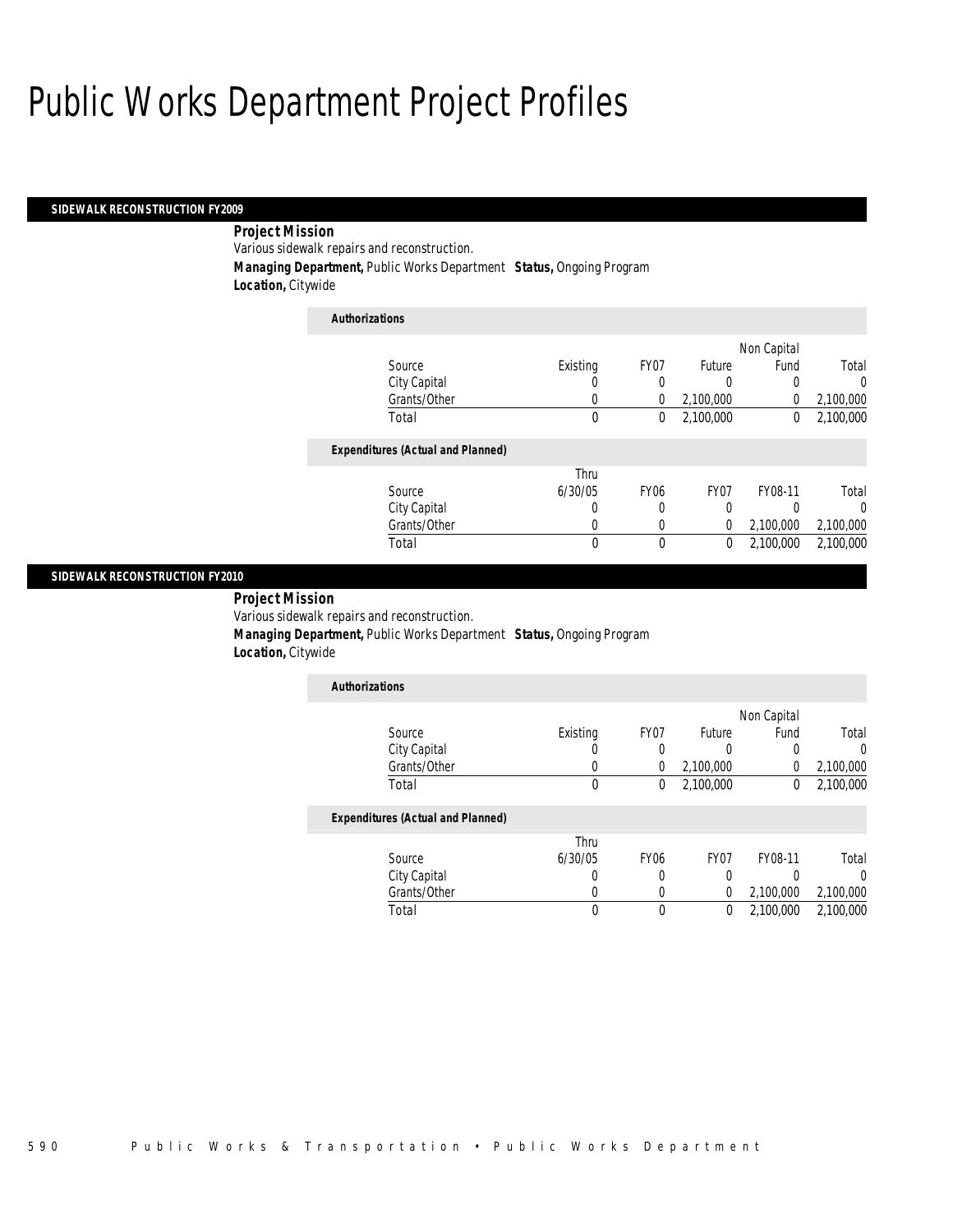### *SIDEWALK RECONSTRUCTION FY2011*

### *Project Mission*

Various sidewalk repairs and reconstruction.

*Managing Department,* Public Works Department *Status,* Ongoing Program

*Location,* Citywide

| <b>Authorizations</b>                    |          |             |                |             |           |
|------------------------------------------|----------|-------------|----------------|-------------|-----------|
|                                          |          |             |                | Non Capital |           |
| Source                                   | Existing | FY07        | Future         | Fund        | Total     |
| City Capital                             | 0        | 0           | 0              |             | 0         |
| Grants/Other                             | 0        | $\Omega$    | 2,100,000      | 0           | 2,100,000 |
| Total                                    | 0        | 0           | 2,100,000      | 0           | 2,100,000 |
| <b>Expenditures (Actual and Planned)</b> |          |             |                |             |           |
|                                          | Thru     |             |                |             |           |
| Source                                   | 6/30/05  | <b>FY06</b> | FY07           | FY08-11     | Total     |
| City Capital                             | 0        | 0           | 0              |             | 0         |
| Grants/Other                             | 0        | 0           | $\overline{0}$ | 2,100,000   | 2,100,000 |
| Total                                    | 0        | 0           | $\mathbf{0}$   | 2,100,000   | 2.100.000 |
|                                          |          |             |                |             |           |

### *SOUTH BOSTON MAINTENANCE YARD*

*Project Mission* 

Construct new garage and administration area.

*Managing Department,* Construction Management *Status,* To Be Scheduled

*Location,* South Boston

| <b>Authorizations</b>                    |          |                  |                  |             |         |
|------------------------------------------|----------|------------------|------------------|-------------|---------|
|                                          |          |                  |                  | Non Capital |         |
| Source                                   | Existing | FY07             | Future           | Fund        | Total   |
| City Capital                             | 224.000  | 0                | 0                | 0           | 224,000 |
| Grants/Other                             | 0        | 0                | 0                |             | U       |
| Total                                    | 224,000  | 0                | 0                | 0           | 224,000 |
| <b>Expenditures (Actual and Planned)</b> |          |                  |                  |             |         |
|                                          | Thru     |                  |                  |             |         |
| Source                                   | 6/30/05  | FY <sub>06</sub> | FY <sub>07</sub> | FY08-11     | Total   |
| City Capital                             | 30.779   | 0                | $\Omega$         | 193.221     | 224,000 |
| Grants/Other                             | 0        | 0                | 0                |             | 0       |
| Total                                    | 30.779   | 0                | 0                | 193,221     | 224,000 |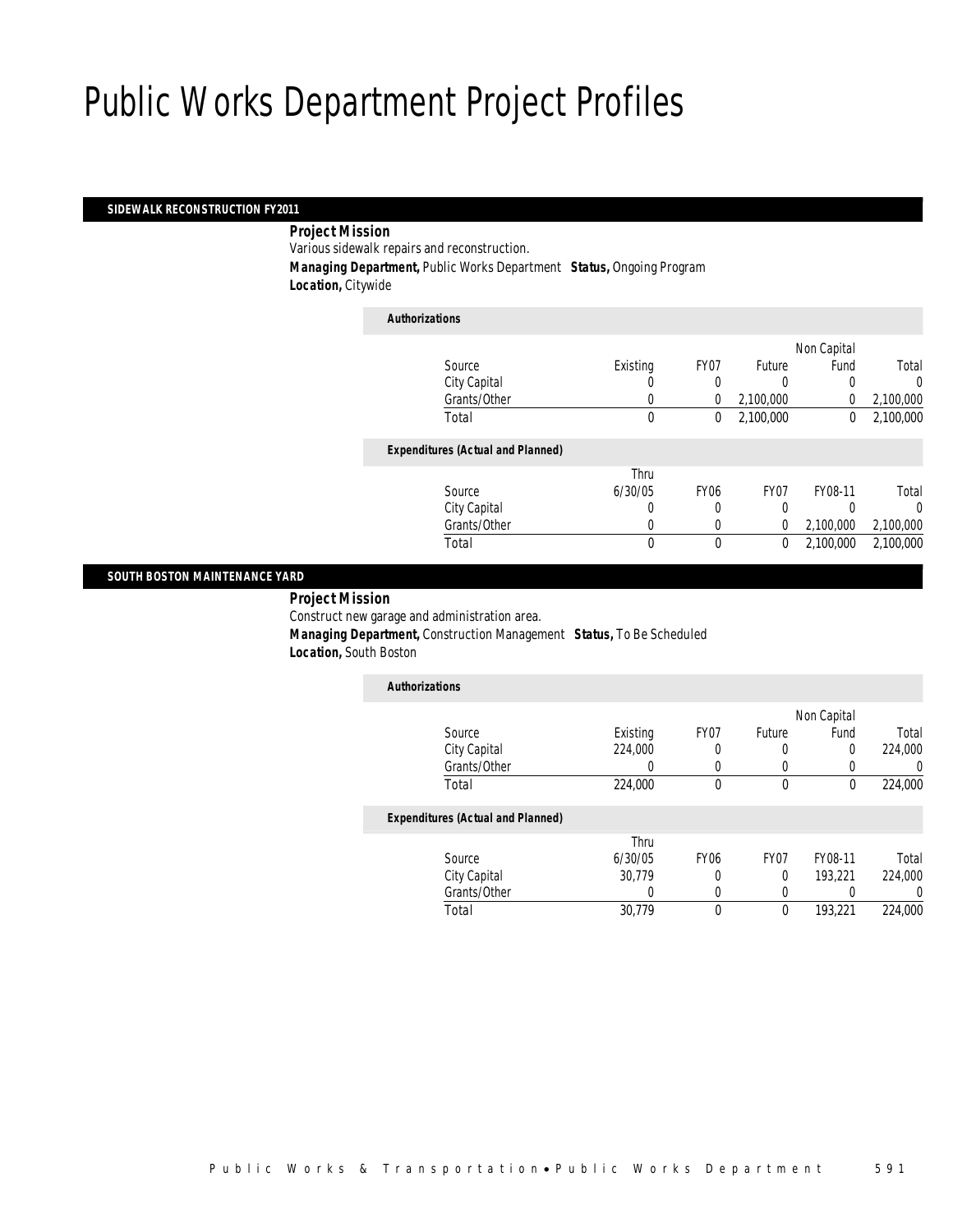### *ST. BOTOLPH STREET*

## *Project Mission*

Improvements on St. Botolph Street adjacent to Northeastern University Campus. *Managing Department,* Public Works Department *Status,* In Construction *Location,* Fenway/Kenmore

| <b>Authorizations</b>                    |          |                  |                  |             |         |
|------------------------------------------|----------|------------------|------------------|-------------|---------|
|                                          |          |                  |                  | Non Capital |         |
| Source                                   | Existing | FY <sub>07</sub> | Future           | Fund        | Total   |
| City Capital                             | 350,000  | 0                | 0                | $\Omega$    | 350,000 |
| Grants/Other                             | 479,750  | 0                | 0                | 0           | 479,750 |
| Total                                    | 829,750  | 0                | $\theta$         | $\theta$    | 829,750 |
| <b>Expenditures (Actual and Planned)</b> |          |                  |                  |             |         |
|                                          | Thru     |                  |                  |             |         |
| Source                                   | 6/30/05  | FY <sub>06</sub> | FY <sub>07</sub> | FY08-11     | Total   |
| City Capital                             | 0        | 350,000          | 0                | 0           | 350,000 |
| Grants/Other                             | 0        | 479,750          | 0                | $\Omega$    | 479,750 |
| Total                                    | 0        | 829.750          | $\mathbf 0$      | $\theta$    | 829.750 |

### *STREET LIGHTING INSTALLATION FY2006*

 *Project Mission* Installation of street lights in various locations. *Managing Department,* Public Works Department *Status,* Ongoing Program *Location,* Citywide

| <b>Authorizations</b> |           |      |        |             |           |
|-----------------------|-----------|------|--------|-------------|-----------|
|                       |           |      |        | Non Capital |           |
| Source                | Existing  | FY07 | Future | Fund        | Total     |
| City Capital          | 1,800,000 |      |        |             | 1,800,000 |
| Grants/Other          |           |      |        |             |           |
| Total                 | 1,800,000 |      |        |             | 1,800,000 |

|              | Thru    |                  |         |         |           |
|--------------|---------|------------------|---------|---------|-----------|
| Source       | 6/30/05 | FY <sub>06</sub> | FY07    | FY08-11 | Total     |
| City Capital |         | .000.000         | 800,000 |         | 1,800,000 |
| Grants/Other |         |                  |         |         |           |
| Total        |         | 1,000,000        | 800,000 |         | 1,800,000 |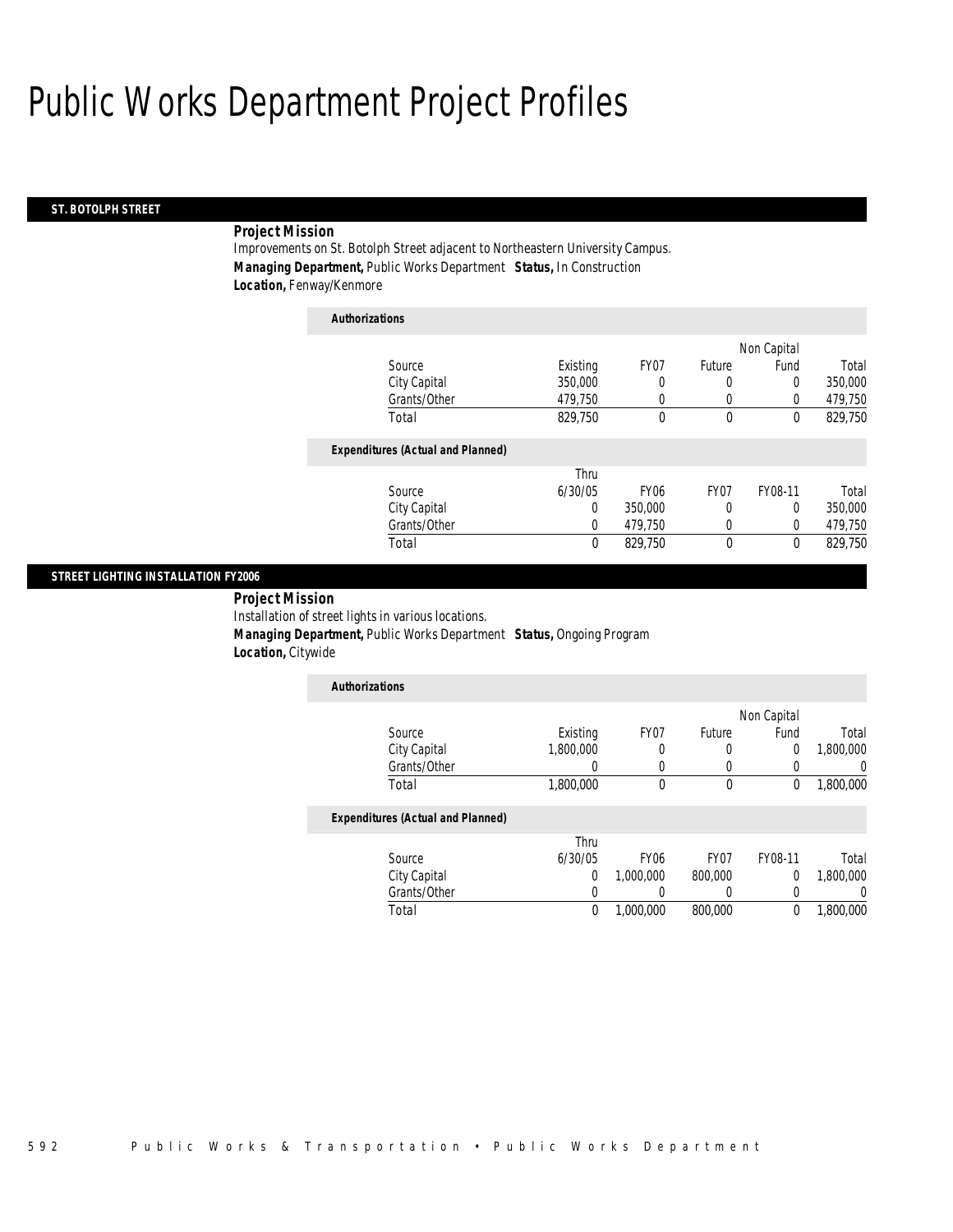## *STREET LIGHTING INSTALLATION FY2007*

### *Project Mission*

Installation of street lights in various locations.

*Managing Department,* Public Works Department *Status,* Ongoing Program

*Location,* Citywide

| <b>Authorizations</b>                    |          |                |             |             |           |
|------------------------------------------|----------|----------------|-------------|-------------|-----------|
|                                          |          |                |             | Non Capital |           |
| Source                                   | Existing | FY07           | Future      | Fund        | Total     |
| City Capital                             | 0        | 1.800.000      | 0           | 0           | 1,800,000 |
| Grants/Other                             | 0        |                | 0           |             | 0         |
| Total                                    | 0        | 1,800,000      | $\mathbf 0$ | 0           | 1,800,000 |
| <b>Expenditures (Actual and Planned)</b> |          |                |             |             |           |
|                                          | Thru     |                |             |             |           |
| Source                                   | 6/30/05  | <b>FY06</b>    | FY07        | FY08-11     | Total     |
| City Capital                             | 0        | $\overline{0}$ | 1,000,000   | 800,000     | 1,800,000 |
| Grants/Other                             | 0        |                | 0           |             | 0         |
| Total                                    | 0        | 0              | 1,000,000   | 800,000     | 1.800.000 |
|                                          |          |                |             |             |           |

### *STREET LIGHTING INSTALLATION FY2008*

*Project Mission* 

Installation of street lights in various locations.

*Managing Department,* Public Works Department *Status,* Ongoing Program

*Location,* Citywide

| <b>Authorizations</b> |          |      |           |             |           |
|-----------------------|----------|------|-----------|-------------|-----------|
|                       |          |      |           | Non Capital |           |
| Source                | Existing | FY07 | Future    | Fund        | Total     |
| City Capital          | U        | 0    | 1,800,000 |             | 1,800,000 |
| Grants/Other          |          |      |           |             | 0         |
| Total                 | 0        |      | 1,800,000 |             | 1,800,000 |
|                       |          |      |           |             |           |

| Thru    |              |                  |           |           |
|---------|--------------|------------------|-----------|-----------|
| 6/30/05 | <b>FY06</b>  | FY <sub>07</sub> | FY08-11   | Total     |
|         |              |                  | 1,800,000 | 1,800,000 |
|         |              |                  |           |           |
|         |              |                  | 1,800,000 | 1,800,000 |
|         | Grants/Other |                  |           |           |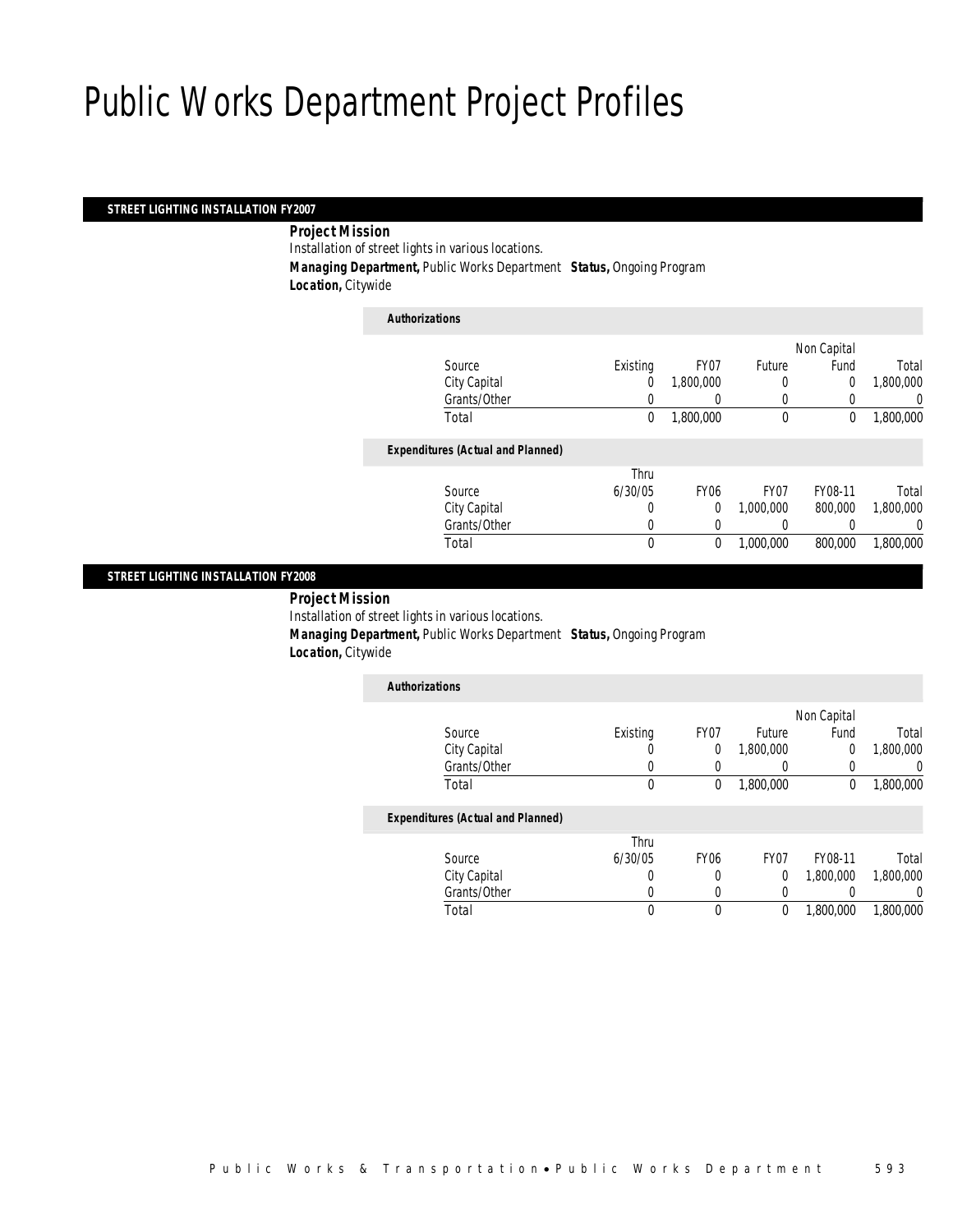### *STREET LIGHTING INSTALLATION FY2009*

## *Project Mission*

Installation of street lights in various locations.

*Managing Department,* Public Works Department *Status,* Ongoing Program

*Location,* Citywide

| <b>Authorizations</b>                    |          |                  |              |             |           |
|------------------------------------------|----------|------------------|--------------|-------------|-----------|
|                                          |          |                  |              | Non Capital |           |
| Source                                   | Existing | FY07             | Future       | Fund        | Total     |
| City Capital                             | U        | 0                | 2.000.000    | $\theta$    | 2,000,000 |
| Grants/Other                             | 0        | 0                |              |             | 0         |
| Total                                    | 0        | 0                | 2,000,000    | $\theta$    | 2,000,000 |
| <b>Expenditures (Actual and Planned)</b> |          |                  |              |             |           |
|                                          | Thru     |                  |              |             |           |
| Source                                   | 6/30/05  | FY <sub>06</sub> | FY07         | FY08-11     | Total     |
| City Capital                             | 0        | 0                | $\Omega$     | 2,000,000   | 2,000,000 |
| Grants/Other                             | O        | $\Omega$         |              |             | $\Omega$  |
| Total                                    | 0        | $\theta$         | $\mathbf{0}$ | 2,000,000   | 2,000,000 |

## *STREET LIGHTING INSTALLATION FY2010*

*Project Mission* 

Installation of street lights in various locations.

*Managing Department,* Public Works Department *Status,* Ongoing Program

*Location,* Citywide

| <b>Authorizations</b> |          |      |           |             |           |
|-----------------------|----------|------|-----------|-------------|-----------|
|                       |          |      |           | Non Capital |           |
| Source                | Existing | FY07 | Future    | Fund        | Total     |
| City Capital          | U        |      | 2,100,000 |             | 2,100,000 |
| Grants/Other          |          |      |           |             |           |
| Total                 |          |      | 2,100,000 |             | 2,100,000 |

|              | Thru    |      |      |           |           |
|--------------|---------|------|------|-----------|-----------|
| Source       | 6/30/05 | FY06 | FY07 | FY08-11   | Total     |
| City Capital |         |      |      | 2,100,000 | 2,100,000 |
| Grants/Other |         |      |      |           |           |
| Total        |         |      |      | 2.100.000 | 2,100,000 |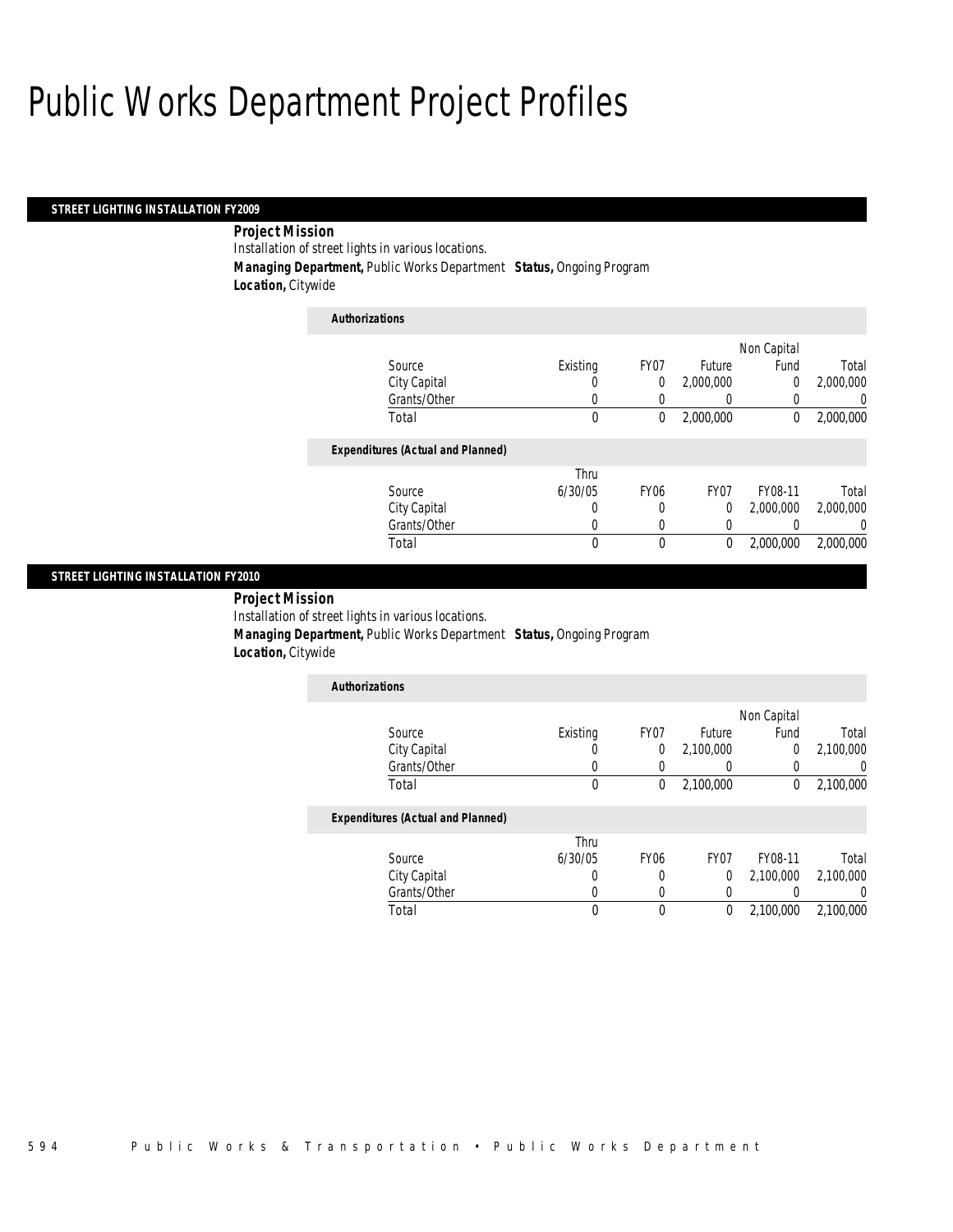## *STREET LIGHTING INSTALLATION FY2011*

### *Project Mission*

Installation of street lights in various locations.

*Managing Department,* Public Works Department *Status,* Ongoing Program

*Location,* Citywide

| <b>Authorizations</b>                    |          |                |                |             |           |
|------------------------------------------|----------|----------------|----------------|-------------|-----------|
|                                          |          |                |                | Non Capital |           |
| Source                                   | Existing | FY07           | Future         | Fund        | Total     |
| City Capital                             | 0        | $\overline{0}$ | 2,100,000      | 0           | 2,100,000 |
| Grants/Other                             | 0        |                |                |             | 0         |
| Total                                    | 0        | 0              | 2,100,000      | 0           | 2,100,000 |
| <b>Expenditures (Actual and Planned)</b> |          |                |                |             |           |
|                                          | Thru     |                |                |             |           |
| Source                                   | 6/30/05  | <b>FY06</b>    | FY07           | FY08-11     | Total     |
| City Capital                             | 0        | 0              | $\overline{0}$ | 2.100.000   | 2,100,000 |
| Grants/Other                             |          | 0              | 0              |             | 0         |
| Total                                    | 0        | 0              | $\mathbf 0$    | 2,100,000   | 2.100.000 |
|                                          |          |                |                |             |           |

### *SULLIVAN SQUARE OVERPASS*

## *Project Mission*

Engineering and design for rehabilitation or replacement of overpass may provide for other transportation alternatives. State and Federal funding anticipated.

*Managing Department,* Public Works Department *Status,* In Design *Location,* Charlestown

| <b>Authorizations</b>                    |           |                  |                  |             |                  |
|------------------------------------------|-----------|------------------|------------------|-------------|------------------|
|                                          |           |                  |                  | Non Capital |                  |
| Source                                   | Existing  | FY07             | Future           | Fund        | Total            |
| City Capital                             | 1.100.000 | 0                | 0                | 0           | 1.100.000        |
| Grants/Other                             |           |                  | 0                |             | $\left( \right)$ |
| Total                                    | 1,100,000 | 0                | 0                | 0           | 1,100,000        |
| <b>Expenditures (Actual and Planned)</b> |           |                  |                  |             |                  |
|                                          | Thru      |                  |                  |             |                  |
| Source                                   | 6/30/05   | FY <sub>06</sub> | FY <sub>07</sub> | FY08-11     | Total            |
| City Capital                             | 105.780   | 0                | 0                | 994.220     | 1.100.000        |
| Grants/Other                             | 0         |                  | 0                |             | 0                |
| Total                                    | 105,780   | 0                | 0                | 994.220     | 1.100.000        |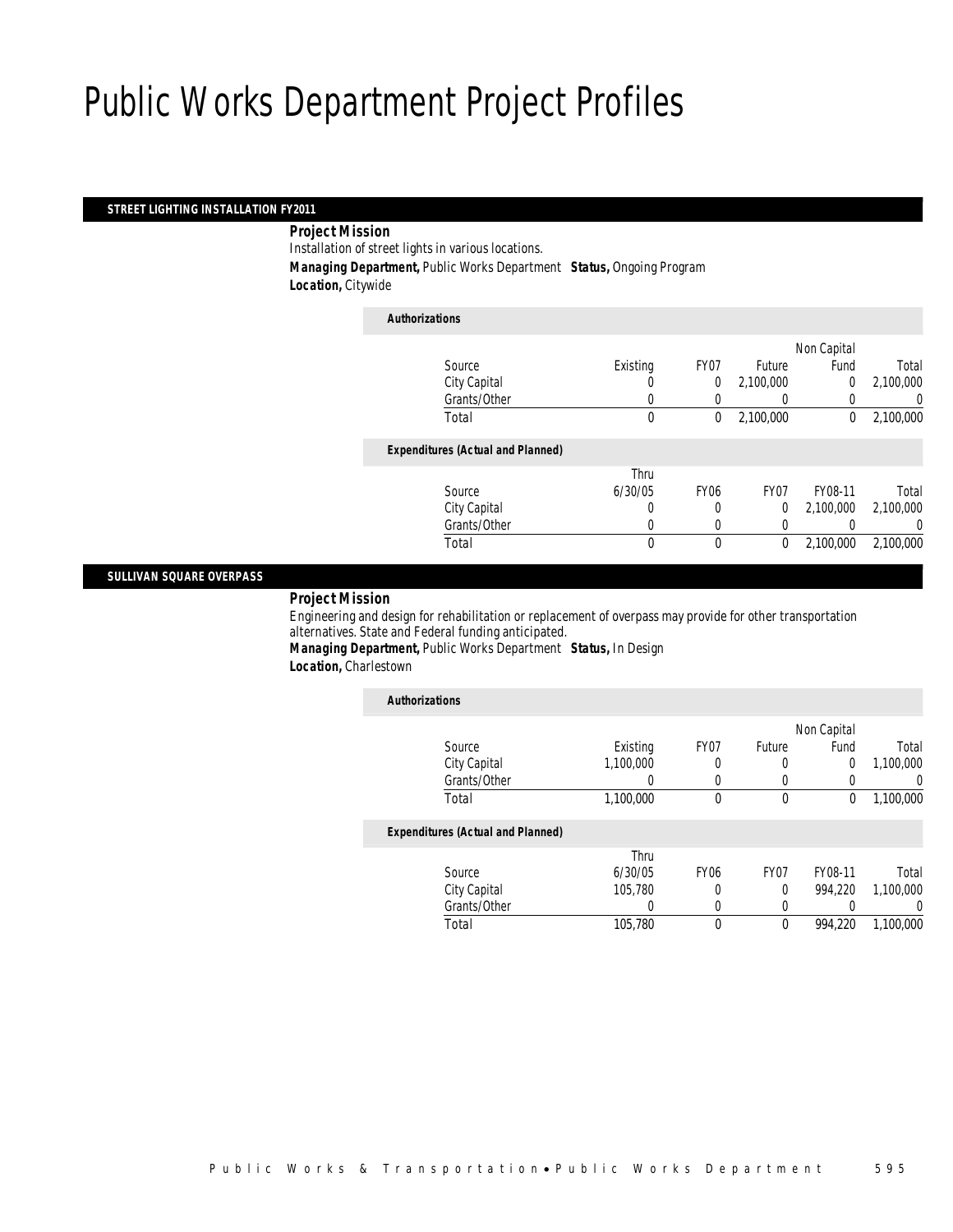#### *SYMPHONY AREA STREETSCAPE*

## *Project Mission*

Roadway and sidewalk improvements adjacent to Symphony Hall. State and Federal Construction Funding anticipated.

*Managing Department,* Public Works Department *Status,* To Be Scheduled

*Location,* Back Bay/Beacon Hill

| <b>Authorizations</b>                    |             |                  |                  |           |           |
|------------------------------------------|-------------|------------------|------------------|-----------|-----------|
|                                          | Non Capital |                  |                  |           |           |
| Source                                   | Existing    | FY <sub>07</sub> | Future           | Fund      | Total     |
| City Capital                             |             | 0                | 0                |           | $\Omega$  |
| Grants/Other                             | 275,000     | 0                | 0                | 3,600,000 | 3,875,000 |
| Total                                    | 275,000     | $\theta$         | 0                | 3,600,000 | 3,875,000 |
| <b>Expenditures (Actual and Planned)</b> |             |                  |                  |           |           |
|                                          | Thru        |                  |                  |           |           |
| Source                                   | 6/30/05     | <b>FY06</b>      | FY <sub>07</sub> | FY08-11   | Total     |
| City Capital                             | 0           | 0                | 0                | O         | $\Omega$  |
| Grants/Other                             | 0           | 0                | 75,000           | 200,000   | 275,000   |
| Total                                    | 0           | $\theta$         | 75,000           | 200,000   | 275,000   |

### *TREMONT STREET PHASE I*

### *Project Mission*

Develop design and engineering plans for roadway reconstruction. Improvements include sidewalks and lighting that will be implemented in conjunction with MBTA project. State and Federal construction funding anticipated. *Managing Department,* Public Works Department *Status,* In Design

*Location,* Central Business District

| <b>Authorizations</b>                    |          |             |                  |             |           |
|------------------------------------------|----------|-------------|------------------|-------------|-----------|
|                                          |          |             |                  | Non Capital |           |
| Source                                   | Existing | FY07        | Future           | Fund        | Total     |
| City Capital                             | 775,000  | 0           | 0                | 0           | 775,000   |
| Grants/Other                             | 0        | $\Omega$    | $\Omega$         | 4,500,000   | 4,500,000 |
| Total                                    | 775,000  | $\theta$    | $\mathbf{0}$     | 4.500.000   | 5,275,000 |
| <b>Expenditures (Actual and Planned)</b> |          |             |                  |             |           |
|                                          | Thru     |             |                  |             |           |
| Source                                   | 6/30/05  | <b>FY06</b> | FY <sub>07</sub> | FY08-11     | Total     |
| City Capital                             | 599.179  | 2.000       | $\theta$         | 173.821     | 775,000   |
| Grants/Other                             | 0        | 0           | 0                |             | 0         |
| Total                                    | 599.179  | 2.000       | 0                | 173.821     | 775,000   |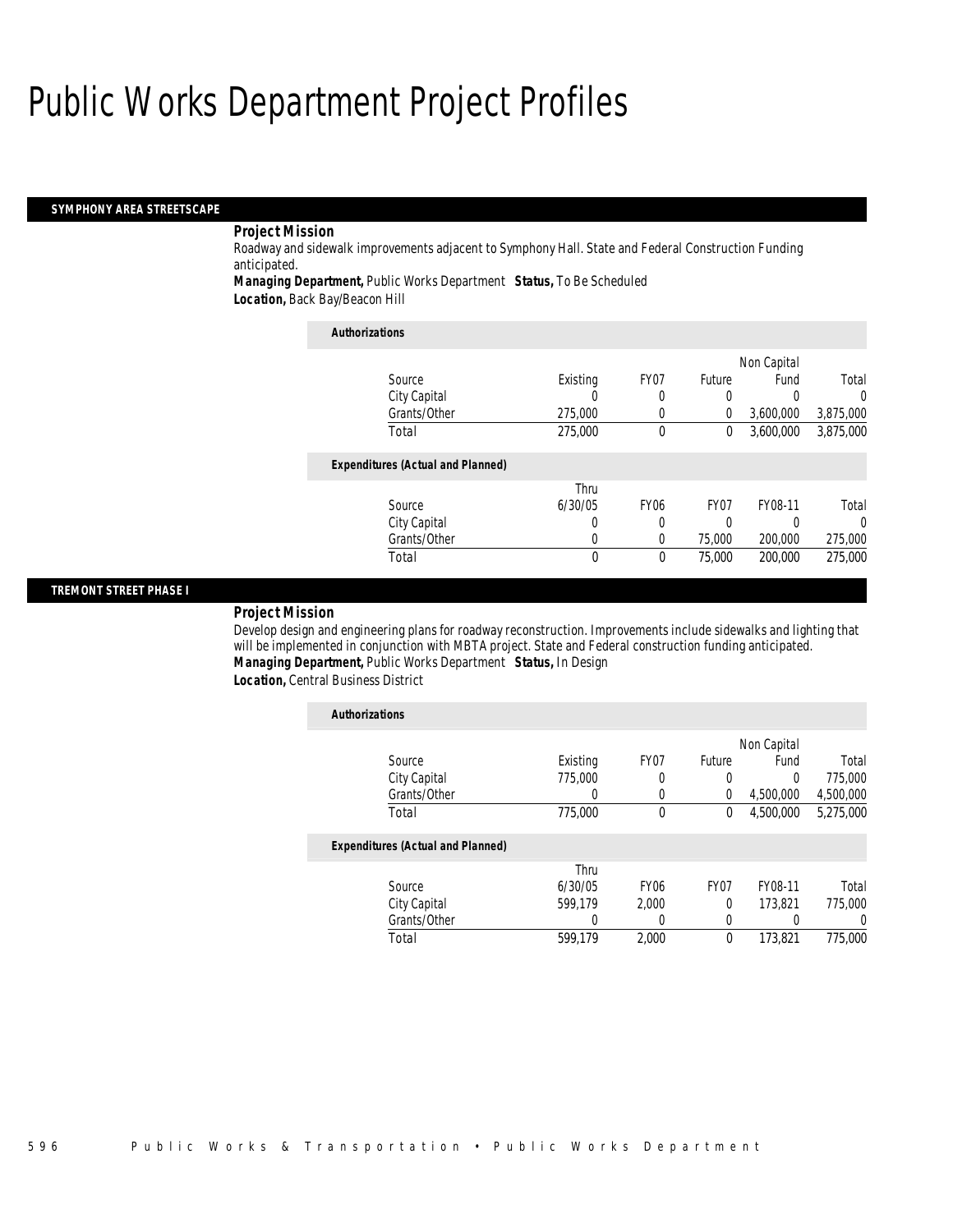### *TREMONT STREET PHASE II*

### *Project Mission*

Develop urban design and engineering plans for the reconstruction of Tremont and Boylston Streets in the Theatre District. State and Federal funding anticipated for construction. *Managing Department,* Public Works Department *Status,* In Design

*Location,* Central Business District

#### *Authorizations*

|                                          |           |             |                  | Non Capital |           |
|------------------------------------------|-----------|-------------|------------------|-------------|-----------|
| Source                                   | Existing  | FY07        | Future           | Fund        | Total     |
| City Capital                             | 1,200,000 | 0           | 0                | 0           | 1,200,000 |
| Grants/Other                             |           | 0           | $\overline{0}$   | 4,000,000   | 4,000,000 |
| Total                                    | 1,200,000 | 0           | 0                | 4,000,000   | 5,200,000 |
| <b>Expenditures (Actual and Planned)</b> |           |             |                  |             |           |
|                                          | Thru      |             |                  |             |           |
| Source                                   | 6/30/05   | <b>FY06</b> | FY <sub>07</sub> | FY08-11     | Total     |
| City Capital                             | 90,356    | 20,000      | $\overline{0}$   | 1,089,644   | 1,200,000 |
| Grants/Other                             | 0         |             | 0                |             | 0         |
| Total                                    | 90,356    | 20,000      | 0                | 1.089.644   | 1,200,000 |
|                                          |           |             |                  |             |           |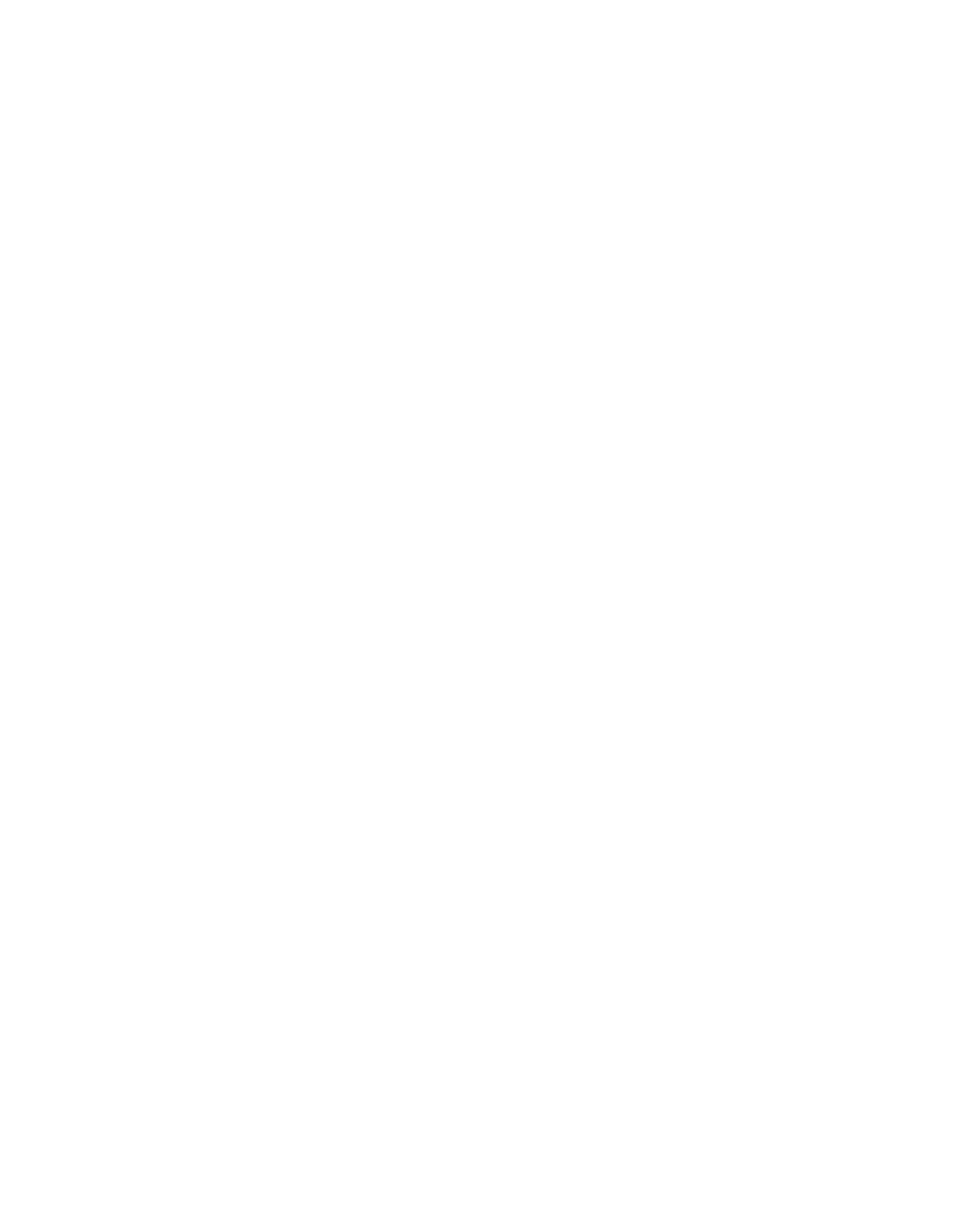# Snow Removal Operating Budget

## *Appropriation: 331*

## *Department Mission*

The Snow Removal appropriation supports the Public Works Department's efforts to clear ice and snow from Boston streets. Snow removal is done by Public Works Department district yard personnel supplemented and assisted by private contractors.

| <b>Operating Budget</b>            | Program Name       | <b>Total Actual '04</b> | Total Actual '05 | Total Approp '06 | Total Budget '07 |
|------------------------------------|--------------------|-------------------------|------------------|------------------|------------------|
|                                    | Snow Removal       | 10,044,054              | 21.970.447       | 10,595,544       | 12,241,753       |
|                                    | Total              | 10,044,054              | 21,970,447       | 10,595,544       | 12,241,753       |
|                                    |                    |                         |                  |                  |                  |
|                                    |                    |                         |                  |                  |                  |
| <b>Selected Service Indicators</b> |                    | Actual '04              | Actual '05       | Approp '06       | Budget '07       |
|                                    | Personnel Services | 0                       | 0                |                  |                  |
|                                    | Non Personnel      | 10.044.054              | 21.970.447       | 10.595.544       | 12,241,753       |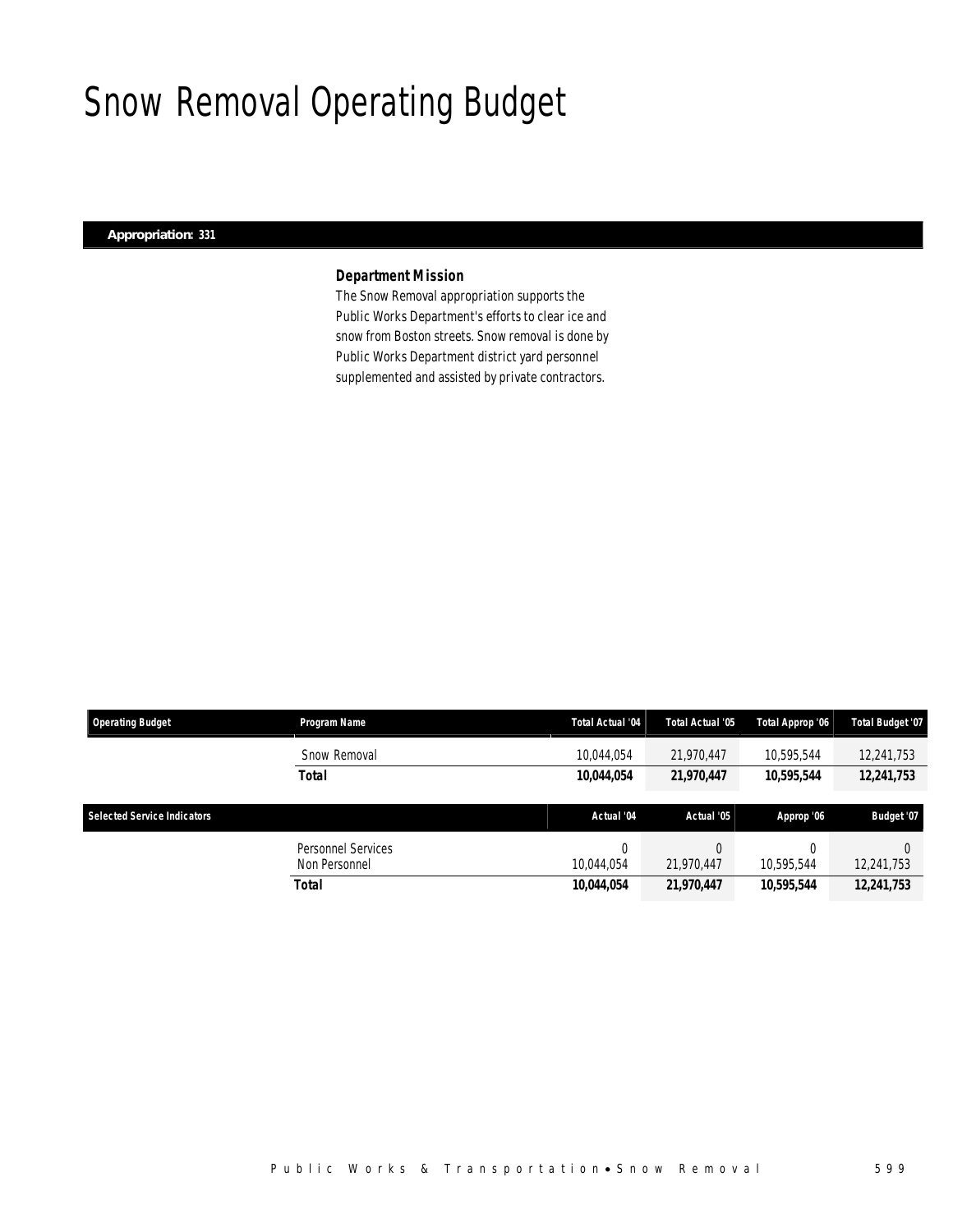# Snow Removal Operating Budget

## *Authorizing Statutes*

• Vehicles Interfering with the Removal of Snow, CBC Ord. 11, s. 185.

## *Description of Services*

The appropriation provides for the purchase of salt and sand, plowing and hauling of snow by contractors, purchase and repair of snow removal equipment, and financing for regular City personnel engaged in snow removal operations after normal working hours.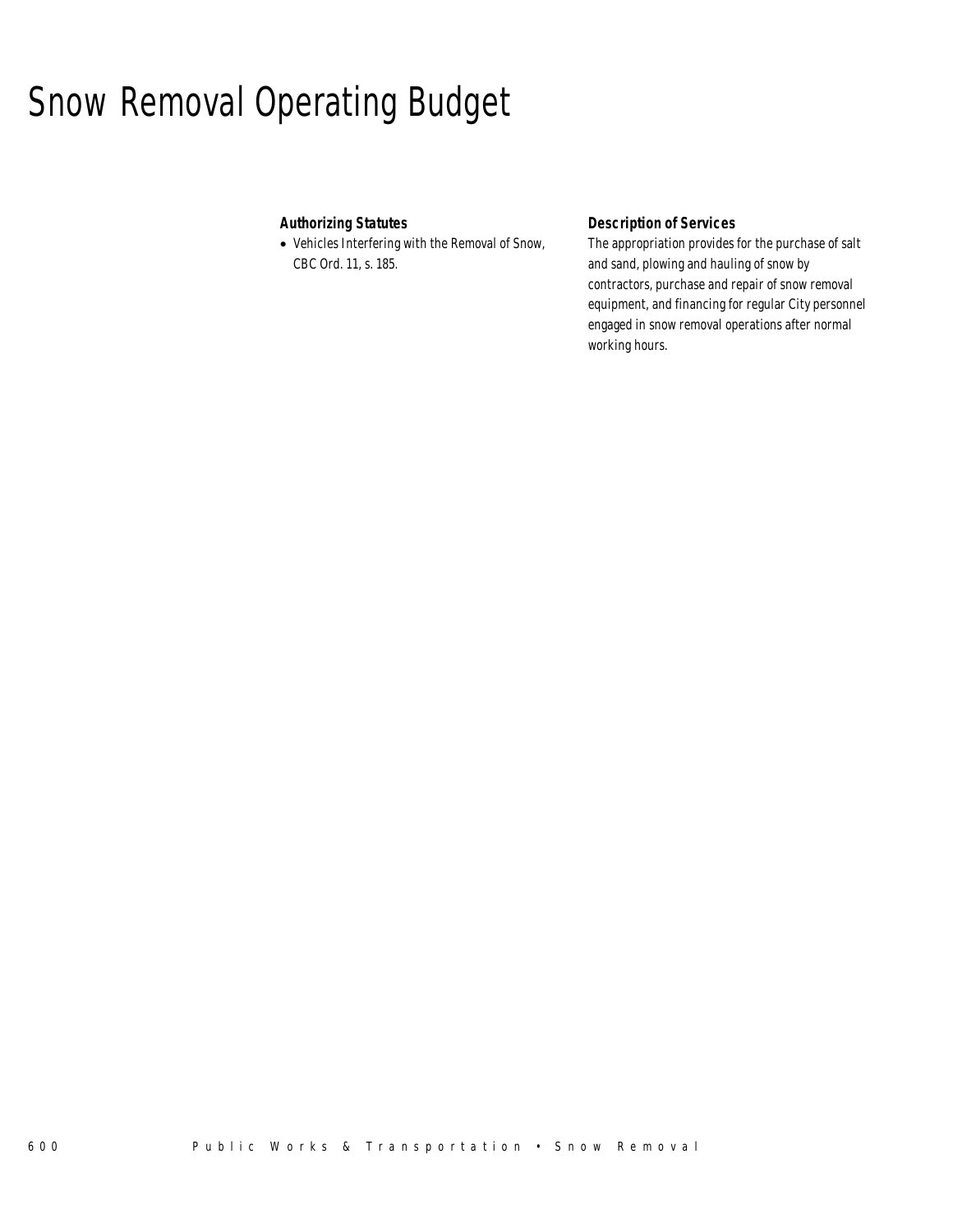# Department History

| <b>Personnel Services</b>       |                                                                                                                                                                                                                                                                                                          | FY04 Expenditure                                                                                                                                        | FY05 Expenditure                                                                                                                           | FY06 Appropriation                                                                                                                                                   | FY07 Adopted                                                                                                            | Inc/Dec 06 vs 07                                                                                                                 |
|---------------------------------|----------------------------------------------------------------------------------------------------------------------------------------------------------------------------------------------------------------------------------------------------------------------------------------------------------|---------------------------------------------------------------------------------------------------------------------------------------------------------|--------------------------------------------------------------------------------------------------------------------------------------------|----------------------------------------------------------------------------------------------------------------------------------------------------------------------|-------------------------------------------------------------------------------------------------------------------------|----------------------------------------------------------------------------------------------------------------------------------|
|                                 | 51000 Permanent Employees<br>51100 Emergency Employees<br>51200 Overtime<br>51600 Unemployment Compensation<br>51700 Workers' Compensation<br><b>Total Personnel Services</b>                                                                                                                            | $\mathbf 0$<br>$\mathbf 0$<br>$\overline{0}$<br>$\overline{0}$<br>$\overline{0}$<br>$\mathbf{0}$                                                        | $\boldsymbol{0}$<br>$\mathbf 0$<br>$\mathbf{0}$<br>$\mathbf{0}$<br>$\mathbf{0}$<br>$\mathbf 0$                                             | 0<br>$\overline{0}$<br>$\overline{0}$<br>$\mathbf{0}$<br>$\overline{0}$<br>$\mathbf{0}$                                                                              | 0<br>$\mathbf 0$<br>$\mathbf{0}$<br>$\Omega$<br>$\mathbf{0}$<br>$\mathbf{0}$                                            | 0<br>$\mathbf 0$<br>$\mathbf{0}$<br>0<br>$\mathbf 0$<br>0                                                                        |
| <b>Contractual Services</b>     |                                                                                                                                                                                                                                                                                                          | FY04 Expenditure                                                                                                                                        | FY05 Expenditure                                                                                                                           | FY06 Appropriation                                                                                                                                                   | FY07 Adopted                                                                                                            | Inc/Dec 06 vs 07                                                                                                                 |
|                                 | 52100 Communications<br>52200 Utilities<br>52300 Water & Sewer<br>52400 Snow Removal<br>52500 Garbage/Waste Removal<br>52600 Repairs Buildings & Structures<br>52700 Repairs & Service of Equipment<br>52800 Transportation of Persons<br>52900 Contracted Services<br><b>Total Contractual Services</b> | $\boldsymbol{0}$<br>$\overline{0}$<br>$\overline{0}$<br>9,830,744<br>0<br>$\overline{0}$<br>$\overline{0}$<br>$\mathbf{0}$<br>$\mathbf{0}$<br>9,830,744 | $\boldsymbol{0}$<br>$\mathbf{0}$<br>$\mathbf{0}$<br>21,722,701<br>0<br>$\mathbf{0}$<br>$\mathbf{0}$<br>$\mathbf{0}$<br>1,230<br>21,723,931 | $\boldsymbol{0}$<br>$\overline{0}$<br>$\mathbf{0}$<br>10,351,861<br>$\overline{0}$<br>$\mathbf{0}$<br>$\mathbf{0}$<br>$\overline{0}$<br>$\overline{0}$<br>10,351,861 | 127,526<br>0<br>$\Omega$<br>11,869,749<br>$\mathbf 0$<br>$\mathbf{0}$<br>$\Omega$<br>$\Omega$<br>$\theta$<br>11,997,275 | 127,526<br>$\mathbf{0}$<br>$\theta$<br>1,517,888<br>$\mathbf 0$<br>$\mathbf{0}$<br>$\theta$<br>$\Omega$<br>$\Omega$<br>1,645,414 |
| <b>Supplies &amp; Materials</b> |                                                                                                                                                                                                                                                                                                          | FY04 Expenditure                                                                                                                                        | FY05 Expenditure                                                                                                                           | FY06 Appropriation                                                                                                                                                   | FY07 Adopted                                                                                                            | Inc/Dec 06 vs 07                                                                                                                 |
|                                 | 53000 Auto Energy Supplies<br>53200 Food Supplies<br>53400 Custodial Supplies<br>53500 Med, Dental, & Hosp Supply<br>53600 Office Supplies and Materials<br>53700 Clothing Allowance<br>53900 Misc Supplies & Materials<br><b>Total Supplies &amp; Materials</b>                                         | $\boldsymbol{0}$<br>$\mathbf{0}$<br>$\overline{0}$<br>$\overline{0}$<br>$\overline{0}$<br>$\overline{0}$<br>$\mathbf 0$<br>$\mathbf{0}$                 | 40,000<br>$\mathbf{0}$<br>$\mathbf 0$<br>$\mathbf{0}$<br>$\mathbf{0}$<br>$\mathbf{0}$<br>$\mathbf{0}$<br>40,000                            | $\theta$<br>$\overline{0}$<br>$\mathbf{0}$<br>$\overline{0}$<br>$\overline{0}$<br>$\overline{0}$<br>$\mathbf 0$<br>$\mathbf{0}$                                      | 0<br>$\mathbf{0}$<br>$\mathbf{0}$<br>$\mathbf{0}$<br>$\mathbf{0}$<br>$\mathbf 0$<br>$\mathbf{0}$<br>0                   | 0<br>$\theta$<br>0<br>$\mathbf 0$<br>$\mathbf{0}$<br>0<br>$\mathbf 0$<br>0                                                       |
| <b>Current Chgs &amp; Oblig</b> |                                                                                                                                                                                                                                                                                                          | FY04 Expenditure                                                                                                                                        | FY05 Expenditure                                                                                                                           | FY06 Appropriation                                                                                                                                                   | FY07 Adopted                                                                                                            | Inc/Dec 06 vs 07                                                                                                                 |
|                                 | 54300 Workers' Comp Medical<br>54400 Legal Liabilities<br>54500 Aid To Veterans<br>54600 Current Charges H&I<br>54800 Reserve Account<br>54900 Other Current Charges<br>Total Current Chgs & Oblig                                                                                                       | $\boldsymbol{0}$<br>$\overline{0}$<br>$\Omega$<br>$\overline{0}$<br>$\overline{0}$<br>$\mathbf 0$<br>$\mathbf{0}$                                       | 0<br>$\mathbf{0}$<br>$\mathbf{0}$<br>$\mathbf{0}$<br>$\mathbf{0}$<br>$\mathbf 0$<br>$\theta$                                               | $\mathbf 0$<br>$\mathbf{0}$<br>$\overline{0}$<br>$\mathbf{0}$<br>$\overline{0}$<br>$\mathbf{0}$<br>$\mathbf{0}$                                                      | $\mathbf 0$<br>$\mathbf{0}$<br>$\Omega$<br>$\mathbf{0}$<br>$\mathbf 0$<br>$\mathbf 0$<br>0                              | 0<br>$\boldsymbol{0}$<br>$\theta$<br>$\overline{0}$<br>$\mathbf 0$<br>$\boldsymbol{0}$<br>0                                      |
| Equipment                       |                                                                                                                                                                                                                                                                                                          | FY04 Expenditure                                                                                                                                        | FY05 Expenditure                                                                                                                           | FY06 Appropriation                                                                                                                                                   | FY07 Adopted                                                                                                            | Inc/Dec 06 vs 07                                                                                                                 |
|                                 | 55000 Automotive Equipment<br>55400 Lease/Purchase<br>55600 Office Furniture & Equipment<br>55900 Misc Equipment<br><b>Total Equipment</b>                                                                                                                                                               | $\mathbf 0$<br>213,310<br>$\boldsymbol{0}$<br>$\mathbf{0}$<br>213,310                                                                                   | 0<br>206,516<br>$\boldsymbol{0}$<br>$\mathbf{0}$<br>206,516                                                                                | $\mathbf 0$<br>243,683<br>$\theta$<br>$\overline{0}$<br>243,683                                                                                                      | 0<br>244,478<br>0<br>$\mathbf 0$<br>244,478                                                                             | 0<br>795<br>$\mathbf 0$<br>$\boldsymbol{0}$<br>795                                                                               |
| Other                           |                                                                                                                                                                                                                                                                                                          | FY04 Expenditure                                                                                                                                        | FY05 Expenditure                                                                                                                           | FY06 Appropriation                                                                                                                                                   | FY07 Adopted                                                                                                            | Inc/Dec 06 vs 07                                                                                                                 |
|                                 | 56200 Special Appropriation<br>57200 Structures & Improvements<br>58000 Land & Non-Structure<br><b>Total Other</b>                                                                                                                                                                                       | 0<br>$\mathbf 0$<br>$\overline{0}$<br>$\mathbf{0}$                                                                                                      | $\boldsymbol{0}$<br>0<br>0<br>0                                                                                                            | $\boldsymbol{0}$<br>$\theta$<br>0<br>0                                                                                                                               | 0<br>0<br>0<br>0                                                                                                        | 0<br>$\mathbf 0$<br>0<br>0                                                                                                       |
|                                 | <b>Grand Total</b>                                                                                                                                                                                                                                                                                       | 10,044,054                                                                                                                                              | 21,970,447                                                                                                                                 | 10,595,544                                                                                                                                                           | 12,241,753                                                                                                              | 1,646,209                                                                                                                        |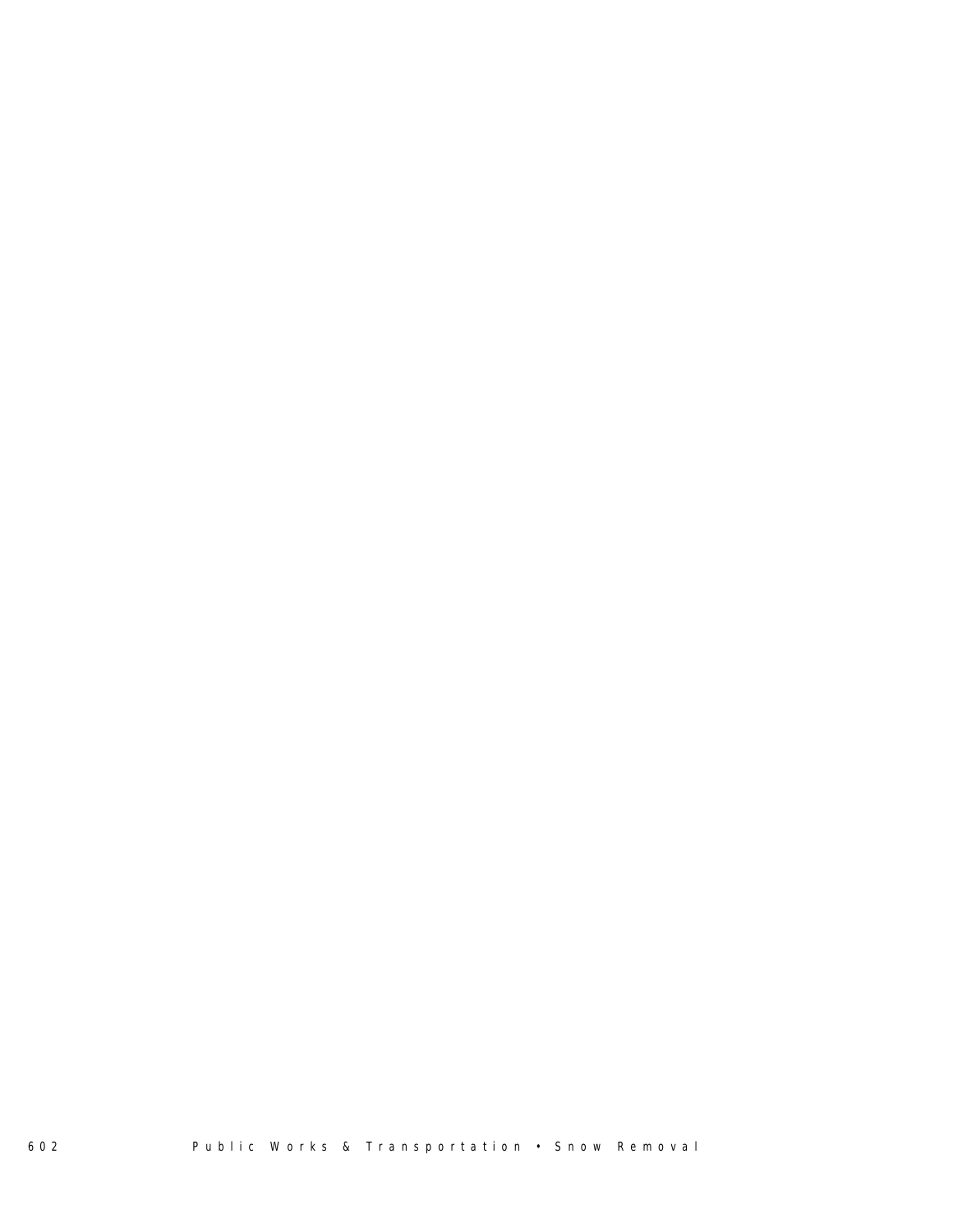# Transportation Department Operating Budget

### *Thomas Tinlin, Acting Commissioner Appropriation: 251*

## *Department Mission*

The mission of the Boston Transportation Department is to promote public safety, manage the City's transportation network, and enhance the quality of life for residents of our City neighborhoods. Accomplishment of our mission is ensured through the use of planning, coordinated engineering, education and enforcement. The Transportation Department strives to improve circulation in and around the City, enhance public transportation services, gain efficiencies in the management of parking resources, adjudicate and collect fines, collaborate with relevant agencies and encourage the use of alternate transportation modes.

## *FY07 Performance Objectives*

- To efficiently maintain traffic signs and parking meters throughout the city.
- To improve vehicle flow and public safety within the city by ensuring compliance with parking, meter, residential parking and street cleaning regulations.
- To improve vehicle, pedestrian and school zone safety.
- To issue and renew resident parking permits in a timely and convenient manner.
- To respond to customer inquiries in the most efficient and effective manner.
- Conduct transportation action plans for neighborhoods and corridors to improve traffic flow and pedestrian safety.

| <b>Operating Budget</b>            | <b>Division Name</b>                                                                  | <b>Total Actual '04</b>               | <b>Total Actual '05</b>                      | Total Approp '06                   | <b>Total Budget '07</b>                   |
|------------------------------------|---------------------------------------------------------------------------------------|---------------------------------------|----------------------------------------------|------------------------------------|-------------------------------------------|
|                                    | Parking Clerk<br>Traffic Division                                                     | 8.968.073<br>18,514,685               | 8.773.781<br>17,385,942                      | 9.319.606<br>17,994,042            | 9.509.459<br>17,536,948                   |
|                                    | Total                                                                                 | 27,482,758                            | 26, 159, 723                                 | 27,313,648                         | 27,046,407                                |
| <b>External Funds Budget</b>       | <b>Fund Name</b>                                                                      | <b>Total Actual '04</b>               | <b>Total Actual '05</b>                      | Total Approp '06                   | Total Budget '07                          |
|                                    | Central Artery<br>NSTAR 345kV<br>Parking Facilities Fund<br>Traffic Management Center | 1,862,051<br>$\Omega$<br>319,961<br>0 | 1,056,434<br>$\Omega$<br>430,590<br>$\theta$ | 657,155<br>227.354<br>430,000<br>0 | $\Omega$<br>184,553<br>430,000<br>318,912 |
|                                    | <b>Total</b>                                                                          | 2,182,012                             | 1,487,024                                    | 1,314,509                          | 933,465                                   |
| <b>Selected Service Indicators</b> |                                                                                       | Actual '04                            | Actual '05                                   | Approp '06                         | Budget '07                                |
|                                    | <b>Personnel Services</b><br>Non Personnel                                            | 17,482,276<br>10,000,482              | 17,364,328<br>8,795,395                      | 17,980,156<br>9,333,492            | 17,570,388<br>9,476,019                   |
|                                    | Total                                                                                 | 27,482,758                            | 26, 159, 723                                 | 27,313,648                         | 27,046,407                                |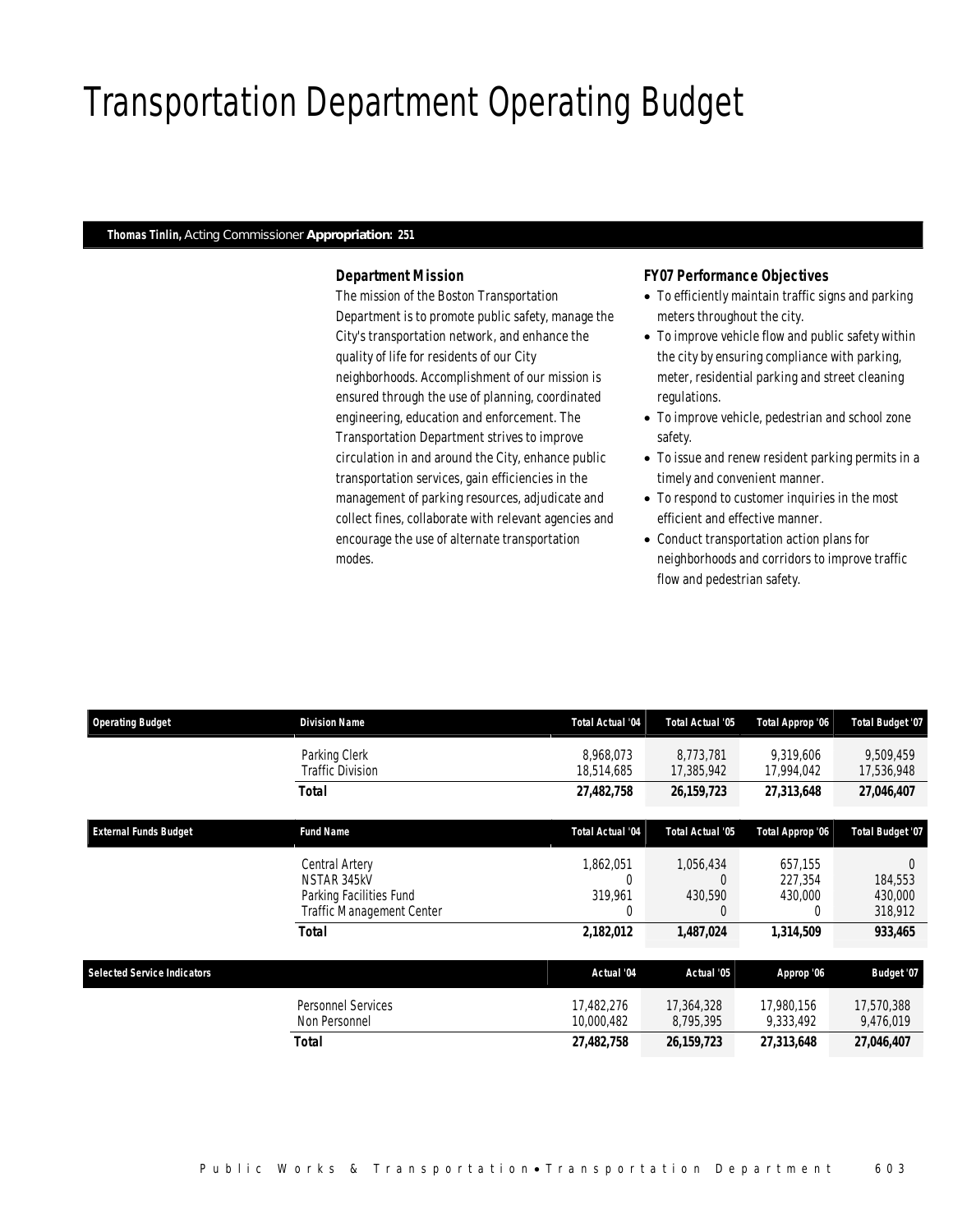## Transportation Department Operating Budget

## *Authorizing Statutes*

- Establishing Boston Traffic Commission: Power and Duties, Ch.263, s. 1-2, Acts of 1929 as amended by Ch. 253, s. 1, Acts of 1957.
- Powers and Duties of Commissioner of Traffic and Parking, CBC St. 7, s.201.
- Off-Street Parking, Parades, Loading Zones, CBC St.7, s. 206, 207, 214.
- Violation of Parking Rules in the City of Boston, MGLA c. 90, s. 20A 1/2.
- Abandoned Motor Vehicles, MGLA c. 90, s. 22C, Ch. 212, Acts of 1988.

## *Description of Services*

The Transportation Department regulates traffic and parking for 785 miles of roadway and 3,708 public streets. In order to ensure an efficient yet safe flow of traffic and to balance competing demands for parking resources, the Department enforces 42 parking regulations, maintains and collects from the City's 6,900 parking meters, and annually replaces or repairs several thousand of the City's 300,000 street and traffic signs. The Department also continually responds to the changing transportation needs of the City and its neighborhoods by re-evaluating traffic patterns, increasing parking enforcement in response to neighborhood requests, incorporating the City's interests into state and federal roadway developments, and working to promote alternative modes of transportation for commuters.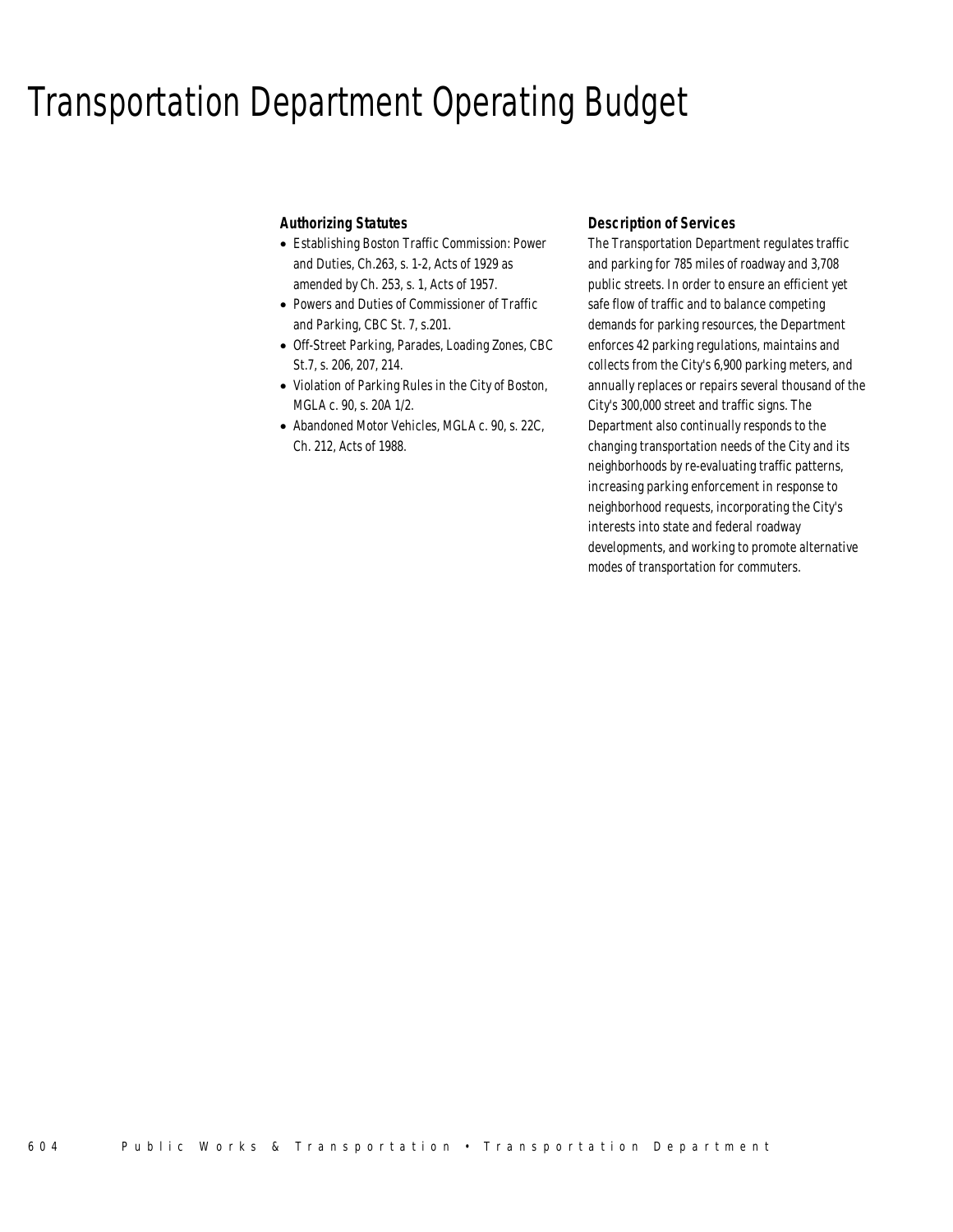# Department History

| <b>Personnel Services</b>       |                                                                                                                                                                                                                                                                                                          | FY04 Expenditure                                                                                                       | FY05 Expenditure                                                                                 | FY06 Appropriation                                                                                                         | FY07 Adopted                                                                                     | Inc/Dec 06 vs 07                                                                                                       |
|---------------------------------|----------------------------------------------------------------------------------------------------------------------------------------------------------------------------------------------------------------------------------------------------------------------------------------------------------|------------------------------------------------------------------------------------------------------------------------|--------------------------------------------------------------------------------------------------|----------------------------------------------------------------------------------------------------------------------------|--------------------------------------------------------------------------------------------------|------------------------------------------------------------------------------------------------------------------------|
|                                 | 51000 Permanent Employees<br>51100 Emergency Employees<br>51200 Overtime<br>51600 Unemployment Compensation<br>51700 Workers' Compensation<br><b>Total Personnel Services</b>                                                                                                                            | 15,912,085<br>$\boldsymbol{0}$<br>865,008<br>91,687<br>613,495<br>17,482,275                                           | 16,039,234<br>$\mathbf 0$<br>670,514<br>49,931<br>604,648<br>17,364,327                          | 17,425,746<br>$\overline{0}$<br>194,410<br>$\overline{0}$<br>360.000<br>17,980,156                                         | 16,960,088<br>$\mathbf 0$<br>198,300<br>52,000<br>360,000<br>17,570,388                          | $-465,658$<br>$\theta$<br>3,890<br>52,000<br>0<br>$-409,768$                                                           |
| <b>Contractual Services</b>     |                                                                                                                                                                                                                                                                                                          | FY04 Expenditure                                                                                                       | FY05 Expenditure                                                                                 | FY06 Appropriation                                                                                                         | FY07 Adopted                                                                                     | Inc/Dec 06 vs 07                                                                                                       |
|                                 | 52100 Communications<br>52200 Utilities<br>52300 Water & Sewer<br>52400 Snow Removal<br>52500 Garbage/Waste Removal<br>52600 Repairs Buildings & Structures<br>52700 Repairs & Service of Equipment<br>52800 Transportation of Persons<br>52900 Contracted Services<br><b>Total Contractual Services</b> | 159,340<br>740,689<br>$\mathbf{0}$<br>$\theta$<br>$\mathbf{0}$<br>32,101<br>435,425<br>1,724<br>6,802,170<br>8,171,449 | 154,759<br>100,503<br>0<br>0<br>$\theta$<br>30,380<br>484,255<br>1,700<br>6,289,195<br>7,060,792 | 151,100<br>181,438<br>$\overline{0}$<br>$\overline{0}$<br>$\Omega$<br>28,200<br>391,827<br>1,700<br>6,820,100<br>7,574,365 | 153,100<br>188,996<br>0<br>0<br>$\Omega$<br>20,000<br>380,427<br>1,900<br>7,125,746<br>7,870,169 | 2,000<br>7,558<br>$\mathbf{0}$<br>$\mathbf{0}$<br>$\overline{0}$<br>$-8,200$<br>$-11,400$<br>200<br>305,646<br>295,804 |
| <b>Supplies &amp; Materials</b> |                                                                                                                                                                                                                                                                                                          | FY04 Expenditure                                                                                                       | FY05 Expenditure                                                                                 | FY06 Appropriation                                                                                                         | FY07 Adopted                                                                                     | Inc/Dec 06 vs 07                                                                                                       |
|                                 | 53000 Auto Energy Supplies<br>53200 Food Supplies<br>53400 Custodial Supplies<br>53500 Med, Dental, & Hosp Supply<br>53600 Office Supplies and Materials<br>53700 Clothing Allowance<br>53900 Misc Supplies & Materials<br><b>Total Supplies &amp; Materials</b>                                         | 193,687<br>$\overline{0}$<br>260<br>$\mathbf{0}$<br>382,414<br>153,221<br>508,403<br>1,237,985                         | 253,410<br>$\theta$<br>1,928<br>$\Omega$<br>288,404<br>13,094<br>595,065<br>1,151,901            | 305,755<br>$\Omega$<br>3,500<br>$\Omega$<br>283,300<br>22,000<br>518,860<br>1,133,415                                      | 220,000<br>0<br>3,500<br>$\Omega$<br>285,300<br>22,000<br>586,400<br>1,117,200                   | $-85,755$<br>$\overline{0}$<br>$\mathbf{0}$<br>$\mathbf{0}$<br>2,000<br>$\mathbf{0}$<br>67,540<br>$-16,215$            |
| <b>Current Chgs &amp; Oblig</b> |                                                                                                                                                                                                                                                                                                          | FY04 Expenditure                                                                                                       | FY05 Expenditure                                                                                 | FY06 Appropriation                                                                                                         | FY07 Adopted                                                                                     | Inc/Dec 06 vs 07                                                                                                       |
|                                 | 54300 Workers' Comp Medical<br>54400 Legal Liabilities<br>54500 Aid To Veterans<br>54600 Current Charges H&I<br>54800 Reserve Account<br>54900 Other Current Charges<br>Total Current Chgs & Oblig                                                                                                       | 244,871<br>115,770<br>$\overline{0}$<br>$\mathbf 0$<br>$\theta$<br>19,679<br>380,320                                   | 298,564<br>124,832<br>0<br>$\mathbf 0$<br>$\Omega$<br>11,013<br>434,409                          | $\mathbf 0$<br>106,044<br>$\Omega$<br>$\overline{0}$<br>$\Omega$<br>17,400<br>123,444                                      | $\mathbf 0$<br>120,335<br>0<br>$\mathbf 0$<br>0<br>17,800<br>138,135                             | $\overline{0}$<br>14,291<br>$\Omega$<br>$\Omega$<br>$\mathbf{0}$<br>400<br>14,691                                      |
| Equipment                       |                                                                                                                                                                                                                                                                                                          | FY04 Expenditure                                                                                                       | FY05 Expenditure                                                                                 | FY06 Appropriation                                                                                                         | FY07 Adopted                                                                                     | Inc/Dec 06 vs 07                                                                                                       |
|                                 | 55000 Automotive Equipment<br>55400 Lease/Purchase<br>55600 Office Furniture & Equipment<br>55900 Misc Equipment<br><b>Total Equipment</b>                                                                                                                                                               | $\mathbf 0$<br>168,952<br>$\mathbf 0$<br>41,776<br>210,728                                                             | 0<br>115,953<br>$\mathbf{0}$<br>32,340<br>148,293                                                | 0<br>475,068<br>$\mathbf 0$<br>27,200<br>502,268                                                                           | 0<br>305,742<br>0<br>44,773<br>350,515                                                           | $\mathbf 0$<br>$-169,326$<br>$\Omega$<br>17,573<br>$-151,753$                                                          |
| <b>Other</b>                    |                                                                                                                                                                                                                                                                                                          | FY04 Expenditure                                                                                                       | FY05 Expenditure                                                                                 | FY06 Appropriation                                                                                                         | FY07 Adopted                                                                                     | Inc/Dec 06 vs 07                                                                                                       |
|                                 | 56200 Special Appropriation<br>57200 Structures & Improvements<br>58000 Land & Non-Structure<br><b>Total Other</b>                                                                                                                                                                                       | 0<br>$\mathbf 0$<br>$\mathbf 0$<br>$\mathbf{0}$                                                                        | $\boldsymbol{0}$<br>0<br>0<br>0                                                                  | $\boldsymbol{0}$<br>0<br>0<br>$\mathbf{0}$                                                                                 | 0<br>0<br>0<br>0                                                                                 | 0<br>$\mathbf 0$<br>0<br>0                                                                                             |
|                                 | <b>Grand Total</b>                                                                                                                                                                                                                                                                                       | 27,482,758                                                                                                             | 26,159,723                                                                                       | 27,313,648                                                                                                                 | 27,046,407                                                                                       | $-267,241$                                                                                                             |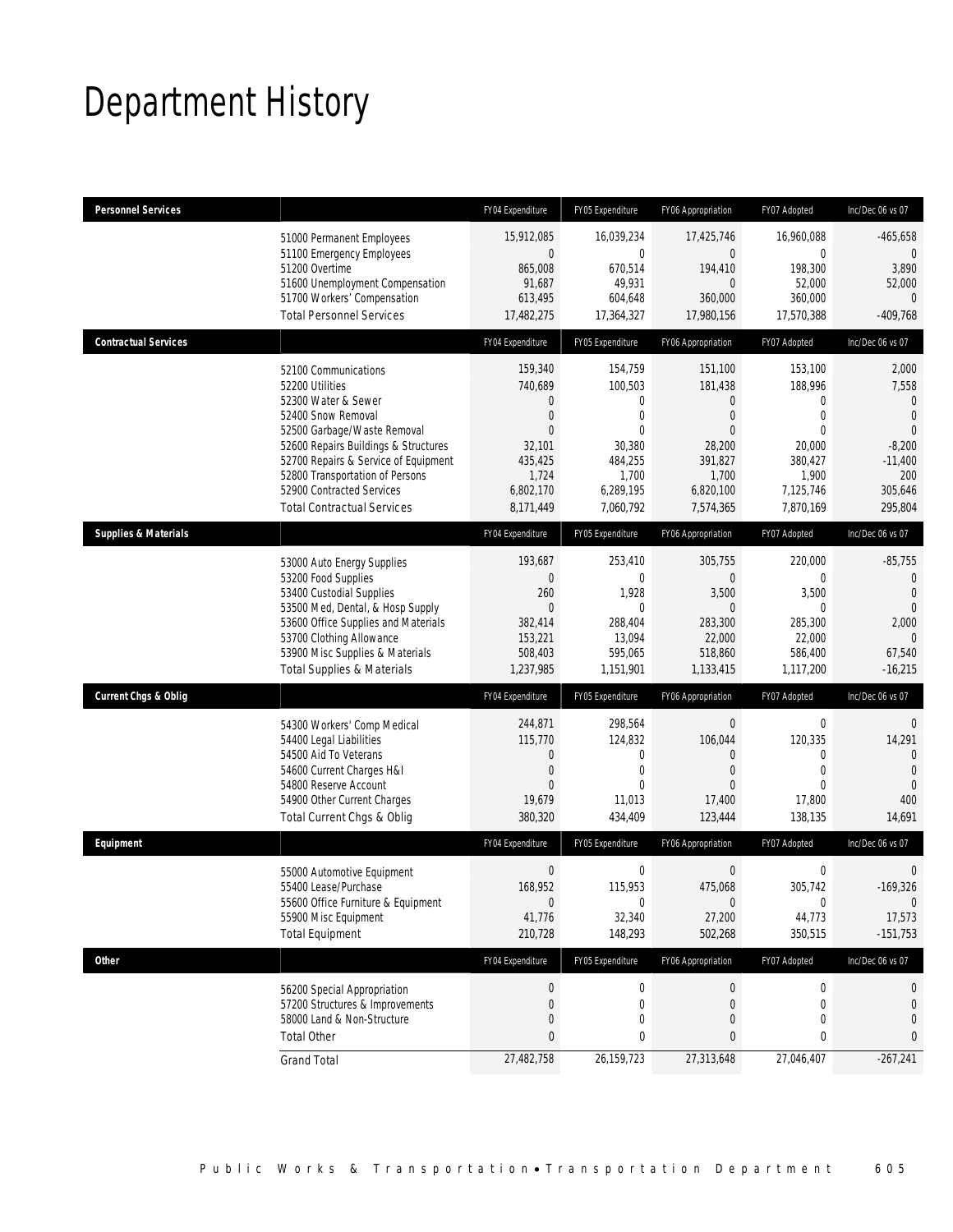## Department Personnel

| Title                               | Union<br>Code | Grade | Position       | FY07 Salary | Title                               | Union<br>Code   | Grade           | Position       | FY07 Salary |
|-------------------------------------|---------------|-------|----------------|-------------|-------------------------------------|-----------------|-----------------|----------------|-------------|
|                                     |               |       |                |             |                                     |                 |                 |                |             |
| Commissioner                        | CDH           |       | $\mathbf{1}$   | 102,782     | Claims Investigator                 | AFM             | 12              | 14             | 519,539     |
| Dep Comm-Cent Artery                | EXM           | 14    | $\mathbf{1}$   | 110,334     | Executive Asst (Park Fac Bd)        | SE <sub>1</sub> | 12              | $\mathbf{1}$   | 100,045     |
| Deputy Comm Pol & Plan              | <b>EXM</b>    | 14    | $\mathbf{1}$   | 110,334     | <b>Head Clerk</b>                   | AFM             | 12              | $\overline{2}$ | 77,916      |
| Executive Officer (Pkng Fac)        | EXM           | 14    | $\mathbf{1}$   | 110,334     | Maint Mech Welder                   | AFM             | 12L             | $\mathbf{1}$   | 39,479      |
| Deputy Commissioner (Fld Oper)      | EXM           | 12    | $\mathbf{1}$   | 100,045     | Park Meter Oper Man I               | AFM             | 12              | 9              | 345,222     |
| <b>Traffic Engineering Director</b> | EXM           | 12    | $\mathbf{1}$   | 100,045     | Senior Traffic Investigator         | AFG             | 12              | 6              | 233,748     |
| Assistant Parking Clerk             | <b>EXM</b>    | 11    | $\mathbf{1}$   | 96,395      | Trans Prog Planner V                | SE <sub>1</sub> | 12              | 1              | 100,045     |
| Director-Operations                 | <b>EXM</b>    | 11    | $\mathbf{1}$   | 96,395      | Hvy Mot Equip Oper & Lab-BTD        | AFM             | 11L             | 33             | 1,196,211   |
| <b>Executive Asst</b>               | EXM           | 10    | $\mathbf{1}$   | 84,853      | Research Analyst                    | AFM             | 11              | $\mathbf{1}$   | 37,459      |
| Senior Traffic Engineer             | AFJ           | 19    | $\overline{4}$ | 285,029     | Parking Meter Oper Man              | AFM             | 10 <sub>L</sub> | 8              | 273,548     |
| Admin Assistant                     | AFG           | 18    | $\mathbf{1}$   | 64,867      | Pr Admin Asst                       | SE1             | 10              | $\mathbf{1}$   | 90,815      |
| Chief Traffic Investigator          | AFG           | 18    | $\mathbf{1}$   | 64,867      | Pr Admin Asst (BTD Adj)             | SE <sub>1</sub> | 10              | $\mathbf{1}$   | 90,815      |
| Asst Supervisor Park Enforcement    | AFG           | 17A   | 9              | 535,169     | Pr Admin Asst (BTD Pln)             | SE <sub>1</sub> | 10              | $\mathbf{1}$   | 90,815      |
| Chief Claims Investigator I         | AFG           | 17A   | $\mathfrak{Z}$ | 179,921     | Pr Admin Asst (BTD Pub Inq)         | SE <sub>1</sub> | 10              | $\mathbf{1}$   | 90,815      |
| Sr Parking Meter Supv II            | AFG           | 17    | 5              | 299,985     | Principal DP System Analyst         | SE <sub>1</sub> | 10              | $\mathbf{1}$   | 90,815      |
| Jr Traffic Engineer                 | AFJ           | 16A   | 5              | 264,833     | Senior Traffic Maint Man            | AFM             | 10L             | 17             | 563,043     |
| Parking Meter Oper Foreman          | AFG           | 16A   | $\overline{2}$ | 99,631      | <b>Supervising Traffic Engineer</b> | SE <sub>1</sub> | 10              | $\overline{2}$ | 181,629     |
| Traffic Signal Inspector            | AFG           | 16    | $\overline{2}$ | 97,145      | Assoc Traffic Engineer              | SE <sub>1</sub> | 9               | $\mathbf{1}$   | 83,941      |
| Admin Assistant                     | AFG           | 15    | $\sqrt{4}$     | 188,847     | Pr Admin Asst                       | SE1             | 9               | $\mathbf{1}$   | 83,941      |
| Administrative Analyst              | AFM           | 15    | $\overline{2}$ | 98,589      | Dispatcher                          | AFM             | 8               | 5              | 148,647     |
| Chief Claims Investigator           | AFG           | 15A   | 11             | 561,450     | Prin Admin Assistant                | SE <sub>1</sub> | 8               | 1              | 78,143      |
| <b>Head Cashier</b>                 | AFM           | 15    | $\mathbf{1}$   | 48,649      | Spv Parking Enforcement             | SE <sub>1</sub> | 8               | 3              | 234,430     |
| Senior Park Meter Supervisor        | AFG           | 15    | 20             | 985,587     | Sr Data Proc System Analyst         | SE1             | 8               | 6              | 468,860     |
| Wrk Frmn Maint Mech Paint           | AFM           | 15    | $\mathbf{1}$   | 49,816      | Supervisor Parking Meter Oper       | SE <sub>1</sub> | 8               | $\overline{c}$ | 156,287     |
| <b>Head Administrative Clerk</b>    | AFM           | 14    | 3              | 122,537     | Traffic Sign Supervisor             | SE <sub>1</sub> | 8               | $\mathbf{1}$   | 78,143      |
| <b>Hearing Officer</b>              | AFM           | 14    | 3              | 117,845     | Trans Program Planner IV            | SE <sub>1</sub> | 8               | 3              | 234,430     |
| Principal Traffic Investigator      | AFG           | 14    | $\overline{c}$ | 87,644      | Admin Assistant                     | SE <sub>1</sub> | $\overline{7}$  | $\mathbf{1}$   | 71,486      |
| Senior Traffic Maint Man            | AFM           | 14A   | $\mathbf{1}$   | 44,326      | Coordinator Parking Enforcement     | SE <sub>1</sub> | $\overline{7}$  | $\mathbf{1}$   | 71,486      |
| Maint Mech (Painter)                | AFM           | 13    | $\mathbf{1}$   | 39,464      | Data Proc System Analyst            | SE <sub>1</sub> | 6               | 1              | 65,044      |
| Parking Meter Supervisor            | AFK           | 13A   | 162            | 6,275,516   | Prin Research Analyst               | SE <sub>1</sub> | 6               | $\overline{2}$ | 130,088     |
| Principal Storekeeper               | AFM           | 13    | $\mathbf{1}$   | 40,516      | Trans Program Planner III           | SE <sub>1</sub> | 6               | $\overline{c}$ | 130,088     |
| Senior Claims Investigator          | AFG           | 13A   | $\overline{4}$ | 168,549     | Admin Assistant                     | SE <sub>1</sub> | 5               | 1              | 56,707      |
| Teller                              | AFM           | 13    | $\overline{4}$ | 140,285     | Sr Admin Assistant                  | SE <sub>1</sub> | 5               | $\mathbf{1}$   | 59,675      |
|                                     |               |       |                |             | Data Processing Coordinator         | SE <sub>1</sub> | $\overline{4}$  | $\mathbf{1}$   | 54,306      |
|                                     |               |       |                |             | <b>Total</b>                        |                 |                 | 394            | 18,100,246  |
|                                     |               |       |                |             | <b>Adjustments</b>                  |                 |                 |                |             |
|                                     |               |       |                |             | Differential Payments               |                 |                 |                | 48,379      |
|                                     |               |       |                |             | Other                               |                 |                 |                | 82,602      |

Chargebacks -112,450 Salary Savings **-1,158,689** *FY07 Total Request 16,960,088*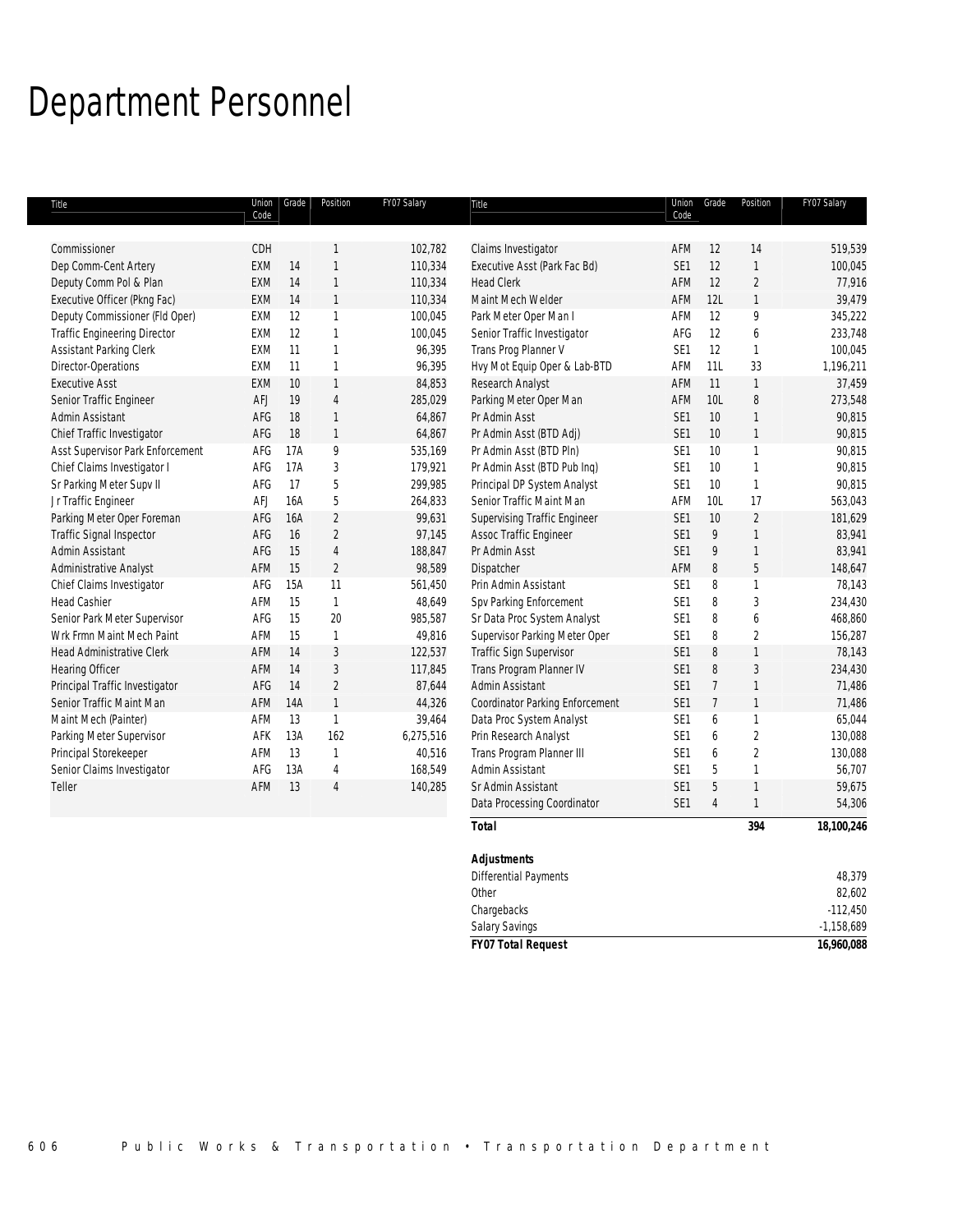# External Funds History

| <b>Personnel Services</b>       |                                                                                                                                                                                                                                                                                                          | FY04 Expenditure                                                                                                       | FY05 Expenditure                                                                                   | FY06 Appropriation                                                                                                                                | FY07 Adopted                                                                                                                           | Inc/Dec 06 vs 07                                                                                                                                      |
|---------------------------------|----------------------------------------------------------------------------------------------------------------------------------------------------------------------------------------------------------------------------------------------------------------------------------------------------------|------------------------------------------------------------------------------------------------------------------------|----------------------------------------------------------------------------------------------------|---------------------------------------------------------------------------------------------------------------------------------------------------|----------------------------------------------------------------------------------------------------------------------------------------|-------------------------------------------------------------------------------------------------------------------------------------------------------|
|                                 | 51000 Permanent Employees<br>51100 Emergency Employees<br>51200 Overtime<br>51400 Health Insurance<br>51500 Pension & Annunity<br>51800 Indirect Costs<br>51900 Medicare<br><b>Total Personnel Services</b>                                                                                              | 1,277,252<br>$\mathbf 0$<br>21,211<br>86,432<br>54,956<br>6,459<br>9,998<br>1,456,308                                  | 712,448<br>22<br>1,744<br>89,082<br>19,621<br>220,709<br>9,418<br>1,053,044                        | 699,617<br>$\mathbf 0$<br>11,326<br>64,153<br>57,429<br>42,731<br>9,252<br>884,508                                                                | 369,638<br>$\overline{0}$<br>10,826<br>44,541<br>49,125<br>23,975<br>5,360<br>503,465                                                  | $-329,979$<br>$\mathbf{0}$<br>$-500$<br>$-19,612$<br>$-8,304$<br>$-18,756$<br>$-3,892$<br>$-381,043$                                                  |
| <b>Contractual Services</b>     |                                                                                                                                                                                                                                                                                                          | FY04 Expenditure                                                                                                       | FY05 Expenditure                                                                                   | FY06 Appropriation                                                                                                                                | FY07 Adopted                                                                                                                           | Inc/Dec 06 vs 07                                                                                                                                      |
|                                 | 52100 Communications<br>52200 Utilities<br>52300 Water & Sewer<br>52400 Snow Removal<br>52500 Garbage/Waste Removal<br>52600 Repairs Buildings & Structures<br>52700 Repairs & Service of Equipment<br>52800 Transportation of Persons<br>52900 Contracted Services<br><b>Total Contractual Services</b> | $\mathbf 0$<br>3,681<br>$\mathbf{0}$<br>76,675<br>$\mathbf{0}$<br>$\overline{0}$<br>1,170<br>393<br>642,601<br>724,520 | $\mathbf 0$<br>5,202<br>0<br>0<br>$\Omega$<br>4,600<br>2,596<br>$\mathbf{0}$<br>419,914<br>432,312 | 0<br>$\boldsymbol{0}$<br>$\boldsymbol{0}$<br>$\overline{0}$<br>$\mathbf{0}$<br>$\overline{0}$<br>$\overline{0}$<br>$\Omega$<br>430,000<br>430,000 | $\mathbf 0$<br>$\mathbf 0$<br>$\mathbf 0$<br>$\overline{0}$<br>0<br>$\overline{0}$<br>$\overline{0}$<br>$\Omega$<br>430,000<br>430,000 | 0<br>$\mathbf{0}$<br>$\mathbf 0$<br>$\overline{0}$<br>$\mathbf{0}$<br>$\mathbf 0$<br>$\overline{0}$<br>$\mathbf{0}$<br>$\overline{0}$<br>$\mathbf{0}$ |
| <b>Supplies &amp; Materials</b> |                                                                                                                                                                                                                                                                                                          | FY04 Expenditure                                                                                                       | FY05 Expenditure                                                                                   | FY06 Appropriation                                                                                                                                | FY07 Adopted                                                                                                                           | Inc/Dec 06 vs 07                                                                                                                                      |
|                                 | 53000 Auto Energy Supplies<br>53200 Food Supplies<br>53400 Custodial Supplies<br>53500 Med, Dental, & Hosp Supply<br>53600 Office Supplies and Materials<br>53800 Educational Supplies & Mat<br>53900 Misc Supplies & Materials<br><b>Total Supplies &amp; Materials</b>                                 | $\theta$<br>$\mathbf{0}$<br>$\overline{0}$<br>$\mathbf{0}$<br>74<br>$\mathbf 0$<br>808<br>882                          | $\mathbf 0$<br>$\mathbf 0$<br>0<br>$\Omega$<br>$\overline{0}$<br>$\Omega$<br>1,495<br>1,495        | $\boldsymbol{0}$<br>$\boldsymbol{0}$<br>$\overline{0}$<br>$\mathbf{0}$<br>$\overline{0}$<br>$\overline{0}$<br>$\mathbf 0$<br>$\mathbf{0}$         | $\mathbf 0$<br>$\mathbf 0$<br>$\overline{0}$<br>$\overline{0}$<br>$\overline{0}$<br>0<br>$\mathbf 0$<br>0                              | $\mathbf{0}$<br>$\mathbf{0}$<br>$\mathbf{0}$<br>$\overline{0}$<br>$\overline{0}$<br>$\overline{0}$<br>$\mathbf 0$<br>$\bf{0}$                         |
| <b>Current Chgs &amp; Oblig</b> |                                                                                                                                                                                                                                                                                                          | FY04 Expenditure                                                                                                       | FY05 Expenditure                                                                                   | FY06 Appropriation                                                                                                                                | FY07 Adopted                                                                                                                           | Inc/Dec 06 vs 07                                                                                                                                      |
|                                 | 54300 Workers' Comp Medical<br>54400 Legal Liabilities<br>54600 Current Charges H&I<br>54900 Other Current Charges<br>Total Current Chgs & Oblig                                                                                                                                                         | $\mathbf 0$<br>$\mathbf 0$<br>$\mathbf 0$<br>301<br>301                                                                | $\mathbf 0$<br>$\mathbf{0}$<br>$\mathbf{0}$<br>171<br>171                                          | 0<br>$\overline{0}$<br>$\mathbf 0$<br>$\mathbf 0$<br>$\Omega$                                                                                     | $\mathbf 0$<br>0<br>0<br>$\mathbf 0$<br>0                                                                                              | 0<br>$\overline{0}$<br>$\mathbf 0$<br>$\mathbf{0}$<br>$\mathbf{0}$                                                                                    |
| Equipment                       |                                                                                                                                                                                                                                                                                                          | FY04 Expenditure                                                                                                       | FY05 Expenditure                                                                                   | FY06 Appropriation                                                                                                                                | FY07 Adopted                                                                                                                           | Inc/Dec 06 vs 07                                                                                                                                      |
|                                 | 55000 Automotive Equipment<br>55400 Lease/Purchase<br>55600 Office Furniture & Equipment<br>55900 Misc Equipment<br><b>Total Equipment</b>                                                                                                                                                               | $\mathbf 0$<br>$\Omega$<br>$\mathbf{0}$<br>$\mathbf 0$<br>$\bf{0}$                                                     | 0<br>$\Omega$<br>$\mathbf 0$<br>0<br>0                                                             | 0<br>$\overline{0}$<br>$\boldsymbol{0}$<br>$\mathbf 0$<br>0                                                                                       | 0<br>$\Omega$<br>$\mathbf 0$<br>0<br>0                                                                                                 | $\mathbf 0$<br>$\Omega$<br>$\mathbf{0}$<br>$\mathbf 0$<br>0                                                                                           |
| Other                           |                                                                                                                                                                                                                                                                                                          | FY04 Expenditure                                                                                                       | FY05 Expenditure                                                                                   | FY06 Appropriation                                                                                                                                | FY07 Adopted                                                                                                                           | Inc/Dec 06 vs 07                                                                                                                                      |
|                                 | 56200 Special Appropriation<br>57200 Structures & Improvements<br>58000 Land & Non-Structure<br><b>Total Other</b>                                                                                                                                                                                       | $\boldsymbol{0}$<br>$\mathbf 0$<br>$\mathbf{0}$<br>$\mathbf{0}$<br>2,182,011                                           | $\boldsymbol{0}$<br>$\mathbf 0$<br>0<br>0                                                          | 0<br>$\mathbf 0$<br>0<br>0                                                                                                                        | $\boldsymbol{0}$<br>$\mathbf 0$<br>0<br>0                                                                                              | 0<br>$\mathbf 0$<br>$\mathbf 0$<br>0                                                                                                                  |
|                                 | <b>Grand Total</b>                                                                                                                                                                                                                                                                                       |                                                                                                                        | 1,487,022                                                                                          | 1,314,508                                                                                                                                         | 933,465                                                                                                                                | $-381,043$                                                                                                                                            |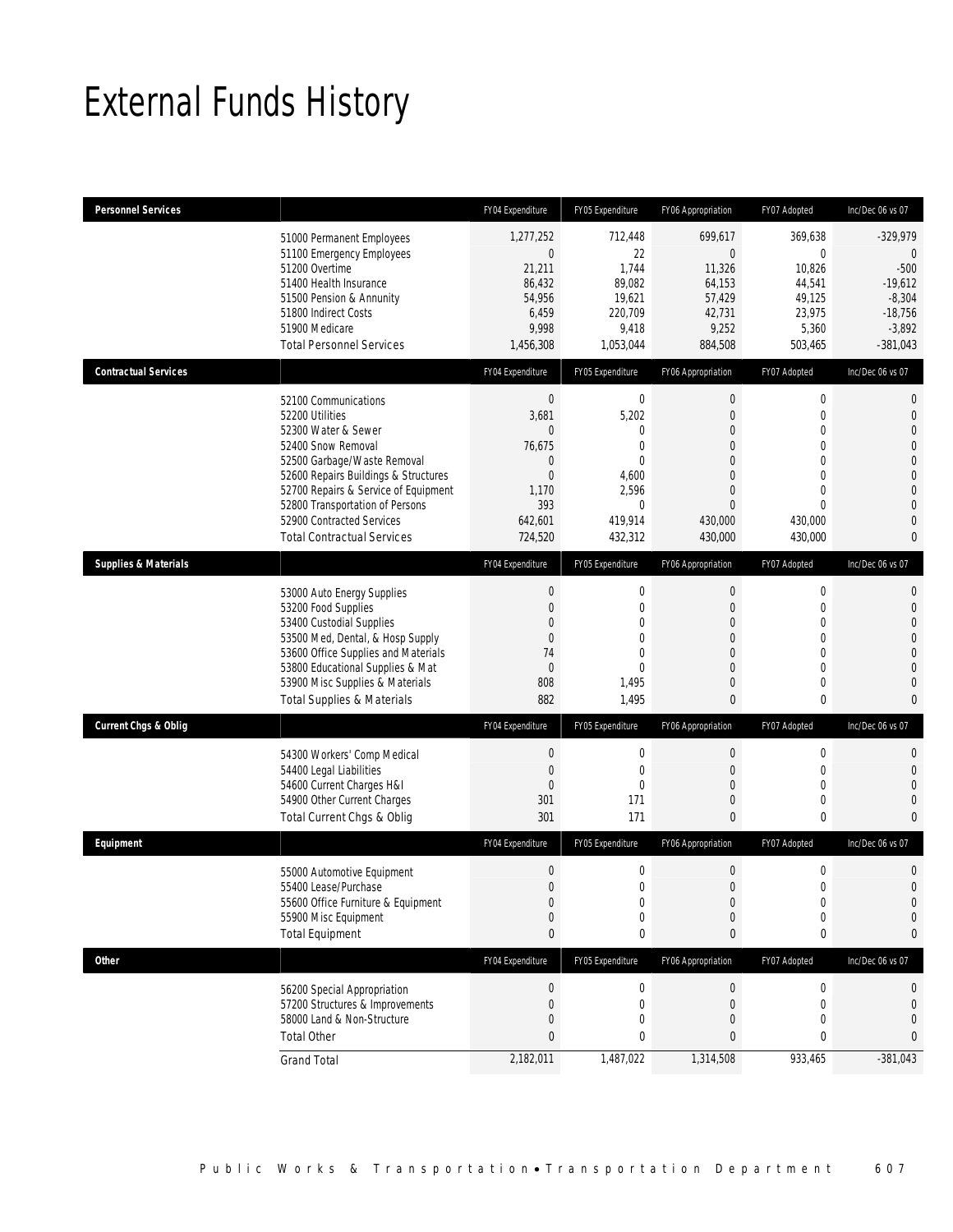# External Funds Personnel

| Title |                                                                          | Union<br>Code     | Grade           | Position | FY07 Salary                | Title                                                                                                     | Union<br>Code                                    | Grade              | Position | FY07 Salary                                    |
|-------|--------------------------------------------------------------------------|-------------------|-----------------|----------|----------------------------|-----------------------------------------------------------------------------------------------------------|--------------------------------------------------|--------------------|----------|------------------------------------------------|
|       | Senior Radio Comm Tech<br>Senior Traffic Engineer<br>Jr Traffic Engineer | AFB<br>AFB<br>AFB | 19<br>19<br>16A |          | 51,245<br>53,296<br>40,500 | Jr Traffic Engineer<br>Traffic Management Center Mgr<br>Senior Admin Analyst<br>Trans Program Planner III | AFJ<br>SE <sub>1</sub><br>SE1<br>SE <sub>1</sub> | 16A<br>8<br>6<br>6 |          | 40,500<br>54,008<br>65,044<br>65,044           |
|       |                                                                          |                   |                 |          |                            | <b>Total</b>                                                                                              |                                                  |                    |          | 369,638                                        |
|       |                                                                          |                   |                 |          |                            | <b>Adjustments</b><br><b>Differential Payments</b><br>Other<br>Chargebacks<br>Salary Savings              |                                                  |                    |          | 0<br>$\mathbf 0$<br>$\mathbf 0$<br>$\mathbf 0$ |
|       |                                                                          |                   |                 |          |                            | <b>FY07 Total Request</b>                                                                                 |                                                  |                    |          | 369,638                                        |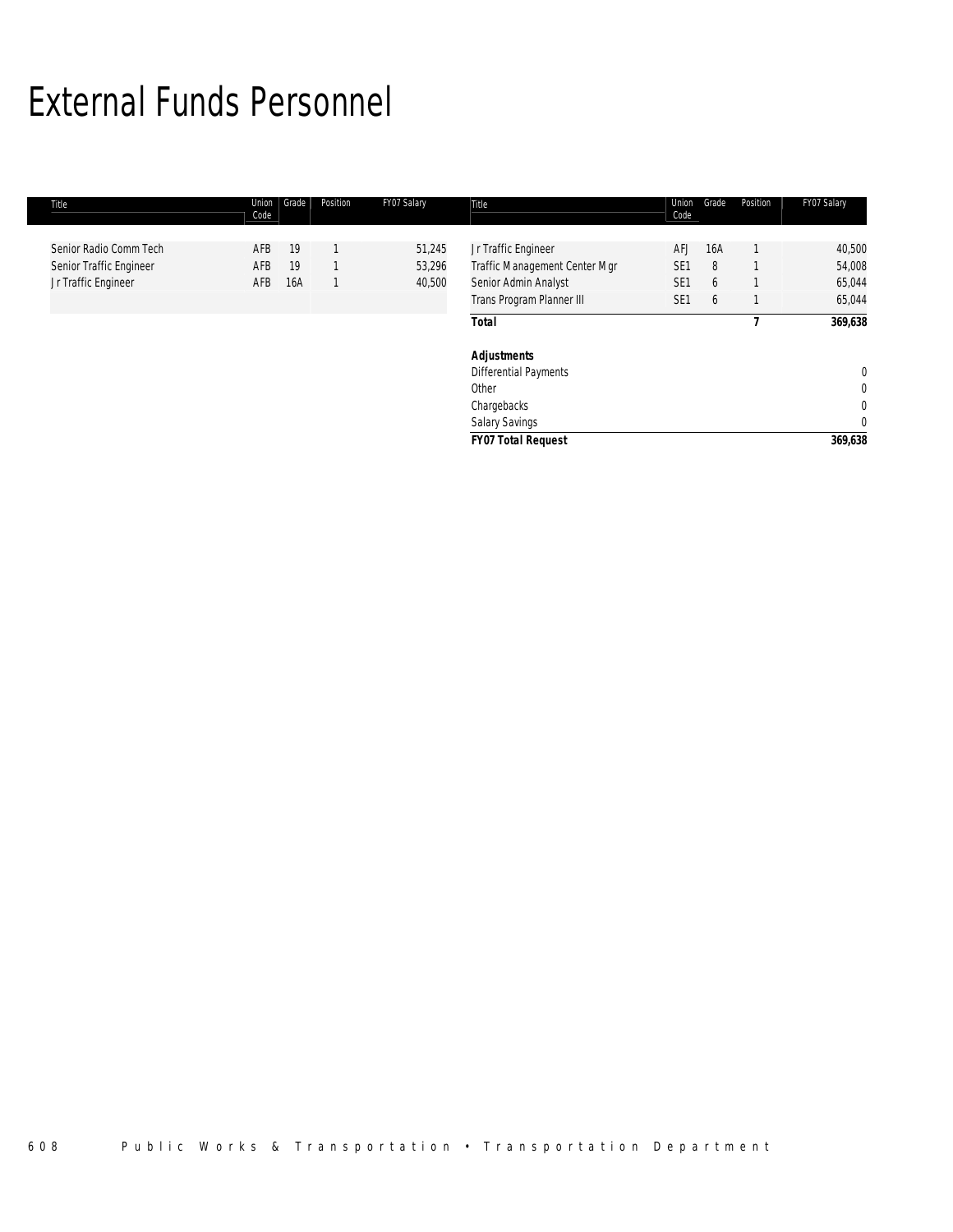# Traffic Division Operating Budget

### *Thomas Tinlin, Acting Commissioner Appropriation: 251*

## *Division Mission*

The Traffic Division's mission is to develop, implement, support, and manage all transportation programs and projects undertaken by the Department. These programs and projects emphasize the smooth and safe flow of vehicular traffic through the streets of the City, cooperative work efforts with the MBTA to enhance mass transit, maximum utilization of the City's limited parking resources, and pedestrian safety.

| <b>Operating Budget</b>            | Program Name                     | <b>Total Actual '04</b> | Total Actual '05        | Total Approp '06 | <b>Total Budget '07</b> |
|------------------------------------|----------------------------------|-------------------------|-------------------------|------------------|-------------------------|
|                                    | Commissioner's Office            | 2,494,484               | 2,364,370               | 2,020,182        | 1,345,367               |
|                                    | Traffic Management & Eng         | 1,042,388               | 1,189,588               | 1,527,993        | 1,446,383               |
|                                    | Policy & Planning                | 441.451                 | 464.579                 | 475,700          | 485,116                 |
|                                    | Enforcement                      | 9,585,453               | 10,036,377              | 10,536,402       | 10,846,222              |
|                                    | Operations                       | 4,950,910               | 3,331,028               | 3,433,765        | 3,413,861               |
|                                    | Total                            | 18,514,686              | 17,385,942              | 17,994,042       | 17,536,949              |
| <b>External Funds Budget</b>       | <b>Fund Name</b>                 | <b>Total Actual '04</b> | <b>Total Actual '05</b> | Total Approp '06 | Total Budget '07        |
|                                    | Central Artery                   | 1,862,051               | 1,056,434               | 657,155          | $\Omega$                |
|                                    | NSTAR 345kV                      | $\theta$                | C                       | 227,354          | 184,553                 |
|                                    | Parking Facilities Fund          | 319,961                 | 430,590                 | 430,000          | 430,000                 |
|                                    | <b>Traffic Management Center</b> | 0                       | 0                       | 0                | 318,912                 |
|                                    | <b>Total</b>                     | 2,182,012               | 1,487,024               | 1,314,509        | 933,465                 |
|                                    |                                  |                         |                         |                  |                         |
| <b>Selected Service Indicators</b> |                                  | Actual '04              | Actual '05              | Approp '06       | Budget '07              |
|                                    | <b>Personnel Services</b>        | 15,049,852              | 14,837,740              | 15,308,709       | 14,919,295              |
|                                    | Non Personnel                    | 3,464,833               | 2,548,203               | 2,685,333        | 2,617,653               |
|                                    | Total                            | 18,514,685              | 17,385,942              | 17,994,042       | 17,536,948              |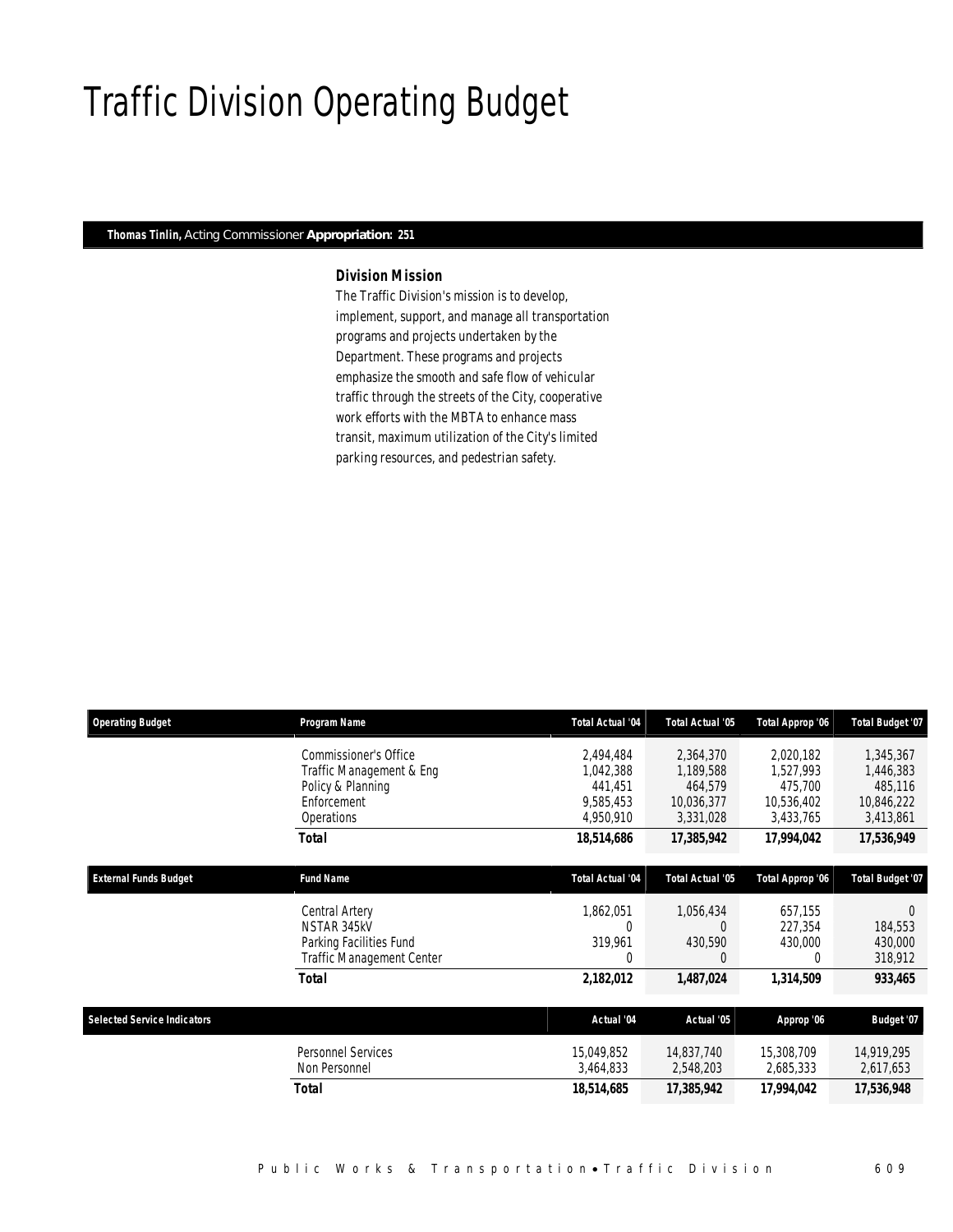# Traffic Division Operating Budget



## *Description of Services*

The Traffic Division establishes and maintains a wide variety of programs to enhance transportation throughout Boston. The Division delivers such services as increased loading zone access for the delivery of goods and services, increased short-term parking opportunities and resident restricted parking spaces, efficient flow of vehicular traffic during peak periods, removal and disposal of abandoned vehicles, computerization of traffic signals, and traffic planning and engineering for the design or redesign of streets and intersections. The Division also provides clean, safe, and convenient parking facilities downtown and in neighborhood business districts. Provision of this service includes inspections, cleaning and renovations of facilities and enforcing existing parking leases.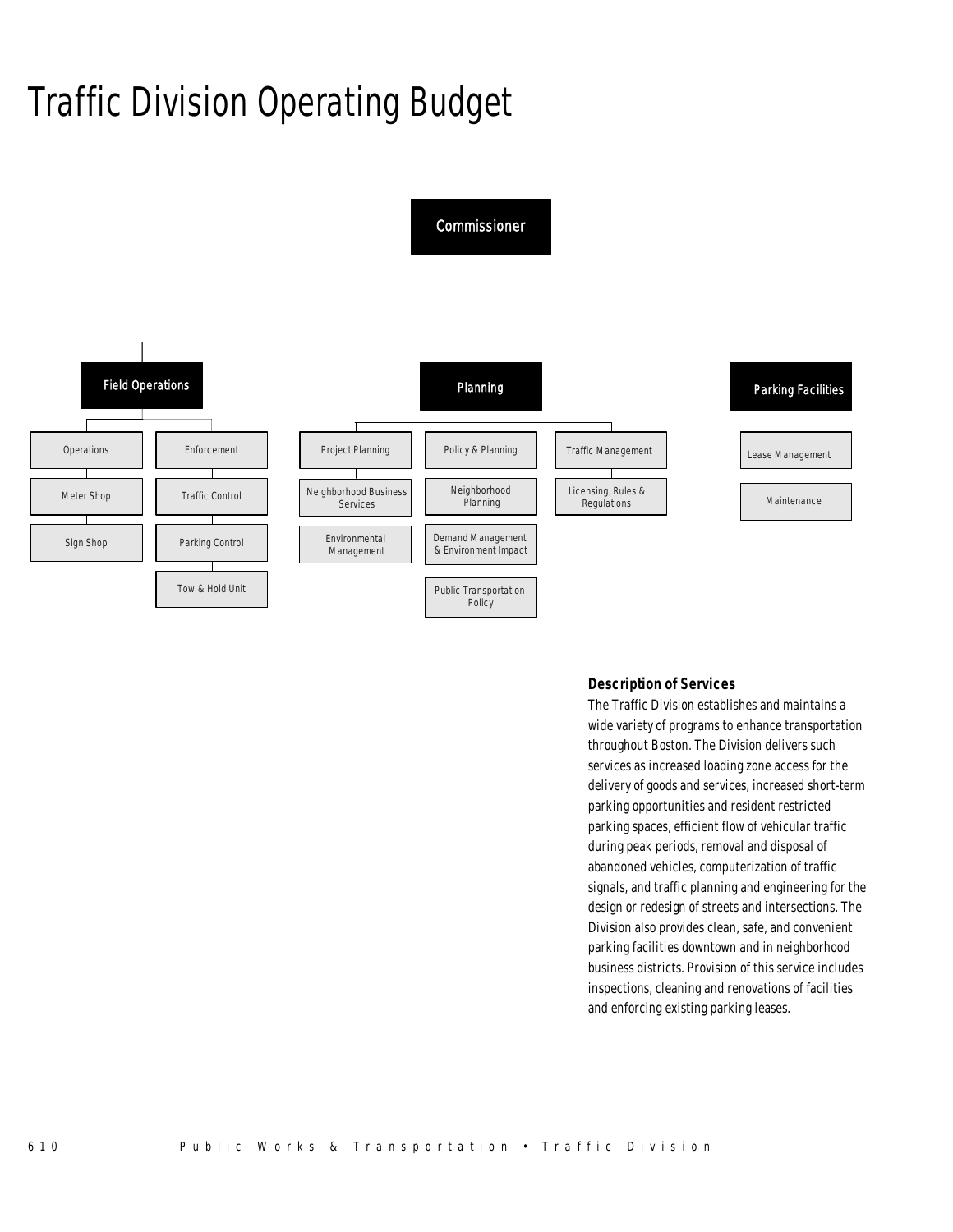# Division History

| <b>Personnel Services</b>       |                                                                                                                                                                                                                                                                                                          | FY04 Expenditure                                                                                             | FY05 Expenditure                                                                               | FY06 Appropriation                                                                                                       | FY07 Adopted                                                                                             | Inc/Dec 06 vs 07                                                                                                     |
|---------------------------------|----------------------------------------------------------------------------------------------------------------------------------------------------------------------------------------------------------------------------------------------------------------------------------------------------------|--------------------------------------------------------------------------------------------------------------|------------------------------------------------------------------------------------------------|--------------------------------------------------------------------------------------------------------------------------|----------------------------------------------------------------------------------------------------------|----------------------------------------------------------------------------------------------------------------------|
|                                 | 51000 Permanent Employees<br>51100 Emergency Employees<br>51200 Overtime<br>51600 Unemployment Compensation<br>51700 Workers' Compensation<br><b>Total Personnel Services</b>                                                                                                                            | 13,498,811<br>$\mathbf{0}$<br>845,859<br>91,687<br>613,495<br>14,436,357                                     | 13,518,189<br>$\mathbf 0$<br>664,971<br>49,931<br>604,648<br>14,233,091                        | 14,783,999<br>$\overline{0}$<br>164,710<br>$\mathbf{0}$<br>360,000<br>14,948,709                                         | 14,308,995<br>0<br>198,300<br>52,000<br>360,000<br>14,559,295                                            | $-475,004$<br>0<br>33,590<br>52,000<br>$\mathbf{0}$<br>$-389,414$                                                    |
| <b>Contractual Services</b>     |                                                                                                                                                                                                                                                                                                          | FY04 Expenditure                                                                                             | FY05 Expenditure                                                                               | FY06 Appropriation                                                                                                       | FY07 Adopted                                                                                             | Inc/Dec 06 vs 07                                                                                                     |
|                                 | 52100 Communications<br>52200 Utilities<br>52300 Water & Sewer<br>52400 Snow Removal<br>52500 Garbage/Waste Removal<br>52600 Repairs Buildings & Structures<br>52700 Repairs & Service of Equipment<br>52800 Transportation of Persons<br>52900 Contracted Services<br><b>Total Contractual Services</b> | 121,824<br>740.689<br>$\theta$<br>$\theta$<br>$\Omega$<br>32,101<br>418,004<br>1,724<br>690,380<br>2,004,722 | 117,600<br>100,503<br>0<br>0<br>$\theta$<br>30,380<br>469,985<br>1,700<br>390,792<br>1,110,960 | 110,000<br>181,438<br>$\overline{0}$<br>$\overline{0}$<br>$\Omega$<br>28,200<br>376,827<br>1,700<br>512,100<br>1,210,265 | 112,000<br>188,996<br>0<br>$\mathbf 0$<br>$\Omega$<br>20,000<br>365,427<br>1,900<br>607,540<br>1,295,863 | 2,000<br>7,558<br>$\mathbf{0}$<br>$\mathbf{0}$<br>$\overline{0}$<br>$-8,200$<br>$-11,400$<br>200<br>95,440<br>85,598 |
| <b>Supplies &amp; Materials</b> |                                                                                                                                                                                                                                                                                                          | FY04 Expenditure                                                                                             | FY05 Expenditure                                                                               | FY06 Appropriation                                                                                                       | FY07 Adopted                                                                                             | Inc/Dec 06 vs 07                                                                                                     |
|                                 | 53000 Auto Energy Supplies<br>53200 Food Supplies<br>53400 Custodial Supplies<br>53500 Med, Dental, & Hosp Supply<br>53600 Office Supplies and Materials<br>53700 Clothing Allowance<br>53800 Educational Supplies & Mat<br>53900 Misc Supplies & Materials<br><b>Total Supplies &amp; Materials</b>     | 193,687<br>$\mathbf{0}$<br>260<br>$\mathbf{0}$<br>18,001<br>153,221<br>$\theta$<br>506,429<br>871,598        | 253,410<br>0<br>1,928<br>$\theta$<br>8,333<br>13,094<br>$\theta$<br>589,184<br>865,949         | 305,755<br>$\overline{0}$<br>3,500<br>$\Omega$<br>14,400<br>22,000<br>$\overline{0}$<br>512,360<br>858,015               | 220,000<br>0<br>3,500<br>0<br>16,400<br>22,000<br>0<br>579,900<br>841,800                                | $-85,755$<br>0<br>$\mathbf{0}$<br>$\overline{0}$<br>2,000<br>$\mathbf 0$<br>$\Omega$<br>67,540<br>$-16,215$          |
| <b>Current Chgs &amp; Oblig</b> |                                                                                                                                                                                                                                                                                                          | FY04 Expenditure                                                                                             | FY05 Expenditure                                                                               | FY06 Appropriation                                                                                                       | FY07 Adopted                                                                                             | Inc/Dec 06 vs 07                                                                                                     |
|                                 | 54300 Workers' Comp Medical<br>54400 Legal Liabilities<br>54600 Current Charges H&I<br>54900 Other Current Charges<br>Total Current Chgs & Oblig                                                                                                                                                         | 244,871<br>115,770<br>$\mathbf 0$<br>17,144<br>377,785                                                       | 298,564<br>124,832<br>0<br>4,562<br>427,958                                                    | 0<br>106,044<br>$\overline{0}$<br>13,000<br>119,044                                                                      | 0<br>120,335<br>0<br>13,400<br>133,735                                                                   | $\mathbf 0$<br>14,291<br>$\Omega$<br>400<br>14,691                                                                   |
| Equipment                       |                                                                                                                                                                                                                                                                                                          | FY04 Expenditure                                                                                             | FY05 Expenditure                                                                               | FY06 Appropriation                                                                                                       | FY07 Adopted                                                                                             | Inc/Dec 06 vs 07                                                                                                     |
|                                 | 55000 Automotive Equipment<br>55400 Lease/Purchase<br>55600 Office Furniture & Equipment<br>55900 Misc Equipment<br><b>Total Equipment</b>                                                                                                                                                               | $\mathbf 0$<br>168,952<br>$\mathbf 0$<br>41,776<br>210,728                                                   | 0<br>115,953<br>0<br>27,383<br>143,336                                                         | $\mathbf 0$<br>470,809<br>0<br>27,200<br>498,009                                                                         | 0<br>301,482<br>0<br>44,773<br>346,255                                                                   | $\mathbf 0$<br>$-169,327$<br>$\mathbf 0$<br>17,573<br>$-151,754$                                                     |
| Other                           |                                                                                                                                                                                                                                                                                                          | FY04 Expenditure                                                                                             | FY05 Expenditure                                                                               | FY06 Appropriation                                                                                                       | FY07 Adopted                                                                                             | Inc/Dec 06 vs 07                                                                                                     |
|                                 | 56200 Special Appropriation<br>57200 Structures & Improvements<br>58000 Land & Non-Structure<br><b>Total Other</b>                                                                                                                                                                                       | $\boldsymbol{0}$<br>$\boldsymbol{0}$<br>$\theta$<br>$\pmb{0}$                                                | $\boldsymbol{0}$<br>$\mathbf 0$<br>$\boldsymbol{0}$<br>0                                       | $\boldsymbol{0}$<br>$\boldsymbol{0}$<br>$\boldsymbol{0}$<br>0                                                            | 0<br>$\boldsymbol{0}$<br>0<br>0                                                                          | 0<br>0<br>$\mathbf{0}$<br>0                                                                                          |
|                                 | <b>Grand Total</b>                                                                                                                                                                                                                                                                                       | 18,514,685                                                                                                   | 17,385,942                                                                                     | 17,994,042                                                                                                               | 17,536,948                                                                                               | $-457,094$                                                                                                           |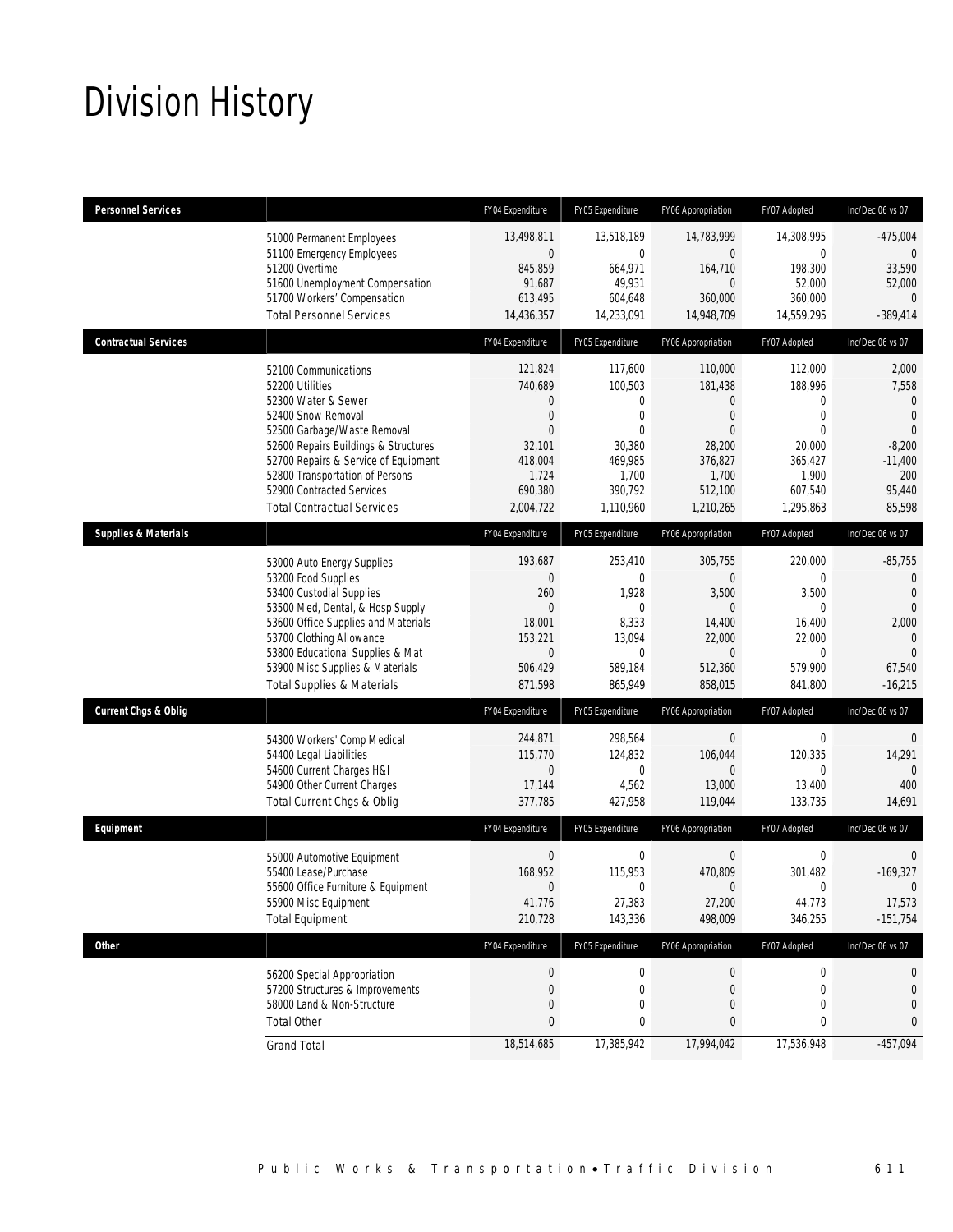# Department Personnel

| Title                               | Union<br>Code | Grade | Position       | FY07 Salary | Title                                  | Union<br>Code   | Grade           | Position       | FY07 Salary |
|-------------------------------------|---------------|-------|----------------|-------------|----------------------------------------|-----------------|-----------------|----------------|-------------|
|                                     |               |       |                |             |                                        |                 |                 |                |             |
| Commissioner                        | CDH           |       |                | 102,782     | Senior Claims Investigator             | AFG             | 13A             |                | 42,137      |
| Dep Comm-Cent Artery                | <b>EXM</b>    | 14    | $\mathbf{1}$   | 110,334     | Claims Investigator                    | AFM             | 12              | 6              | 227,585     |
| Deputy Comm Pol & Plan              | <b>EXM</b>    | 14    | $\mathbf{1}$   | 110,334     | Executive Asst (Park Fac Bd)           | SE <sub>1</sub> | 12              | $\mathbf{1}$   | 100,045     |
| Executive Officer (Pkng Fac)        | <b>EXM</b>    | 14    | $\mathbf{1}$   | 110,334     | <b>Head Clerk</b>                      | <b>AFM</b>      | 12              | $\overline{2}$ | 77,916      |
| Deputy Commissioner (Fld Oper)      | <b>EXM</b>    | 12    | 1              | 100,045     | Maint Mech Welder                      | AFM             | 12L             | 1              | 39,479      |
| <b>Traffic Engineering Director</b> | EXM           | 12    | $\mathbf{1}$   | 100,045     | Park Meter Oper Man I                  | <b>AFM</b>      | 12              | 9              | 345,222     |
| Director-Operations                 | EXM           | 11    | $\mathbf{1}$   | 96,395      | Senior Traffic Investigator            | AFG             | 12              | 6              | 233,748     |
| <b>Executive Asst</b>               | <b>EXM</b>    | 10    | $\mathbf{1}$   | 84,853      | Trans Prog Planner V                   | SE <sub>1</sub> | 12              | $\mathbf{1}$   | 100,045     |
| Senior Traffic Engineer             | AFJ           | 19    | $\overline{4}$ | 285,029     | Hvy Mot Equip Oper & Lab-BTD           | AFM             | 11L             | 33             | 1,196,211   |
| Admin Assistant                     | AFG           | 18    | $\mathbf{1}$   | 64,867      | Research Analyst                       | <b>AFM</b>      | 11              | 1              | 37,459      |
| Chief Traffic Investigator          | AFG           | 18    | $\mathbf{1}$   | 64,867      | Parking Meter Oper Man                 | AFM             | 10 <sub>L</sub> | 8              | 273,548     |
| Asst Supervisor Park Enforcement    | AFG           | 17A   | 9              | 535,169     | Senior Traffic Maint Man               | AFM             | 10L             | 17             | 563,043     |
| Sr Parking Meter Supv II            | AFG           | 17    | 5              | 299,985     | Supervising Traffic Engineer           | SE <sub>1</sub> | 10              | $\overline{2}$ | 181,629     |
| Jr Traffic Engineer                 | AFJ           | 16A   | 5              | 264,833     | Assoc Traffic Engineer                 | SE <sub>1</sub> | 9               | $\mathbf{1}$   | 83,941      |
| Parking Meter Oper Foreman          | AFG           | 16A   | $\overline{2}$ | 99,631      | Pr Admin Asst                          | SE <sub>1</sub> | 9               | $\mathbf{1}$   | 83,941      |
| Traffic Signal Inspector            | AFG           | 16    | $\overline{2}$ | 97,145      | Dispatcher                             | AFM             | 8               | 5              | 148,647     |
| Admin Assistant                     | AFG           | 15    | 4              | 188,847     | Prin Admin Assistant                   | SE <sub>1</sub> | 8               | $\mathbf{1}$   | 78,143      |
| Administrative Analyst              | AFM           | 15    | $\overline{2}$ | 98,589      | Spv Parking Enforcement                | SE <sub>1</sub> | 8               | 3              | 234,430     |
| Senior Park Meter Supervisor        | AFG           | 15    | 20             | 985,587     | Supervisor Parking Meter Oper          | SE <sub>1</sub> | 8               | $\overline{2}$ | 156,287     |
| Wrk Frmn Maint Mech Paint           | AFM           | 15    | $\mathbf{1}$   | 49,816      | Traffic Sign Supervisor                | SE <sub>1</sub> | 8               | $\mathbf{1}$   | 78,143      |
| <b>Head Administrative Clerk</b>    | AFM           | 14    | 3              | 122,537     | Trans Program Planner IV               | SE <sub>1</sub> | 8               | 3              | 234,430     |
| Principal Traffic Investigator      | AFG           | 14    | $\overline{2}$ | 87,644      | Admin Assistant                        | SE <sub>1</sub> | $\overline{7}$  | $\mathbf{1}$   | 71,486      |
| Senior Traffic Maint Man            | AFM           | 14A   | $\mathbf{1}$   | 44,326      | <b>Coordinator Parking Enforcement</b> | SE <sub>1</sub> | $\overline{7}$  | $\mathbf{1}$   | 71,486      |
| Maint Mech (Painter)                | AFM           | 13    | $\mathbf{1}$   | 39,464      | Prin Research Analyst                  | SE <sub>1</sub> | 6               | $\mathbf{1}$   | 65,044      |
| Parking Meter Supervisor            | AFK           | 13A   | 162            | 6,275,516   | Trans Program Planner III              | SE <sub>1</sub> | 6               | $\overline{2}$ | 130,088     |
| Principal Storekeeper               | AFM           | 13    | $\mathbf{1}$   | 40,516      | Admin Assistant                        | SE <sub>1</sub> | 5               | $\mathbf{1}$   | 56,707      |
|                                     |               |       |                |             | Sr Admin Assistant                     | SE <sub>1</sub> | 5               |                | 59,675      |
|                                     |               |       |                |             | <b>Total</b>                           |                 |                 | 346            | 15,430,008  |
|                                     |               |       |                |             | <b>Adjustments</b>                     |                 |                 |                |             |

| <b>FY07 Total Request</b>    | 14,308,995   |
|------------------------------|--------------|
| <b>Salary Savings</b>        | $-1,110,312$ |
| Chargebacks                  | $-112,450$   |
| Other                        | 53,370       |
| <b>Differential Payments</b> | 48,379       |
| <b>Adjustments</b>           |              |
|                              |              |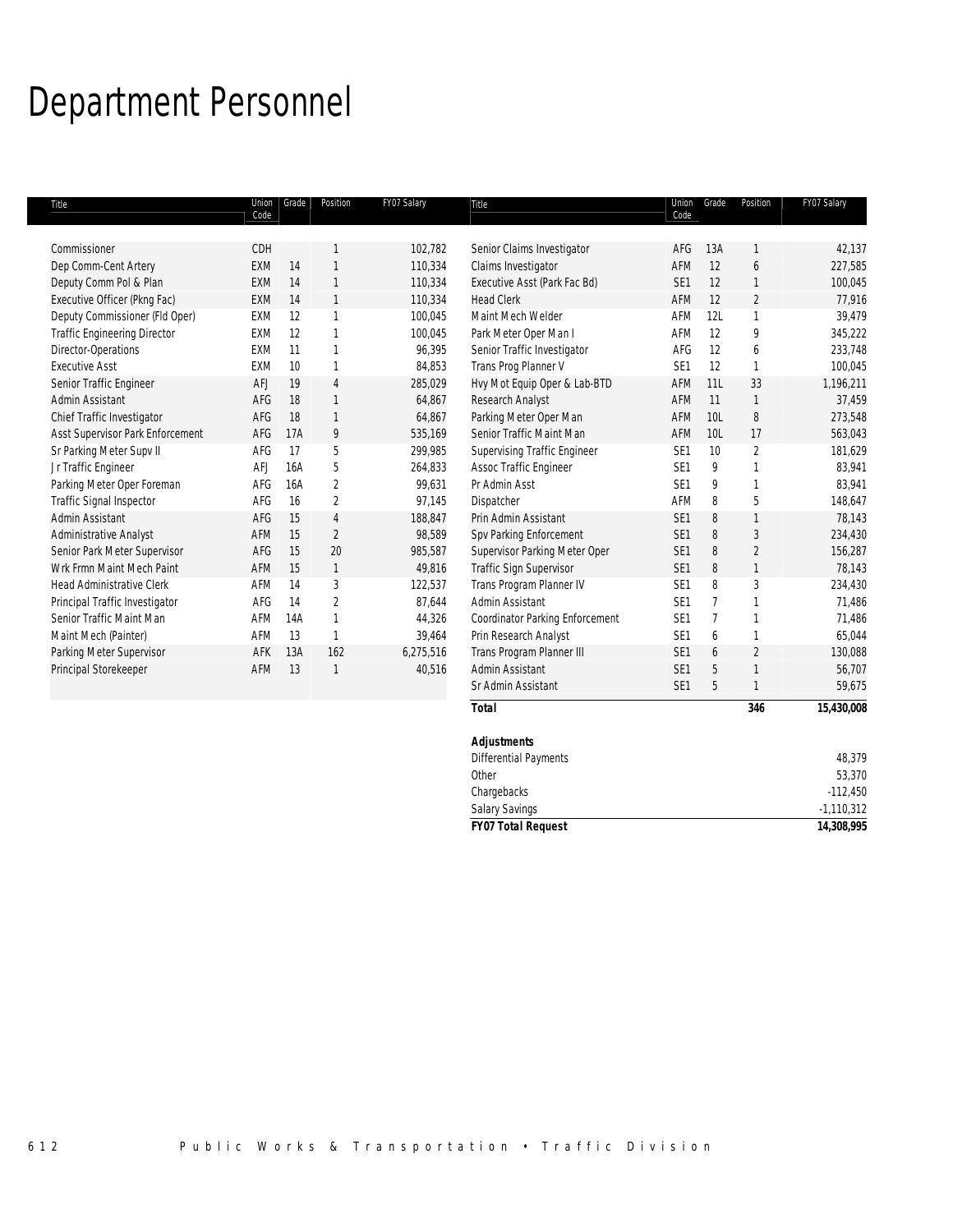# External Funds History

| <b>Personnel Services</b>       |                                                                                                                                                                                                                                                                                                            | FY04 Expenditure                                                                                                                          | FY05 Expenditure                                                                                                      | FY06 Appropriation                                                                                                                              | FY07 Adopted                                                                                                          | Inc/Dec 06 vs 07                                                                                                                                        |
|---------------------------------|------------------------------------------------------------------------------------------------------------------------------------------------------------------------------------------------------------------------------------------------------------------------------------------------------------|-------------------------------------------------------------------------------------------------------------------------------------------|-----------------------------------------------------------------------------------------------------------------------|-------------------------------------------------------------------------------------------------------------------------------------------------|-----------------------------------------------------------------------------------------------------------------------|---------------------------------------------------------------------------------------------------------------------------------------------------------|
|                                 | 51000 Permanent Employees<br>51100 Emergency Employees<br>51200 Overtime<br>51300 Part Time Employees<br>51400 Health Insurance<br>51500 Pension & Annunity<br>51600 Unemployment Compensation<br>51700 Workers' Compensation<br>51800 Indirect Costs<br>51900 Medicare<br><b>Total Personnel Services</b> | 1,277,252<br>$\boldsymbol{0}$<br>21,211<br>$\mathbf{0}$<br>86,432<br>54,956<br>$\mathbf 0$<br>$\mathbf{0}$<br>6,459<br>9,998<br>1,456,308 | 712,448<br>22<br>1,744<br>$\mathbf 0$<br>89,082<br>19,621<br>$\mathbf 0$<br>$\theta$<br>220.709<br>9,418<br>1,053,044 | 699,617<br>$\mathbf 0$<br>11,326<br>$\mathbf{0}$<br>64,153<br>57,429<br>$\overline{0}$<br>$\Omega$<br>42,731<br>9,252<br>884,508                | 369,638<br>$\mathbf 0$<br>10,826<br>$\mathbf 0$<br>44,541<br>49,125<br>$\mathbf 0$<br>0<br>23,975<br>5,360<br>503,465 | $-329,979$<br>$\mathbf 0$<br>$-500$<br>$\overline{0}$<br>$-19,612$<br>$-8,304$<br>$\mathbf{0}$<br>$\overline{0}$<br>$-18,756$<br>$-3,892$<br>$-381,043$ |
| <b>Contractual Services</b>     |                                                                                                                                                                                                                                                                                                            | FY04 Expenditure                                                                                                                          | FY05 Expenditure                                                                                                      | FY06 Appropriation                                                                                                                              | FY07 Adopted                                                                                                          | Inc/Dec 06 vs 07                                                                                                                                        |
|                                 | 52100 Communications<br>52200 Utilities<br>52300 Water & Sewer<br>52400 Snow Removal<br>52500 Garbage/Waste Removal<br>52600 Repairs Buildings & Structures<br>52700 Repairs & Service of Equipment<br>52800 Transportation of Persons<br>52900 Contracted Services<br><b>Total Contractual Services</b>   | $\boldsymbol{0}$<br>3,681<br>$\theta$<br>76,675<br>$\mathbf 0$<br>$\mathbf{0}$<br>1,170<br>393<br>642,601<br>724,520                      | 0<br>5,202<br>0<br>$\mathbf{0}$<br>$\mathbf{0}$<br>4,600<br>2,596<br>$\mathbf{0}$<br>419,914<br>432,312               | 0<br>$\boldsymbol{0}$<br>$\overline{0}$<br>$\overline{0}$<br>$\mathbf{0}$<br>$\overline{0}$<br>$\overline{0}$<br>$\Omega$<br>430,000<br>430,000 | 0<br>$\boldsymbol{0}$<br>0<br>$\boldsymbol{0}$<br>$\boldsymbol{0}$<br>0<br>0<br>$\Omega$<br>430,000<br>430,000        | 0<br>$\mathbf{0}$<br>$\mathbf 0$<br>$\overline{0}$<br>$\mathbf{0}$<br>$\overline{0}$<br>$\overline{0}$<br>$\mathbf 0$<br>$\overline{0}$<br>$\mathbf{0}$ |
| <b>Supplies &amp; Materials</b> |                                                                                                                                                                                                                                                                                                            | FY04 Expenditure                                                                                                                          | FY05 Expenditure                                                                                                      | FY06 Appropriation                                                                                                                              | FY07 Adopted                                                                                                          | Inc/Dec 06 vs 07                                                                                                                                        |
|                                 | 53000 Auto Energy Supplies<br>53200 Food Supplies<br>53400 Custodial Supplies<br>53500 Med, Dental, & Hosp Supply<br>53600 Office Supplies and Materials<br>53700 Clothing Allowance<br>53900 Misc Supplies & Materials<br><b>Total Supplies &amp; Materials</b>                                           | $\boldsymbol{0}$<br>$\mathbf 0$<br>$\mathbf 0$<br>$\mathbf{0}$<br>74<br>$\theta$<br>808<br>882                                            | $\boldsymbol{0}$<br>$\mathbf{0}$<br>0<br>$\overline{0}$<br>$\Omega$<br>$\Omega$<br>1,495<br>1,495                     | $\boldsymbol{0}$<br>$\boldsymbol{0}$<br>$\overline{0}$<br>$\boldsymbol{0}$<br>$\overline{0}$<br>$\overline{0}$<br>$\overline{0}$<br>0           | $\boldsymbol{0}$<br>$\boldsymbol{0}$<br>0<br>$\boldsymbol{0}$<br>0<br>0<br>0<br>0                                     | $\mathbf 0$<br>$\mathbf 0$<br>$\mathbf{0}$<br>$\mathbf{0}$<br>$\overline{0}$<br>$\overline{0}$<br>$\mathbf 0$<br>$\theta$                               |
| Current Chgs & Oblig            |                                                                                                                                                                                                                                                                                                            | FY04 Expenditure                                                                                                                          | FY05 Expenditure                                                                                                      | FY06 Appropriation                                                                                                                              | FY07 Adopted                                                                                                          | Inc/Dec 06 vs 07                                                                                                                                        |
|                                 | 54300 Workers' Comp Medical<br>54400 Legal Liabilities<br>54600 Current Charges H&I<br>54900 Other Current Charges<br>Total Current Chgs & Oblig                                                                                                                                                           | $\boldsymbol{0}$<br>$\mathbf{0}$<br>$\mathbf{0}$<br>301<br>301                                                                            | 0<br>$\mathbf{0}$<br>$\mathbf{0}$<br>171<br>171                                                                       | 0<br>$\boldsymbol{0}$<br>$\overline{0}$<br>0<br>$\mathbf{0}$                                                                                    | 0<br>$\boldsymbol{0}$<br>0<br>0<br>0                                                                                  | $\mathbf 0$<br>$\overline{0}$<br>$\overline{0}$<br>$\overline{0}$<br>$\mathbf{0}$                                                                       |
| <b>Fauinment</b>                |                                                                                                                                                                                                                                                                                                            | <b>FY04 Expenditure</b>                                                                                                                   | <b>FY05 Expenditure</b>                                                                                               | FY06 Appropriation                                                                                                                              | <b>FY07 Adonted</b>                                                                                                   | Inc/Dec 06 vs 07                                                                                                                                        |
|                                 | 55000 Automotive Equipment<br>55400 Lease/Purchase<br>55600 Office Furniture & Equipment<br>55900 Misc Equipment<br><b>Total Equipment</b>                                                                                                                                                                 | $\mathbf{0}$<br>$\mathbf{0}$<br>$\mathbf 0$<br>$\mathbf 0$<br>$\mathbf{0}$                                                                | 0<br>$\overline{0}$<br>0<br>0<br>0                                                                                    | 0<br>$\mathbf{0}$<br>0<br>0<br>0                                                                                                                | 0<br>$\mathbf 0$<br>0<br>0<br>0                                                                                       | $\mathbf 0$<br>$\mathbf{0}$<br>$\overline{0}$<br>$\mathbf 0$<br>$\mathbf{0}$                                                                            |
| <b>Other</b>                    |                                                                                                                                                                                                                                                                                                            | FY04 Expenditure                                                                                                                          | FY05 Expenditure                                                                                                      | FY06 Appropriation                                                                                                                              | FY07 Adopted                                                                                                          | Inc/Dec 06 vs 07                                                                                                                                        |
|                                 | 56200 Special Appropriation<br>57200 Structures & Improvements<br>58000 Land & Non-Structure<br><b>Total Other</b><br><b>Grand Total</b>                                                                                                                                                                   | $\boldsymbol{0}$<br>$\mathbf{0}$<br>$\mathbf{0}$<br>$\mathbf{0}$<br>2,182,011                                                             | $\mathbf 0$<br>$\mathbf 0$<br>0<br>0<br>1,487,022                                                                     | $\boldsymbol{0}$<br>$\boldsymbol{0}$<br>$\boldsymbol{0}$<br>$\mathbf{0}$<br>1,314,508                                                           | $\boldsymbol{0}$<br>$\boldsymbol{0}$<br>$\boldsymbol{0}$<br>0<br>933,465                                              | $\mathbf 0$<br>$\mathbf 0$<br>$\mathbf 0$<br>$\mathbf{0}$<br>$-381,043$                                                                                 |
|                                 |                                                                                                                                                                                                                                                                                                            |                                                                                                                                           |                                                                                                                       |                                                                                                                                                 |                                                                                                                       |                                                                                                                                                         |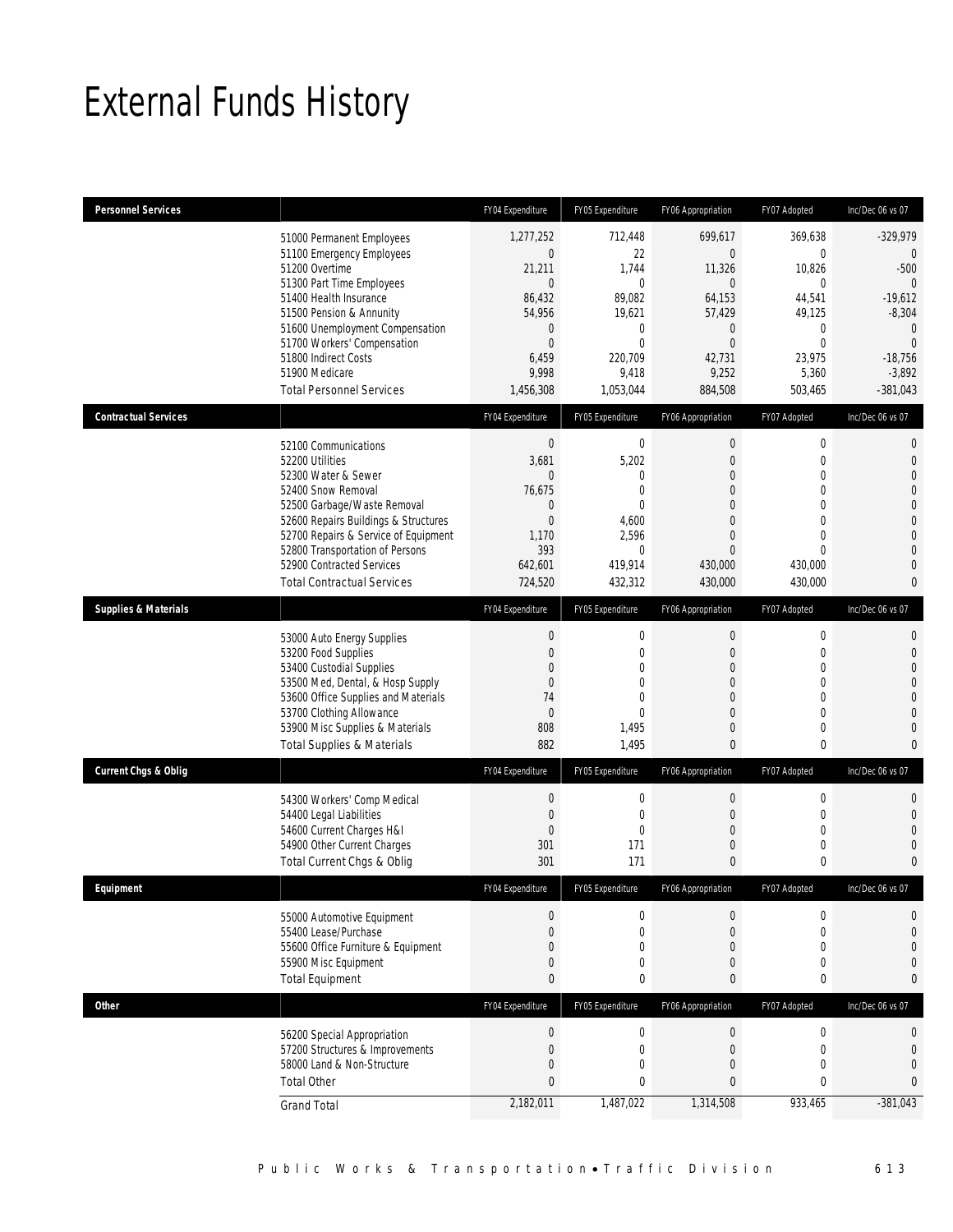# External Funds Personnel

| Title |                                                                          | Union<br>Code     | Grade           | Position | FY07 Salary                | Title                                                                                                     | Union<br>Code                                    | Grade              | Position | FY07 Salary                                    |
|-------|--------------------------------------------------------------------------|-------------------|-----------------|----------|----------------------------|-----------------------------------------------------------------------------------------------------------|--------------------------------------------------|--------------------|----------|------------------------------------------------|
|       | Senior Radio Comm Tech<br>Senior Traffic Engineer<br>Jr Traffic Engineer | AFB<br>AFB<br>AFB | 19<br>19<br>16A |          | 51,245<br>53,296<br>40,500 | Jr Traffic Engineer<br>Traffic Management Center Mgr<br>Senior Admin Analyst<br>Trans Program Planner III | AFJ<br>SE <sub>1</sub><br>SE1<br>SE <sub>1</sub> | 16A<br>8<br>6<br>6 |          | 40,500<br>54,008<br>65,044<br>65,044           |
|       |                                                                          |                   |                 |          |                            | <b>Total</b>                                                                                              |                                                  |                    |          | 369,638                                        |
|       |                                                                          |                   |                 |          |                            | <b>Adjustments</b><br><b>Differential Payments</b><br>Other<br>Chargebacks<br>Salary Savings              |                                                  |                    |          | 0<br>$\mathbf 0$<br>$\mathbf 0$<br>$\mathbf 0$ |
|       |                                                                          |                   |                 |          |                            | <b>FY07 Total Request</b>                                                                                 |                                                  |                    |          | 369,638                                        |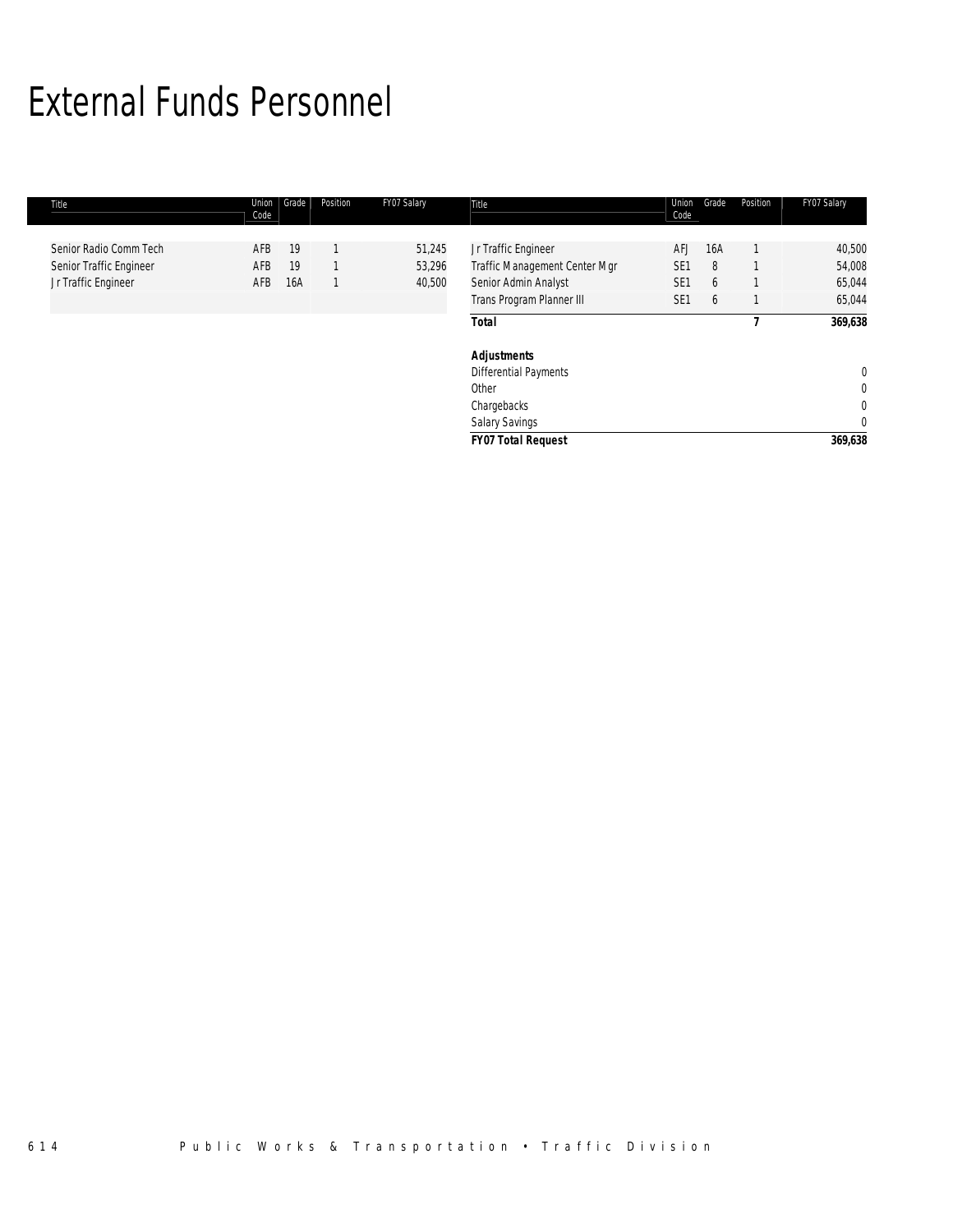# Program 1. Commissioner's Office

## *Thomas Tinlin, Acting Commissioner Organization: 251100*

### *Program Description*

The Commissioner's Office is responsible for establishing and managing a wide variety of programs to enhance transportation throughout Boston. The office advocates for alternative financing for the administration of transportation programs including federal and state grants as well as public/private partnerships.

| <b>Selected Service Indicators</b> |                                                     | Actual '04                 | Actual '05                           | Approp '06                 | <b>Budget '07</b>          |
|------------------------------------|-----------------------------------------------------|----------------------------|--------------------------------------|----------------------------|----------------------------|
|                                    | Quota<br><b>Personnel Services</b><br>Non Personnel | 23<br>2.164.509<br>329.975 | 21<br>$\sim$<br>2.025.568<br>338,801 | 20<br>1.753.685<br>266.497 | 10<br>1,076,278<br>269,088 |
|                                    | Total                                               | 2,494,484                  | 2,364,370                            | 2,020,182                  | 1,345,367                  |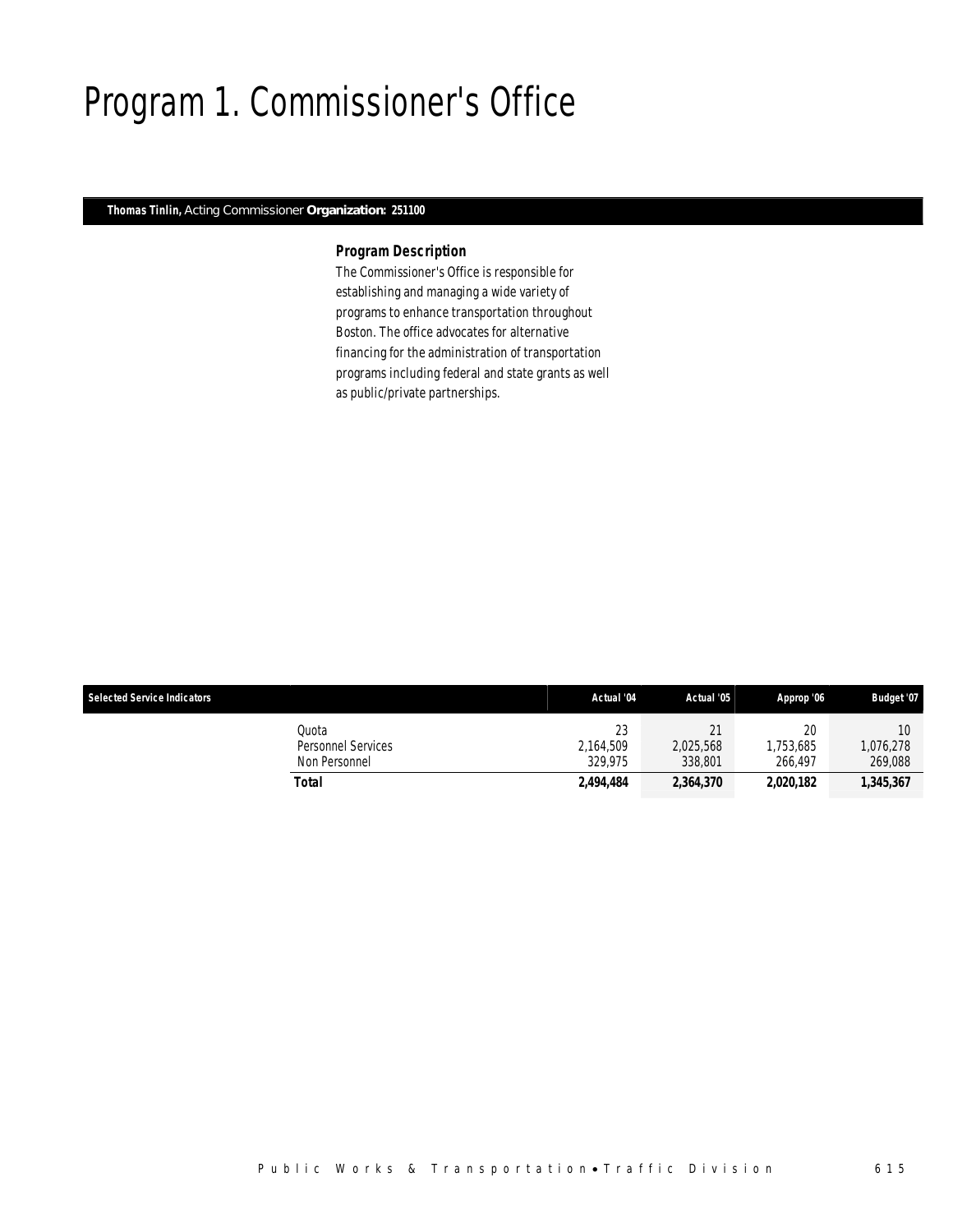# Program 2. Traffic Management & Engineering

### *John DeBenedictis, Manager Organization: 251200*

#### *Program Description*

The Traffic Management and Engineering Program manages Boston's transportation network to provide safe, efficient travel throughout the City. This is accomplished through maintenance of traffic signal timings using the City's computerized traffic signal system; design and review of new/upgraded traffic signal installations; review of proposed roadway and transit projects, review and approval of private development plans; licensing of on-street construction; permitting of special events; review and modification of existing parking rules and regulations; and working with neighborhood groups to improve traffic and pedestrian safety on residential streets.

## *Program Objectives*

- To reduce cut-through traffic and travel speeds on residential streets.
- To minimize the transportation impacts of major construction projects such as the CA/T Project.
- To improve vehicular flow on arterial streets through timing adjustments to BTD's computerized signal system.
- To improve vehicle, pedestrian and school zone safety.

| <b>Program Outcomes</b>            |                                                                                                                               | Actual '04                           | Actual '05                             | Projected '06                           | <b>PLOS '07</b>                         |
|------------------------------------|-------------------------------------------------------------------------------------------------------------------------------|--------------------------------------|----------------------------------------|-----------------------------------------|-----------------------------------------|
|                                    | Permits issued for construction and special                                                                                   | 20,000                               | 21,694                                 | 23,067                                  | 23,000                                  |
|                                    | events<br>% of engineering analysis requests responded to                                                                     | 66%                                  | 70%                                    | 60%                                     | 63%                                     |
|                                    | within 30 days<br>% of traffic signals on-line<br>% of major private development projects<br>reviewed on time                 | 87%<br>66%                           | 71%<br>80%                             | 72%<br>80%                              | 85%<br>90%                              |
| <b>Selected Service Indicators</b> |                                                                                                                               | Actual '04                           | Actual '05                             | Approp '06                              | Budget '07                              |
|                                    | Quota<br><b>Personnel Services</b><br>Non Personnel<br><b>Total</b>                                                           | 17<br>970,847<br>71,541<br>1,042,388 | 17<br>1,113,526<br>76,062<br>1,189,588 | 17<br>1,187,529<br>340,464<br>1,527,993 | 18<br>1,273,883<br>172,500<br>1,446,383 |
|                                    | Requests for engineering analysis reviewed<br>within 30 days<br>Requests for engineering analysis received                    | 501<br>756                           | 447<br>636                             | 408<br>693                              | 500<br>800                              |
|                                    | Special projects/new initiatives<br>Traffic signals installed/upgraded<br>Number of traffic monitoring cameras<br>operational | 52<br>11                             | 58<br>$\overline{7}$                   | 52<br>$\mathsf{Q}$                      | 40<br>10<br>75                          |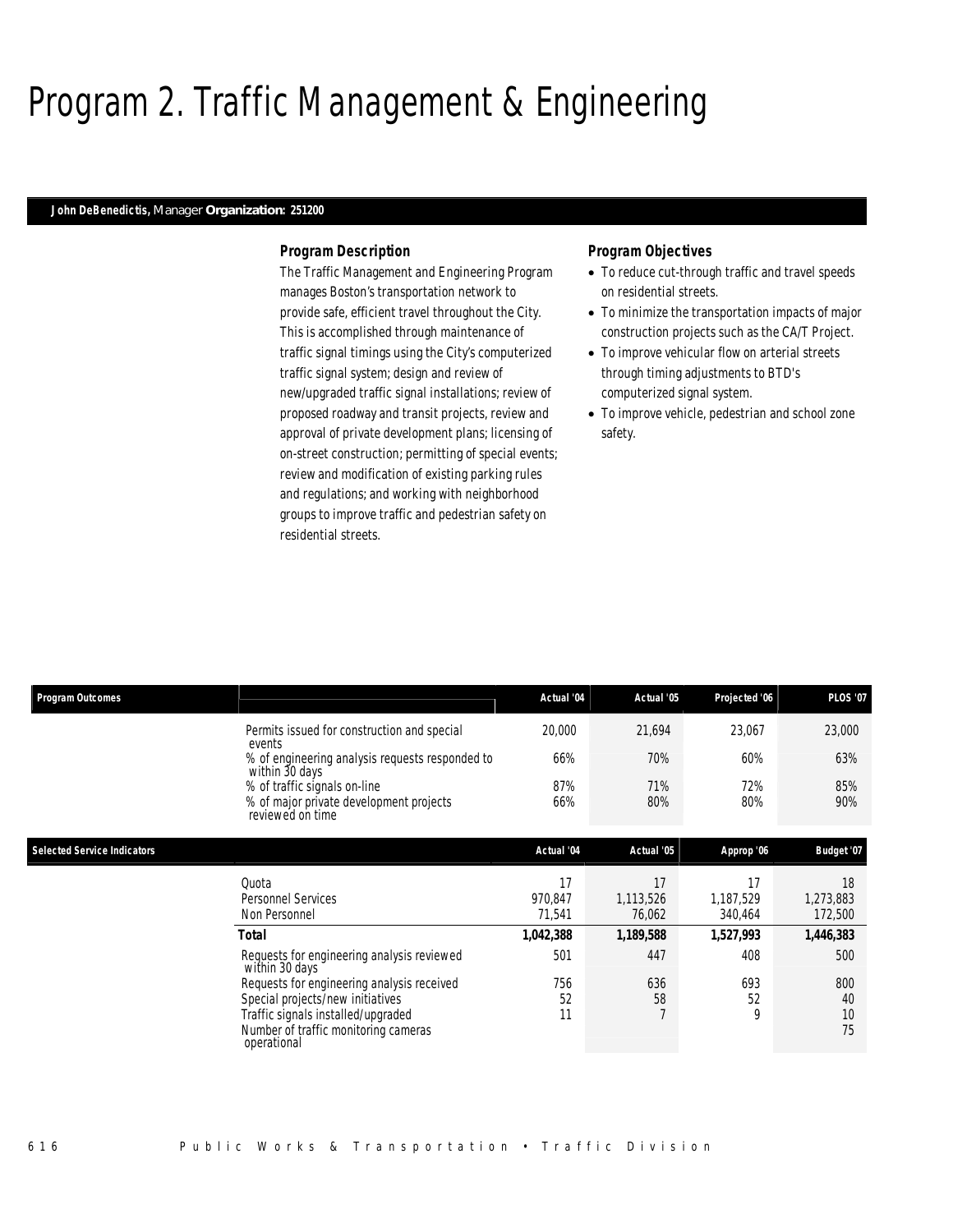## Program 3. Policy & Planning

### *Vineet Gupta, Manager Organization: 251300*

### *Program Description*

The Policy and Planning Division provides planning services leading to more effective engineering, construction and management of the city's transportation networks and initiates new projects to support the department's mission. Through extensive community process and coordination with city and state agencies, the division encourages the use of alternative modes, enhances pedestrian safety, addresses neighborhood traffic and parking concerns, reviews new development projects and proposes long-term strategies.

## *Program Objectives*

- Serve as the city's liaison and coordinate/manage projects with the MBTA and other state agencies.
- Provide planning services for pedestrian safety, congestion alleviation, on/off street parking management and curb regulation projects.
- Conduct transportation action plans for neighborhoods and corridors to improve traffic flow and pedestrian safety.
- Review new development projects leading to Transportation Access Plan Agreements (TAPAs).

| <b>Program Outcomes</b>            |                                                                                                                                                    | Actual '04            | Actual '05            | Projected '06         | <b>PLOS '07</b>       |
|------------------------------------|----------------------------------------------------------------------------------------------------------------------------------------------------|-----------------------|-----------------------|-----------------------|-----------------------|
|                                    | Development projects reviewed<br>Corridor improvement programs implemented<br>Community meetings attended                                          | 102                   | 86<br><sub>0</sub>    | 96<br>8               | 8<br>100              |
|                                    | Regional transportation projects                                                                                                                   | 35                    | 17                    | 19                    | 17                    |
| <b>Selected Service Indicators</b> |                                                                                                                                                    | Actual '04            | Actual '05            | Approp '06            | Budget '07            |
|                                    | Quota<br>Personnel Services<br>Non Personnel                                                                                                       | b<br>440.012<br>1,439 | h<br>463,230<br>1,350 | h<br>472,200<br>3,500 | h<br>480,616<br>4,500 |
|                                    | <b>Total</b>                                                                                                                                       | 441,451               | 464,579               | 475,700               | 485,116               |
|                                    | Scopes prepared<br>Environmental documents reviewed<br>Transportation Access Plan Agreements signed<br>Public transportation coordination meetings | 22<br>52<br>28<br>85  | 23<br>35<br>27<br>51  | 27<br>40<br>23<br>48  | 25<br>40<br>20<br>51  |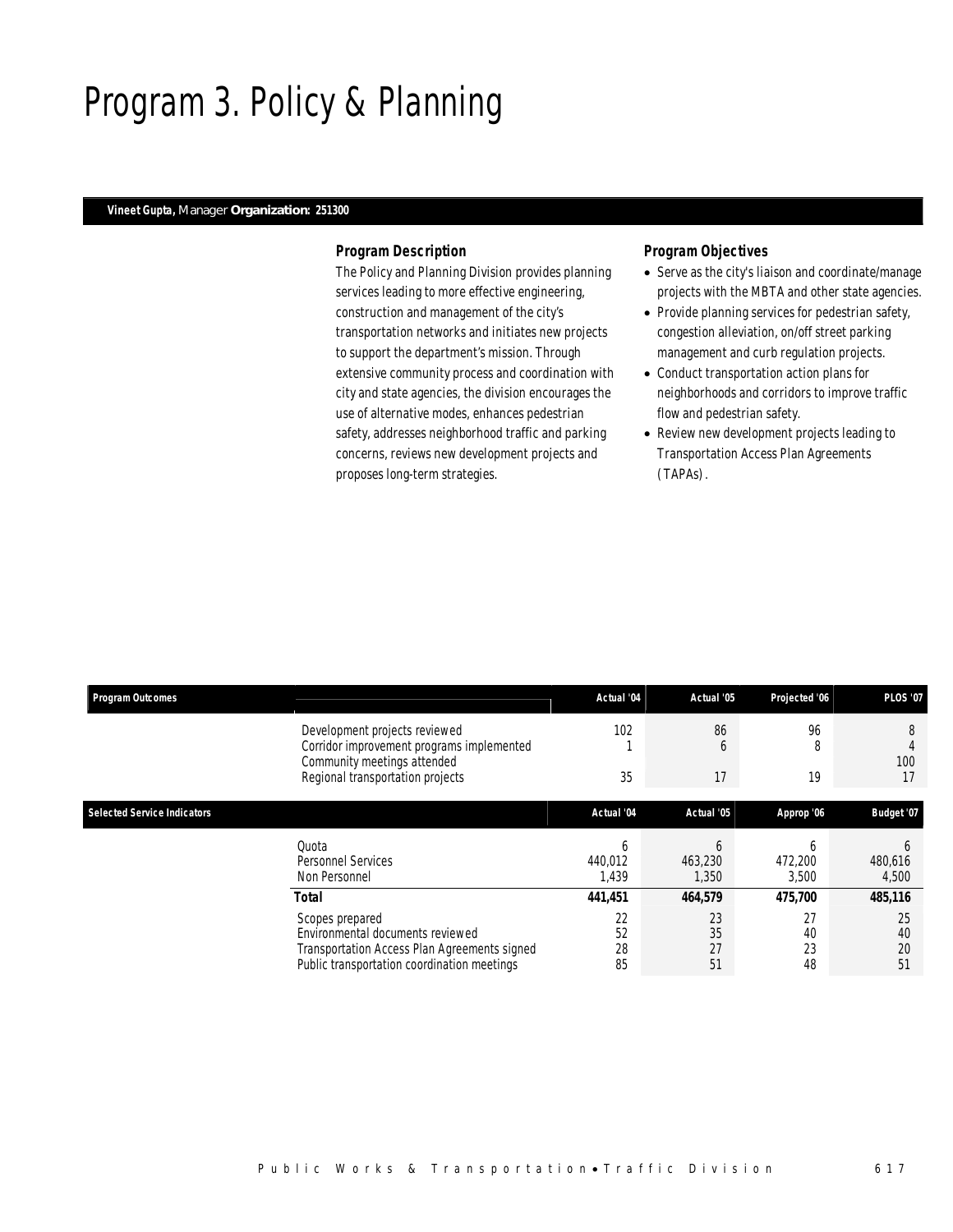# Program 4. Enforcement

## *Dan Hofman, Manager Organization: 251400*

### *Program Description*

The Enforcement Program enhances public safety, improves traffic flow, and promotes parking opportunities and curbside access by encouraging compliance with the City's rules and regulations through issuance of citations and towing of illegally parked vehicles.

## *Program Objectives*

• To improve vehicle flow and public safety within the city by ensuring compliance with parking, meter, residential parking and street cleaning regulations.

| <b>Program Outcomes</b>            |                                                  | Actual '04                    | Actual '05                    | Projected '06               | <b>PLOS '07</b>               |
|------------------------------------|--------------------------------------------------|-------------------------------|-------------------------------|-----------------------------|-------------------------------|
|                                    | Total tows<br>Tickets issued by Enforcement Unit | 17.713<br>.539,653            | 19.177<br>1,440,305           | 15.574<br>1,473,895         | 18,200<br>1,550,000           |
| <b>Selected Service Indicators</b> |                                                  | Actual '04                    | Actual '05                    | Approp '06                  | Budget '07                    |
|                                    | Ouota<br>Personnel Services<br>Non Personnel     | 256<br>8.508.762<br>1,076,690 | 252<br>8.945.907<br>1.090.470 | 252<br>9,560,590<br>975,812 | 251<br>9,725,784<br>1,120,438 |
|                                    | Total                                            | 9,585,453                     | 10,036,377                    | 10,536,402                  | 10,846,222                    |
|                                    | Abandoned vehicle tows                           | 2,637                         | 2,519                         | 1,866                       | 3,000                         |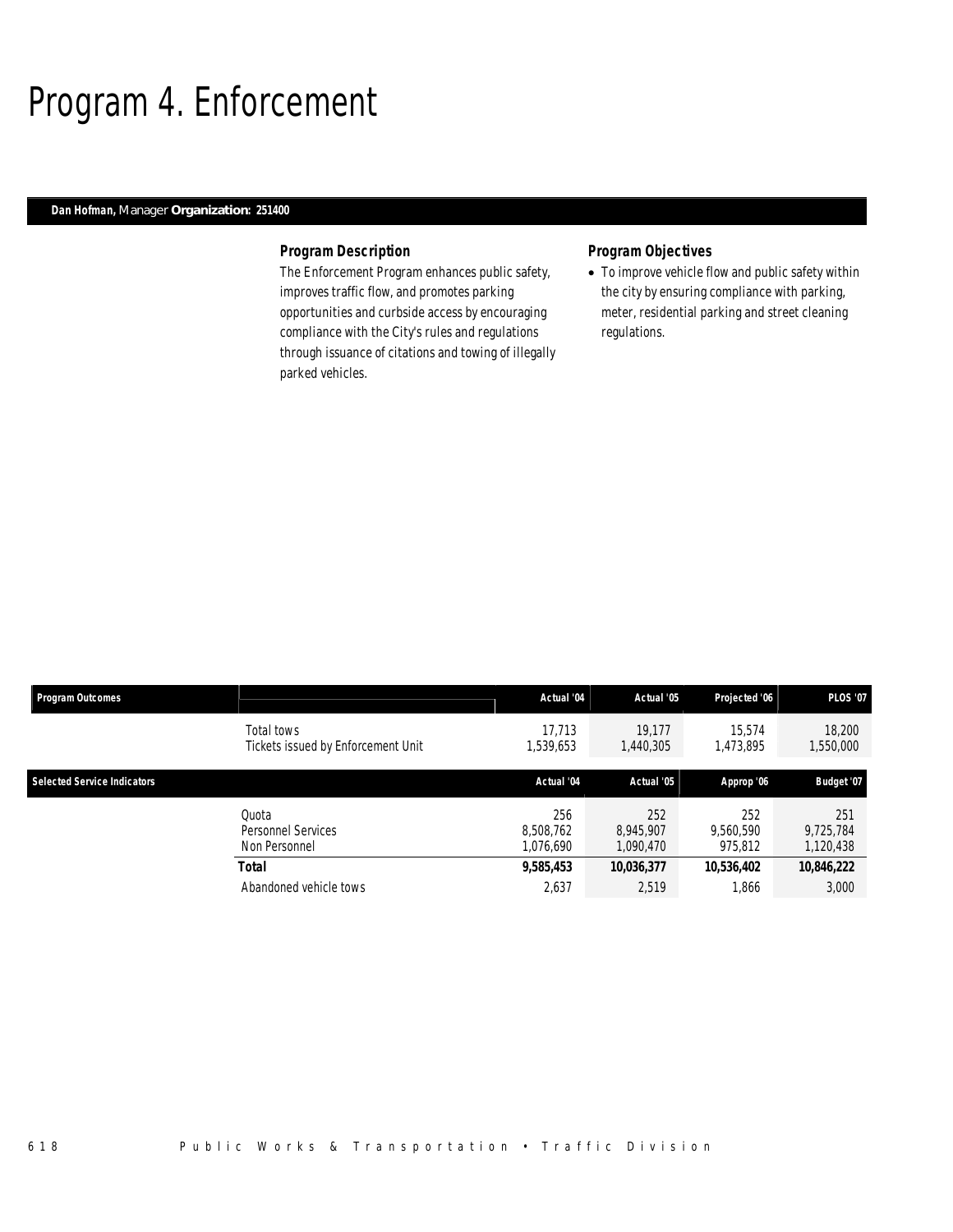## Program 5. Operations

## *Paul McColgan, Acting Manager Organization: 251500*

## *Program Description*

The Operations Program promotes public safety through the maintenance of and regulatory signage on City roadways, and coordination of special events effecting traffic and parking in the City. Operations also supports economic development in the City by encouraging efficient use of short-term on-street parking through the maintenance of parking meters.

## *Program Objectives*

• To efficiently maintain traffic signs and parking meters throughout the city.

| <b>Program Outcomes</b>            |                                                                                 | Actual '04                   | Actual '05                   | Projected '06                | <b>PLOS '07</b>              |
|------------------------------------|---------------------------------------------------------------------------------|------------------------------|------------------------------|------------------------------|------------------------------|
|                                    | Signs installed<br>% of meters in operation<br>Number of total meters on street | 23,038                       | 10.895                       | 23,410                       | 35,000<br>73%<br>6,900       |
| <b>Selected Service Indicators</b> |                                                                                 | Actual '04                   | Actual '05                   | Approp '06                   | Budget '07                   |
|                                    | Ouota<br><b>Personnel Services</b><br>Non Personnel                             | 76<br>2,965,722<br>1.985.187 | 61<br>2,289,509<br>1.041.520 | 61<br>2.334.705<br>1.099.059 | 61<br>2,362,734<br>1,051,127 |
|                                    | <b>Total</b>                                                                    | 4,950,910                    | 3,331,029                    | 3,433,765                    | 3,413,861                    |
|                                    | Parking meter collections performed                                             | 988.759                      | 891.556                      | 886.329                      | 950,000                      |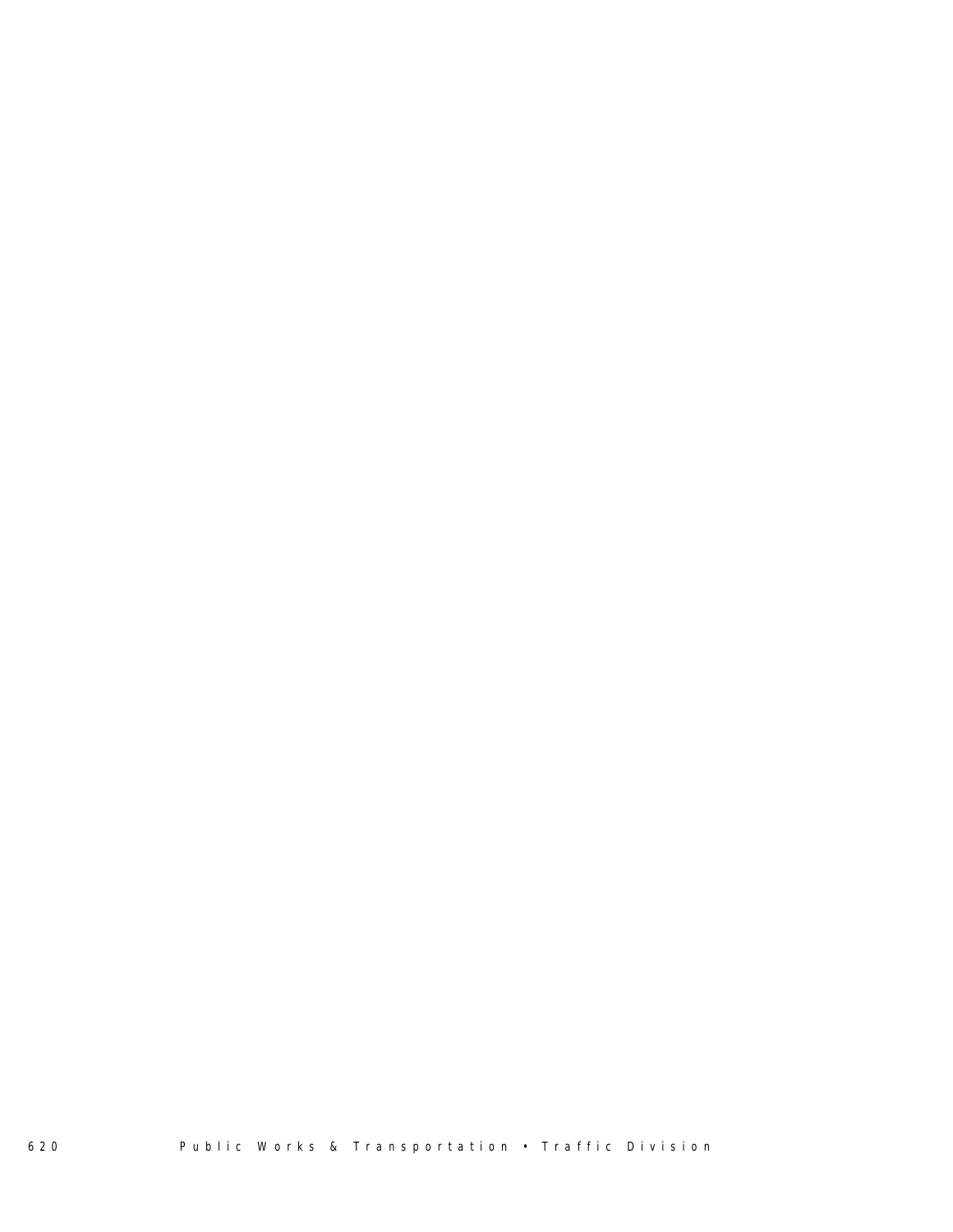# Parking Clerk Operating Budget

## *Gina Fiandaca, Acting Division Head Appropriation: 253*

## *Division Mission*

The Office of the Parking Clerk's primary mission is to respond effectively to public inquiries about parking tickets, resolve any disagreements through an adjudication process, and to deter illegal parking by successfully collecting parking violation fines. The Office is also responsible for adjudicating and collecting fines on abandoned vehicles and for administering resident parking permits.

| <b>Operating Budget</b>            | Program Name                        | <b>Total Actual '04</b> | Total Actual '05       | Total Approp '06       | Total Budget '07       |
|------------------------------------|-------------------------------------|-------------------------|------------------------|------------------------|------------------------|
|                                    | Parking Clerk                       | 8,968,073               | 8.773.781              | 9,319,606              | 9,509,459              |
|                                    | <b>Total</b>                        | 8,968,073               | 8,773,781              | 9,319,606              | 9,509,459              |
|                                    |                                     |                         |                        |                        |                        |
|                                    |                                     |                         |                        |                        |                        |
| <b>Selected Service Indicators</b> |                                     | Actual '04              | Actual '05             | Approp '06             | Budget '07             |
|                                    | Personnel Services<br>Non Personnel | 2.432.424<br>6.535.649  | 2,526,588<br>6,247,192 | 2.671.446<br>6,648,159 | 2.651.094<br>6,858,365 |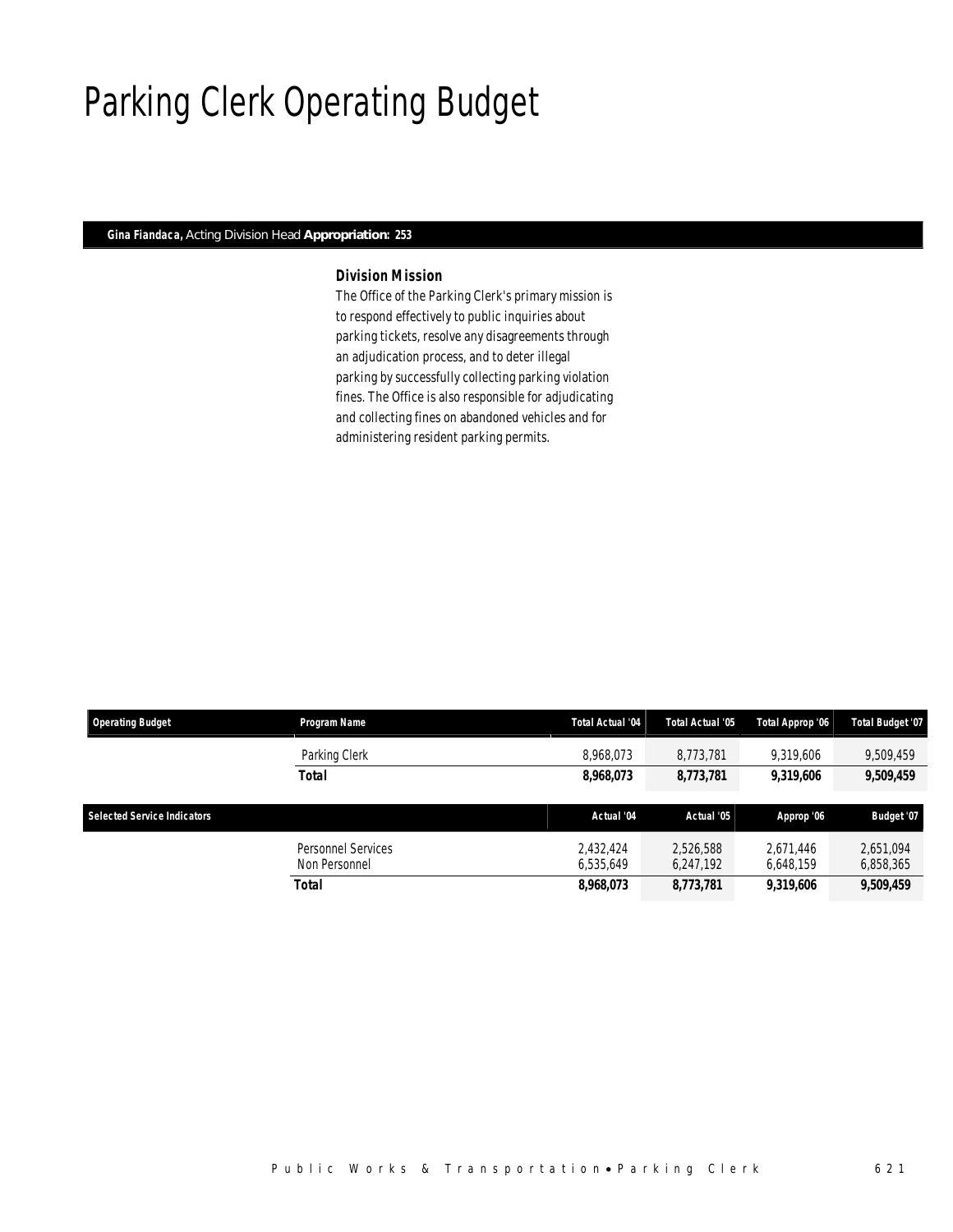# Parking Clerk Operating Budget



## *Description of Services*

The Office of the Parking Clerk oversees and operates a number of major components of the City's Parking Violation System (PVS). The PVS is a high volume, complex operation involving numerous computer-based systems that support all elements relating to parking tickets from design, procurement, and processing of tickets, through providing responses to public inquiries, adjudication, collection, and final disposition. Parking permits for neighborhood residents are issued by the Office of the Parking Clerk.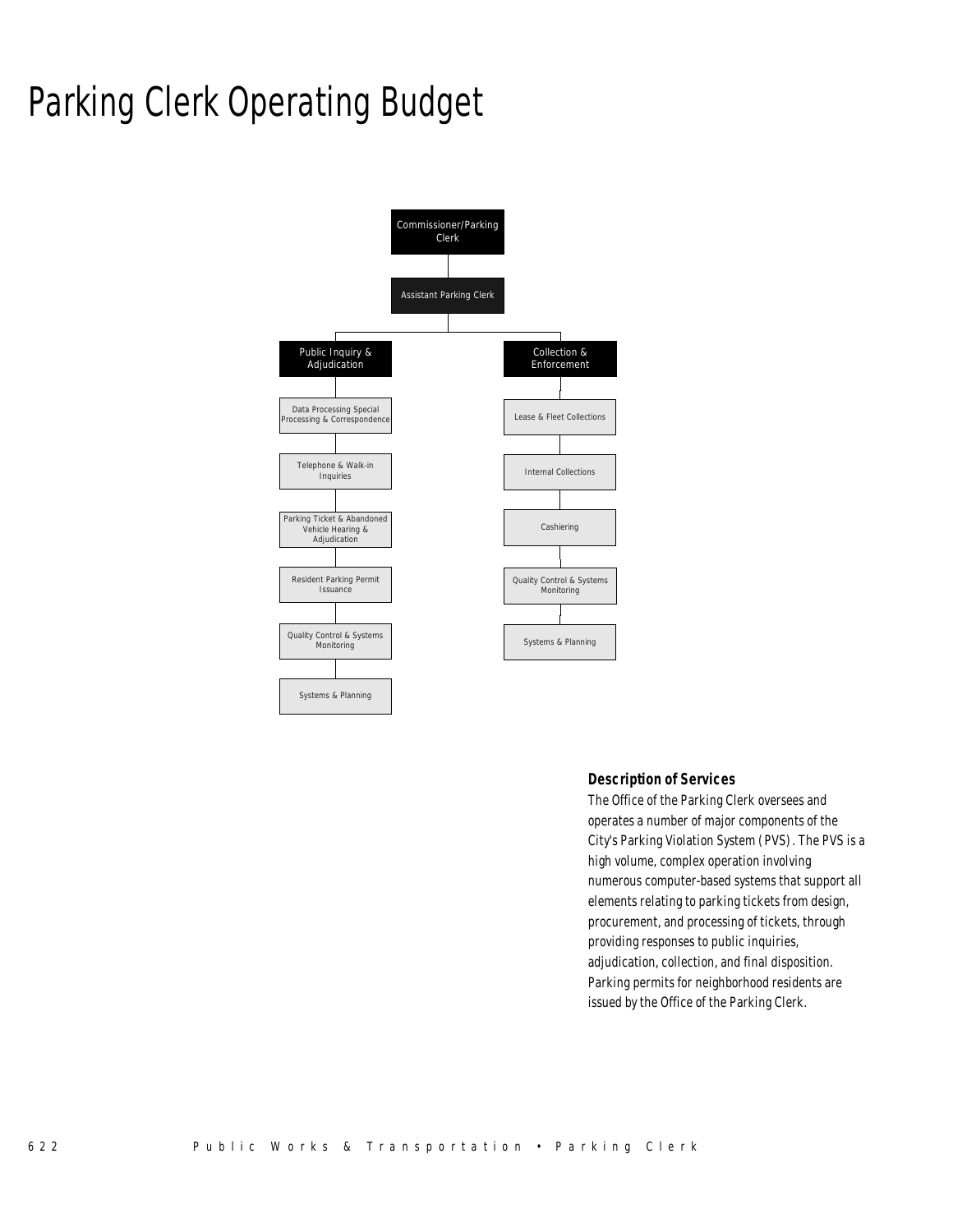# Division History

| <b>Personnel Services</b>       |                                                                                                                                                                                                                                                                                                          | FY04 Expenditure                                                                                                               | FY05 Expenditure                                                                                                      | FY06 Appropriation                                                                                                                     | FY07 Adopted                                                                    | Inc/Dec 06 vs 07                                                                                                                                        |
|---------------------------------|----------------------------------------------------------------------------------------------------------------------------------------------------------------------------------------------------------------------------------------------------------------------------------------------------------|--------------------------------------------------------------------------------------------------------------------------------|-----------------------------------------------------------------------------------------------------------------------|----------------------------------------------------------------------------------------------------------------------------------------|---------------------------------------------------------------------------------|---------------------------------------------------------------------------------------------------------------------------------------------------------|
|                                 | 51000 Permanent Employees<br>51100 Emergency Employees<br>51200 Overtime<br>51600 Unemployment Compensation<br>51700 Workers' Compensation<br><b>Total Personnel Services</b>                                                                                                                            | 2,413,274<br>$\boldsymbol{0}$<br>19,150<br>$\theta$<br>$\mathbf{0}$<br>2,432,424                                               | 2.521.045<br>0<br>5,543<br>0<br>$\Omega$<br>2,526,588                                                                 | 2.641.746<br>$\overline{0}$<br>29,700<br>$\mathbf{0}$<br>$\Omega$<br>2,671,446                                                         | 2,651,094<br>0<br>$\boldsymbol{0}$<br>0<br>0<br>2,651,094                       | 9,348<br>$\overline{0}$<br>$-29,700$<br>$\theta$<br>$\overline{0}$<br>$-20,352$                                                                         |
| <b>Contractual Services</b>     |                                                                                                                                                                                                                                                                                                          | FY04 Expenditure                                                                                                               | FY05 Expenditure                                                                                                      | FY06 Appropriation                                                                                                                     | FY07 Adopted                                                                    | Inc/Dec 06 vs 07                                                                                                                                        |
|                                 | 52100 Communications<br>52200 Utilities<br>52300 Water & Sewer<br>52400 Snow Removal<br>52500 Garbage/Waste Removal<br>52600 Repairs Buildings & Structures<br>52700 Repairs & Service of Equipment<br>52800 Transportation of Persons<br>52900 Contracted Services<br><b>Total Contractual Services</b> | 37,517<br>$\theta$<br>$\theta$<br>$\mathbf{0}$<br>$\mathbf{0}$<br>$\mathbf{0}$<br>17,421<br>$\theta$<br>6,111,789<br>6,166,727 | 37,159<br>0<br>$\Omega$<br>$\overline{0}$<br>$\Omega$<br>$\theta$<br>14,270<br>$\mathbf{0}$<br>5,898,403<br>5,949,832 | 41,100<br>$\overline{0}$<br>$\Omega$<br>$\mathbf{0}$<br>$\overline{0}$<br>$\mathbf{0}$<br>15,000<br>$\Omega$<br>6,308,000<br>6,364,100 | 41,100<br>0<br>$\Omega$<br>0<br>0<br>0<br>15,000<br>0<br>6,518,206<br>6,574,306 | $\mathbf{0}$<br>$\mathbf{0}$<br>$\overline{0}$<br>$\overline{0}$<br>$\overline{0}$<br>$\Omega$<br>$\overline{0}$<br>$\Omega$<br>210,206<br>210,206      |
| <b>Supplies &amp; Materials</b> |                                                                                                                                                                                                                                                                                                          | FY04 Expenditure                                                                                                               | FY05 Expenditure                                                                                                      | FY06 Appropriation                                                                                                                     | FY07 Adopted                                                                    | Inc/Dec 06 vs 07                                                                                                                                        |
|                                 | 53000 Auto Energy Supplies<br>53200 Food Supplies<br>53400 Custodial Supplies<br>53500 Med, Dental, & Hosp Supply<br>53600 Office Supplies and Materials<br>53700 Clothing Allowance<br>53800 Educational Supplies & Mat<br>53900 Misc Supplies & Materials<br><b>Total Supplies &amp; Materials</b>     | $\mathbf 0$<br>$\theta$<br>$\overline{0}$<br>$\mathbf{0}$<br>364,413<br>$\theta$<br>$\mathbf{0}$<br>1,974<br>366,387           | 0<br>$\mathbf{0}$<br>$\overline{0}$<br>0<br>280,071<br>0<br>$\Omega$<br>5,881<br>285,952                              | 0<br>$\mathbf{0}$<br>$\mathbf{0}$<br>$\overline{0}$<br>268,900<br>$\overline{0}$<br>$\Omega$<br>6,500<br>275,400                       | 0<br>0<br>0<br>0<br>268,900<br>$\mathbf 0$<br>$\theta$<br>6,500<br>275,400      | $\mathbf 0$<br>$\overline{0}$<br>$\overline{0}$<br>$\overline{0}$<br>$\overline{0}$<br>$\mathbf{0}$<br>$\overline{0}$<br>$\overline{0}$<br>$\mathbf{0}$ |
| <b>Current Chgs &amp; Oblig</b> |                                                                                                                                                                                                                                                                                                          | FY04 Expenditure                                                                                                               | FY05 Expenditure                                                                                                      | FY06 Appropriation                                                                                                                     | FY07 Adopted                                                                    | Inc/Dec 06 vs 07                                                                                                                                        |
|                                 | 54300 Workers' Comp Medical<br>54400 Legal Liabilities<br>54500 Aid To Veterans<br>54600 Current Charges H&I<br>54900 Other Current Charges<br>Total Current Chgs & Oblig                                                                                                                                | $\mathbf 0$<br>$\theta$<br>$\mathbf{0}$<br>$\mathbf{0}$<br>2,535<br>2,535                                                      | $\mathbf 0$<br>0<br>$\overline{0}$<br>$\Omega$<br>6,452<br>6,452                                                      | 0<br>$\mathbf{0}$<br>$\mathbf{0}$<br>$\Omega$<br>4,400<br>4,400                                                                        | 0<br>0<br>$\mathbf 0$<br>0<br>4,400<br>4,400                                    | 0<br>$\overline{0}$<br>$\Omega$<br>$\mathbf{0}$<br>$\overline{0}$<br>$\overline{0}$                                                                     |
| Equipment                       |                                                                                                                                                                                                                                                                                                          | FY04 Expenditure                                                                                                               | FY05 Expenditure                                                                                                      | FY06 Appropriation                                                                                                                     | FY07 Adopted                                                                    | Inc/Dec 06 vs 07                                                                                                                                        |
|                                 | 55000 Automotive Equipment<br>55400 Lease/Purchase<br>55600 Office Furniture & Equipment<br>55900 Misc Equipment<br><b>Total Equipment</b>                                                                                                                                                               | $\boldsymbol{0}$<br>$\mathbf{0}$<br>$\boldsymbol{0}$<br>$\overline{0}$<br>$\bf{0}$                                             | $\boldsymbol{0}$<br>0<br>0<br>4,957<br>4,957                                                                          | $\mathbf 0$<br>4.259<br>$\boldsymbol{0}$<br>$\overline{0}$<br>4,259                                                                    | $\boldsymbol{0}$<br>4,259<br>0<br>0<br>4,259                                    | $\mathbf 0$<br>$\overline{0}$<br>$\mathbf 0$<br>$\mathbf 0$<br>0                                                                                        |
| Other                           |                                                                                                                                                                                                                                                                                                          | FY04 Expenditure                                                                                                               | FY05 Expenditure                                                                                                      | FY06 Appropriation                                                                                                                     | FY07 Adopted                                                                    | Inc/Dec 06 vs 07                                                                                                                                        |
|                                 | 56200 Special Appropriation<br>57200 Structures & Improvements<br>58000 Land & Non-Structure<br><b>Total Other</b>                                                                                                                                                                                       | 0<br>$\mathbf 0$<br>$\theta$<br>$\mathbf{0}$                                                                                   | 0<br>0<br>0<br>0                                                                                                      | 0<br>0<br>0<br>$\mathbf{0}$                                                                                                            | 0<br>0<br>0<br>0                                                                | 0<br>0<br>$\mathbf 0$<br>0                                                                                                                              |
|                                 | <b>Grand Total</b>                                                                                                                                                                                                                                                                                       | 8,968,073                                                                                                                      | 8,773,781                                                                                                             | 9,319,605                                                                                                                              | 9,509,459                                                                       | 189,854                                                                                                                                                 |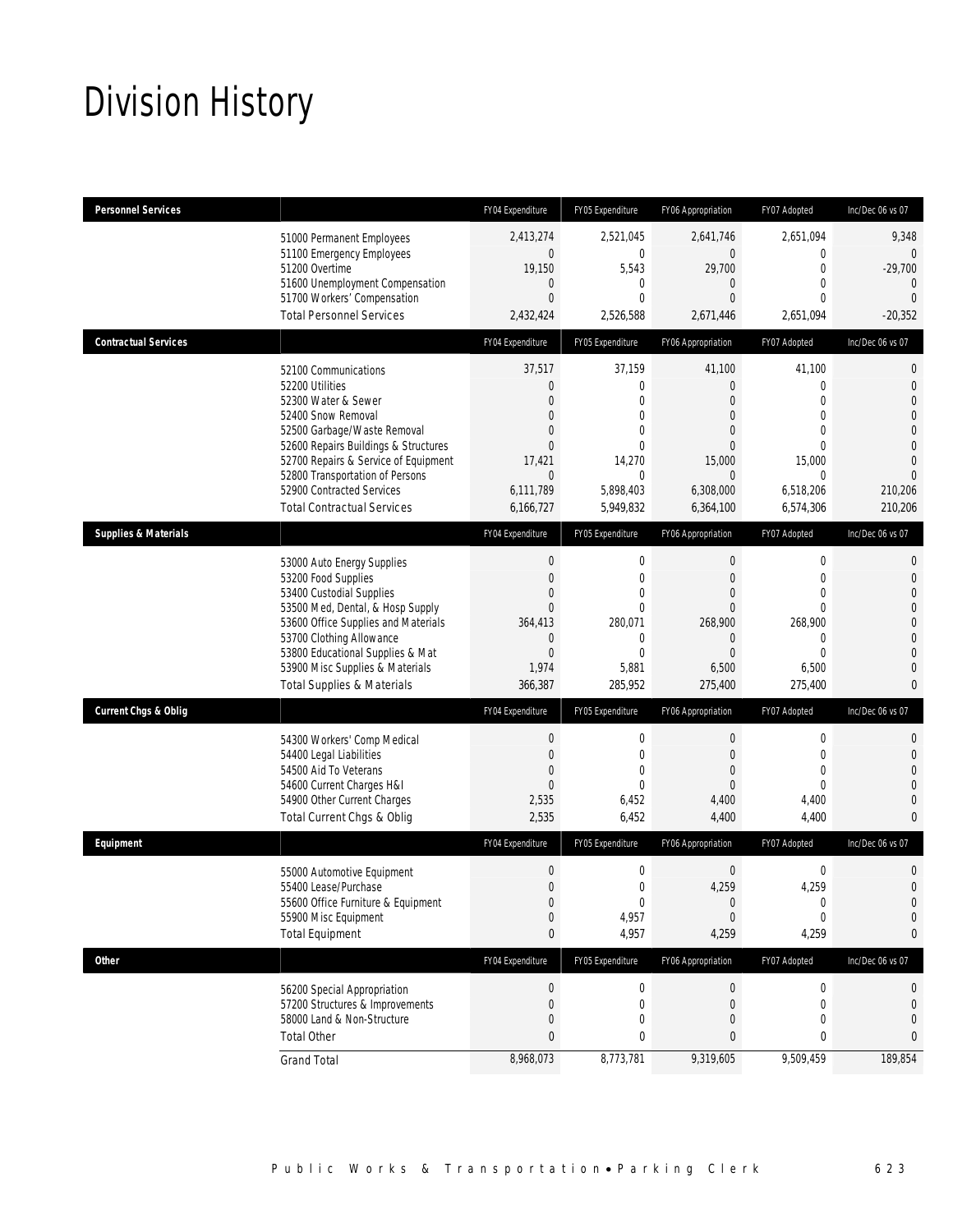# Department Personnel

| Title                       | Union<br>Code | Grade | Position | FY07 Salary | Title                       | Union<br>Code   | Grade | Position | FY07 Salary |
|-----------------------------|---------------|-------|----------|-------------|-----------------------------|-----------------|-------|----------|-------------|
|                             |               |       |          |             |                             |                 |       |          |             |
| Assistant Parking Clerk     | <b>EXM</b>    | 11    |          | 96,395      | Pr Admin Asst               | SE <sub>1</sub> | 10    |          | 90,815      |
| Chief Claims Investigator I | AFG           | 17A   | 3        | 179,921     | Pr Admin Asst (BTD Adj)     | SE <sub>1</sub> | 10    |          | 90,815      |
| Chief Claims Investigator   | AFG           | 15A   | 11       | 561,450     | Pr Admin Asst (BTD Pln)     | SE <sub>1</sub> | 10    |          | 90,815      |
| <b>Head Cashier</b>         | AFM           | 15    |          | 48,649      | Pr Admin Asst (BTD Pub Ing) | SE <sub>1</sub> | 10    |          | 90,815      |
| Hearing Officer             | AFM           | 14    | 3        | 117,845     | Principal DP System Analyst | SE <sub>1</sub> | 10    |          | 90,815      |
| Senior Claims Investigator  | AFG           | 13A   | 3        | 126,411     | Sr Data Proc System Analyst | SE <sub>1</sub> | 8     | 6        | 468,860     |
| Teller                      | AFM           | 13    | 4        | 140,285     | Data Proc System Analyst    | SE <sub>1</sub> | 6     |          | 65,044      |
| Claims Investigator         | AFM           | 12    | 8        | 291,954     | Prin Research Analyst       | SE <sub>1</sub> | 6     |          | 65,044      |
|                             |               |       |          |             | Data Processing Coordinator | SE <sub>1</sub> | 4     |          | 54,306      |
|                             |               |       |          |             | <b>Total</b>                |                 |       | 48       | 2,670,239   |
|                             |               |       |          |             | <b>Adjustments</b>          |                 |       |          |             |
|                             |               |       |          |             | Differential Payments       |                 |       |          | $\theta$    |
|                             |               |       |          |             | Other                       |                 |       |          | 29,232      |
|                             |               |       |          |             | Chargebacks                 |                 |       |          | 0           |

*FY07 Total Request 2,651,094*

Salary Savings -48,377<br>
FY07 Total Request 2,651,094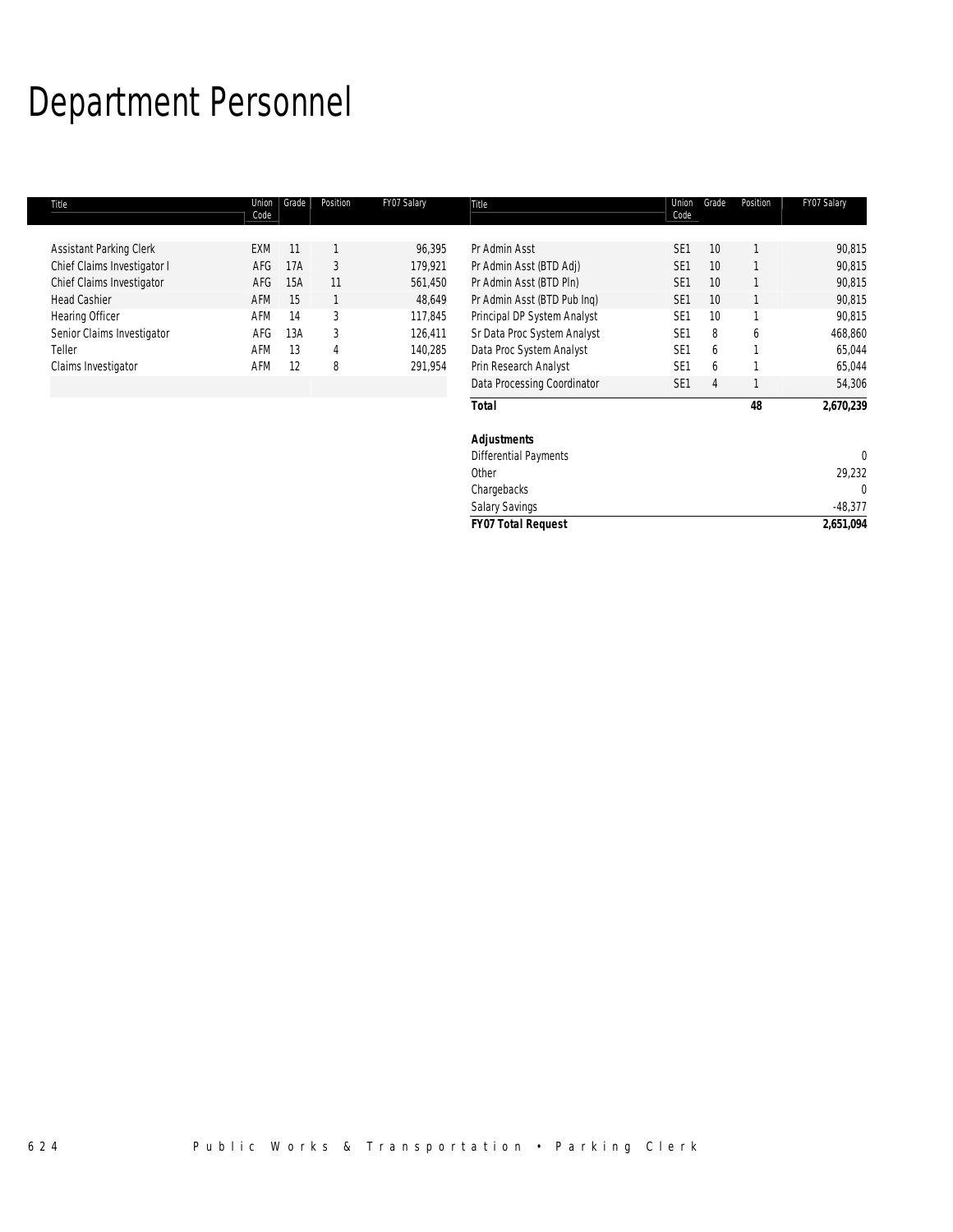## Program 1. Parking Clerk

### *Gina Fiandaca, Acting Manager Organization: 253100*

### *Program Description*

The Office of the Parking Clerk is responsible for the oversight and management of the City's comprehensive Parking Violation and Parking Management Information Services System, the administration of the issuance program for Resident Parking Permits, and adjudication related to the issuance of parking citations and the abandoned vehicle program.

### *Program Objectives*

- To operate an effective fine collection program.
- To issue and renew resident parking permits in a timely and convenient manner.
- To respond to customer inquiries in the most efficient and effective manner.

| <b>Program Outcomes</b>            |                                                                                                                                                                                                     | Actual '04                            | Actual '05                            | Projected '06                         | <b>PLOS '07</b>                       |
|------------------------------------|-----------------------------------------------------------------------------------------------------------------------------------------------------------------------------------------------------|---------------------------------------|---------------------------------------|---------------------------------------|---------------------------------------|
|                                    | % inquiries addressed within 3 work days.<br>% collection rate on tickets up to 6 months old<br>% collection rate on tickets 6 to 12 months old<br>% collection rate on tickets 12 to 18 months old | 82%<br>88%<br>91%                     | 60%<br>82%<br>88%<br>90%              | 100%<br>82%<br>88%<br>86%             | 100%<br>80%<br>85%<br>85%             |
| <b>Selected Service Indicators</b> |                                                                                                                                                                                                     | Actual '04                            | Actual '05                            | Approp '06                            | Budget '07                            |
|                                    | Ouota<br>Personnel Services<br>Non Personnel                                                                                                                                                        | 46<br>2.432.424<br>6,535,649          | 48<br>2.526.588<br>6,247,192          | 48<br>2.671.446<br>6,648,159          | 48<br>2,651,094<br>6,858,365          |
|                                    | Total                                                                                                                                                                                               | 8,968,073                             | 8,773,781                             | 9,319,606                             | 9,509,459                             |
|                                    | Telephone inquiries<br>Ticket hearings<br>Walk-in inquiries<br>Residential parking permits issued                                                                                                   | 382,053<br>12.438<br>32.911<br>76,548 | 381,380<br>13.402<br>29.655<br>26,376 | 376,037<br>11.726<br>28.052<br>32,215 | 350,000<br>12,000<br>28,500<br>25,000 |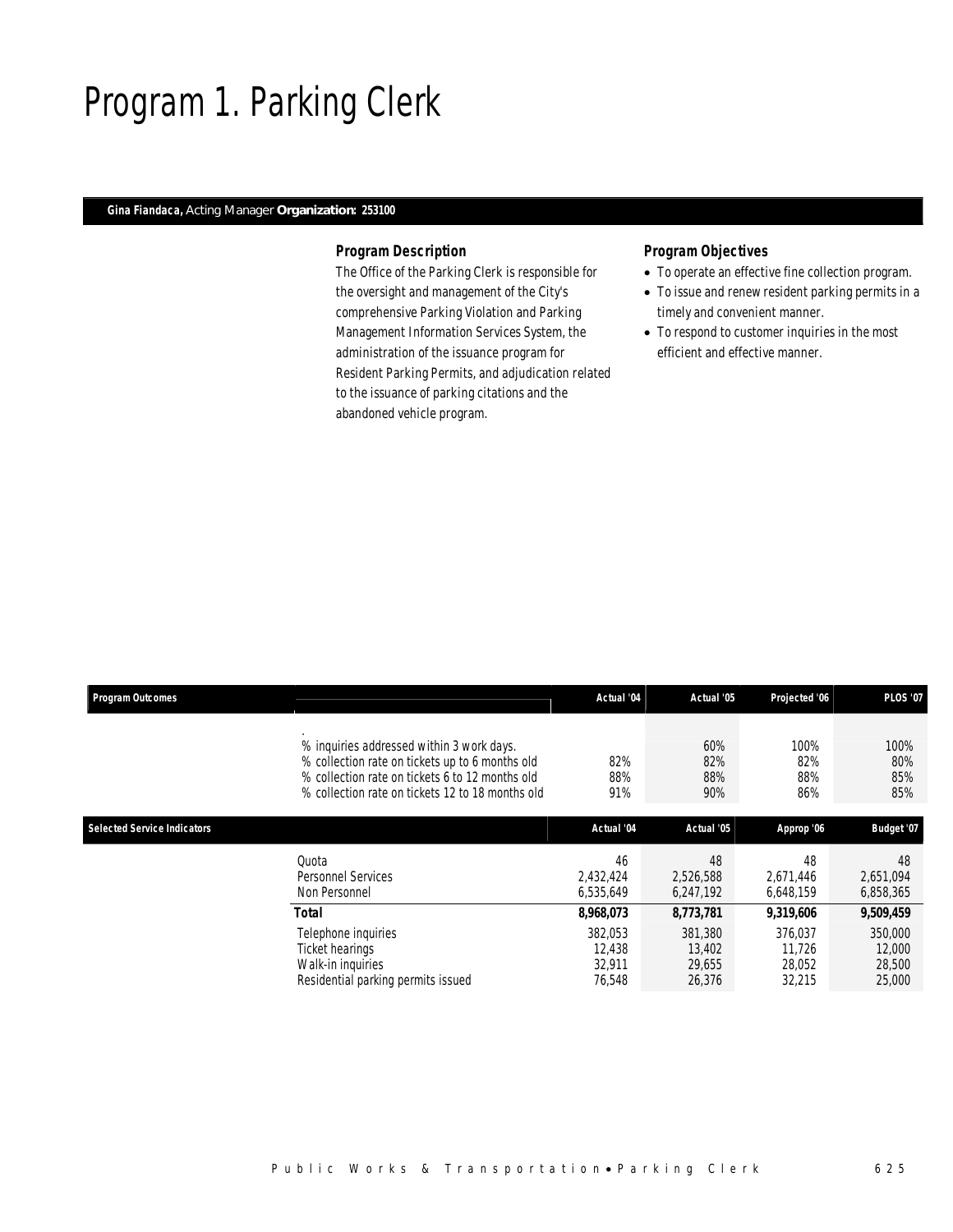## External Funds Projects

*Central Artery/Third Harbor Tunnel* 

#### *Project Mission*

The Central Artery/Third Harbor Tunnel (CA/THT) Project Team mission is to coordinate project-related activities performed by the City in conjunction with the Massachusetts Highway Department. The project team coordinates the provision of City services for the construction of the CA/THT including planning and engineering, regulatory permitting and inspections, emergency services, public safety, and other projects support. This grant will be ending in FY06.

#### *NSTAR 345kV*

#### *Project Mission*

NSTAR Electric will provide mitigation funding to minimize the disruptive impacts to the environment, city traffic and residents related to the proposed 345 Kilovolt transmission line. Funding for this project is expected to run over 18 months.

### *Parking Facilities Fund*

#### *Project Mission*

Ì

The City owns and operates several revenue producing parking lots. The resulting revenue from these lots goes into the fund to support their non-personnel operating expenses. This is an ongoing revolving account.

*Traffic Management Center* 

### *Project Mission*

The Traffic Management Center grant will provide new financial resources to expand operational coverage in order to fully utilize existing technology and help monitor and improve the flow of traffic through the City. Funding has been provided for three years by the Federal Highway Administration and Massachusetts Executive Office of Transportation and Construction.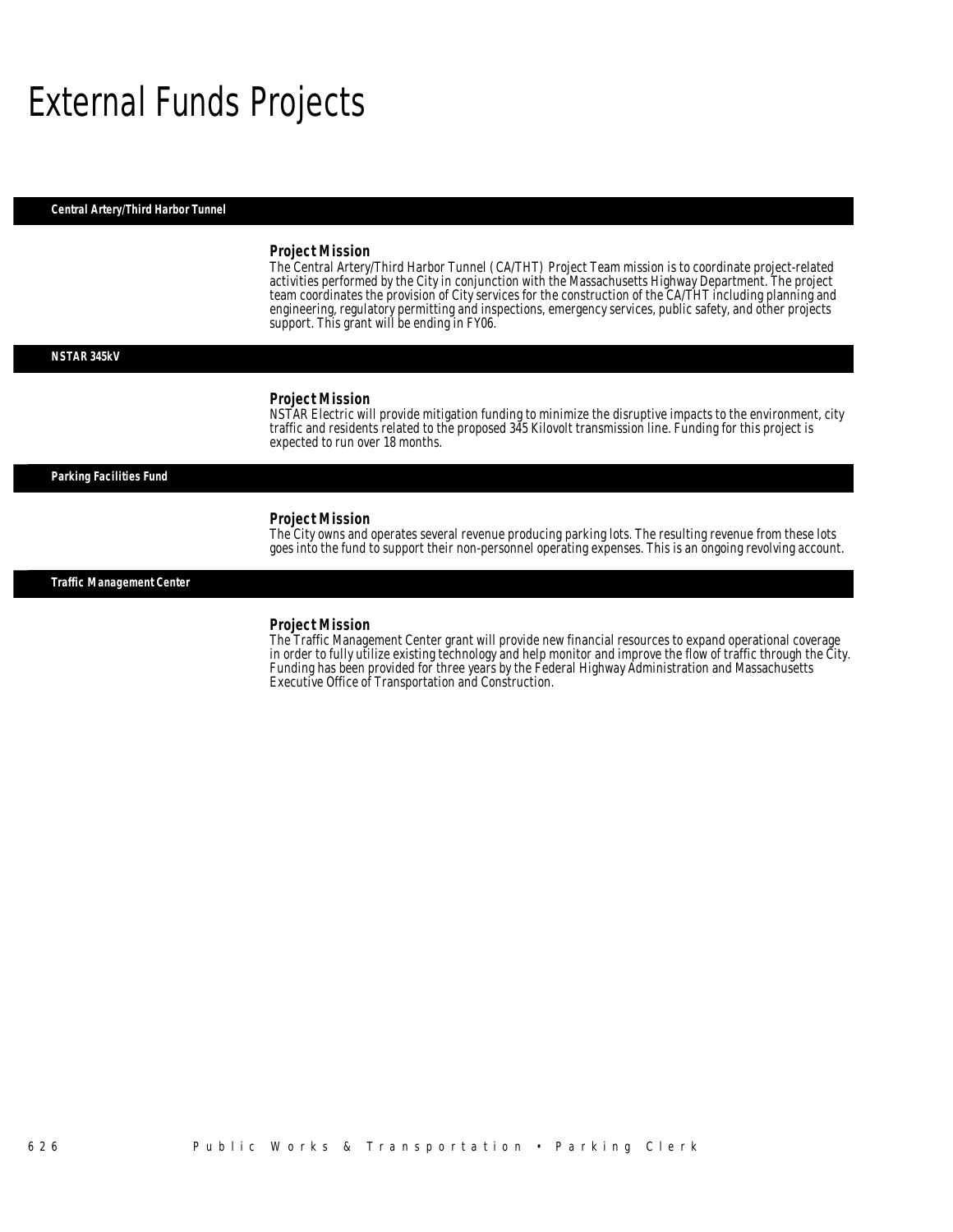### Transportation Department Capital Budget

### *Overview*

Capital improvements in traffic and parking planning efforts and the installation of modern traffic signal equipment and school and safety zones are ongoing throughout the City. Modern efficient traffic signal technology makes vehicular, pedestrian and bicycle traffic move more safely and efficiently. In FY07 the Boston Transportation Department will continue to make capital investment to achieve the transportation goals identified in Access Boston.

### *FY07 Major Initiatives*

- The Transportation Department will continue to install new traffic signals and upgrade outdated traffic signals.
- BTD Enforcement Facility renovations will be completed.

| <b>Capital Budget Expenditures</b> |                         | Total Actual '04 | Total Actual '05 |          | <b>Estimated '06 Total Projected '07</b> |
|------------------------------------|-------------------------|------------------|------------------|----------|------------------------------------------|
|                                    |                         |                  |                  |          |                                          |
|                                    | <b>Total Department</b> | 797.447          | 1.027.926        | .286.956 | 843,236                                  |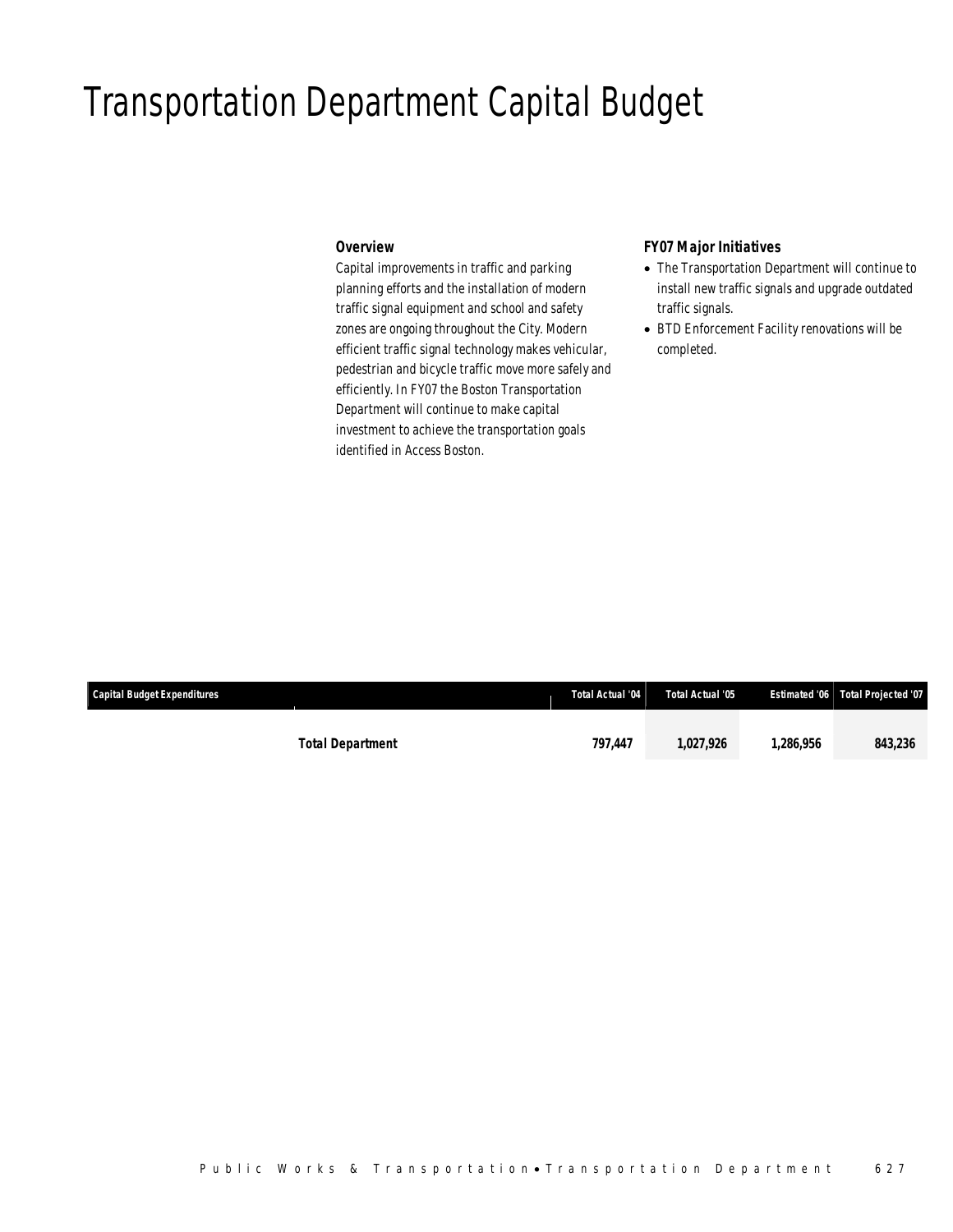### Transportation Department Project Profiles

### *BTD ENFORCEMENT FACILITY INTERIOR RENOVATIONS*

### *Project Mission*

Reconfigure the customer service/support and cashier areas. Replace boiler and heat pumps. Add a fire alarm system and smoke detectors.

*Managing Department,* Construction Management *Status,* Complete

*Location,* South End

| <b>Authorizations</b>                    |          |                  |                  |             |         |
|------------------------------------------|----------|------------------|------------------|-------------|---------|
|                                          |          |                  |                  | Non Capital |         |
| Source                                   | Existing | FY <sub>07</sub> | Future           | Fund        | Total   |
| City Capital                             | 437,500  | 0                | 0                | 0           | 437.500 |
| Grants/Other                             |          | 0                | 0                | 0           |         |
| Total                                    | 437,500  | 0                | $\theta$         | $\theta$    | 437,500 |
| <b>Expenditures (Actual and Planned)</b> |          |                  |                  |             |         |
|                                          | Thru     |                  |                  |             |         |
| Source                                   | 6/30/05  | <b>FY06</b>      | FY <sub>07</sub> | FY08-11     | Total   |
| City Capital                             | 30.264   | 315,000          | 68.236           | 24,000      | 437.500 |
| Grants/Other                             |          |                  | 0                | 0           |         |
| Total                                    | 30.264   | 315,000          | 68.236           | 24,000      | 437.500 |

### *GROVE HALL PARKING FACILITY*

 *Project Mission* Reconstruct municipal lot at Georgia Street. *Managing Department,* Transportation Department *Status,* To Be Scheduled *Location,* Roxbury

| <b>Authorizations</b>                    |          |             |                  |             |         |
|------------------------------------------|----------|-------------|------------------|-------------|---------|
|                                          |          |             |                  | Non Capital |         |
| Source                                   | Existing | FY07        | Future           | Fund        | Total   |
| City Capital                             | 445,500  | 0           | 0                | 0           | 445,500 |
| Grants/Other                             |          | 0           | 0                | 0           |         |
| Total                                    | 445,500  | 0           | 0                | $\mathbf 0$ | 445,500 |
| <b>Expenditures (Actual and Planned)</b> |          |             |                  |             |         |
|                                          | Thru     |             |                  |             |         |
| Source                                   | 6/30/05  | <b>FY06</b> | FY <sub>07</sub> | FY08-11     | Total   |
| City Capital                             |          | 0           | 0                | 445,500     | 445,500 |
| Grants/Other                             |          | 0           | 0                | 0           |         |
| Total                                    | 0        | $\theta$    | 0                | 445.500     | 445,500 |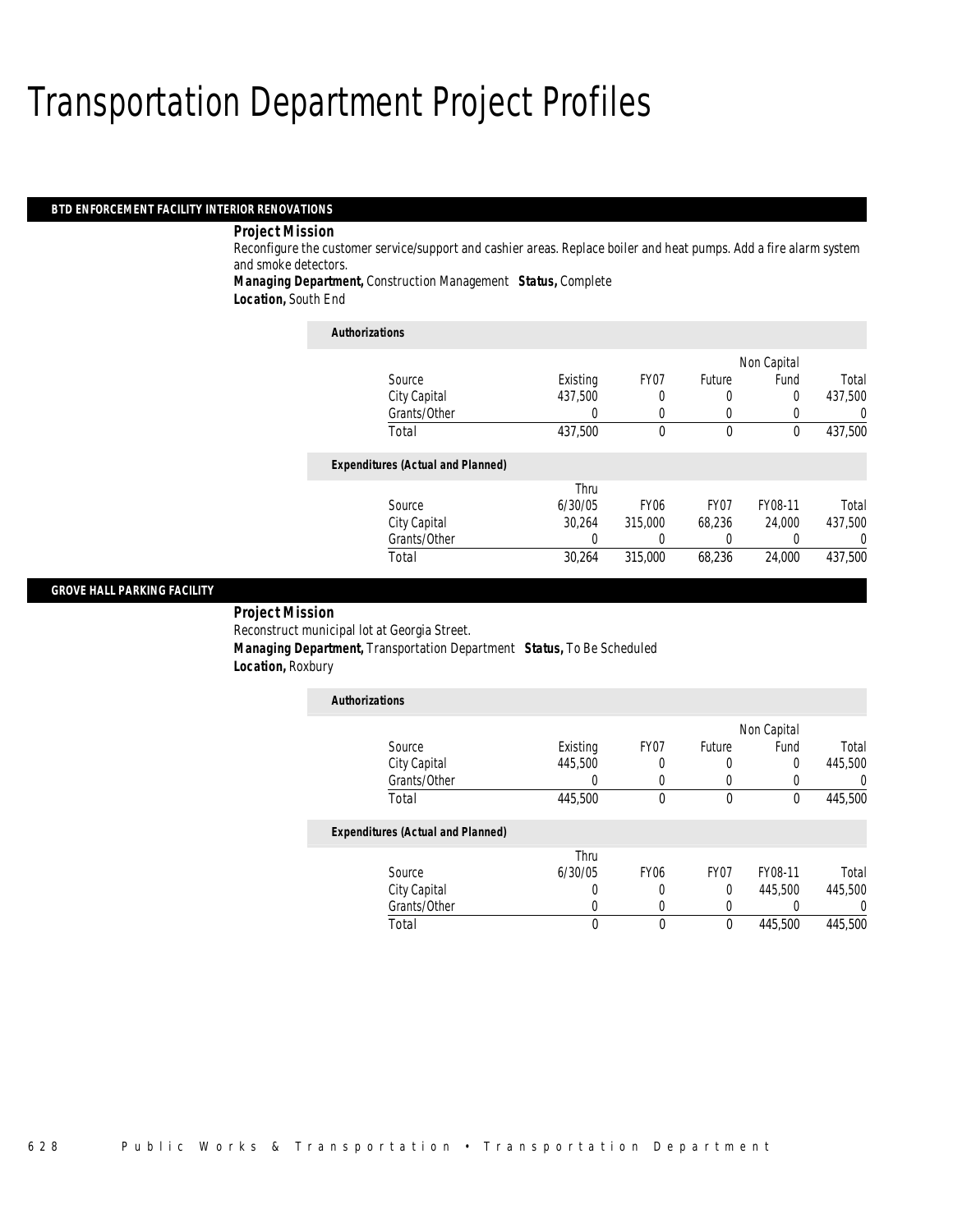### Transportation Department Project Profiles

### *SOUTHAMPTON STREET MAINTENANCE YARD*

### *Project Mission*

Phase I - Replace boiler. Phase II - Repair roof and update electrical system. Construct a new elevator, repoint and repair exterior masonry and improve yard drainage. Update exterior yard lighting. Install a security system, windows and toilet room.

*Managing Department,* Construction Management *Status,* To Be Scheduled *Location,* Roxbury

| <b>Authorizations</b>                    |           |                  |                  |             |                |
|------------------------------------------|-----------|------------------|------------------|-------------|----------------|
|                                          |           |                  |                  | Non Capital |                |
| Source                                   | Existing  | FY07             | Future           | Fund        | Total          |
| City Capital                             | 3.780.000 | 0                | $\Omega$         | $\Omega$    | 3,780,000      |
| Grants/Other                             |           | 0                | 0                |             | $\overline{0}$ |
| Total                                    | 3,780,000 | $\theta$         | $\theta$         | $\theta$    | 3,780,000      |
| <b>Expenditures (Actual and Planned)</b> |           |                  |                  |             |                |
|                                          | Thru      |                  |                  |             |                |
| Source                                   | 6/30/05   | FY <sub>06</sub> | FY <sub>07</sub> | FY08-11     | Total          |
| City Capital                             | 67.807    | 400,000          | 50,000           | 3.262.193   | 3,780,000      |
| Grants/Other                             | 0         | 0                | 0                |             | $\Omega$       |
| Total                                    | 67.807    | 400.000          | 50,000           | 3.262.193   | 3.780.000      |

### *TRAFFIC SIGNAL CONTROL BOXES*

### *Project Mission*

Purchase and install ten traffic signal control boxes. *Managing Department,* Transportation Department *Status,* New Project *Location,* Citywide

| <b>Authorizations</b>                    |          |                  |                  |             |          |
|------------------------------------------|----------|------------------|------------------|-------------|----------|
|                                          |          |                  |                  | Non Capital |          |
| Source                                   | Existing | FY <sub>07</sub> | Future           | Fund        | Total    |
| City Capital                             | 125,000  | 0                | O                | 0           | 125,000  |
| Grants/Other                             | 0        | $\Omega$         | 0                |             | $\Omega$ |
| Total                                    | 125,000  | 0                | $\theta$         | $\Omega$    | 125,000  |
| <b>Expenditures (Actual and Planned)</b> |          |                  |                  |             |          |
|                                          | Thru     |                  |                  |             |          |
| Source                                   | 6/30/05  | <b>FY06</b>      | FY <sub>07</sub> | FY08-11     | Total    |
| City Capital                             | 0        | 0                | $\theta$         | 125,000     | 125,000  |
| Grants/Other                             | O        | 0                | 0                |             | $\Omega$ |
| Total                                    | 0        | 0                | 0                | 125,000     | 125,000  |